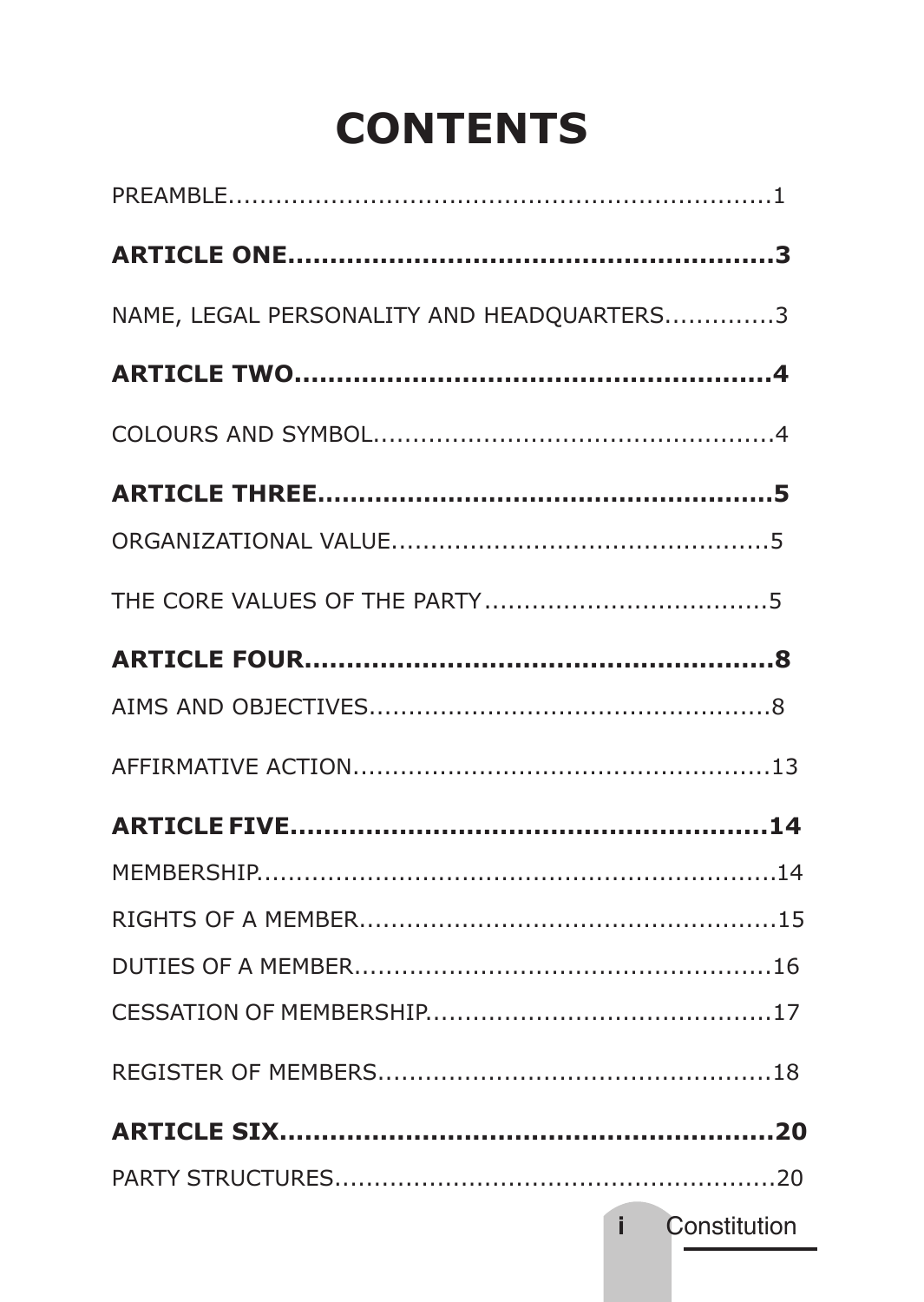| FUNCTIONS OF CONSTITUENCY EXECUTIVES31          |
|-------------------------------------------------|
|                                                 |
| FUNCTIONS OF THE DISTRICT PARTY OFFICIALS37     |
| THE DISTRICT DELEGATES CONFERENCE38             |
| CESSATION OF OFFICE OF LOWER PARTY STRUCTURES40 |
|                                                 |
|                                                 |
|                                                 |
|                                                 |
|                                                 |
|                                                 |
|                                                 |
| ELECTION OF THE NATIONAL EXECUTIVE OFFICIALS60  |
|                                                 |
|                                                 |
|                                                 |
|                                                 |
|                                                 |
|                                                 |

Constitution **ii**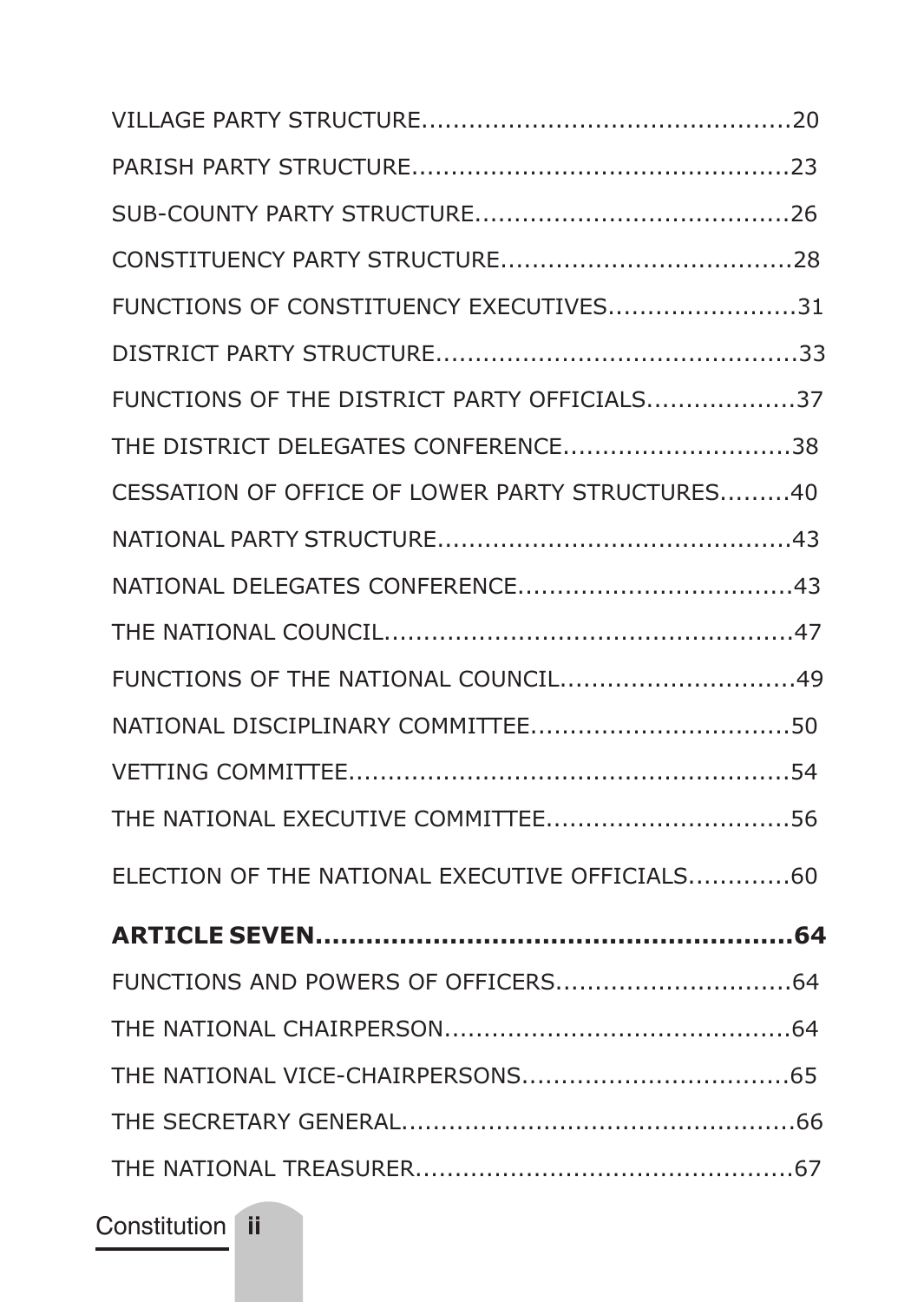| STEERING COMMITTEE OF THE NATIONAL EXECUTIVE      |  |
|---------------------------------------------------|--|
|                                                   |  |
|                                                   |  |
|                                                   |  |
|                                                   |  |
|                                                   |  |
|                                                   |  |
|                                                   |  |
|                                                   |  |
|                                                   |  |
|                                                   |  |
|                                                   |  |
|                                                   |  |
|                                                   |  |
|                                                   |  |
|                                                   |  |
| PERSONS WITH DISABILITIES' MEMBER OF PARLIAMENT95 |  |
|                                                   |  |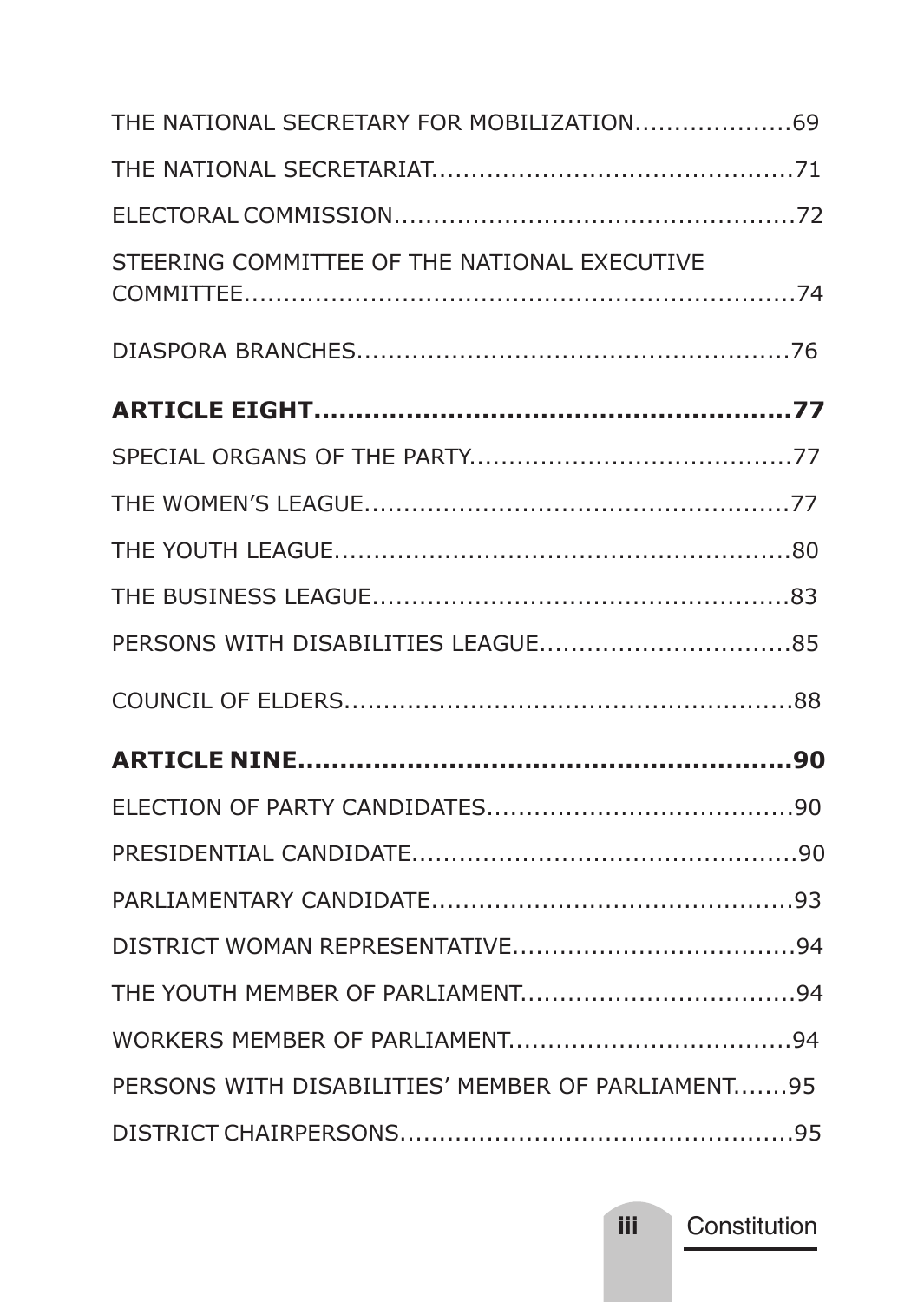| LOWER LOCAL GOVERNMENT POSITIONS95            |  |
|-----------------------------------------------|--|
|                                               |  |
|                                               |  |
|                                               |  |
|                                               |  |
|                                               |  |
|                                               |  |
|                                               |  |
|                                               |  |
| RULES AND REGULATIONS TO THIS CONSTITUTION101 |  |
|                                               |  |
| AMENDMENTS TO THE CONSTITUTION102             |  |
|                                               |  |
|                                               |  |
|                                               |  |
|                                               |  |

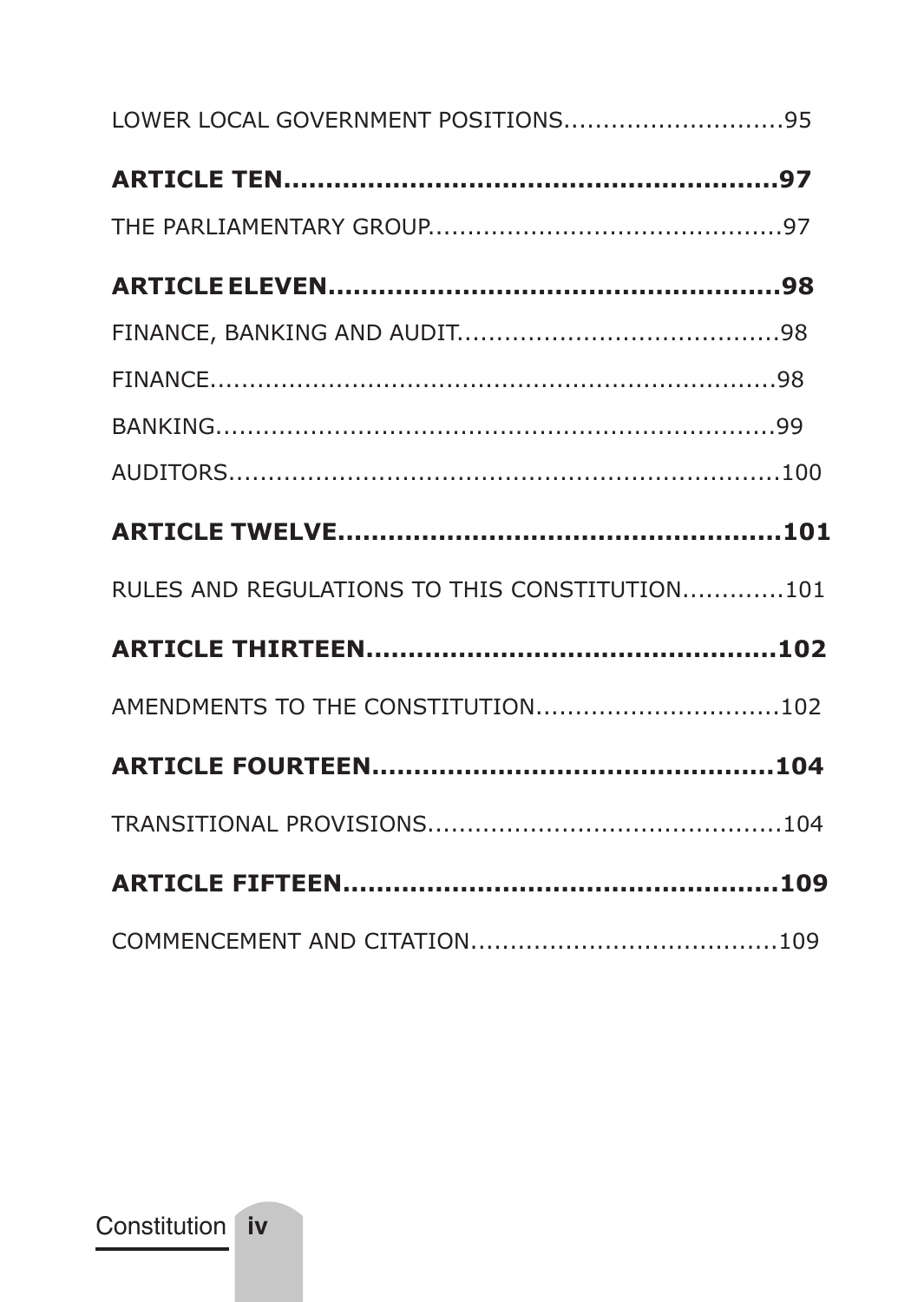# **CONSTITUTION OF THE ALLIANCE FOR NATIONAL TRANSFORMATION**

## **PREAMBLE.**

**WHEREAS** Uganda's history has been characterised by political instability due to intolerance of divergent views;

**REALIZING** a need for tolerance of divergent political ideals and the formation of an accommodative political Party where all approaches and strategies to bring about transformative change are harnessed;

**BEING COMMITTED** to bringing about transformative change with sustainable Peace and Development in the Country;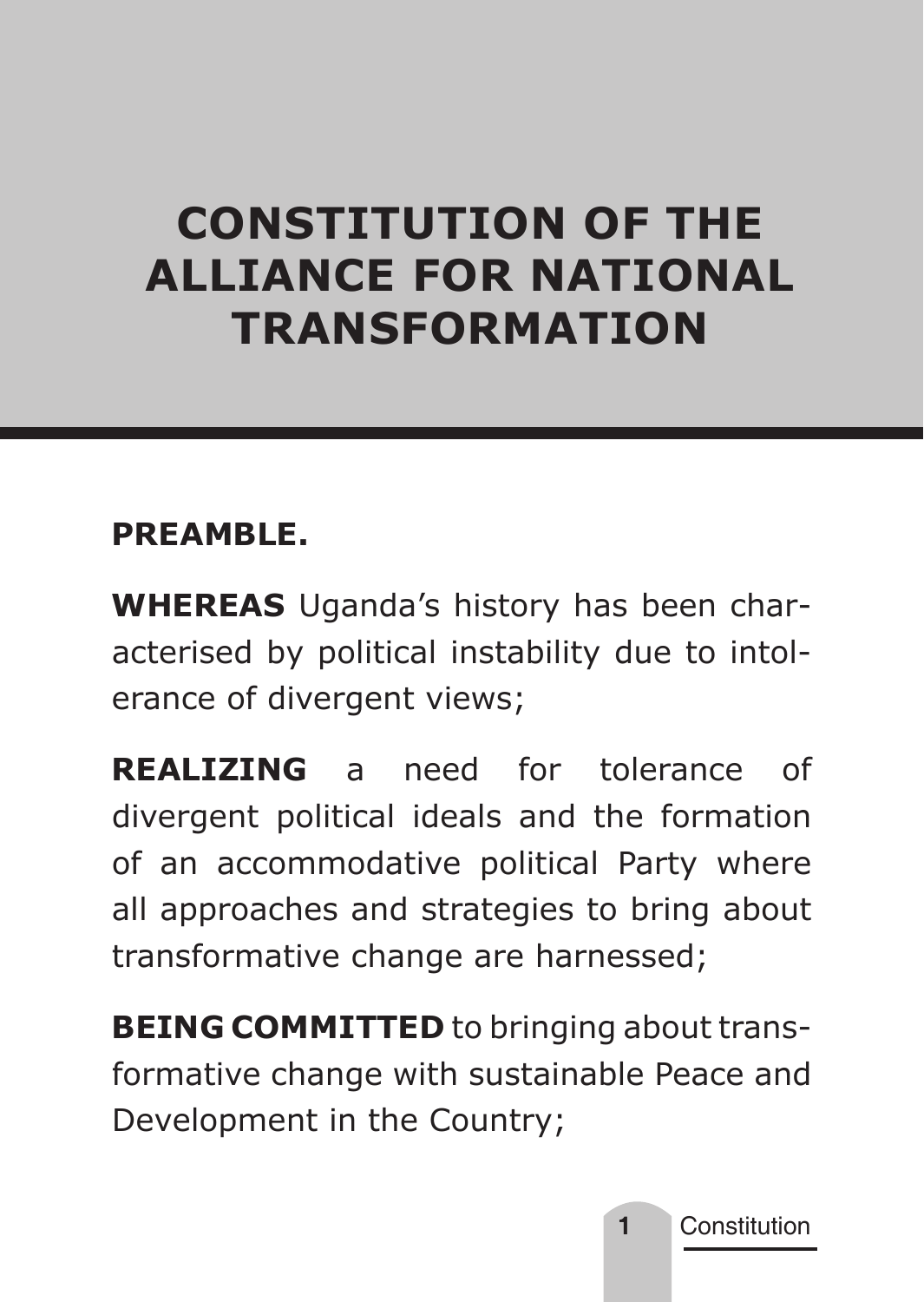**KNOWING** that bringing about transformative change requires the Mobilization and Organization of the Population from the grassroots;

**SEARCHING** for consensus from a critical mass of Ugandans on how they should be governed;

**BELIEVING** in the supreme dignity of humanity for all Ugandans wherever they may be;

**WITH FAITH IN GOD;** we hereby append our names, addresses and signatures to this constitution and constitute ourselves into the promoters of the **ALLIANCE FOR NATIONAL TRANSFORMATION** a political Party to do all such things as will further the aims and objectives of this Constitution, which we now adopt for the **ALLIANCE FOR NATIONAL TRANSFORMATION** Party.

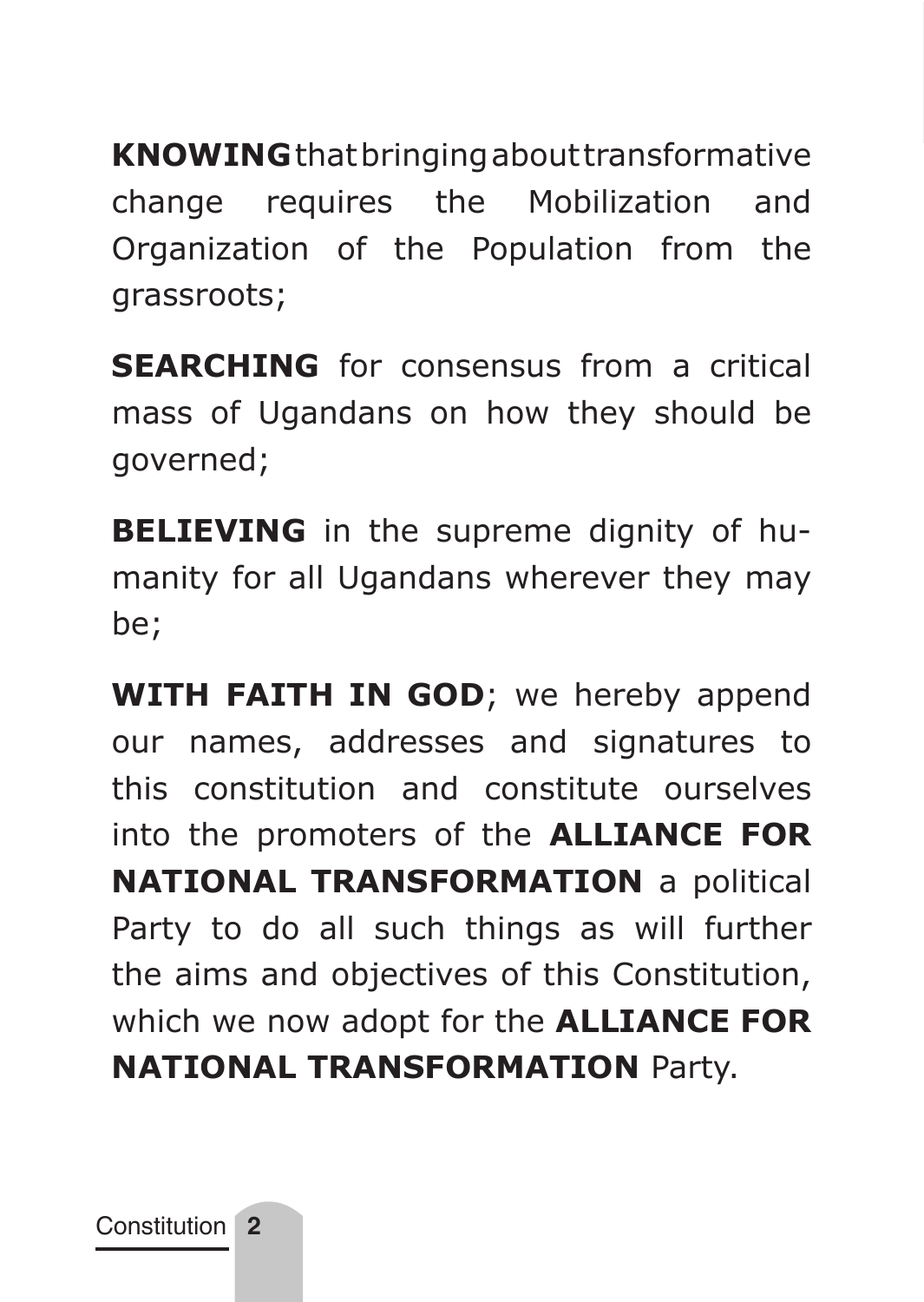# **ARTICLE ONE**

## 1.0 **NAME, LEGAL PERSONALITY AND HEADQUARTERS.**

- 1.1 The name of the Party is the **ALLIANCE FOR NATIONAL TRANSFORMATION**, hereinafter called the Party.
- 1.2 The Party shall be a body corporate with perpetual succession and common seal, may sue, be sued and do such other things as a body corporate may lawfully do.
- 1.3 The Headquarters of the Party shall be situated in Kampala with branches in Villages, Parishes, Sub Counties, Constituencies, Districts, and such places in and outside Uganda, as the National Executive Committee shall determine.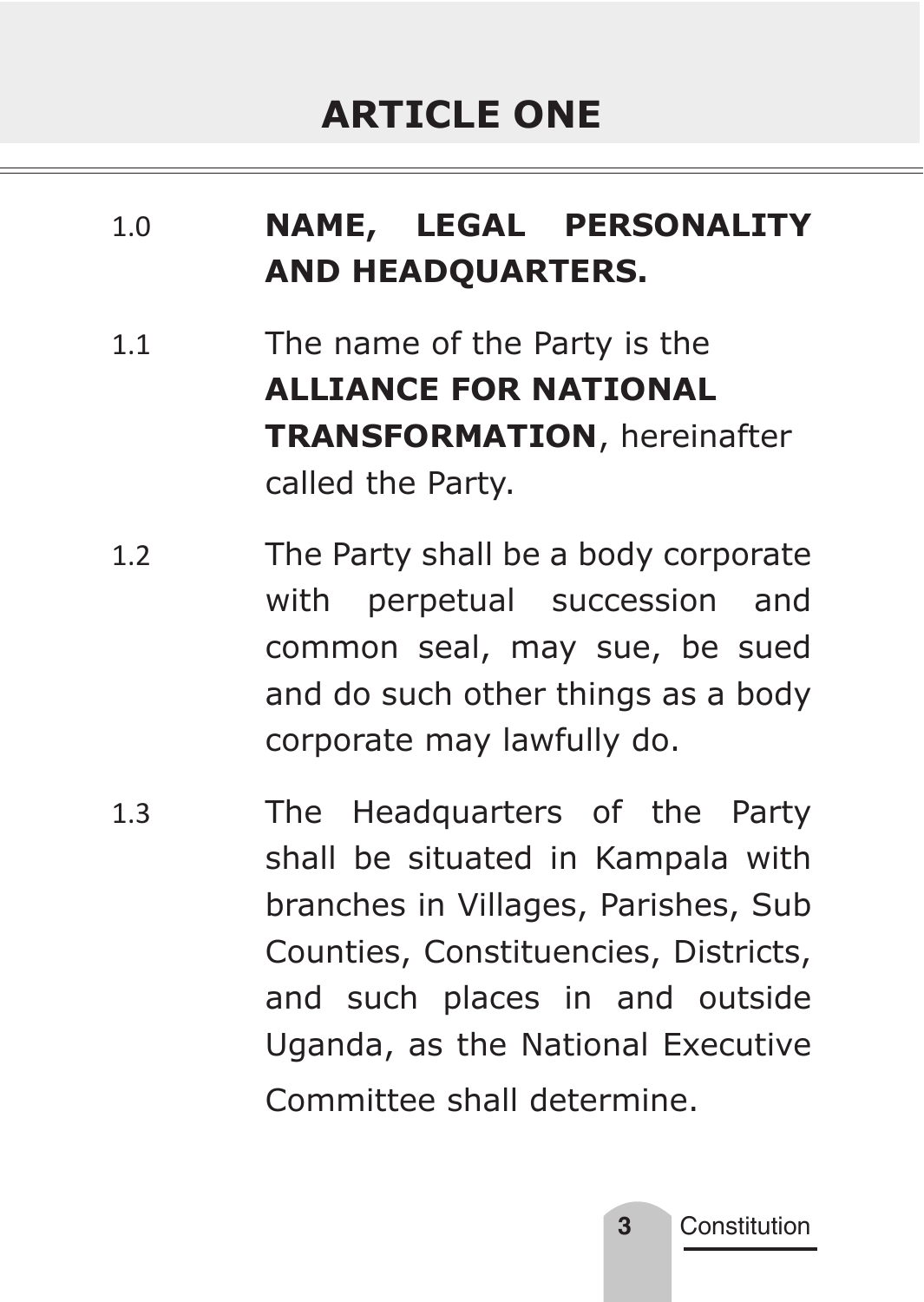#### 1.0 **COLOURS AND SYMBOL.**

- 1.1 The Flag shall comprise the colours; **Purple, Orange, White** and **Red**.
- 1.2 The symbol of the Party shall be a **Lighting Bulb.**

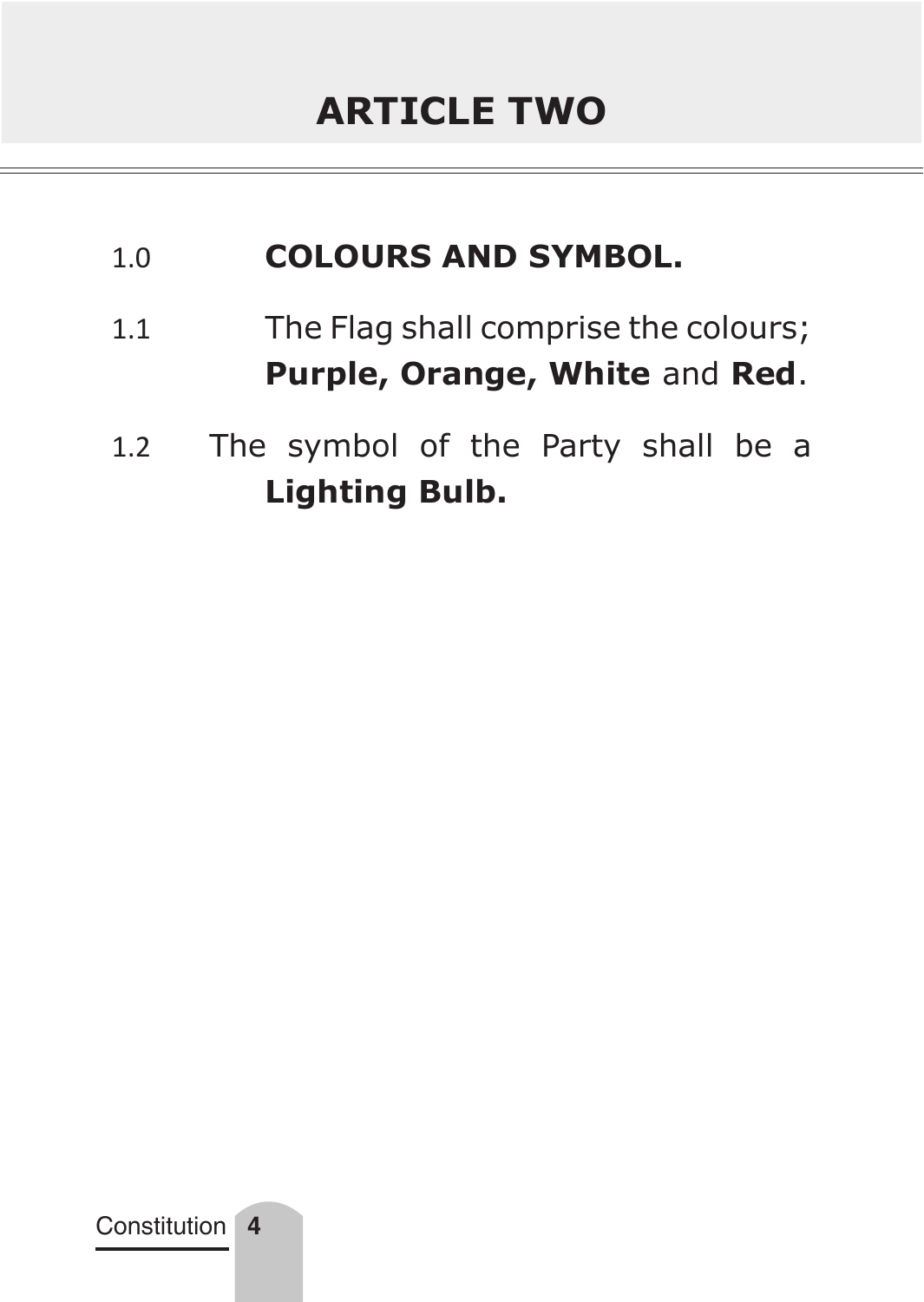#### **3.0 ORGANIZATIONAL VALUES.**

- **3.1** The **Goal** of the Party shall be to; **Create a value based political Organization that will transform the political culture of Uganda**.
- **3.2 THE CORE VALUES OF THE PARTY**.
- 3.2.1 **Godliness.** The Motto of our country is **"For God and my Country"**. In all the activities of the Party, we shall uphold the reverence for God, love and service to humanity.
- 3.2.2 **Respect and Dignity.** In conduct, character and communication; the members of the Party shall regard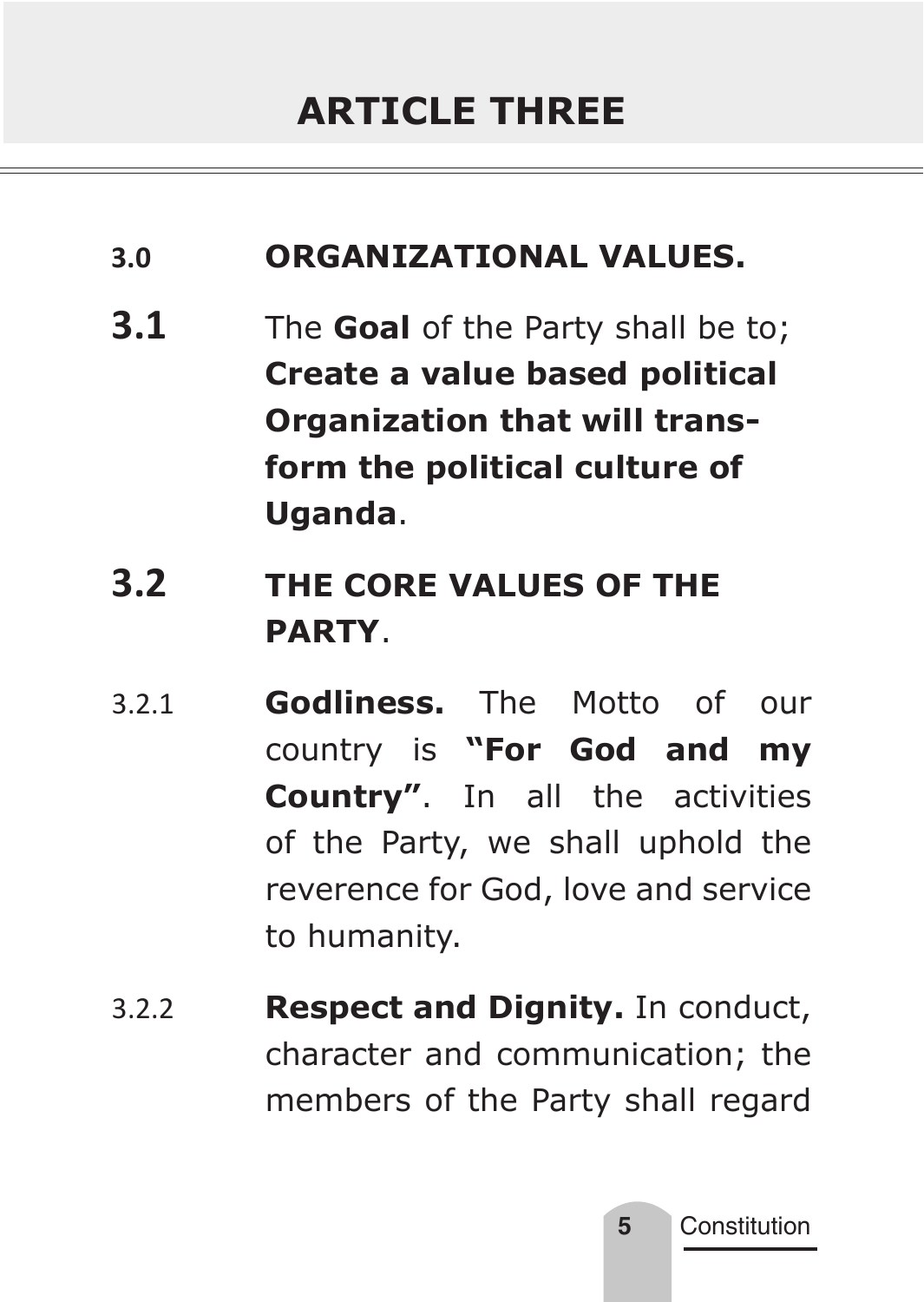and treat Ugandans with a sense of respect and dignity.

- 3.2.3 **Accountability and Zero Tolerance for corruption.** The Party shall not tolerate any form of corruption and manipulation to achieve political gain from the public good. In this regard members shall at all times provide accountability for funds and other resources.
- 3.2.4 Time management, Commitment, hard work, dedication and adherence to established procedure is core.
- 3.2.5 **Gender and Equity.** The Party shall have special regard for women, children, persons with disabilities and the elderly in all programs and institutional policies.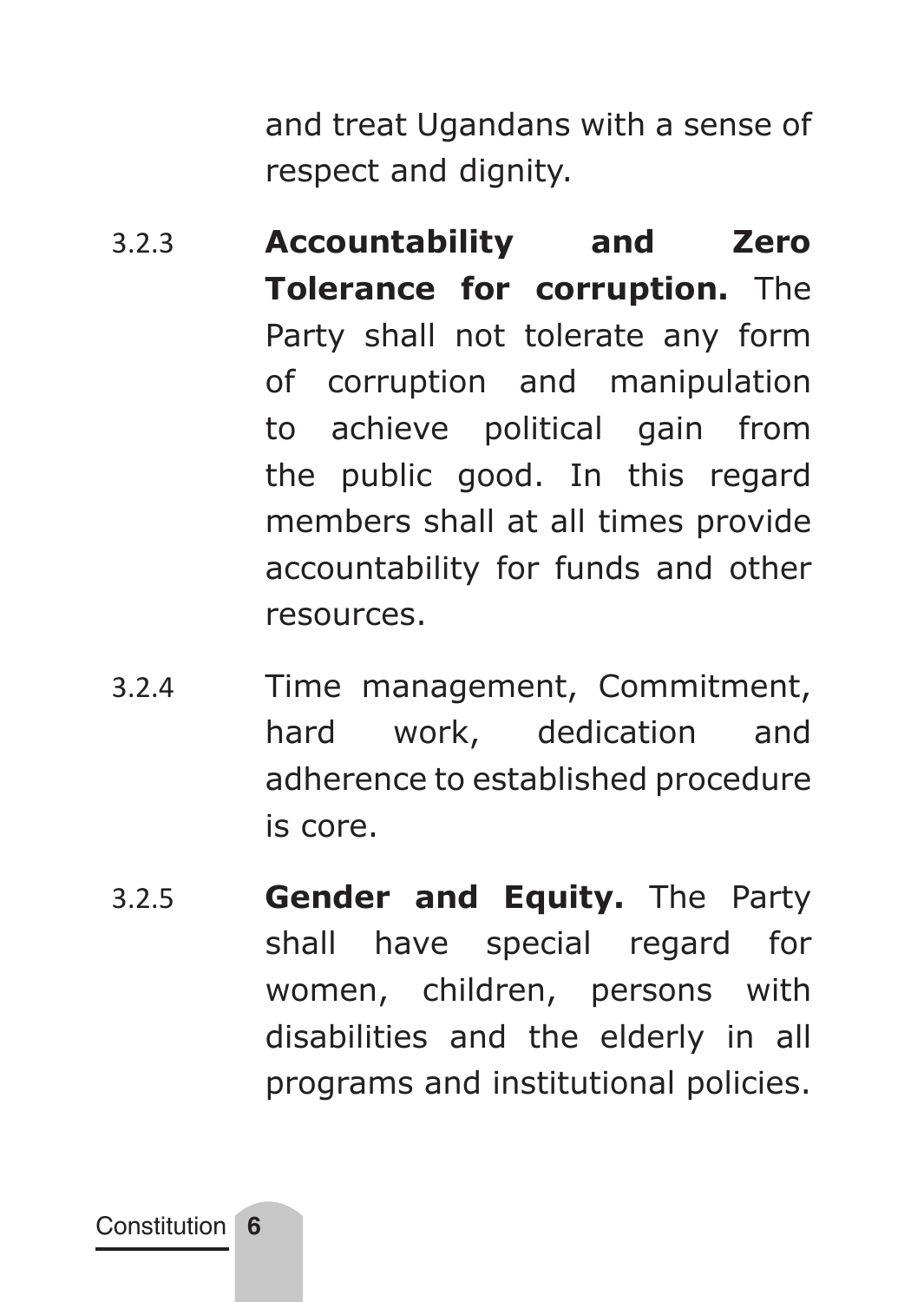3.2.6 **Conflict Resolution.** Members shall seek to exhaust avenues within the institution of the Party to resolve conflicts in a proactive, timely and transparent manner.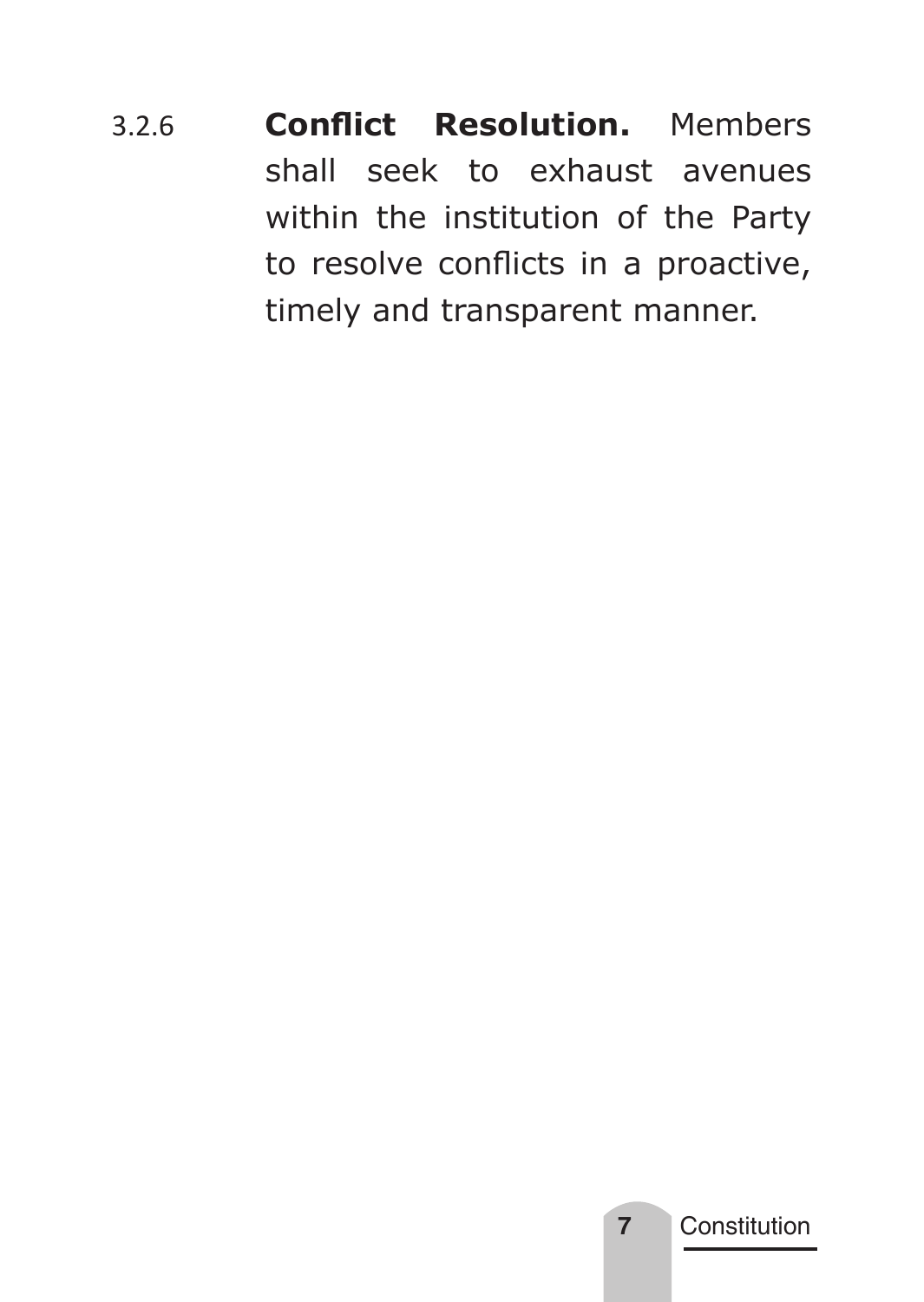#### **4.0 AIMS AND OBJECTIVES.**

- **4.1** The aims and objectives of the Party are:
- 4.1.1 To foster Peace, Justice and Unity among all the people of Uganda regardless of ethnicity, gender, religion, status in society or political affiliation.
- 4.1.2 To build a free and democratic system of government where the rule of law, constitutionalism, and good governance are guaranteed.
- 4.1.3 To promote tolerance for divergent political views and peaceful resolution of political differences.
- 4.1.4 To promote dialogue and reconciliation between and among the people of Uganda.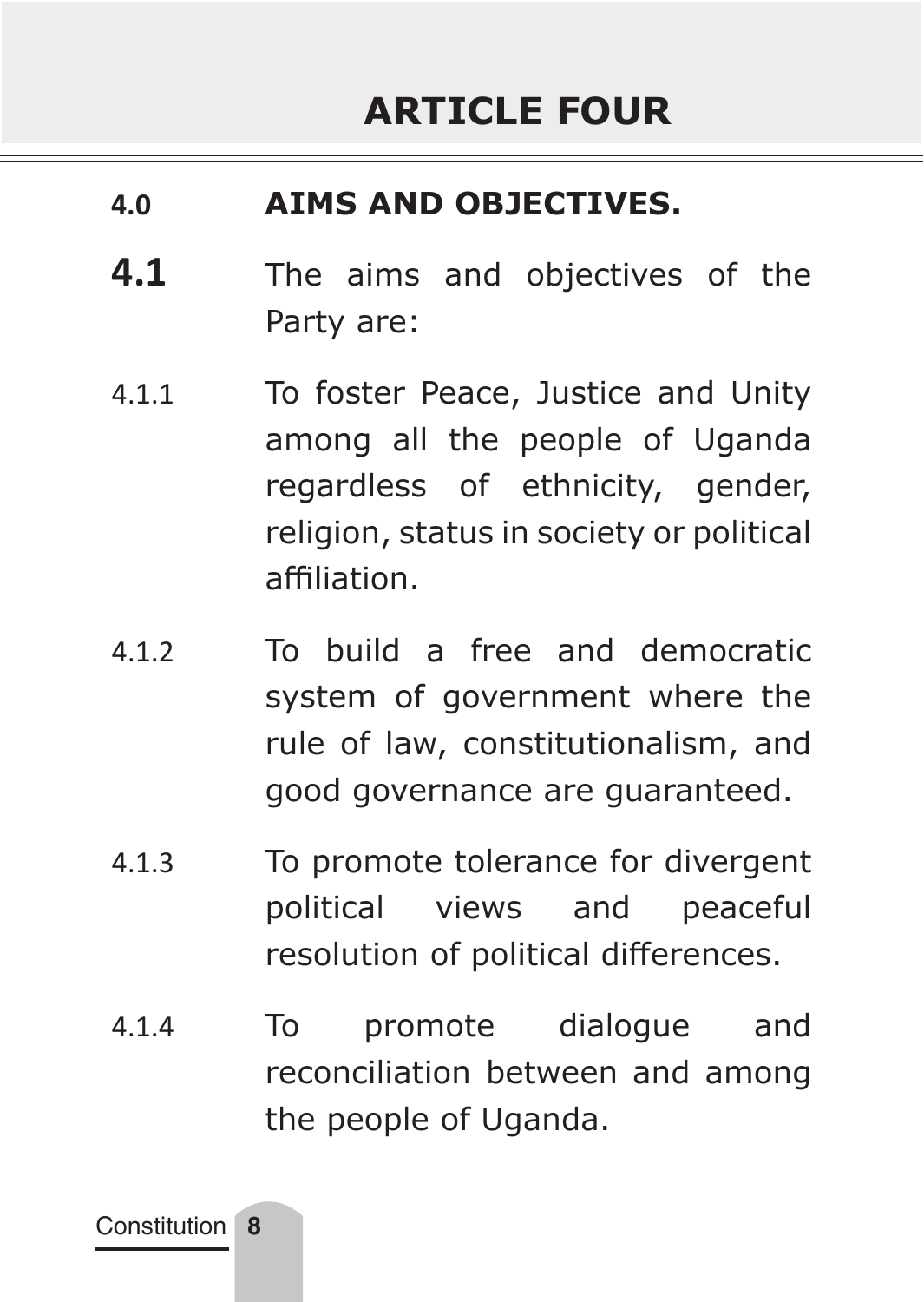- 4.1.5 To promote the culture of institutionalizing politics rather than the personalization of politics as the only guarantee for sustainable political progress.
- 4.1.6 To harness to the full, the human and natural resources of the country and ensure development of all Regions of Uganda without discrimination.
- 4.1.7 To ensure fair and equitable distribution of National wealth amongst the people and regions of Uganda and to ensure that there are equal opportunities for all citizens without discrimination of any kind.
- 4.1.8 To fight against corruption and promote transparency and accountability in the management of public affairs.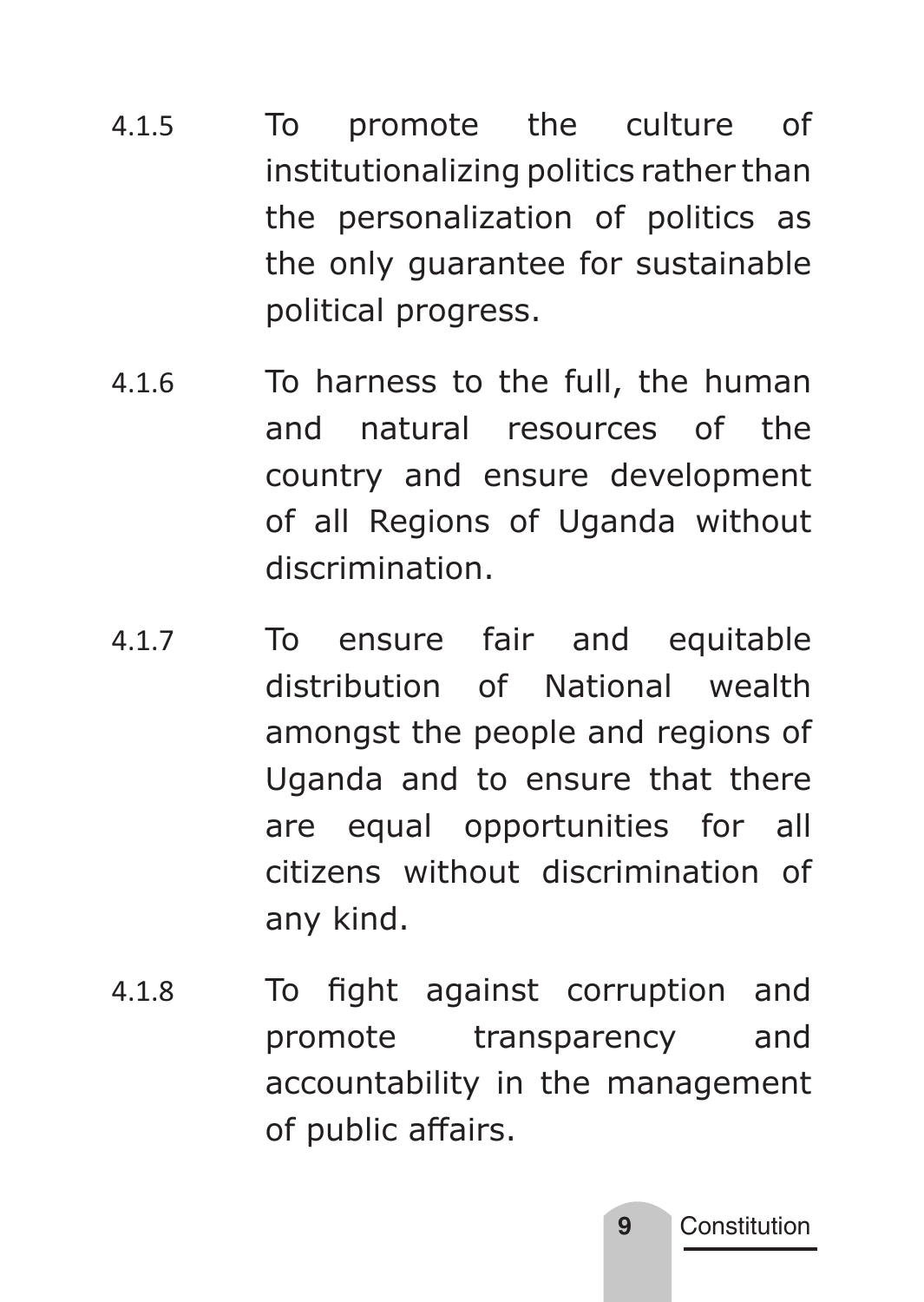- 4.1.9 To participate in shaping the political will of the people of Uganda by disseminating information on political ideas, social and economic programs of the Party.
- 4.1.10 To compete for political power through democratic means in order to pursue the Party's agenda as provided for in the Party's particular manifesto for a general election.
- 4.1.11 To reduce the excessive centralization of power which has characterized Government and ensure as far as practicable the devolution of powers to the local governments in matters affecting their development and their wellbeing.
- 4.1.12 To protect the environment from degradation and repair the damage done to the environment by wasteful and improper exploitation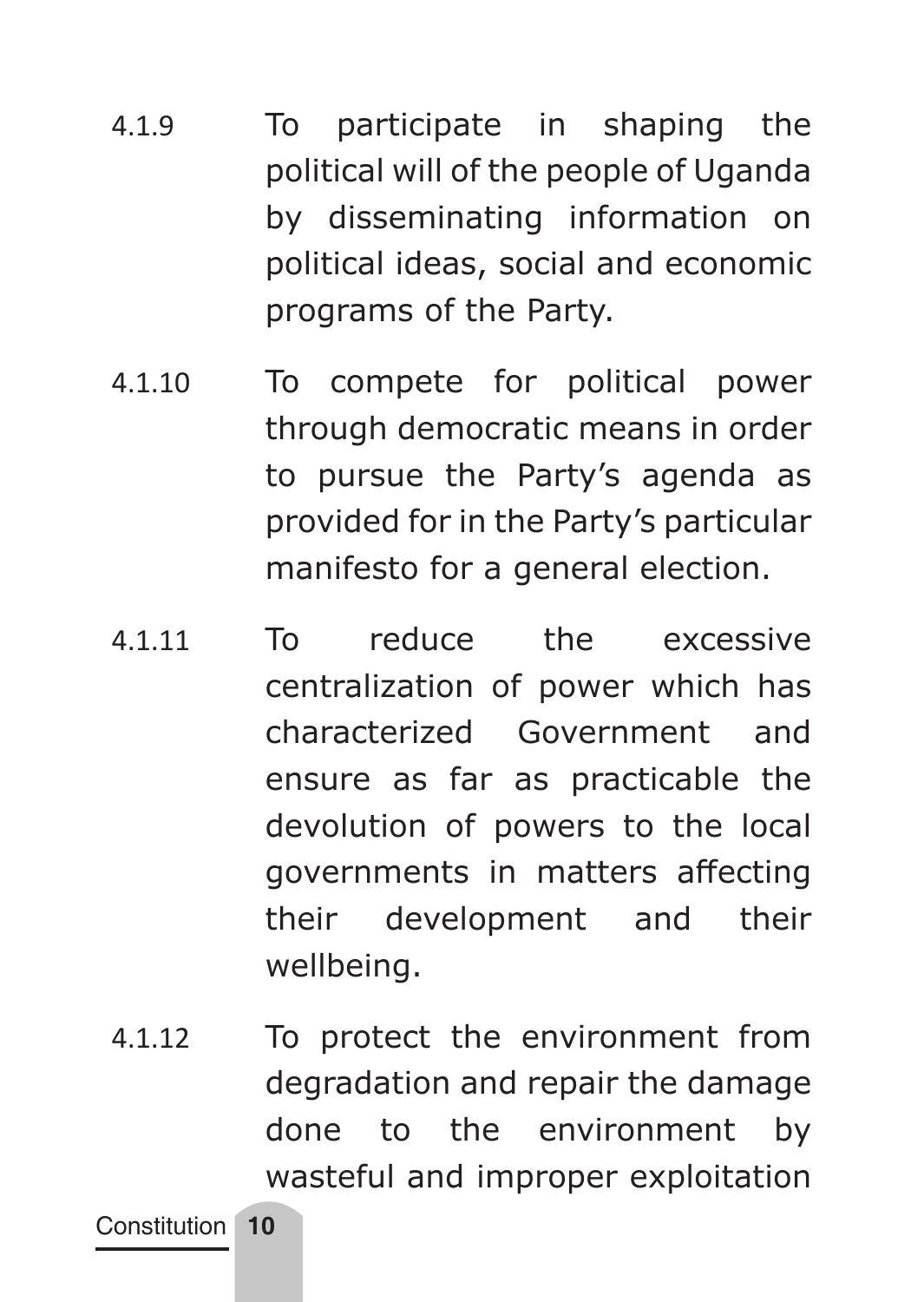of our land, forest, marine, and fresh water resources.

- 4.1.13 To promote a vibrant, free-market economy and encourage vigorous participation by citizens in economic activities.
- 4.1.14 To provide a good system of education, both public and private, at all levels which responds to the developmental needs of the country as well as the need for qualitative education.
- 4.1.15 To give priority attention to the health needs of the nation in order to establish and maintain a decent, humane, efficient system of public health which is easily accessible to the broad masses of the people.
- 4.1.16 To give equal opportunities to women, youth and to ensure that all forms of discrimination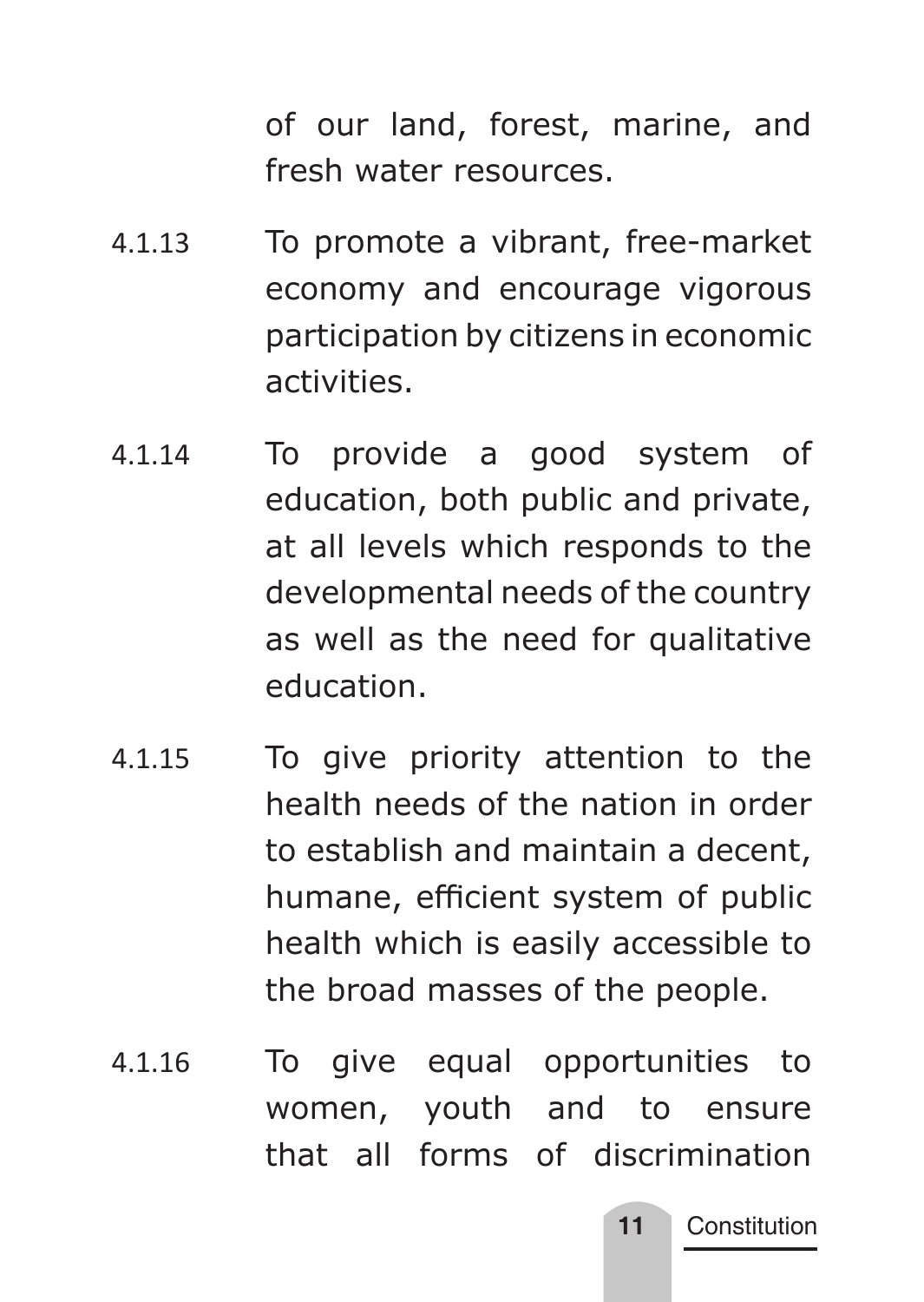against them end; so that they can contribute more effectively to the development of the nation.

- 4.1.17 To give equal opportunities to persons with disabilities, the elderly and to ensure that all forms of discrimination against them end; so that they can contribute more effectively to the development of the nation.
- 4.1.18 To maintain, in the interest of National unity, harmonious relations with all other political Parties, notwithstanding any differences in ideologies.
- 4.1.19 To respect, preserve, promote and cooperate with the traditional cultures, cultural and religious institutions of this country.
- 4.1.20 To ensure that the country maintains friendly relations with all countries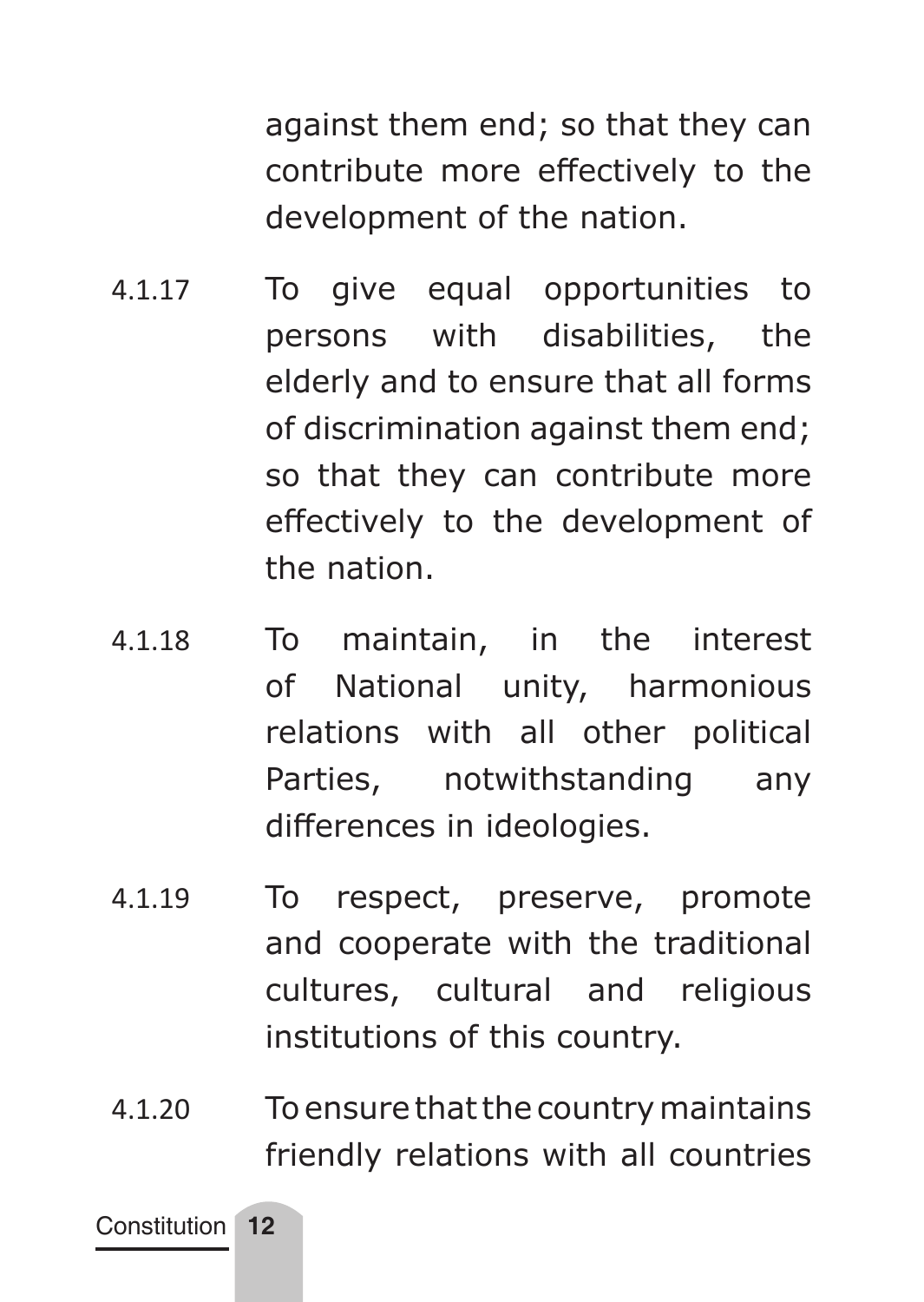that respect our sovereignty and integrity as a nation, and support measures that strengthen regional and International cooperation in pursuit of development, peace, freedom and a just International order.

## **4.2 AFFIRMATIVE ACTION.**

 Women shall be adequately represented in all Party structures by at least 40%, provided that nothing prohibits the Party from working towards gender parity.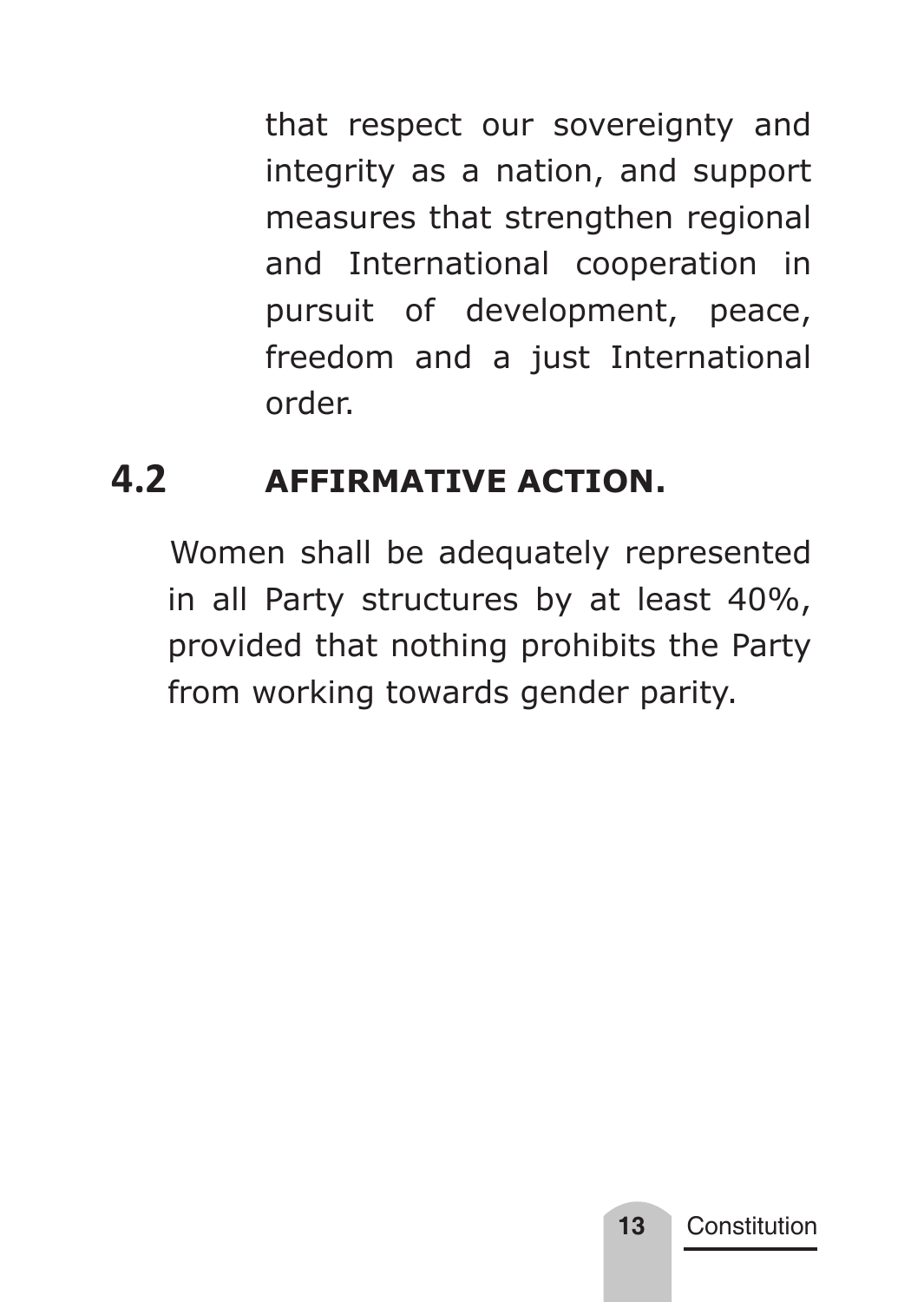#### **5.0 MEMBERSHIP.**

- **5.1** Membership of the Party shall be open to all citizens of voting age without regard to gender, ethnic origin, religious affiliation or status.
- **5.2** Any citizen may join the Party by declaration in a prescribed form of his or her intention to become a member and to abide by this Constitution. Upon being enrolled, he/she will be issued with a membership card bearing the person's name, Village, Parish, Subcounty and District or External branch in which the person has been enrolled.
- **5.3** Any person who desires to become a member of the Party may enroll for membership in any, Village, Parish, Sub-county or Constituency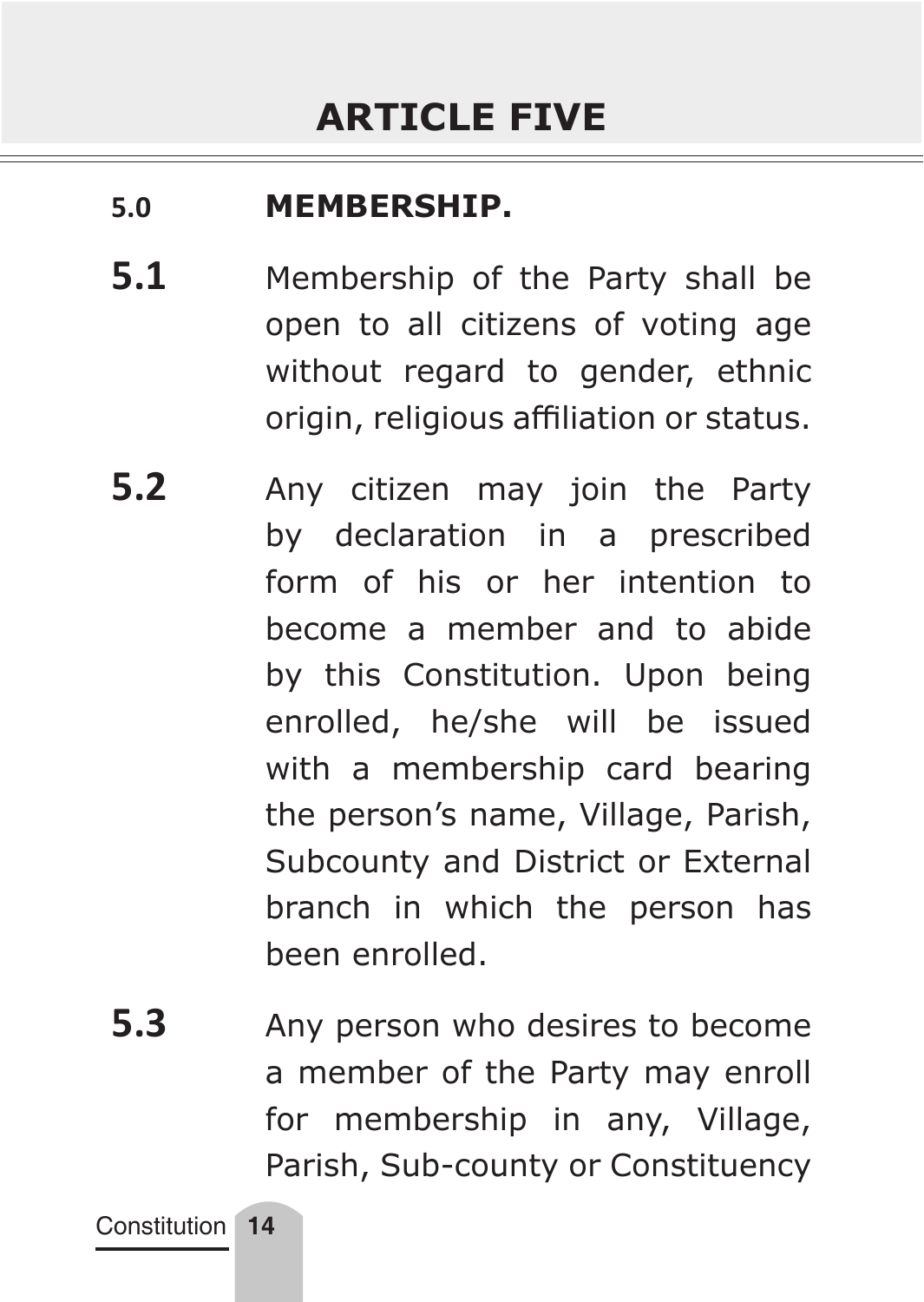where the person resides or hails from, or in an External branch.

**5.4** A fee, to be known as the membership fee, shall be paid by every member as one of the conditions of membership, which fee shall be determined from time to time by the National Executive Committee.

## **5.5 RIGHTS OF A MEMBER.**

A member of the Party has the right:-

- 5.5.1 To participate in all activities of the Party, subject to rules and regulations governing such activities.
- 5.5.2 To contest for any position or office within the Party, in accordance with rules and regulations governing elections.

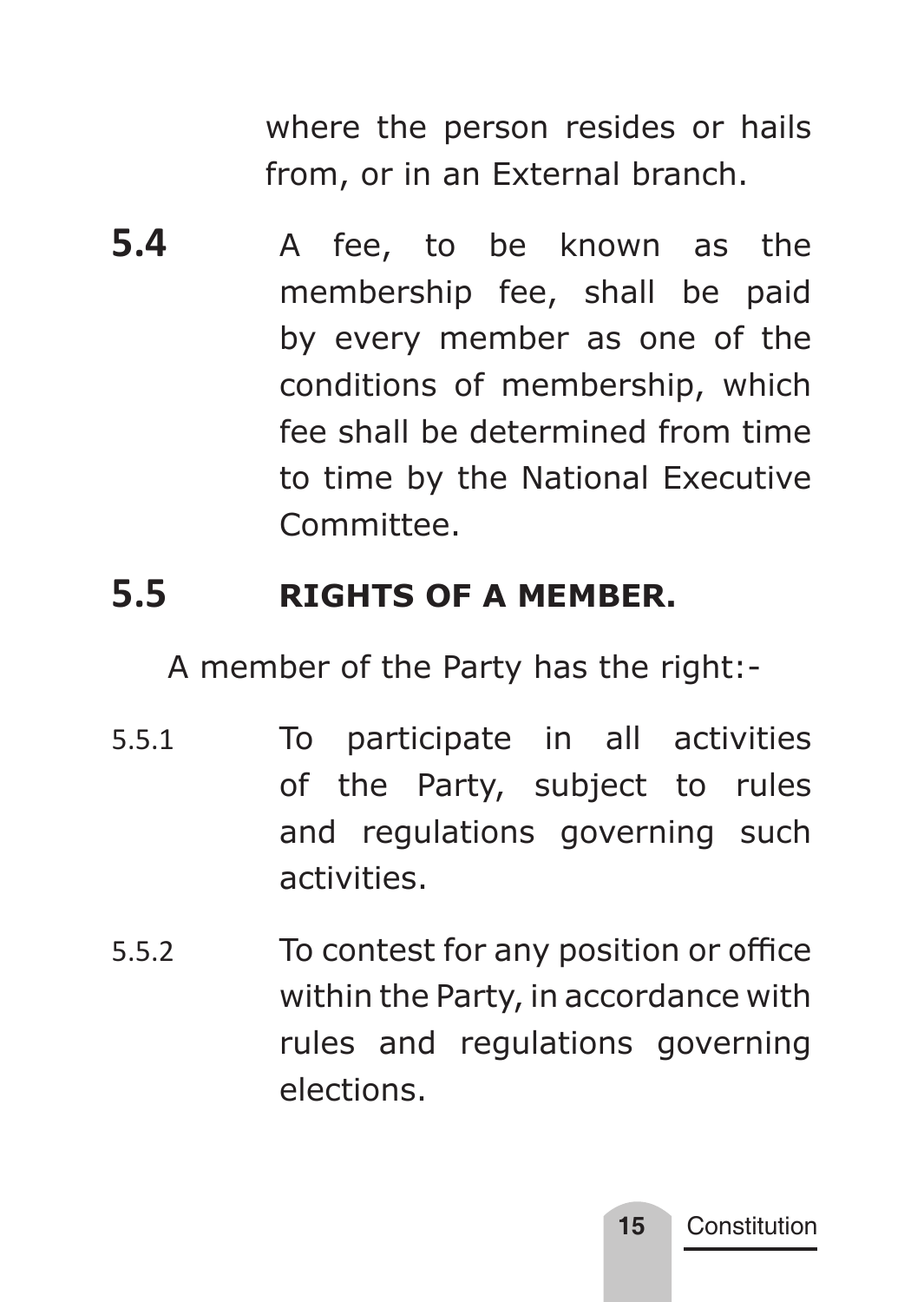## **5.6 DUTIES OF A MEMBER.**

 It is the duty of every member of the Party:-

- 5.6.1 To be loyal and truthful in protecting and promoting the good name of the Party.
- 5.6.2 To protect the unity of the Party.
- 5.6.3 To abide by and publicly uphold the decisions of the Party.
- 5.6.4 To participate fully in the activities of the Party and ensure that the local organs of the Party work effectively and accountably.
- 5.6.5 To pay dues as well as give donations and contributions in kind for special programmes and activities as may be decided from time to time by the Party.

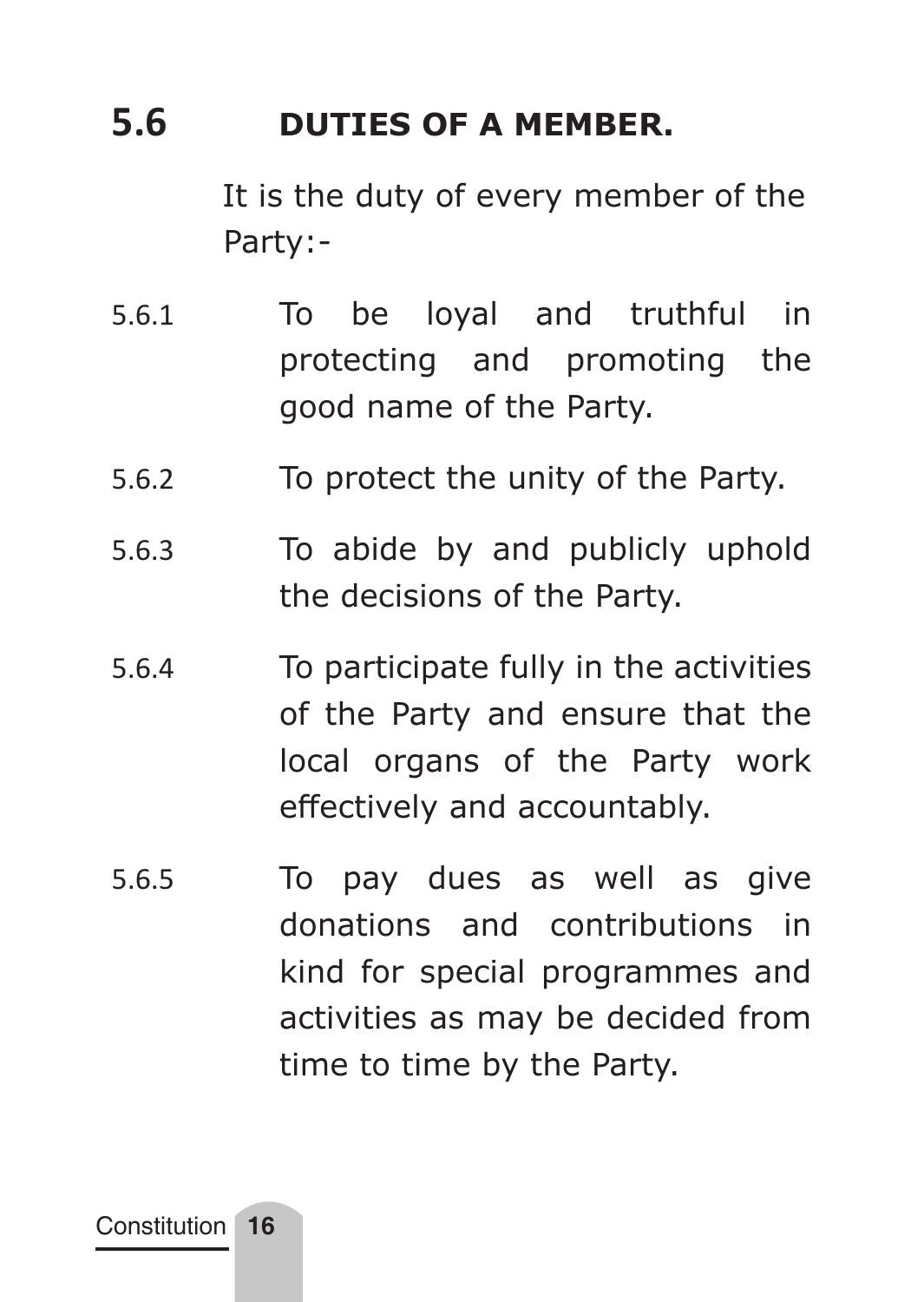5.6.6 A member shall not initiate, commence or prosecute any legal proceedings whatsoever against the Party or any other member of the Party relating to Party affairs, without first having exhausted the grievance procedure laid down in this Constitution in respect of grievances against the Party or any other member.

## **5.7 CESSATION OF MEMBERSHIP.**

5.7.1 A member shall cease to be a member of the Party by writing and signing a letter addressed to his or her Constituency Chairperson declaring his or her intention to cease to be a member and forthwith surrendering his or her membership card.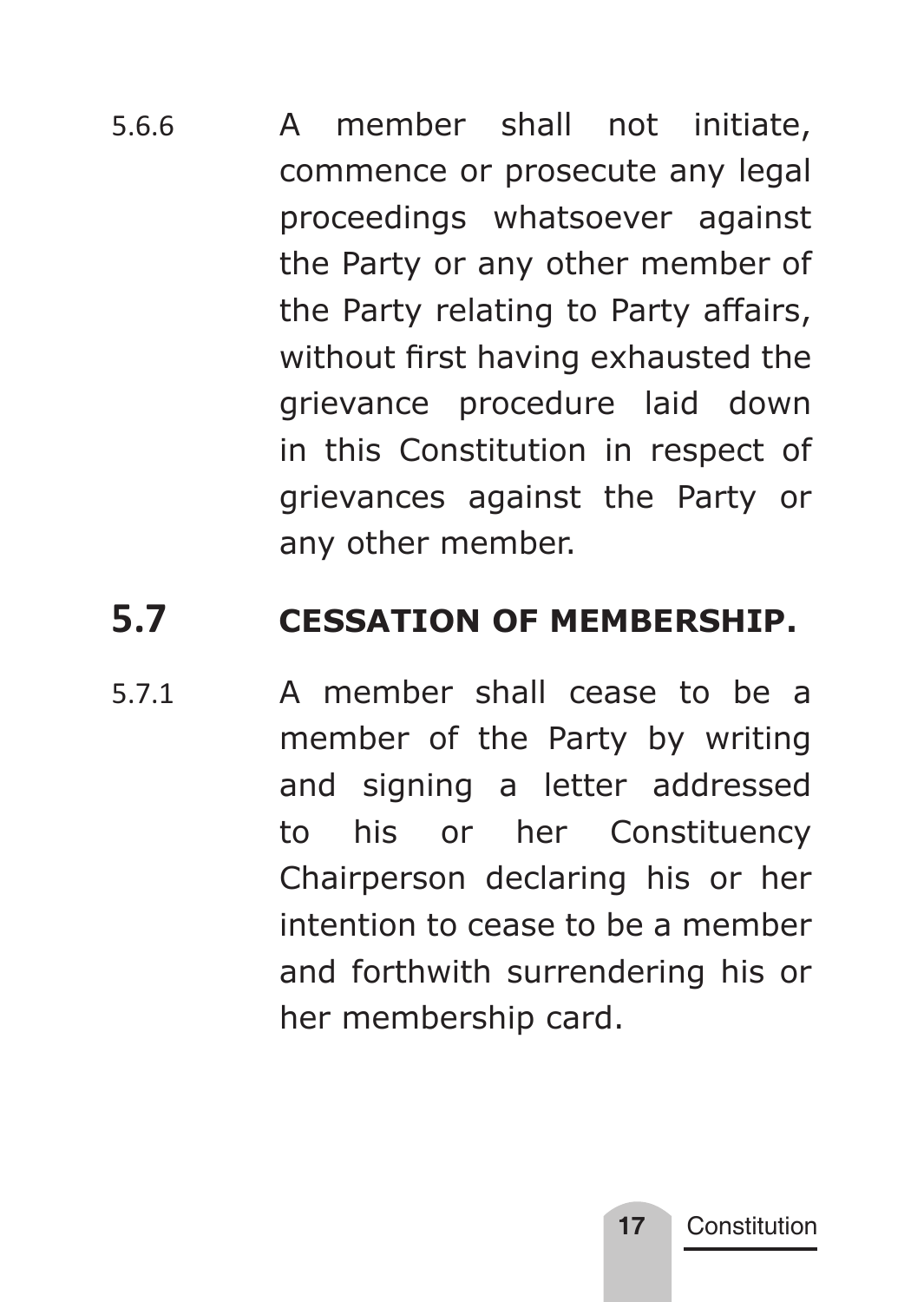- 5.7.2 Any person who, accordingly, ceases to be a member of the Party shall return to the Party any Party property in his or her custody and shall forfeit any monies, dues or donations made to the Party.
- 5.7.3 Whenever a member ceases to be a member through resignation, the person may reapply for membership of the Party and the person may be readmitted on conditions provided in the Constitution, except where the National Executive Committee decides otherwise.

#### **5.8 REGISTER OF MEMBERS.**

5.8.1 There shall be kept at every Village, Parish and Sub-county and with the General Secretary of the Party in each Constituency office, an up-to-date register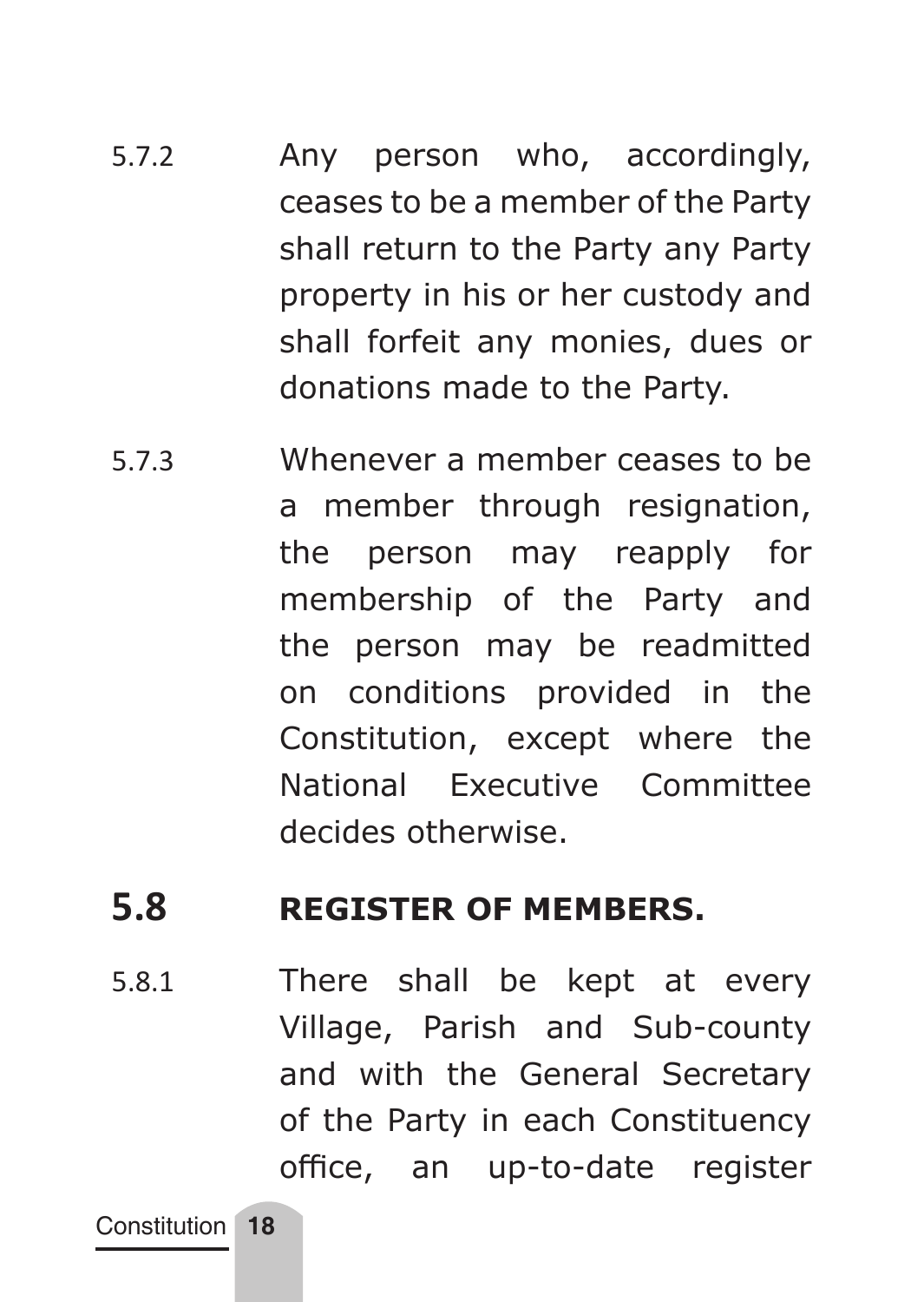of members of the Party in the Constituency which shall be made once every year and forwarded to the National Secretariat.

- 5.8.2 The District Secretariat shall keep an up-to-date register of Members of the Party and shall take custody of the list of registered members in all Constituencies of the District.
- 5.8.3 The National Secretariat shall keep a register of all categories of members of the Party.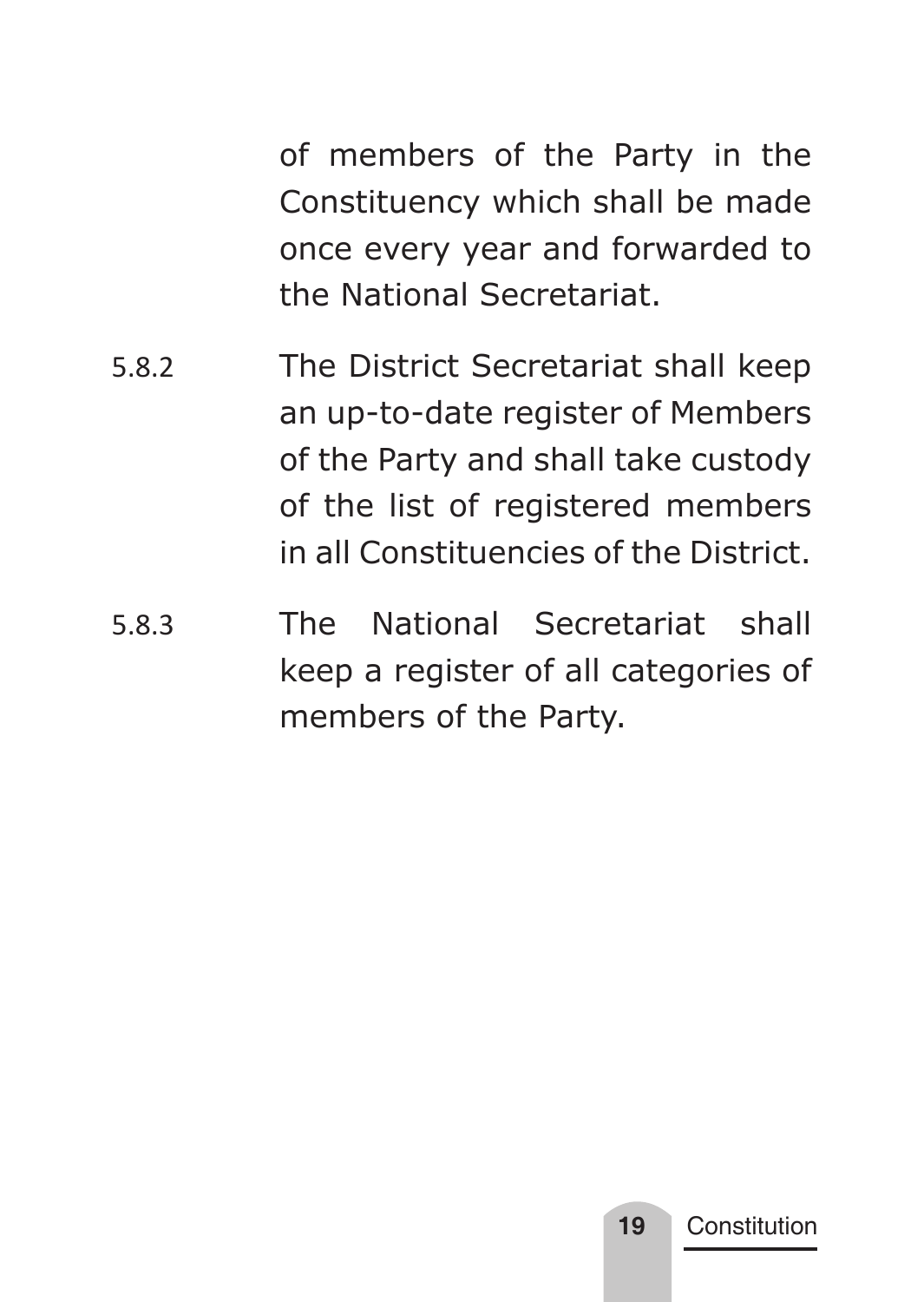#### **6.0 PARTY STRUCTURES.**

The Party organizational structures shall be based on Village, Parish, Sub-county, Constituency, District, External and National Organizations.

## **6.1 VILLAGE PARTY STRUCTURE.**

- 6.1.1 There shall be a village Executive in each village as enshrined in the Local Government Act, which shall be constituted of the following:
	- i. Chairperson.
	- ii. General Secretary.
	- iii. Treasurer.
	- iv. Secretary for mobilization & Publicity.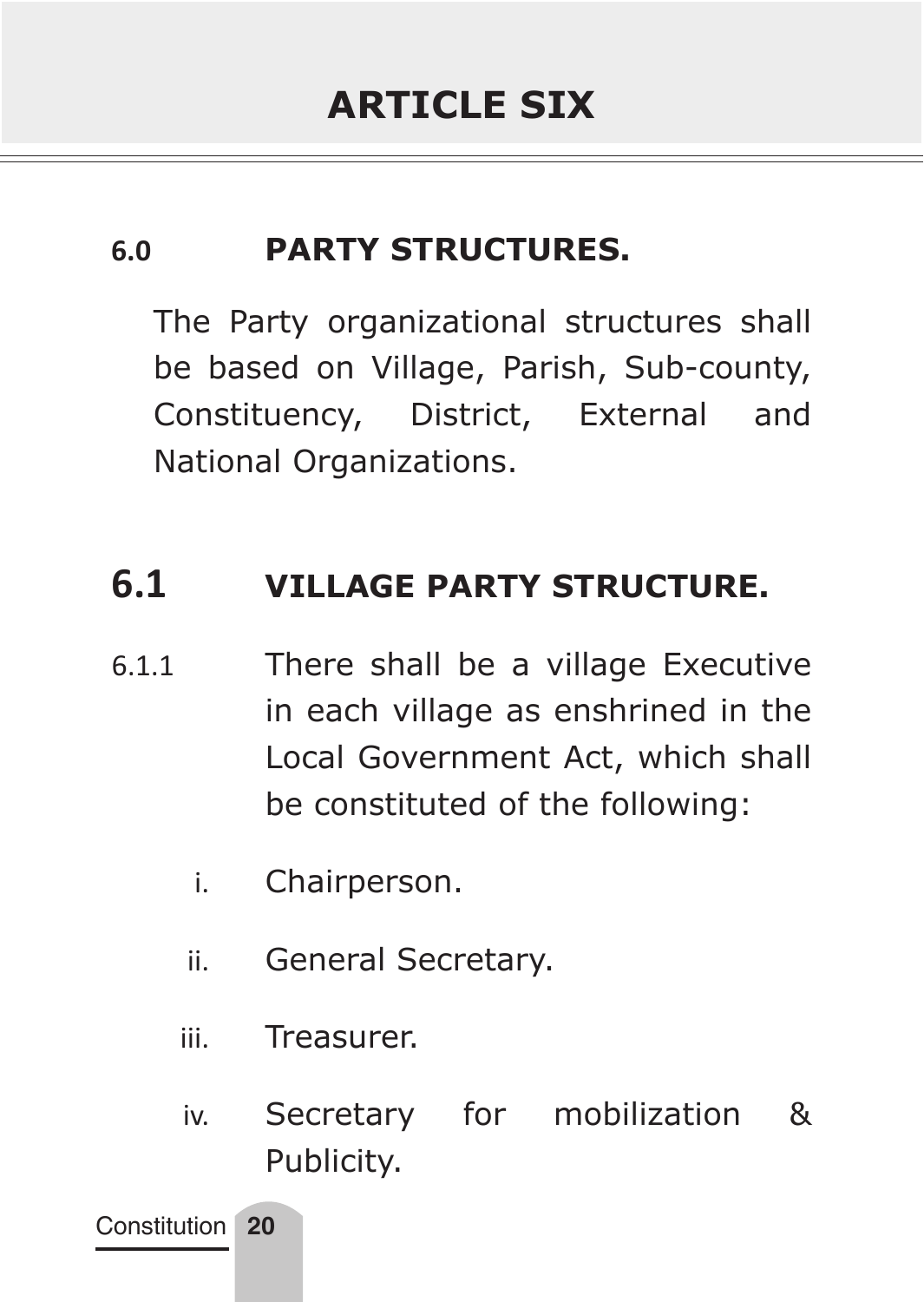- v. Secretary for Youth.
- vi. Secretary for Women.
- vii. Secretary for Defense and Security.
- viii. Representative for Persons with **Disabilities** 
	- ix. Representative for the elderly.
- 6.1.2 The Party shall constitute Women and Youth Leagues at the village level whose Chairpersons shall serve as the Secretary for Women and Youth respectively in the mainstream Executive Committee of the village.
- 6.1.3 The functions of the village Executive Committees shall be;
	- i. Responsible for house-to-house campaigns.
	- ii. To market the Party and its ideas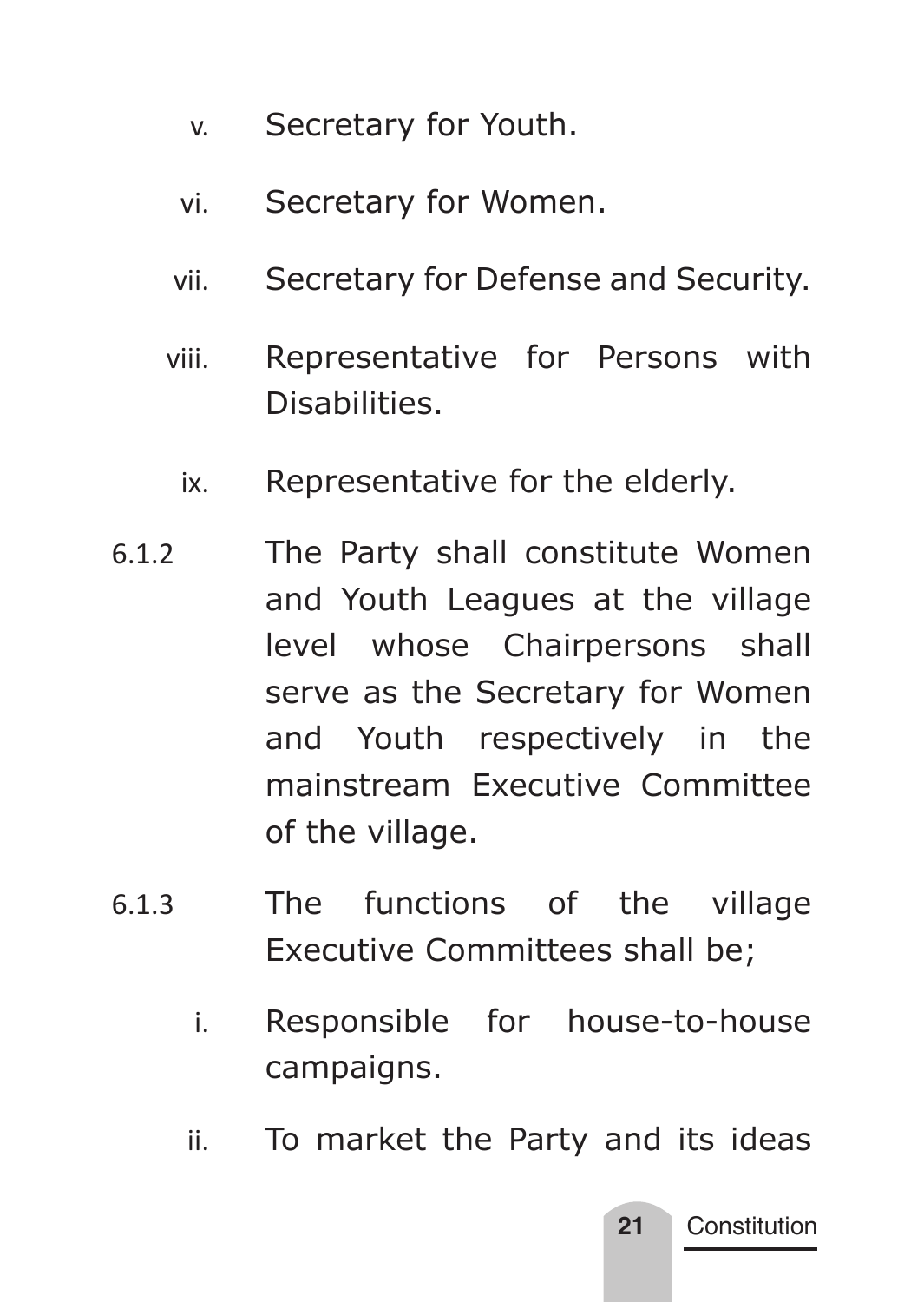and ideology to the population.

- iii. To mobilize and recruit members into the Party.
- iv. To perform any other function that would be assigned to them by a Parish Officer.
- 6.1.4 In Village Executive elections, all card-bearing paid-up members in good standing in the village shall vote.
- 6.1.5 The village Executive Committee shall meet at least four times in a year, provided that it can call upon an extra ordinary meeting whenever need arises.

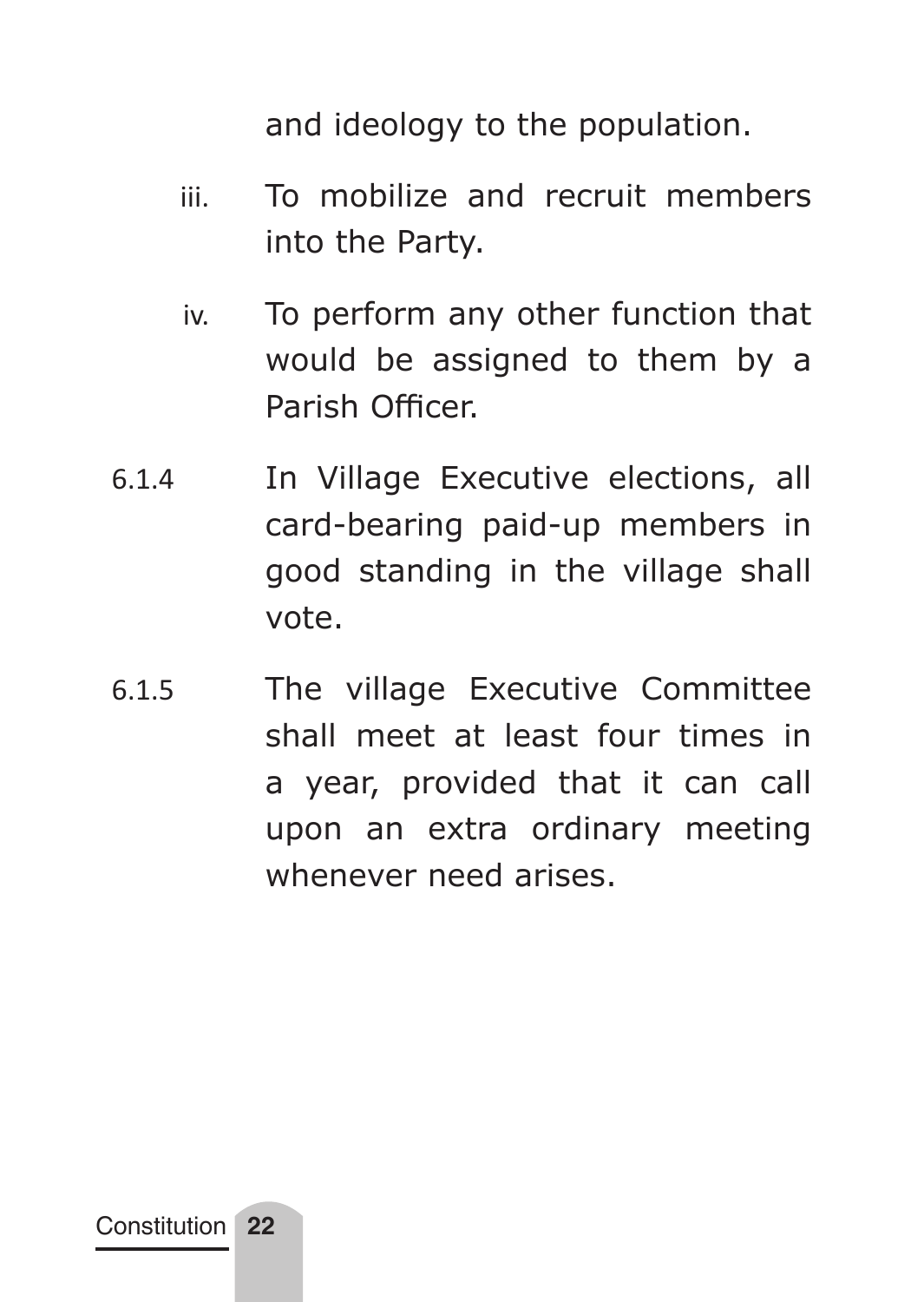## **6.2 PARISH PARTY STRUCTURE.**

- 6.2.1 There shall be a Parish Executive Committee in each Parish, which shall be constituted of the following:
	- i. Chairperson.
	- ii. General Secretary.
	- iii. Treasurer.
	- iv. Secretary for mobilization & Publicity.
	- v. Secretary for Youth.
	- vi. Secretary for Women.
	- vii. Secretary for Defense and Security.
	- viii. Representative for Persons with Disabilities.
		- ix. Representative for the elderly.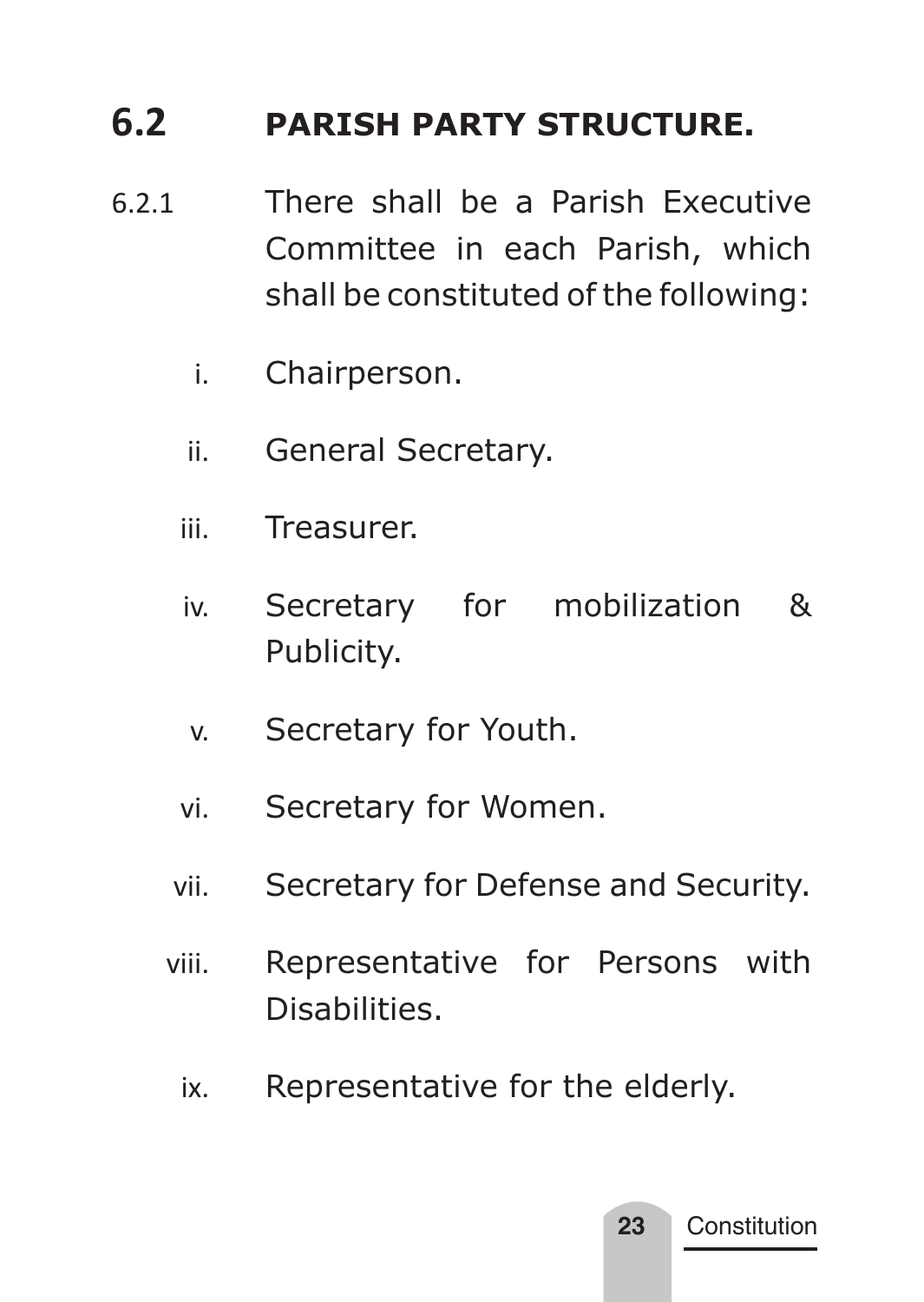- 6.2.2 The Party shall constitute Women and Youth Leagues at the Parish level whose Chairpersons shall serve as the Secretary for Women and Youth respectively in the mainstream Executive Committee of the Parish.
- 6.2.3 The functions of the Parish Executive Committees shall be;
	- i. Responsible for house-to-house campaigns.
	- ii. To market the Party and its ideas and ideology to the population.
	- iii. To mobilize and recruit members into the Party.
	- iv. To perform any other function that would be assigned to them by a Sub county Officer.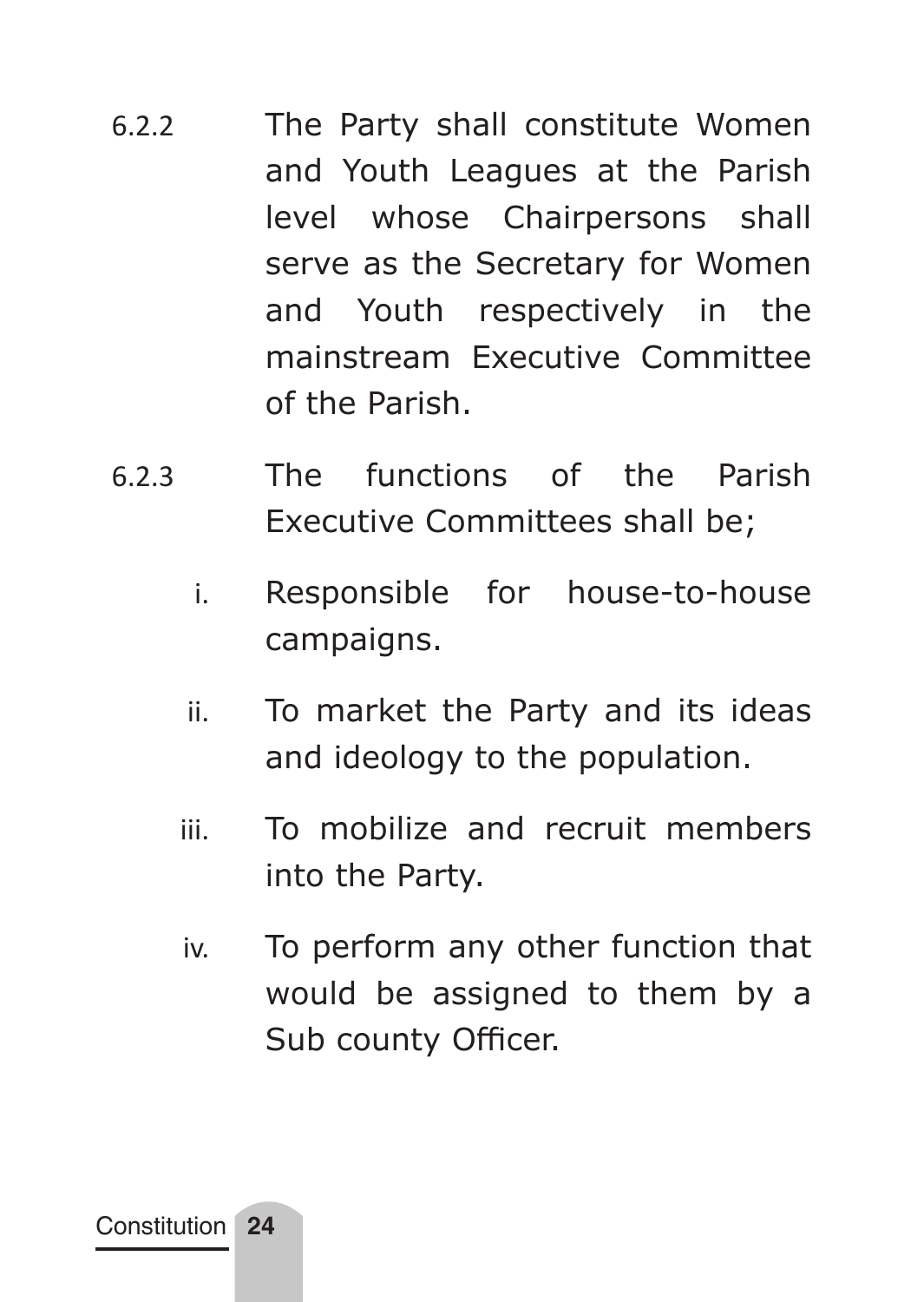- 6.2.4 The Parish Executive Committee shall be elected by all village Executive Committees in that parish who shall constitute themselves in the Electoral College.
- 6.2.5 The Parish Executive Committee shall meet at least four times in a year, provided that it can call an extra ordinary meeting whenever need arises.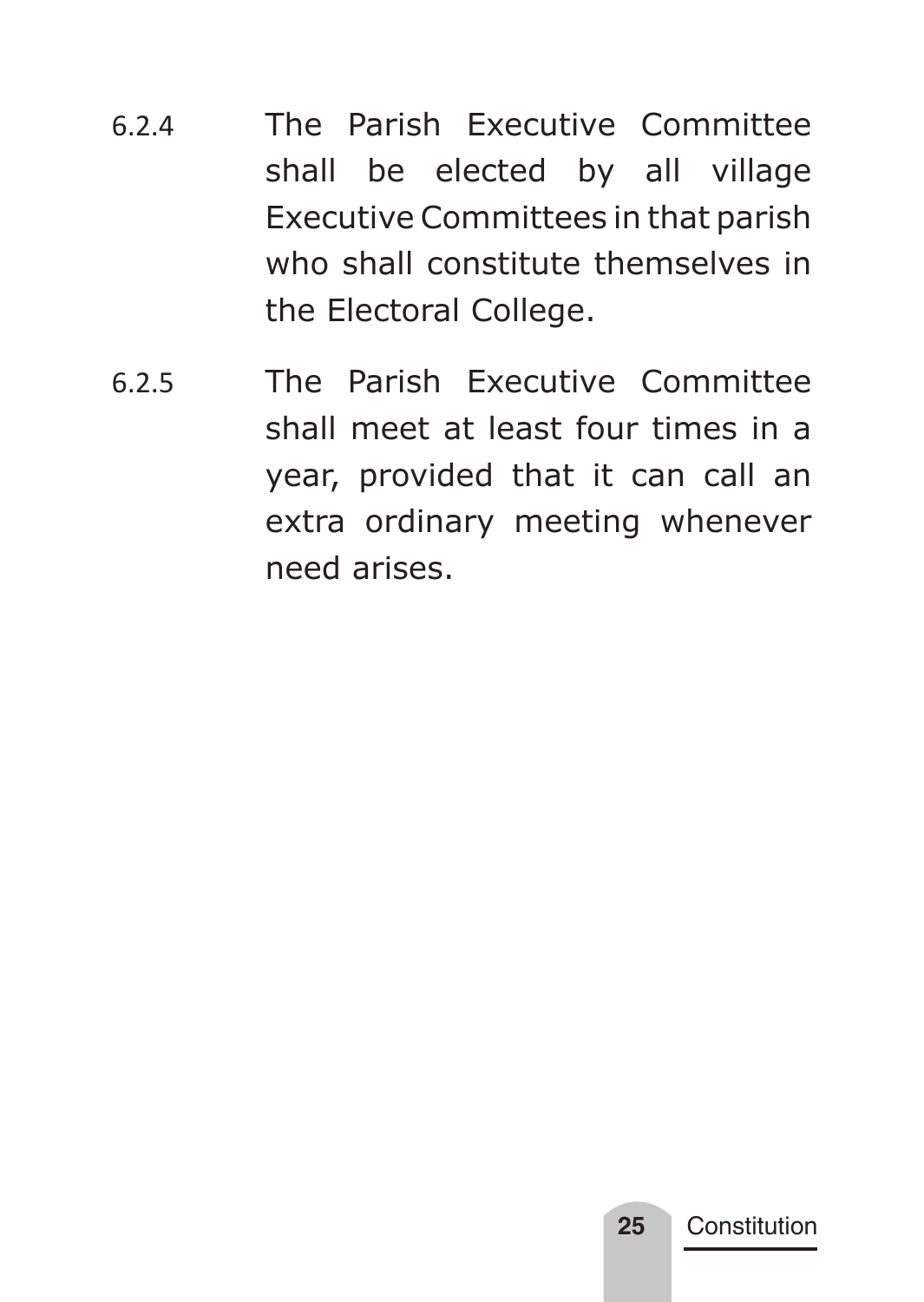# **6.3 SUB-COUNTY PARTY STRUCTURE.**

- 6.3.1 There shall be a Sub County Executive Committee in each sub county as enshrined in the Local Government Act, which shall be constituted of the following:
	- i. Chairperson.
	- ii. Vice Chairperson.
	- iii. General Secretary.
	- iv. Treasurer.
	- v. Secretary for mobilization & Publicity.
	- vi. Secretary for Youth.
	- vii. Secretary for Women.
	- viii. Secretary for Defense and Security.
		- ix. Representative for Persons with **Disabilities**
		- x. Representative for the elderly.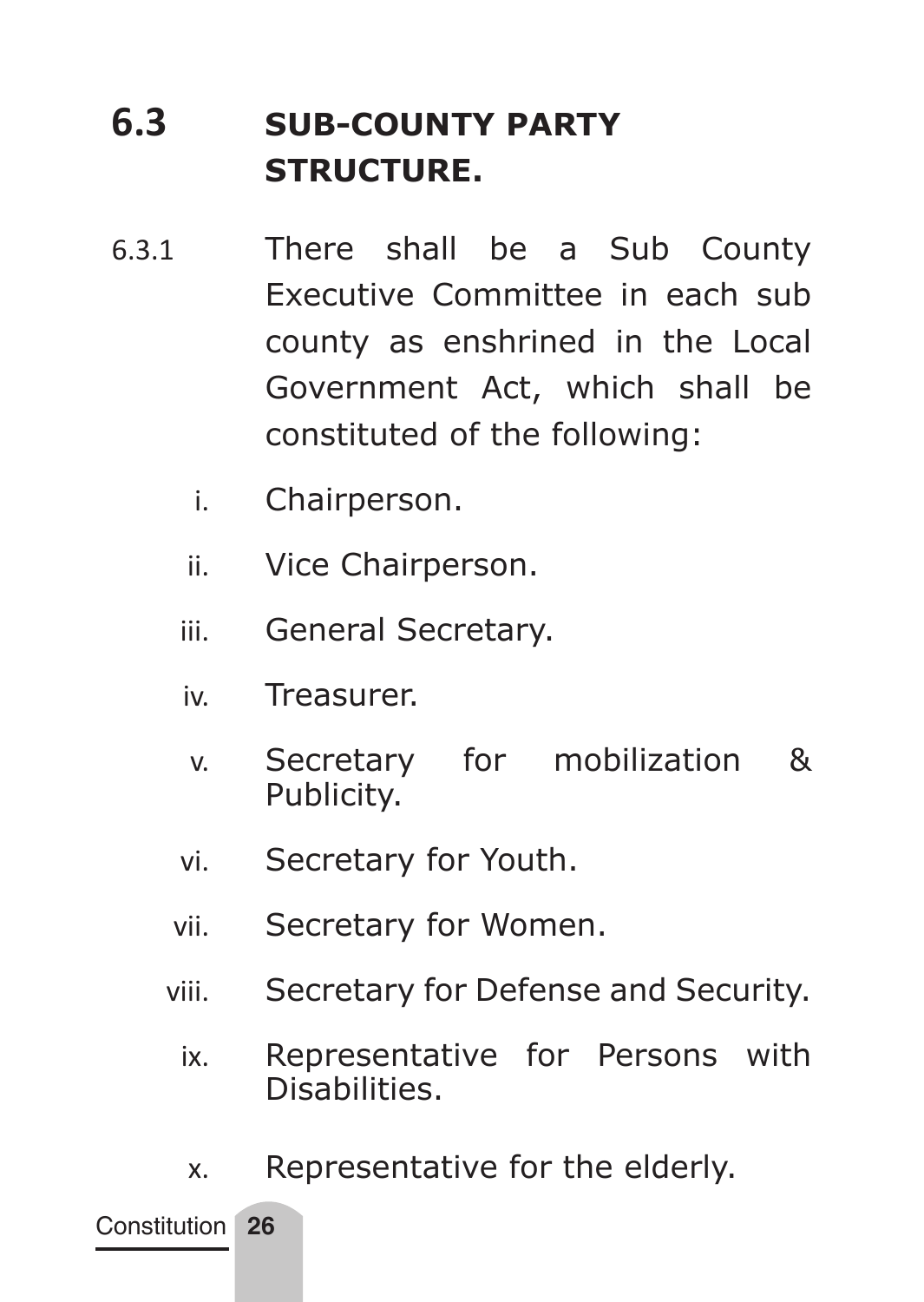- 6.3.2 The functions of the Sub County Executive Committees shall be:
	- i. Responsible for house-to-house campaigns.
	- ii. To market the Party and its ideas and ideology to the population.
	- iii. To mobilize and recruit members into the Party.
	- iv. To perform any other function that would be assigned them by a Constituency Officer.
- 6.3.3 The sub county Executive Committee shall be elected by all Parish Executive Committees in that Subcounty who shall constitute themselves into the Electoral College.

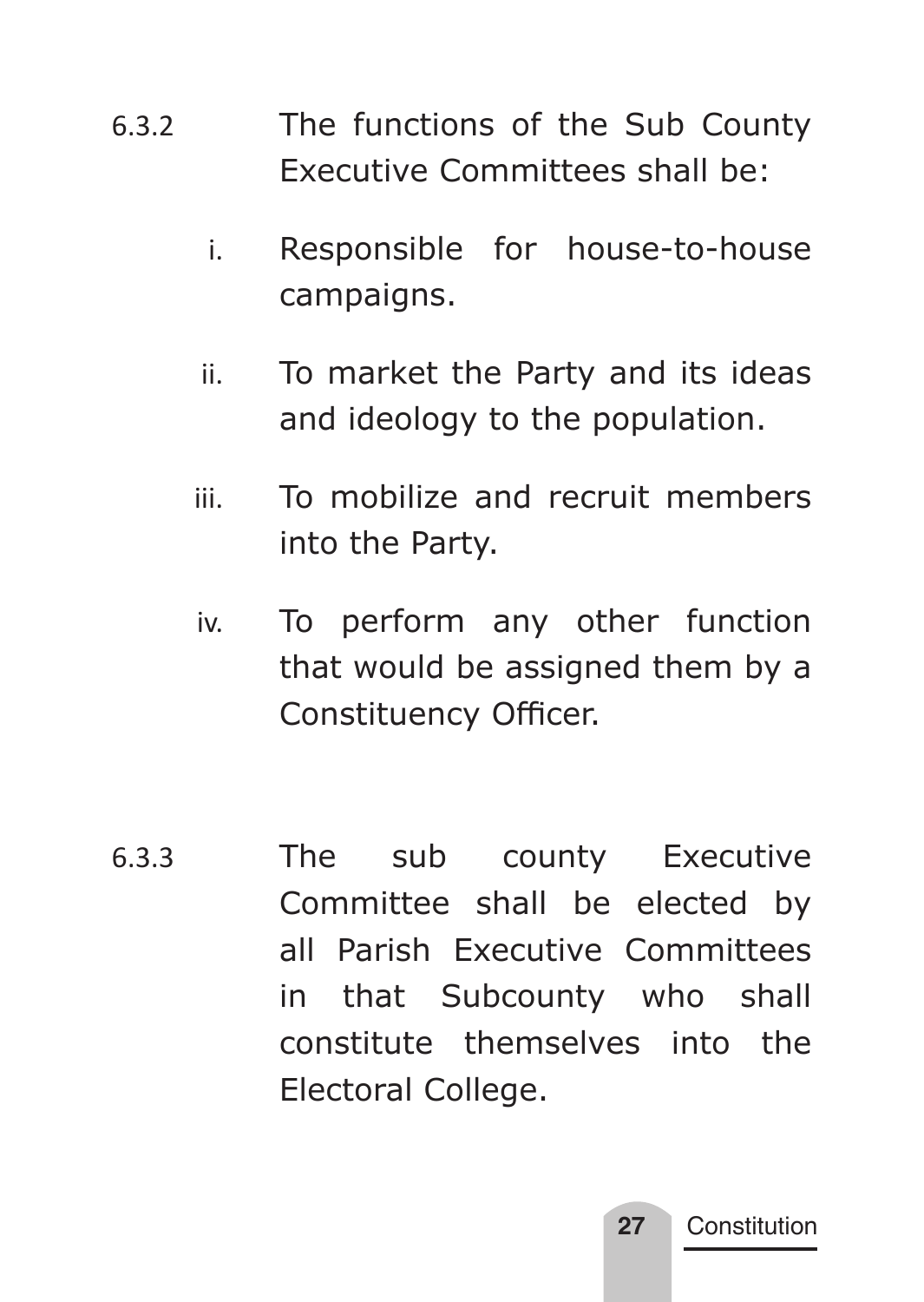6.3.4 The Sub County Executive Committee shall meet at least three times in a year, provided that it can call upon an extra ordinary meeting whenever need arises.

## **6.4 CONSTITUENCY PARTY STRUCTURE.**

- 6.4.1 There shall be, in every Parliamentary Constituency of Uganda, a branch of the Party consisting of persons who have enrolled into the Party in that Constituency.
- 6.4.2 Each Constituency shall have a Constituency Executive Committee which shall consist of:
	- i. Chairperson.
	- ii. Vice Chairperson.
	- iii. General Secretary.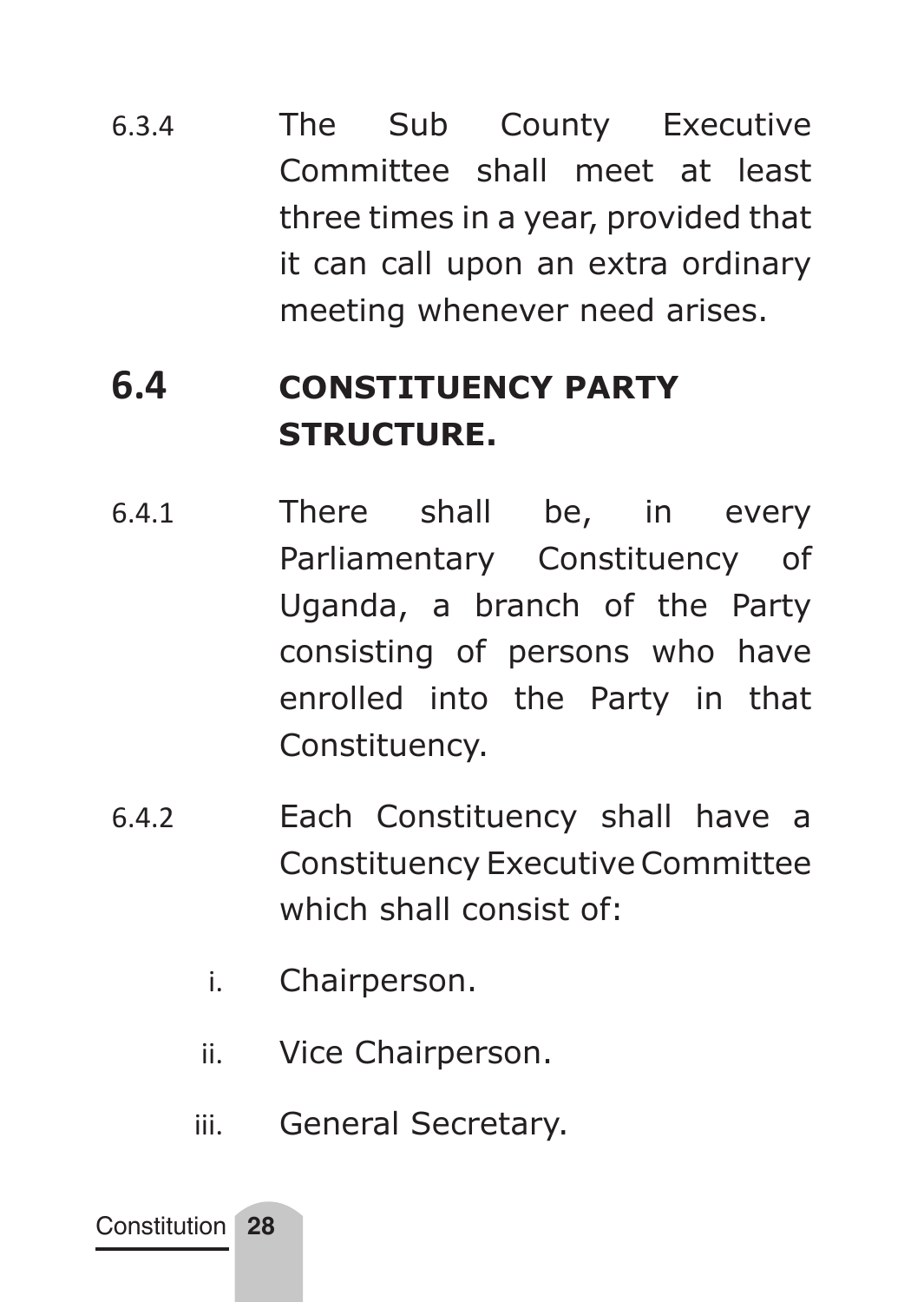- iv. Treasurer.
- v. Secretary for Mobilization and Publicity.
- vi. Secretary for Women.
- vii. Secretary for Youth.
- viii. Secretary for Defense and Security.
	- ix. Representative for Persons with Disabilities.
	- x. Representative for the elderly.
- 6.4.3 The Constituency Executive Committee shall be elected by all Sub county Executive Committees in that Constituency who shall constitute themselves into an Electoral College.
- 6.4.4 Constituency Executives shall hold office for five (5) years, and may seek re-election.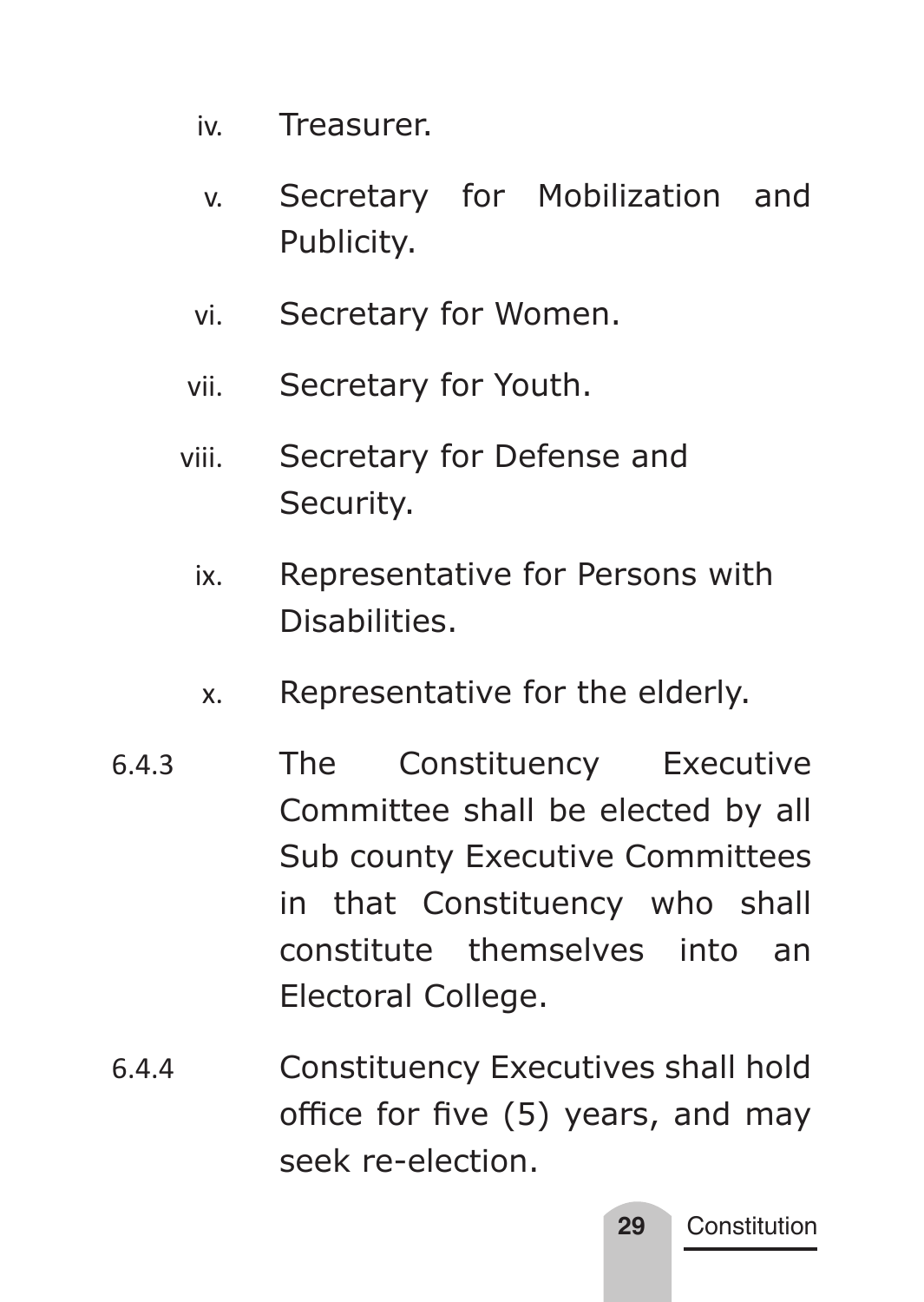- 6.4.5 In the running of the Constituency, the Constituency Executives shall be responsible for the day-to-day Administration of the Party in the Constituency.
- 6.4.6 There shall be in every Constituency, a Constituency office of the Party, which shall be headed by the Constituency Chairperson and shall have such other personnel as the Executive Committee may appoint.
- 6.4.7 The Constituency Executive Committee shall meet at least three times in a year and shall present quarterly reports on the operations and activities of the Party in the Constituency to the District Executive Committee.
- 6.4.8 The Constituency Executive Committee shall be responsible for: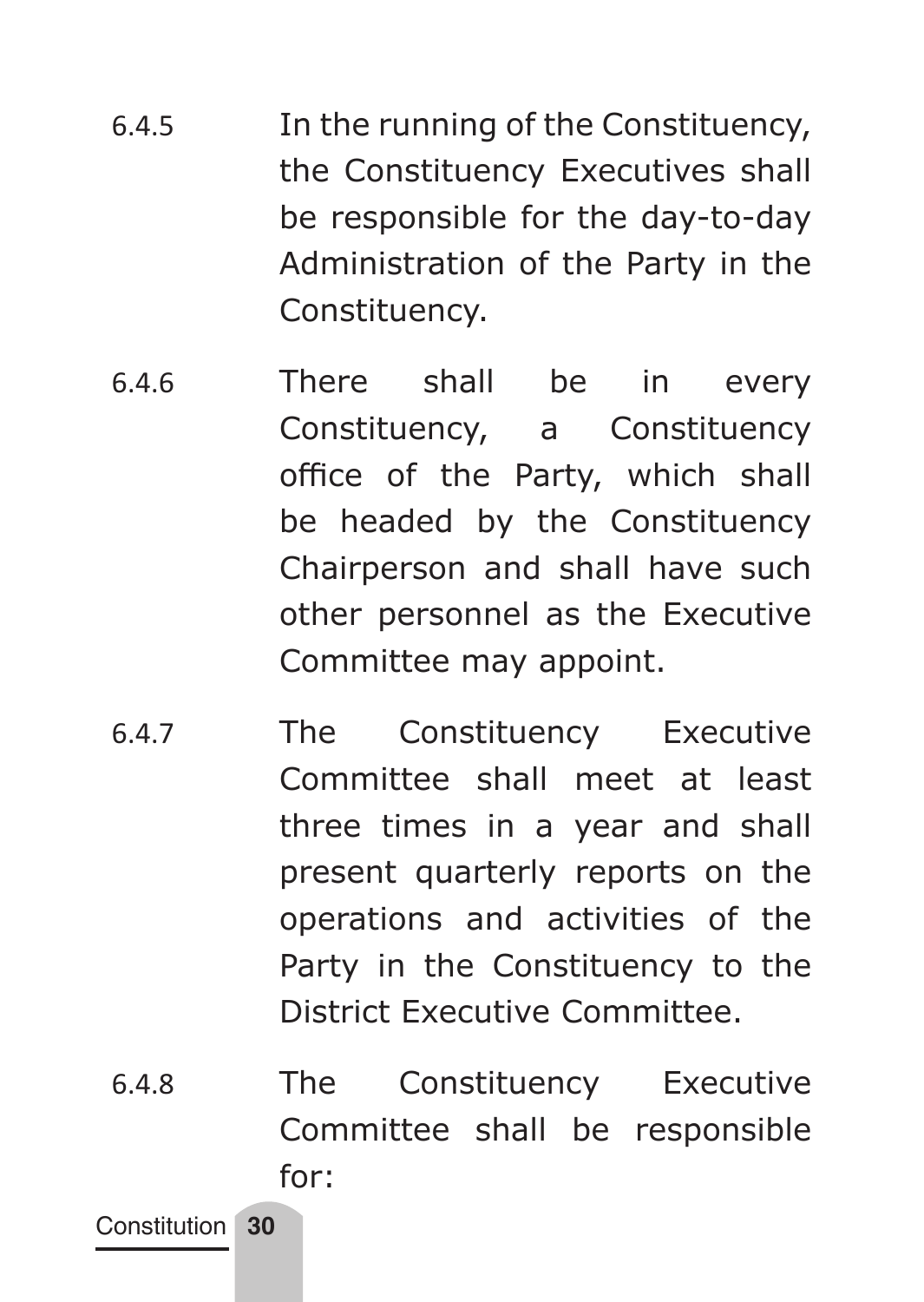- i. Overseeing the operation of the Party within the Constituency.
- ii. Implementation of Party programmes for promoting social and political awareness and general political education within the Constituency.
- iii. Recruiting members into the Party and mobilizing support for the Party before and during elections.

## 6.4.9 **FUNCTIONS OF CONSTITUENCY EXECUTIVES.**

### **A. Chairperson.**

i. The Constituency Chairperson shall be the Executive Head of the Party in the Constituency and the convener of meetings of the Constituency Executive Committee.

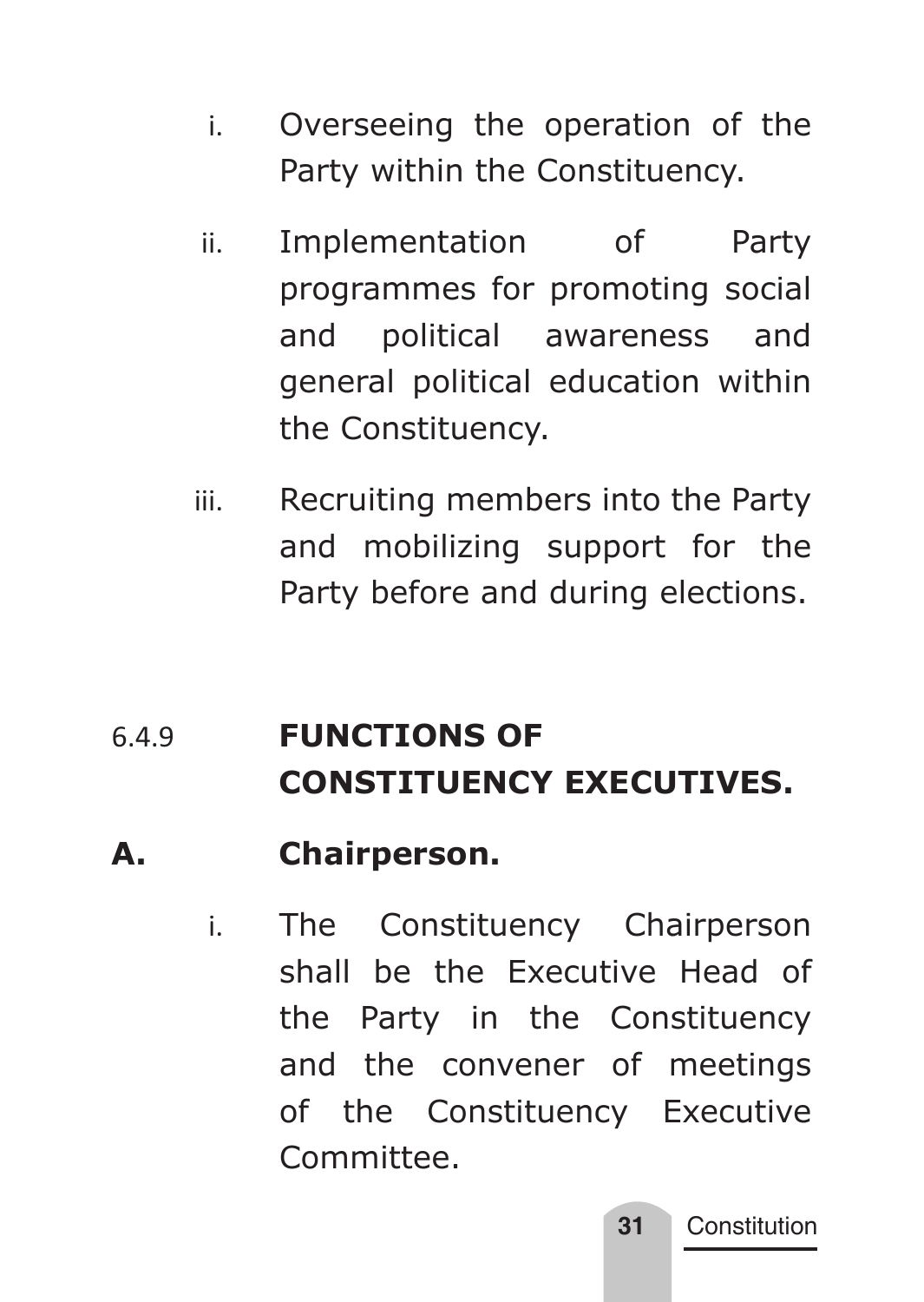- ii. The Constituency Chairperson shall be a member of the District Executive Committee.
- iii. In the absence of the Constituency Chairperson, the Constituency Vice Chairperson shall act in his or her place.
- B. The **Vice Chairperson** shall assist the Constituency Chairperson in the running of the Party and shall be assigned such duties as may be prescribed by the Executive.
- C. The **General Secretary** shall be responsible for:
	- i. Keeping proper records of the Party.
	- ii. Implementing the decisions of the Executive Committee.
	- iii. Supervising and coordinating the operations of the Constituency Office.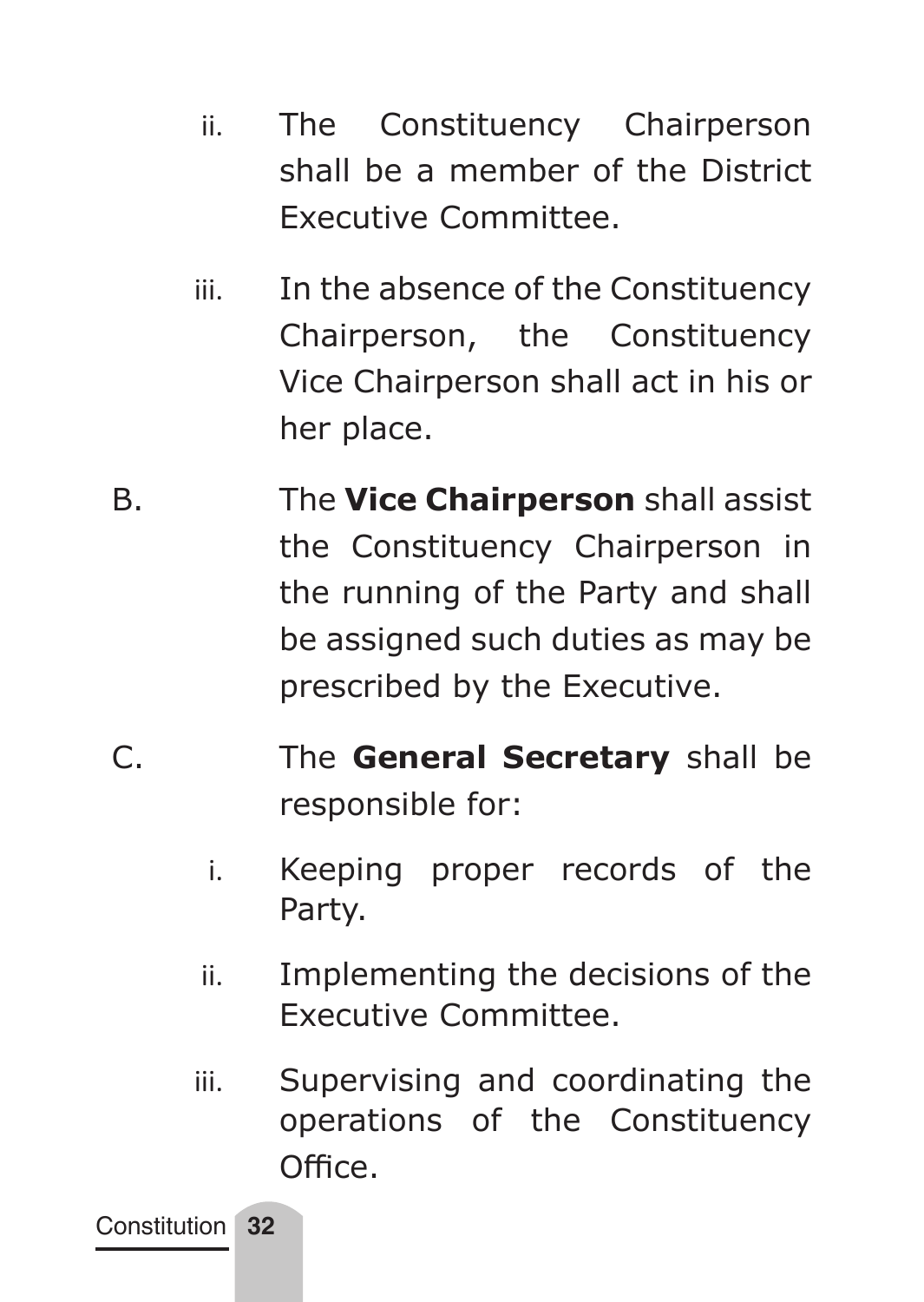D. The **Treasurer** shall be responsible for handling of the funds of the Party, and shall see to their proper disbursement in accordance with applicable laws and procedures.

### **6.5 DISTRICT PARTY STRUCTURE.**

- 6.5.1 There shall be, in every District of Uganda, a branch of the Party consisting of persons who have enrolled into the Party in that District.
- 6.5.2 The District shall have a District Executive Committee, which shall consist of the following;
	- i. Chairperson.
	- ii. Vice Chairperson.
	- iii. General Secretary.
	- iv. Treasurer.
	- v. Secretary for Mobilization and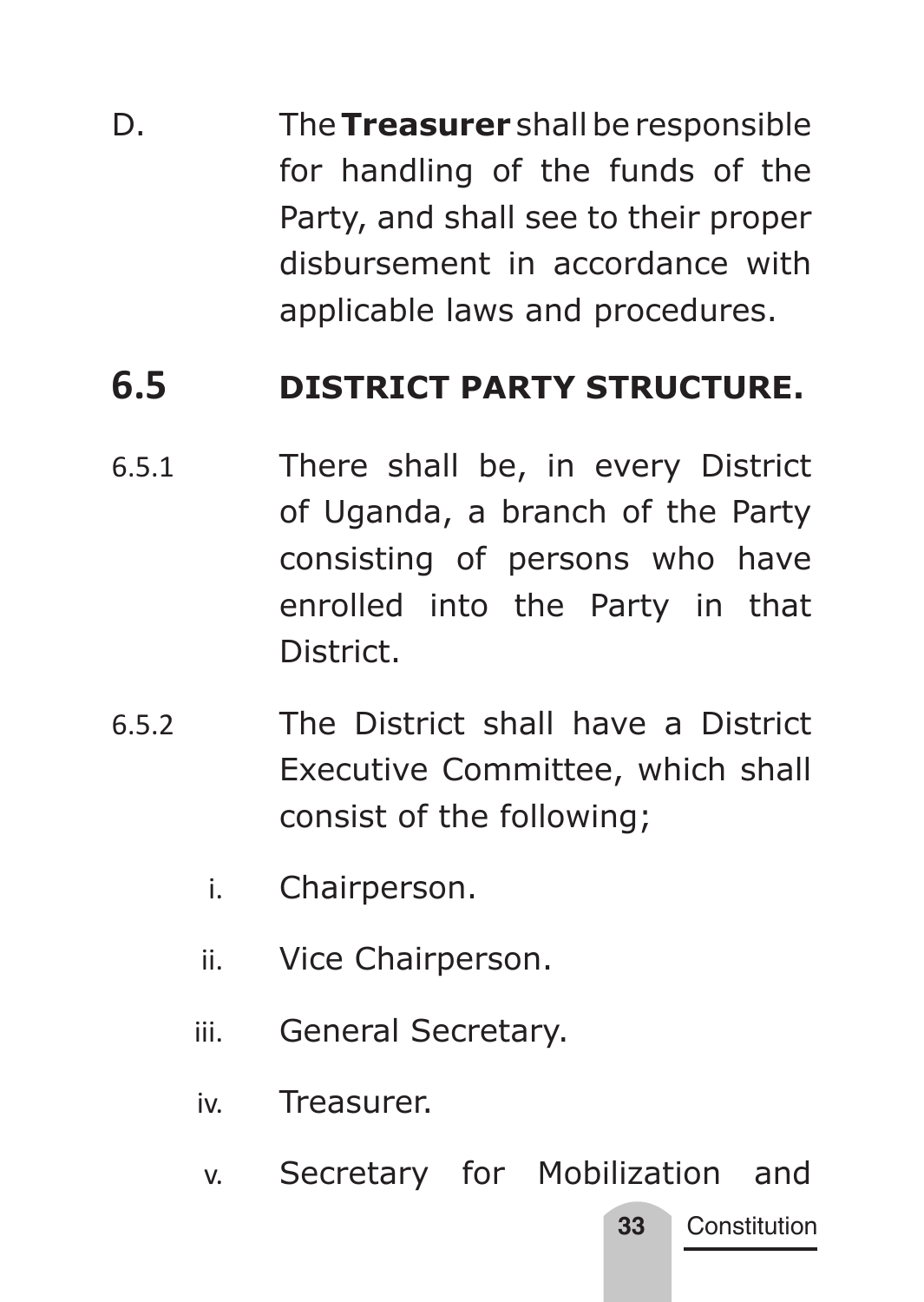Publicity.

- vi. Secretary for Women.
- vii. Secretary for Youth.
- viii. Secretary for the elderly.
	- ix. Secretary for Persons with Disabilities.
	- x. Secretary for Defense and security.
	- xi. Secretary for the business community.
- xii. Secretary for workers.
- 6.5.3 All District Executives shall be elected at a District Delegates Conference. The District Delegates' Conference will be chaired and supervised by a person appointed by the Party Electoral commission.
- 6.5.4 The Election of District Executives shall be by secret ballot and by a simple majority.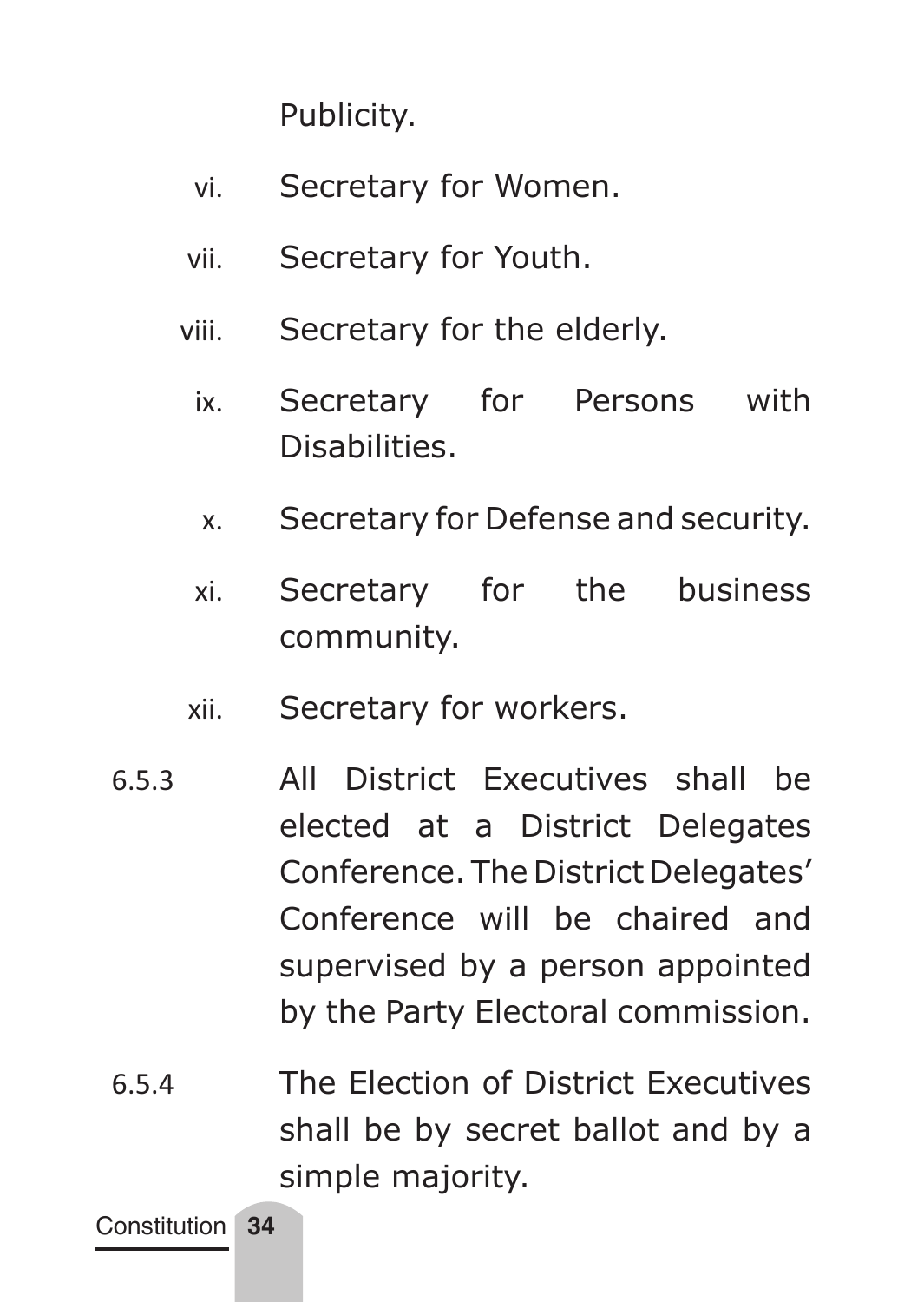- 6.5.5 All District Party Executives shall hold office for five (5) years but each office bearer may seek reelection to the office.
- 6.5.6 There shall be in every District, a District Office of the Party, which shall be headed by the District Chairperson and shall have such other personnel as the District Executive Committee may appoint.
- 6.5.7 The District Executive Committee shall meet at least once in every four (4) months and shall present quarterly reports on the operations and activities of the Party in the District to the National Executive Committee. The presence of at least one half (1/2) of the members of the District Executive Committee shall be necessary to constitute a quorum of the Committee.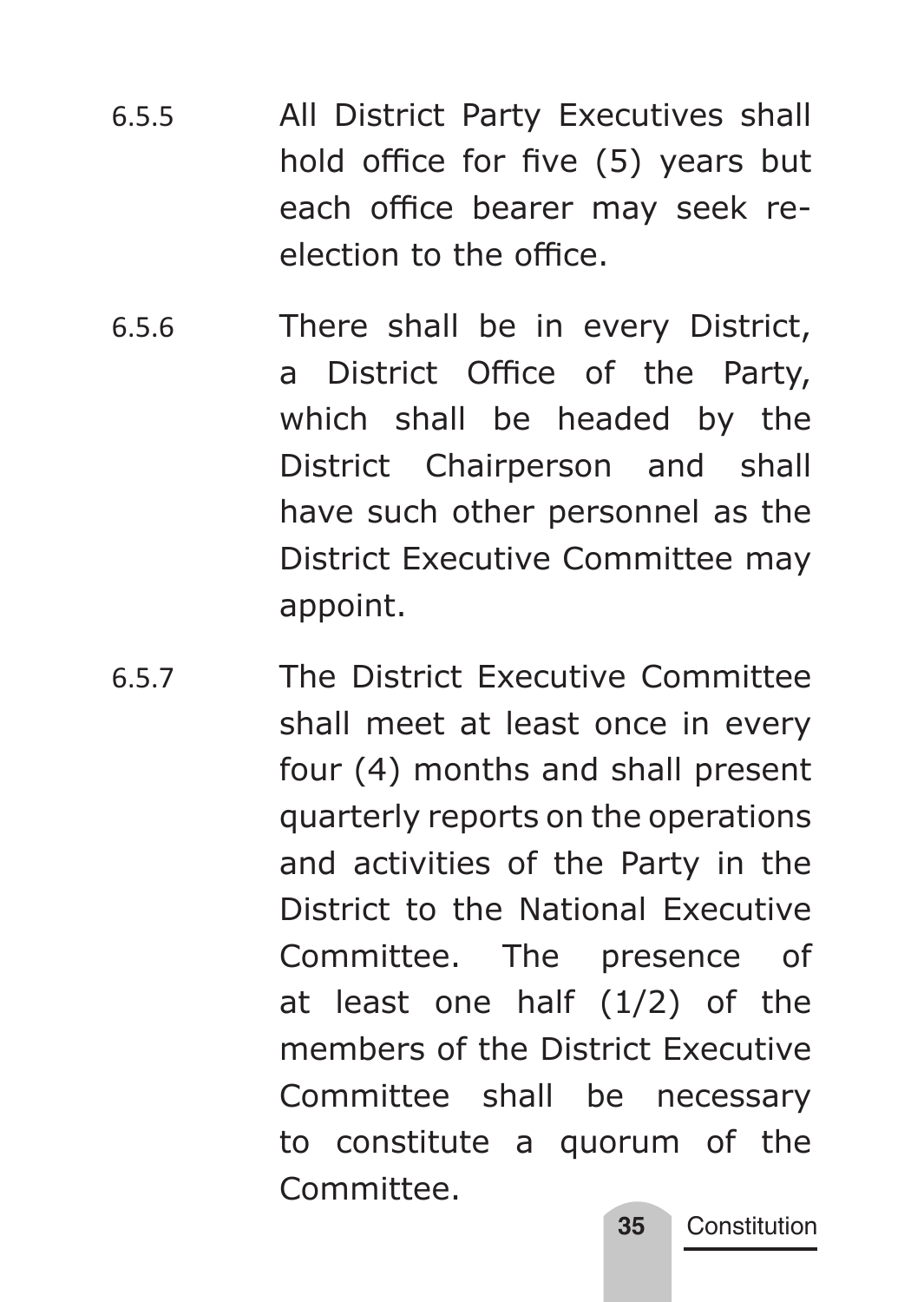- 6.5.8 The District Executive Committee shall be responsible for:
	- i. Coordinating the operations and activities of the Party in the District.
	- ii. Ensuring that Party Policies and programmes are implemented in the District.
	- iii. Fostering cooperation between the various Constituency organisations of the Party within the District.
	- iv. For drawing up suitable programmes of activity for this purpose.
- 6.5.9 The District Executive Committee may form such Committees or sub-Committees as it considers necessary or expedient and may co-opt any Member in the District to any of such Committees.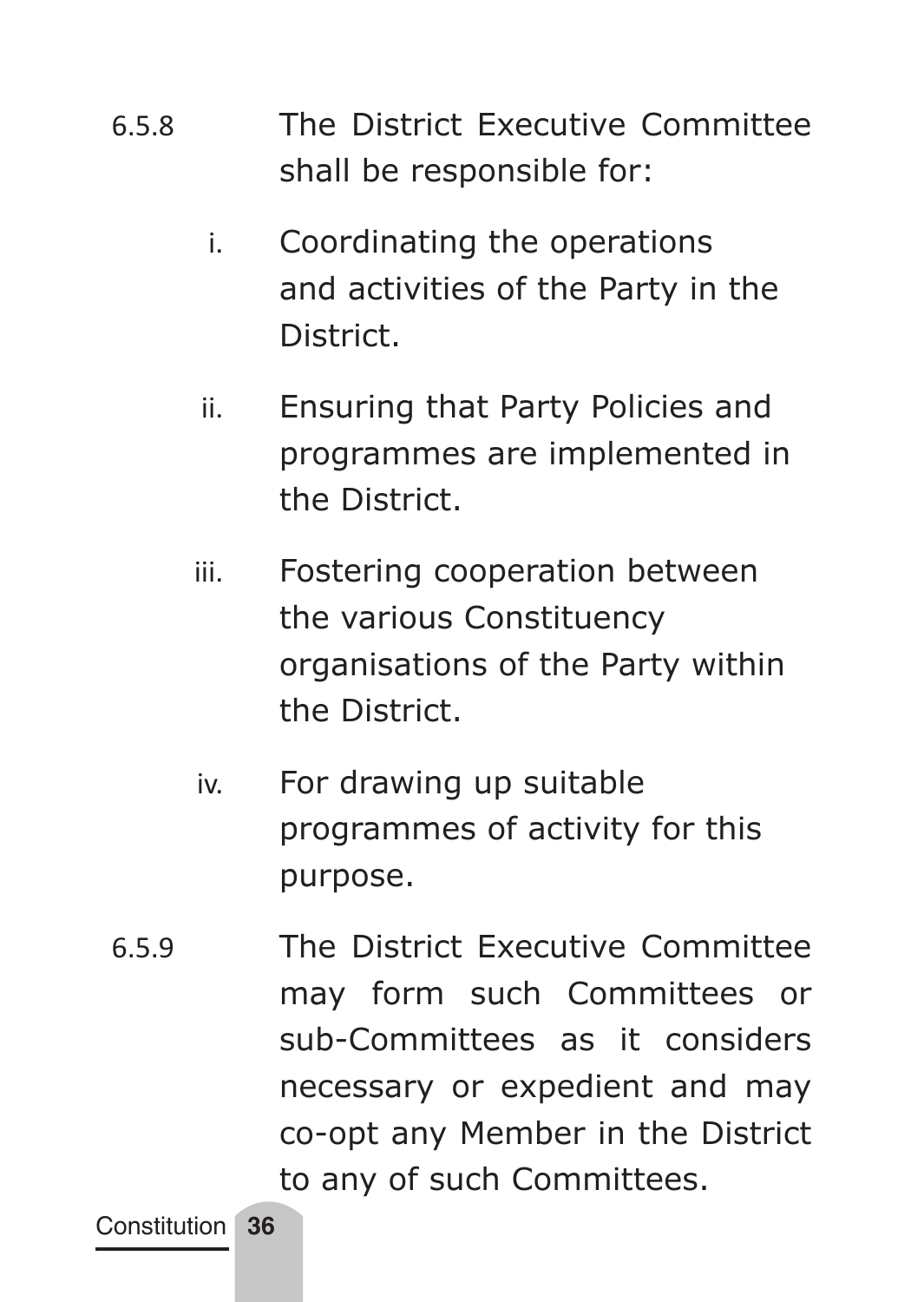# 6.5.10 **FUNCTIONS OF THE DISTRICT PARTY OFFICIALS.**

- A. The **District Chairperson** shall be the Executive head of the Party in his or her District and the convener of meetings of the District Executive Committee and shall preside over such meetings.
- B. In the absence of the District Chairperson the **District Vice Chairperson** shall act in his or her place.
- C. The **District General Secretary** shall be responsible for:
	- i. Keeping proper records of the Party.
	- ii. Implementing the decisions of the District Executive Committee.
	- iii. Supervising and coordinating the operations of the Constituency Offices within the District.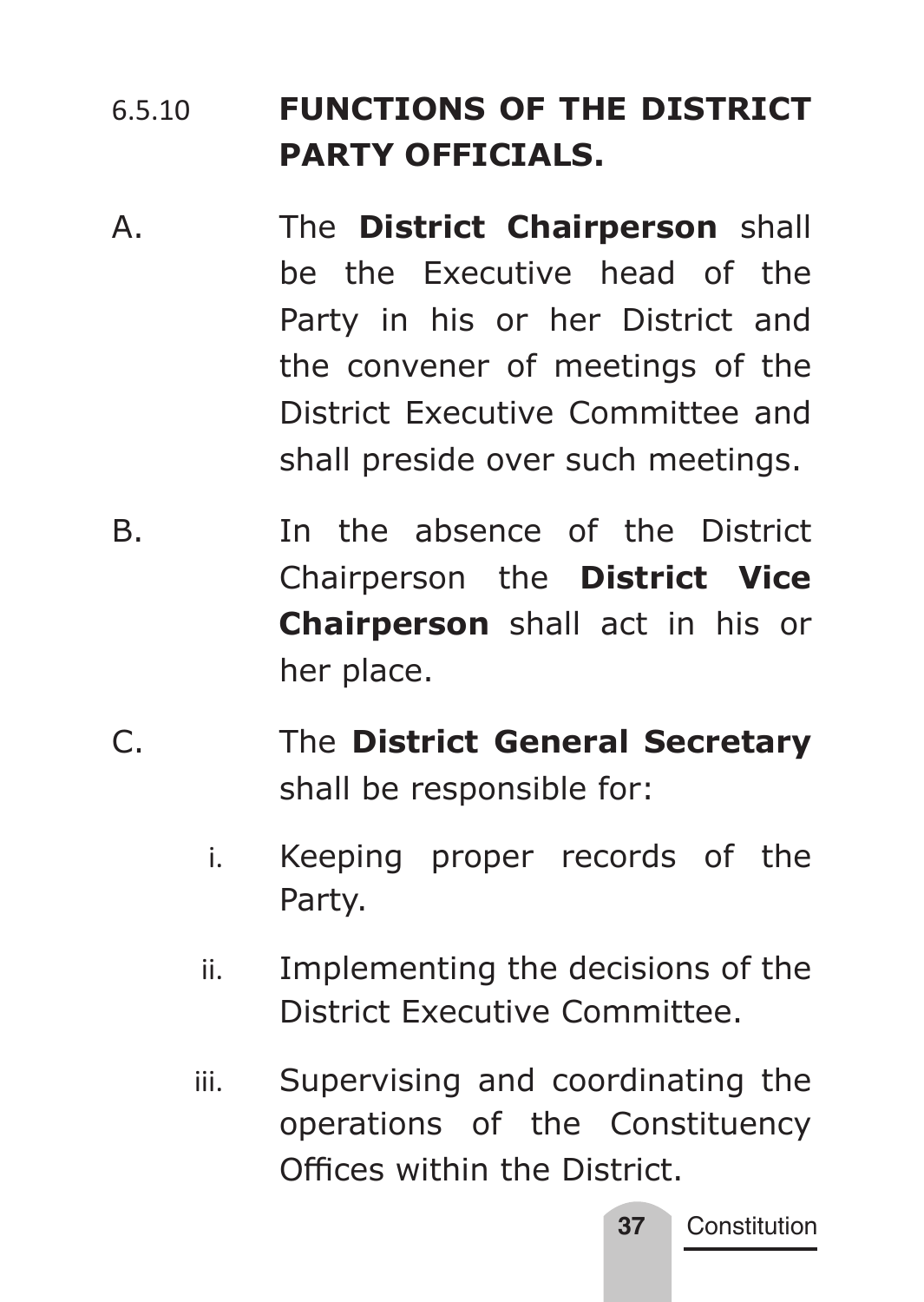D. The **Treasurer** shall be responsible for handling the funds of the Party, and shall see to their proper disbursement in accordance with applicable laws and procedures.

# **6.6 THE DISTRICT DELEGATES CONFERENCE.**

- 6.6.1 At least four (4) weeks prior to the National Delegates Conference, there shall be a District Delegates Conference which shall be composed of the following delegates:
	- i. District Executive Committee.
	- ii. District elected leaders.
	- iii. Constituency Executives.
	- iv. Members of Parliament in the District.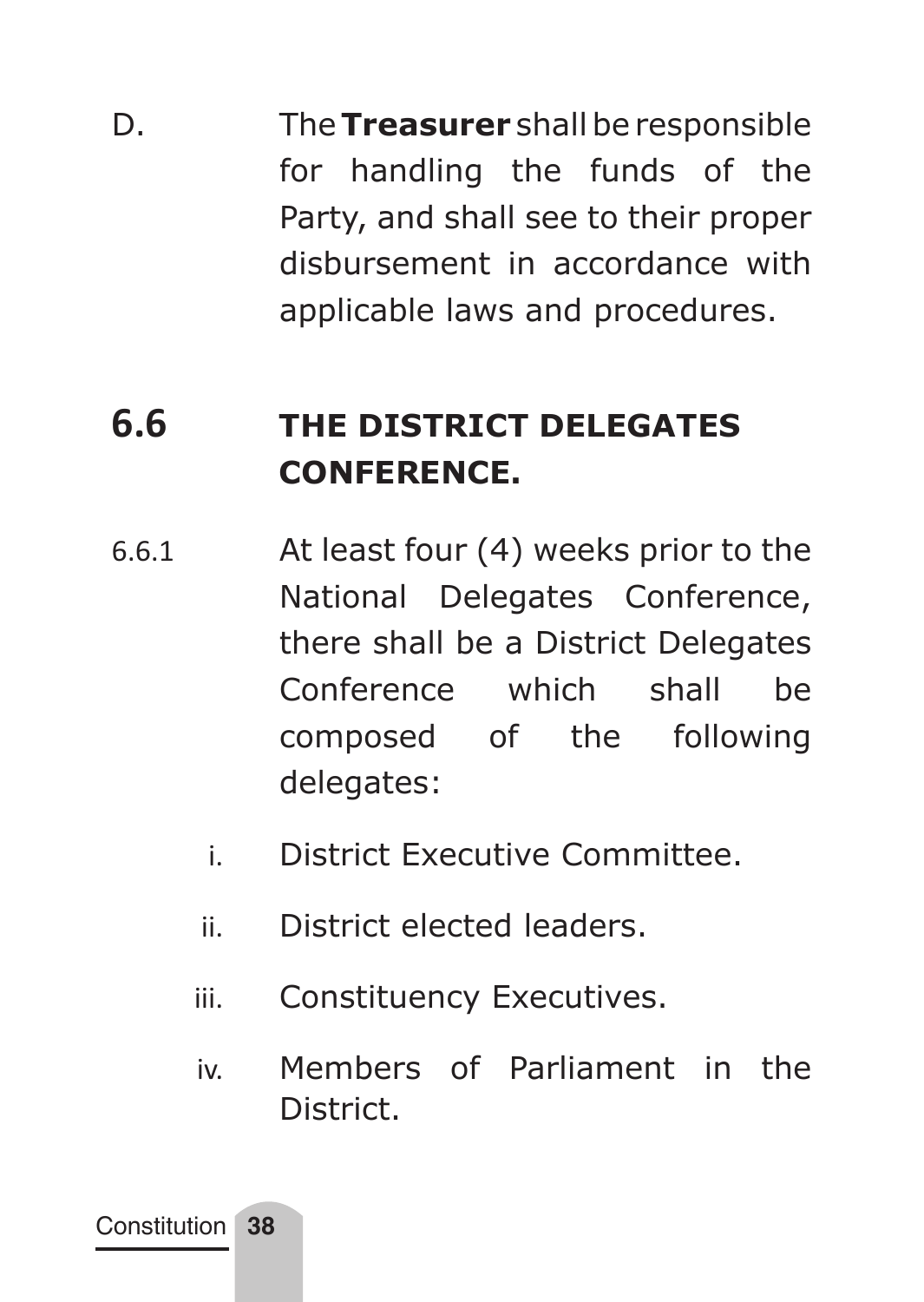- v. Sub County Executives.
- vi. Sub County elected leaders.
- vii. District Women's League Executive.
- viii. District Youth League Executive.
	- ix. All Parliamentary flag bearers in the District, who shall be exofficial.
- 1.1.2 The quorum for the District delegates' conference shall be 2/3 of the membership.
- 1.1.3 The District Delegate Conference shall:
	- i. Deliberate on all matters affecting the organization and well-being of the Party in the Region;
	- ii. Consider and approve a statement of accounts presented by the District Treasurer;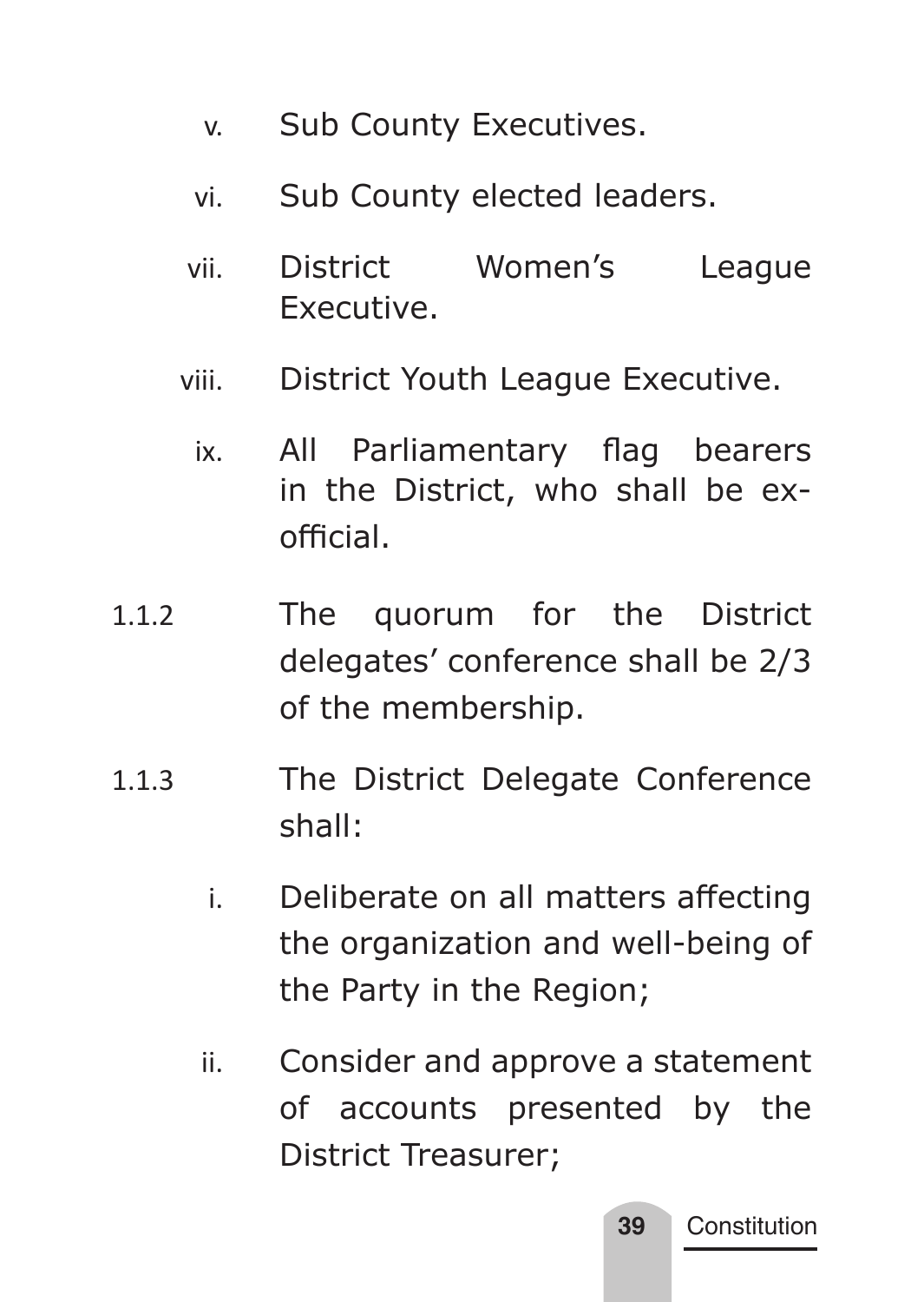iii. Pass any resolution or make any recommendations for consideration by the National Council;

## 1.6 **CESSATION OF OFFICE OF LOWER PARTY STRUCTURES.**

- 1.1.1 An Executive member of the Village, Parish, Sub County, Constituency and District Party Executive shall cease to be such Executive if:
	- i. He or she resigns.
	- ii. He or she is removed from office in accordance with the procedure for the removal of members.
	- iii. By reason of mental infirmity making him or her incapable of carrying out his or her duties and responsibilities.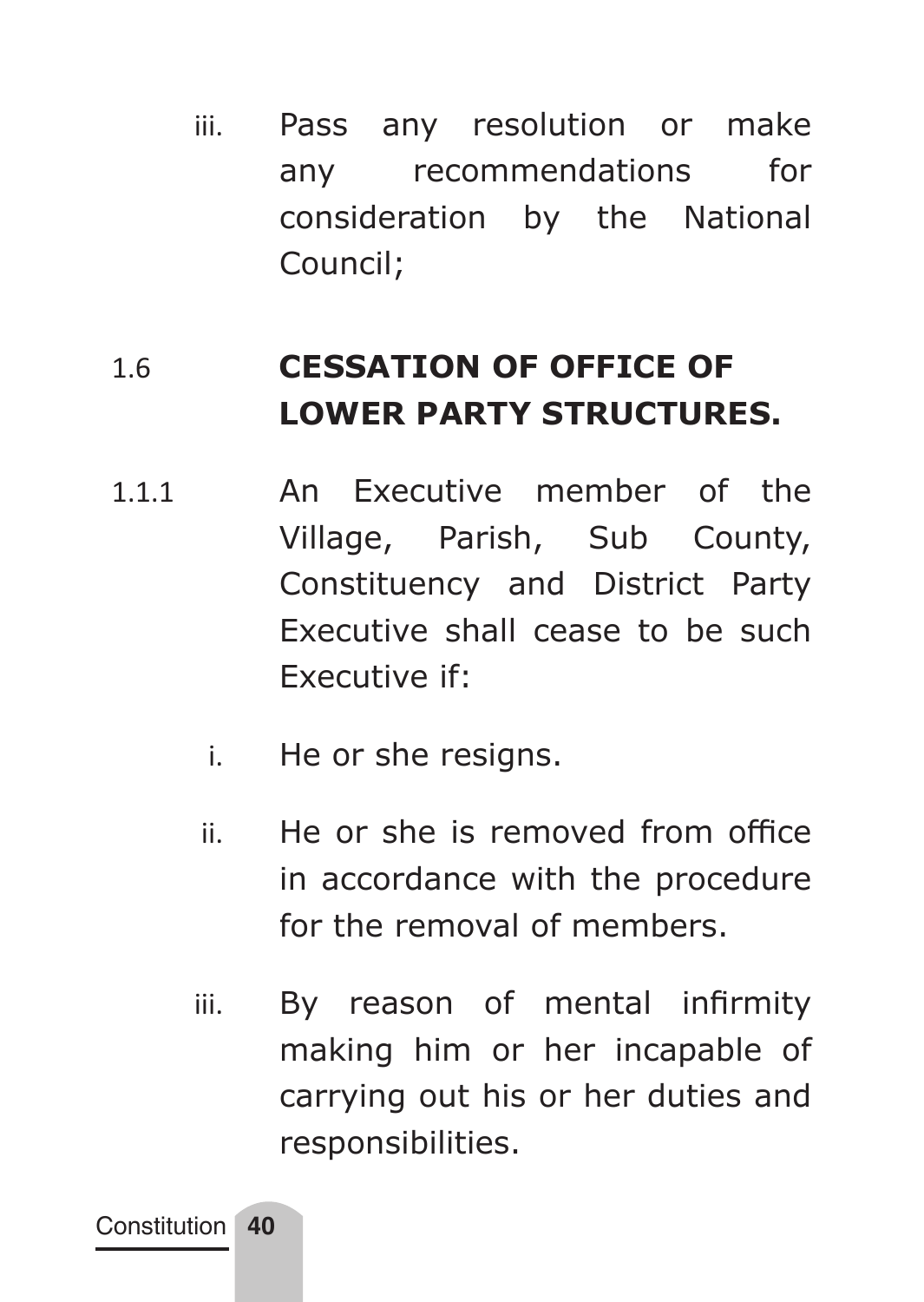- iv. He or she is expelled from the Party.
- v. Without just cause, he or she absents himself or herself persistently from three consecutive meetings of the Executive Committee of which he or she is given notice; provided that no member of the Executive shall cease to be an Executive for this reason without going through the disciplinary processes.
- 1.1.2 An Executive who ceases to be such by reason of absenteeism shall nevertheless continue to be a Member of the Party and shall be entitled to offer himself or herself for re-election to membership of the Executive Committee at any subsequent term.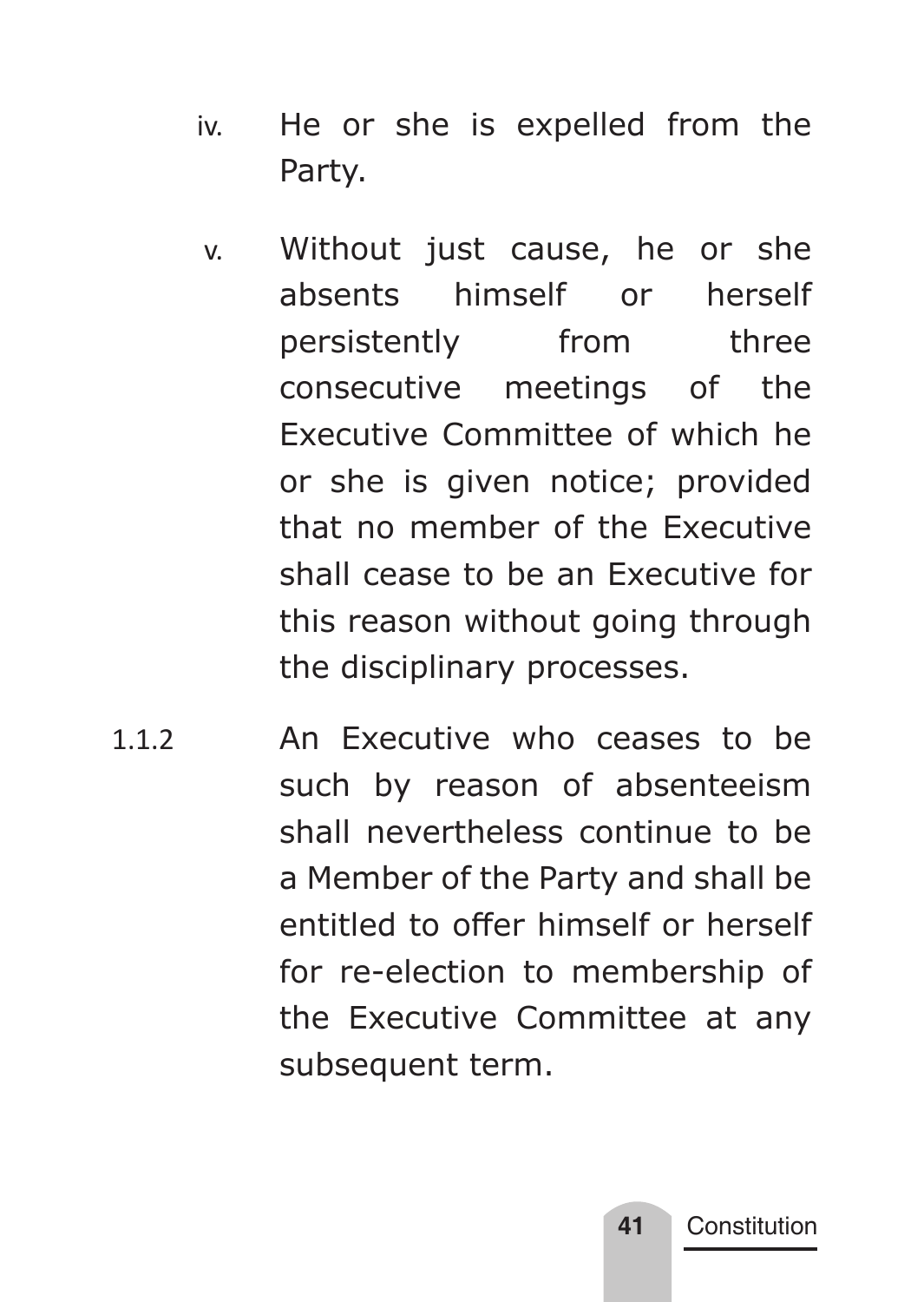- 1.1.3 Any vacancy which may occur for whatever reason in the membership of the Executive Committee shall be filled in the case of the Chairperson by the Vice Chairperson; in the case Vice Chairperson by the General Secretary and in the case of the Treasurer, by election by the Executive Committee of another officer to hold such office.
- 1.1.4 In the case of any other Executive, the Executive Committee shall appoint somebody to act. Any person elected or appointed to fill a vacancy shall vacate his or her office at the same time as the other Executive members at the end of the term of five (5) years.

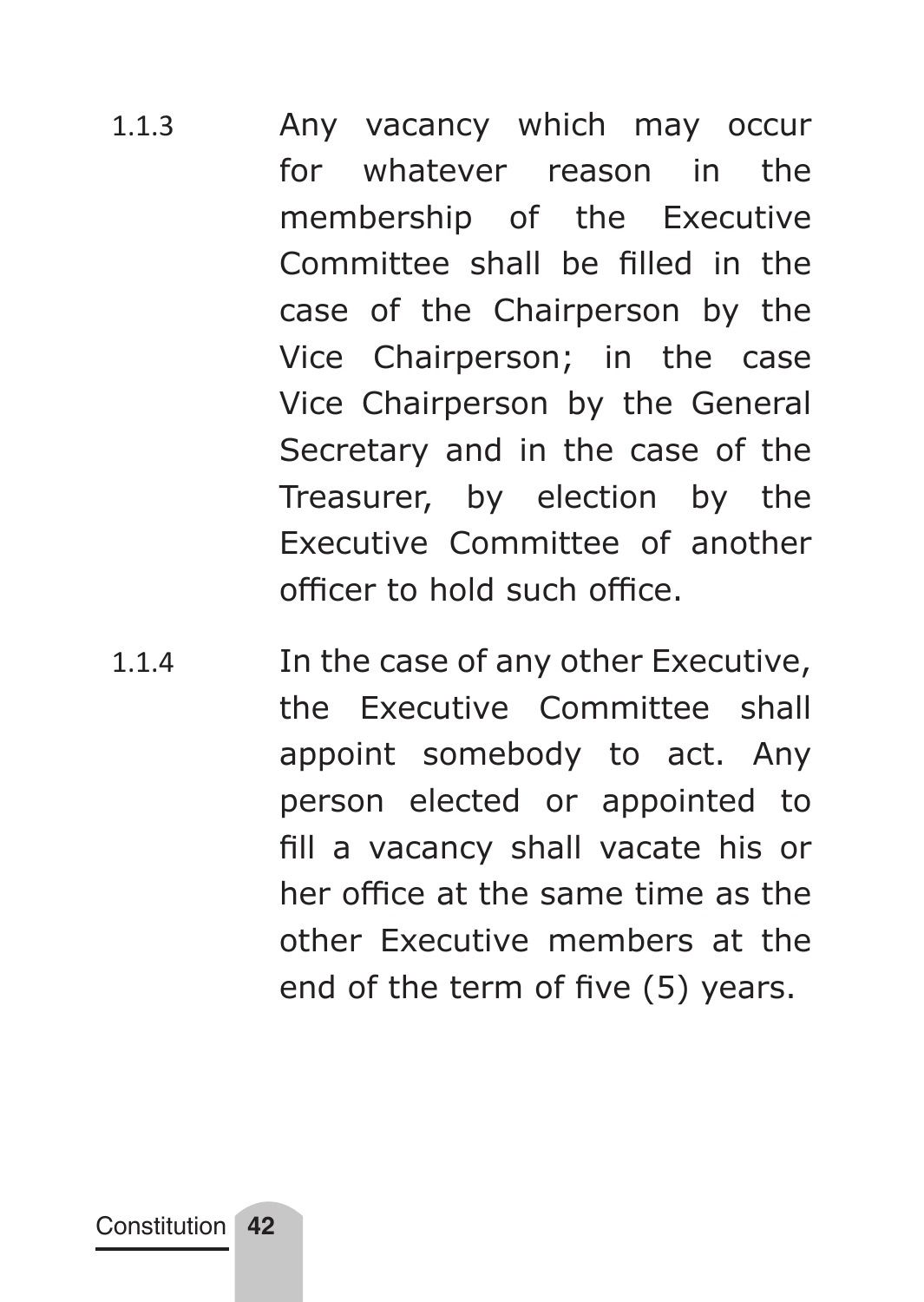### 1.7 **NATIONAL PARTY STRUCTURE.**

The National structure of the Party shall consist of the following organs:

- i. The National Delegates Conference.
- ii. The National Council.
- iii. The National Executive Committee.
- iv. The Steering Committee.

## 1.9 **NATIONAL DELEGATES CONFERENCE.**

- 1.9.1 There shall be a National Delegates Conference which shall be the supreme governing body of the Party.
- 1.9.2 The National Delegates Conference shall meet at least twice every five (5) years, and shall be composed of the following delegates: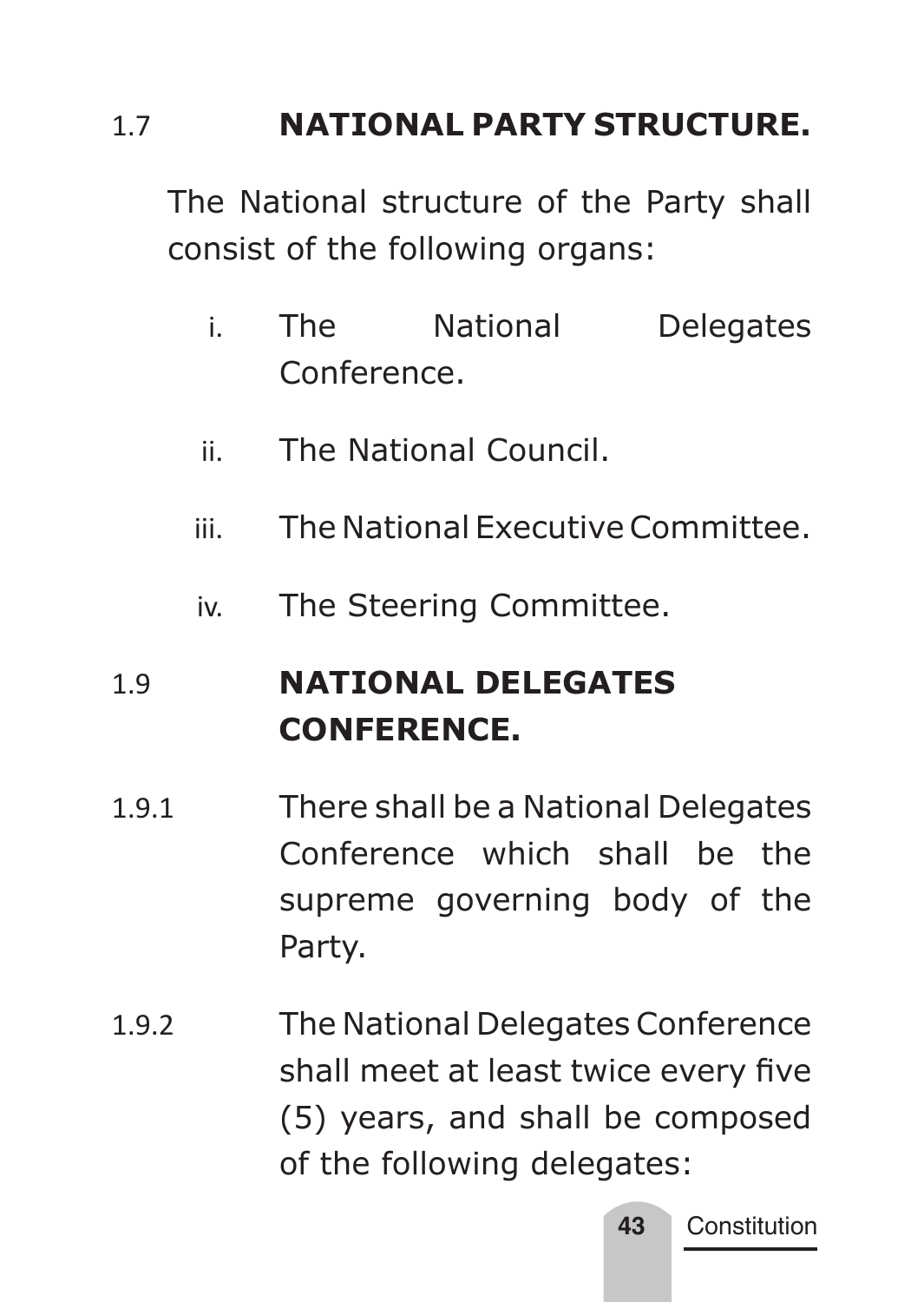- i. Members of the National Council
- ii. Five (5) Members of the District Executive Committees who shall be the Chairperson, General Secretary, Secretary for Mobilization and Publicity, Secretary for Youth and Secretary for Women.
- iii. Two (2) Members from the Constituency Executive Committee, who shall be the Chairperson and General Secretary, provided that one shall be a woman.
- iv. Members of the National Council of Elders, who shall be ex- officio members.
- v. One (1) delegate from each external branch as defined under this Constitution.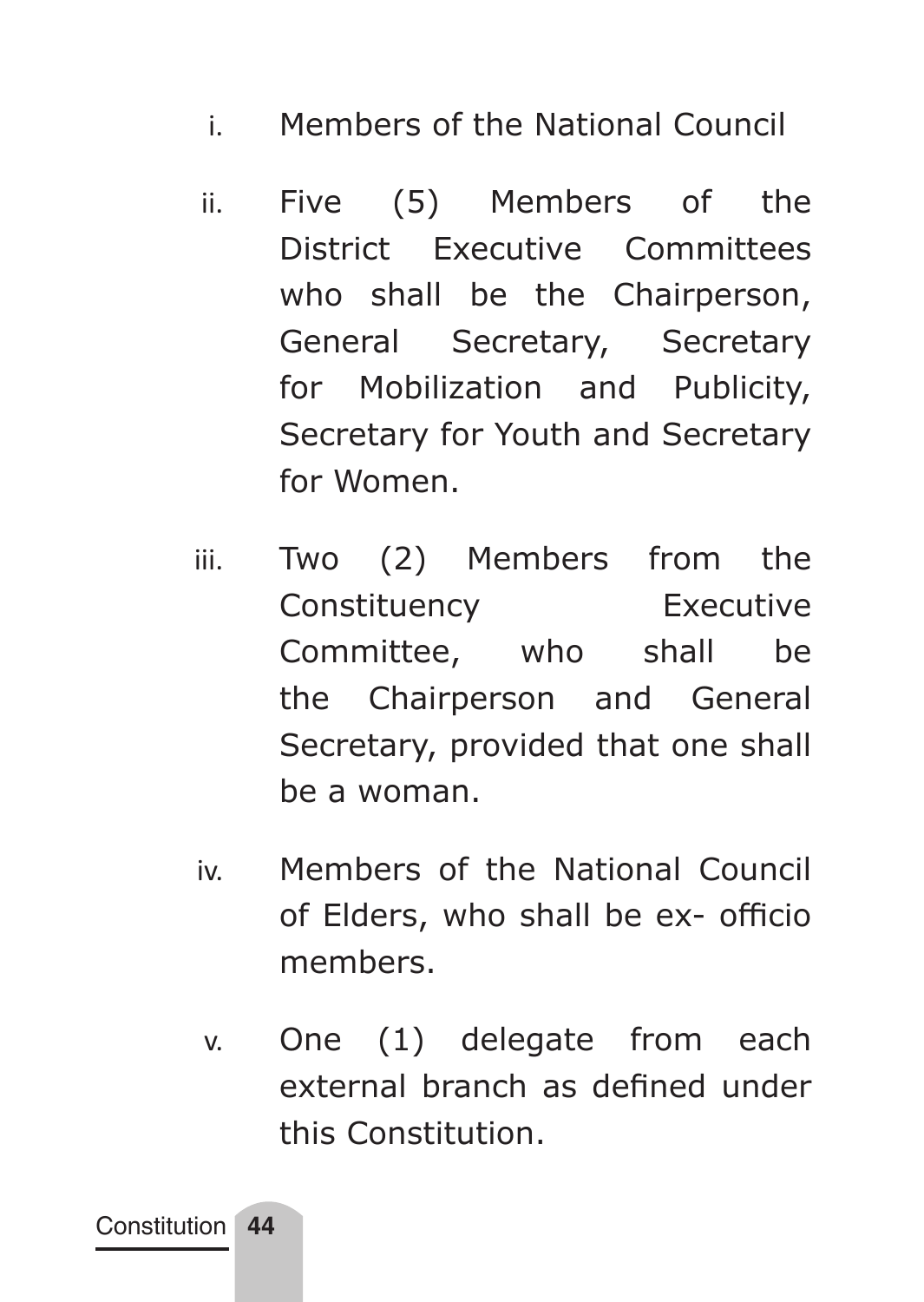- vi. All Members of Parliament, District Chairpersons, City and Municipality Mayors elected on the Party ticket.
- vii. All Party Members who are Ministers, Junior Ministers, when the Party is in government.
- 1.9.3 The quorum for meetings of the National Delegates Conference shall be Two-thirds (2/3) of the membership of the conference.
- 1.9.4 The notice convening a National Delegates Conference shall be given to every Constituency Executive Committee by the Secretary General not later than one (1) month before the date for holding the Conference.
- 1.9.5 The National Delegates Conference shall deliberate and make appropriate resolutions on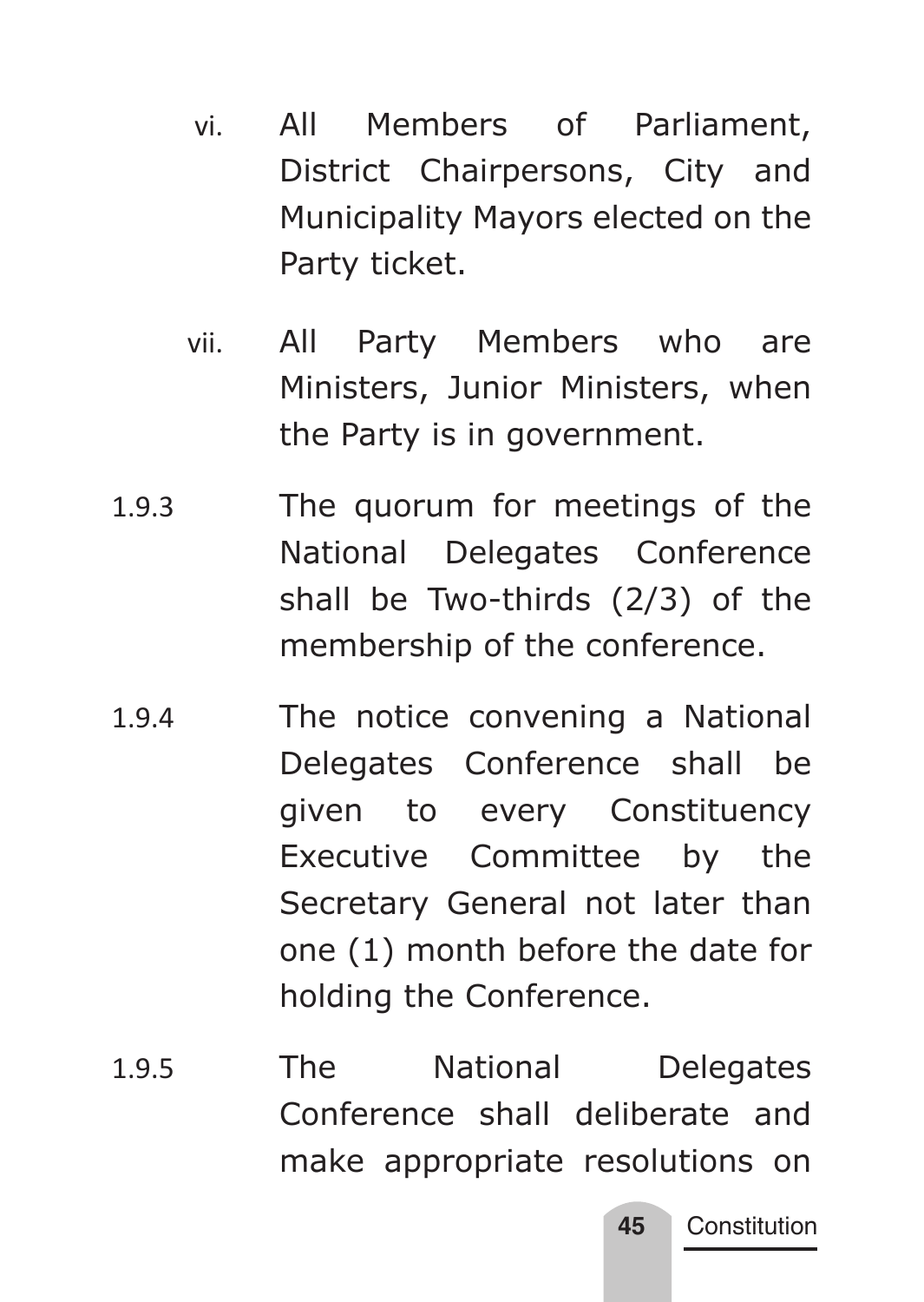the following:

- i. The National Chairpersons Report.
- ii. Instruct the Secretary General and the National Treasurer to file the appropriate annual returns to the Electoral Commission.
- iii. Elect the National Chairperson and Party Presidential Flag bearer when required.
- iv. Any other matters.
- 1.9.6 Whenever the National Executive Committee deems it necessary, an extra ordinary National Delegates Conference may be convened. The Secretary General shall give notice of such meeting not later than Fourteen (14) days before the date for the Conference and shall specify the agenda for the Conference. For avoidance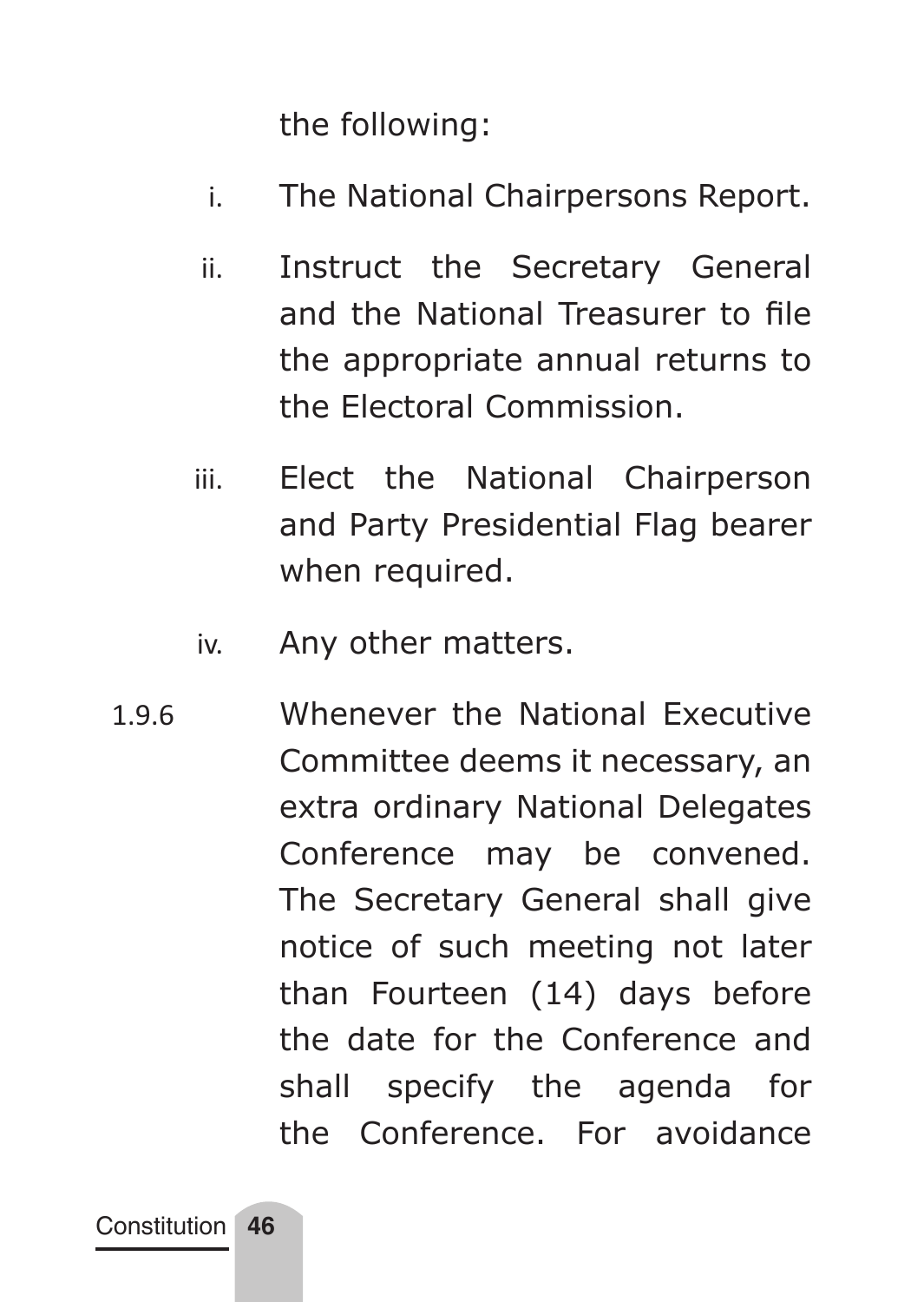of doubt only the agenda item specified in the notice shall be discussed at the extra-ordinary National Delegates Conference.

#### 1.10 **THE NATIONAL COUNCIL.**

- 1.10.1 There shall be a National Council which, subject to the decisions of the National Delegates conference, shall direct the affairs of the Party in between meetings of the National Delegates Conference, and for this purpose may give such directives to the National Executive Committee as may be considered necessary for the wellbeing of the Party; provided such matters shall be presented to the next Delegates Conference.
- 1.10.2 The National Council shall consist of:
	- i. Members of the National Executive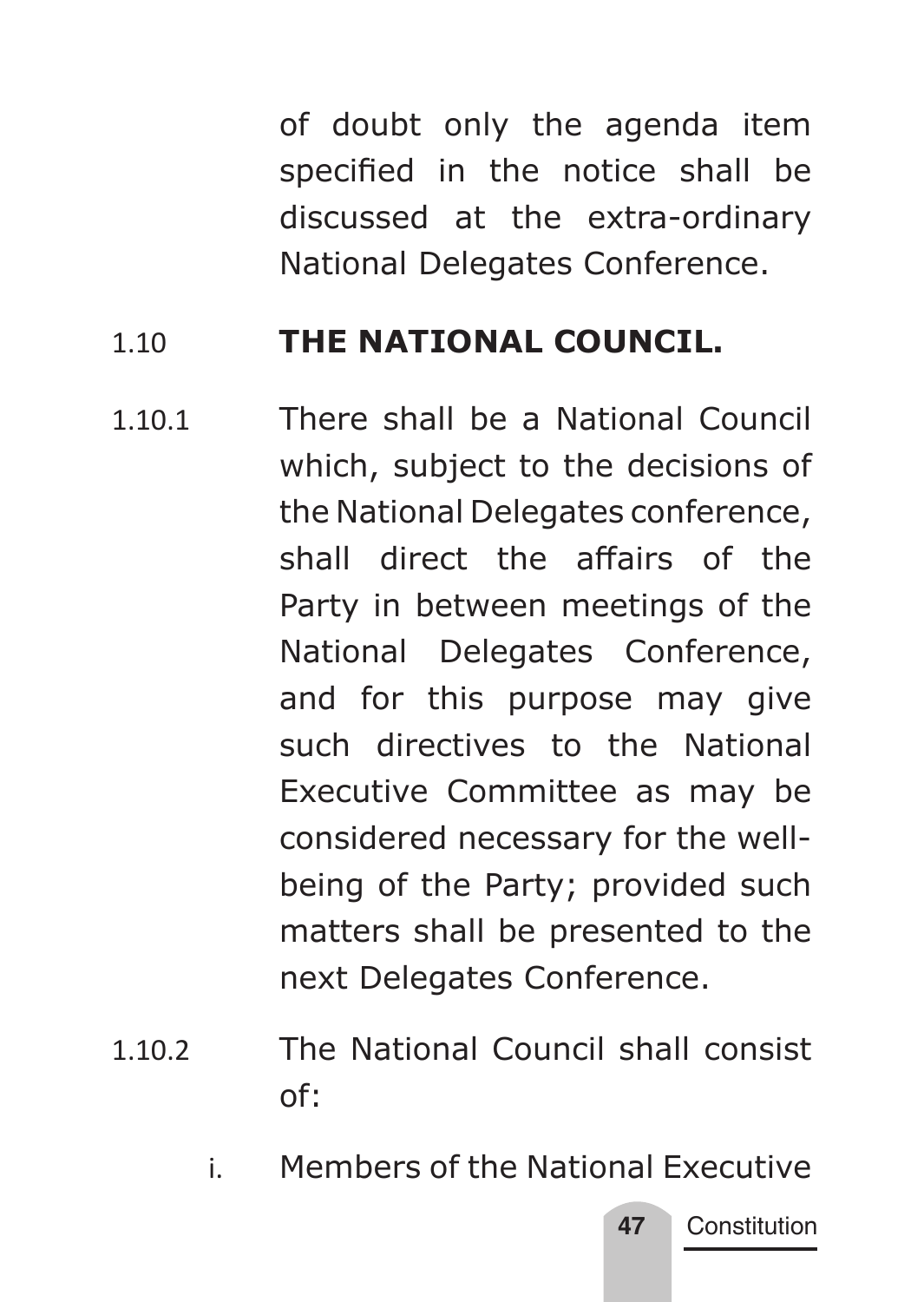Committee.

- ii. Members of Parliament as may be chosen by the Party's Parliamentary Group.
- iii. The Chairperson, Vice Chairperson and General Secretary of each District.
- iv. A representative from the special organs of the Party that are not represented in the National Executive Committee.
- 1.10.3 The National Council shall meet at least once a year, provided that no more than Seven (7) months shall elapse between the first and second meetings. The National Council may call for an extra ordinary meeting as when it deems it necessary.
- 1.10.4 The quorum for meetings of the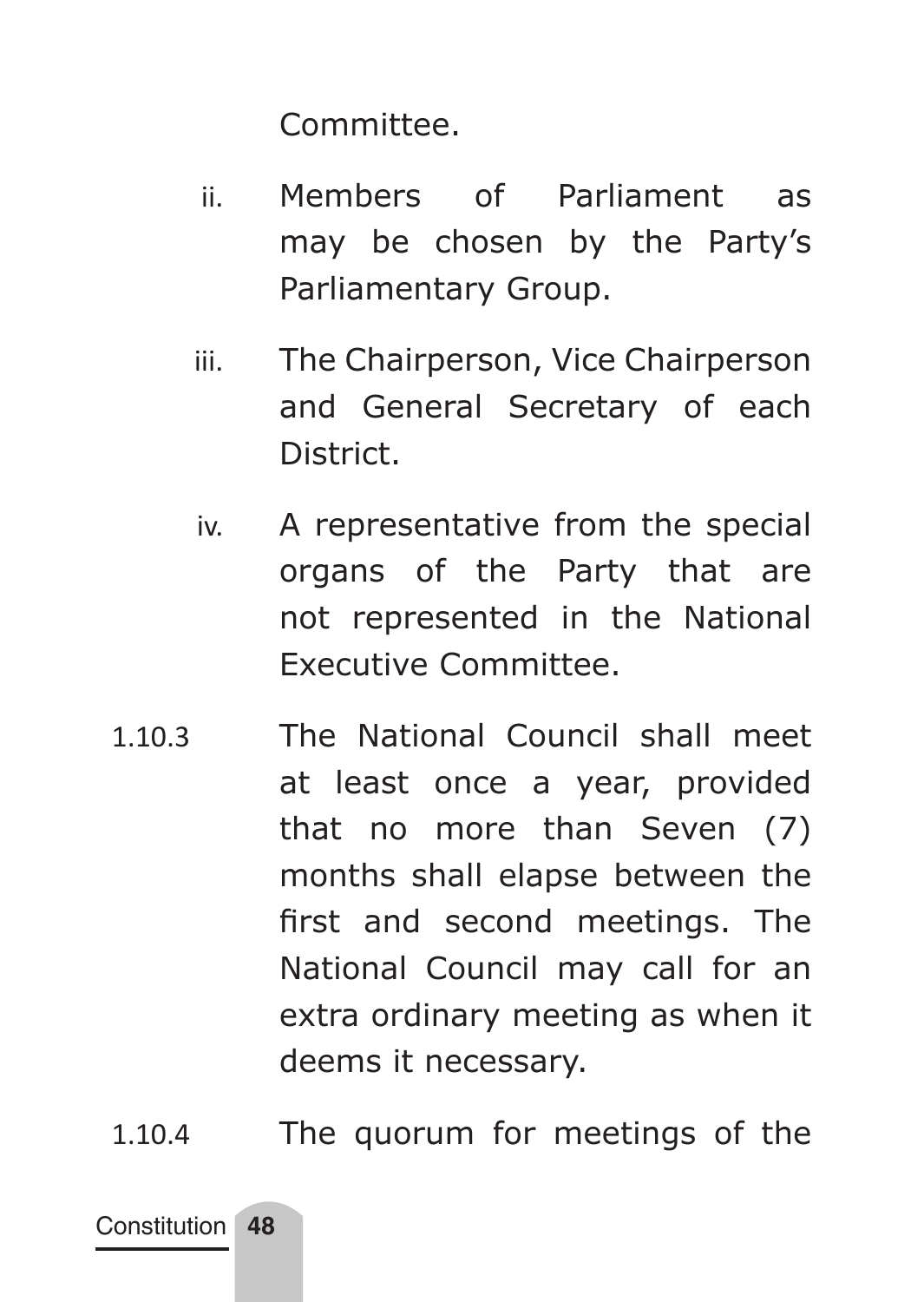National Council shall be 1/3 of the membership of the Council but for purposes of voting the quorum shall be 2/3 of the membership of the Council.

## 1.10.5 **FUNCTIONS OF THE NATIONAL COUNCIL.**

- i. The National Council shall be the Policy organ of the Party and shall process all policy issues for approval by the National Delegates Conference.
- ii. The National Council shall direct the National Executive Committee of the Party on the implementation of all policy matters.
- iii. The National Council may recall a policy matter submitted to the National Executive Committee for refining or resubmission to the National Delegates Conference.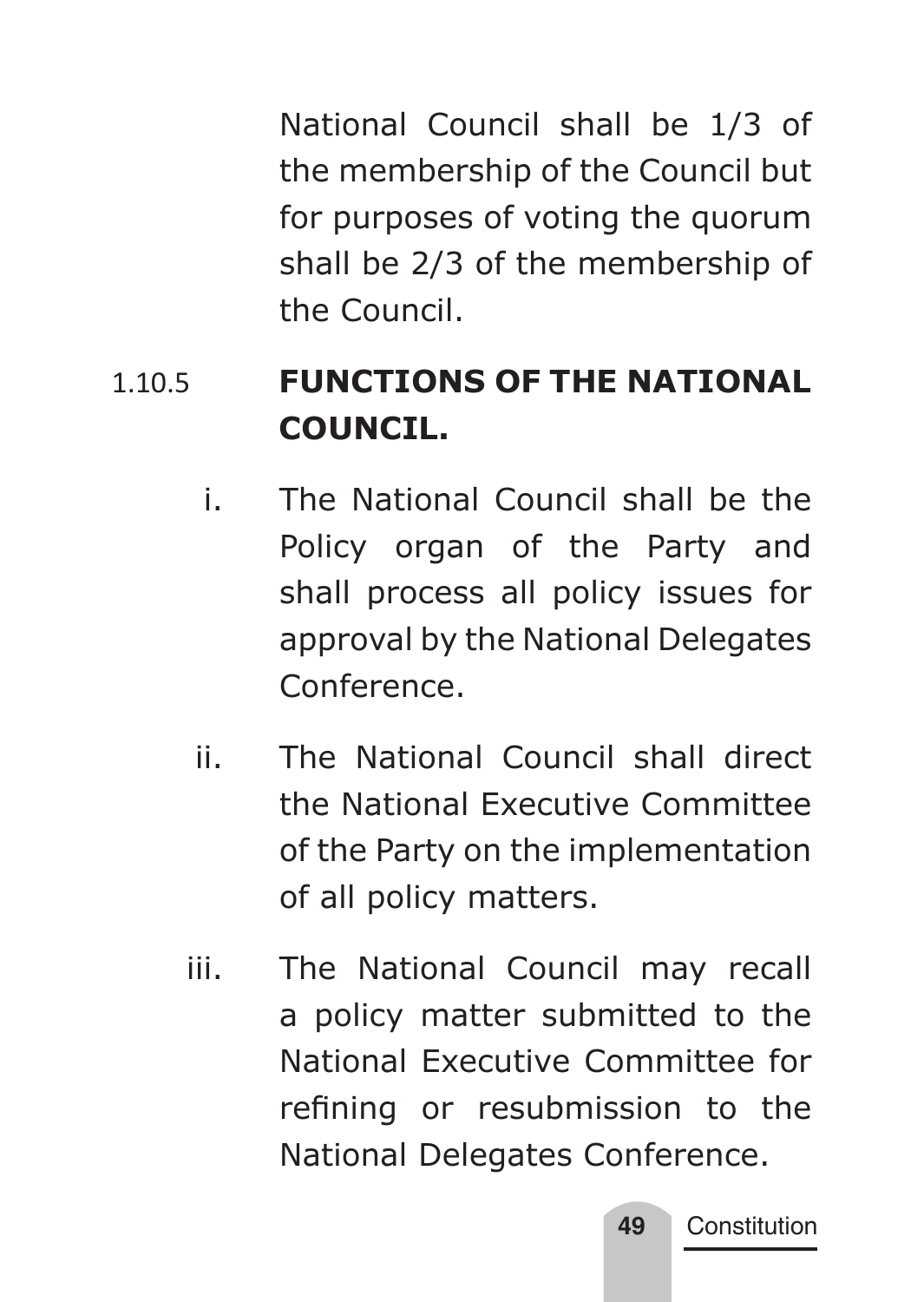- 1.10.6 The National Council shall have the following Standing Committees, which shall submit annual reports of their activities to the National Executive Committee.
	- a. Disciplinary Committee.
	- b. Vetting Committee.

# 1.11 **NATIONAL DISCIPLINARY COMMITTEE.**

- 1.11.1 There shall be a National Disciplinary Committee, which shall be one of the Standing Committees of the National Council and shall be composed as follows:
	- i. One of the National Vice Chairpersons designated by the National Chairperson, who shall be the Chair of the Committee.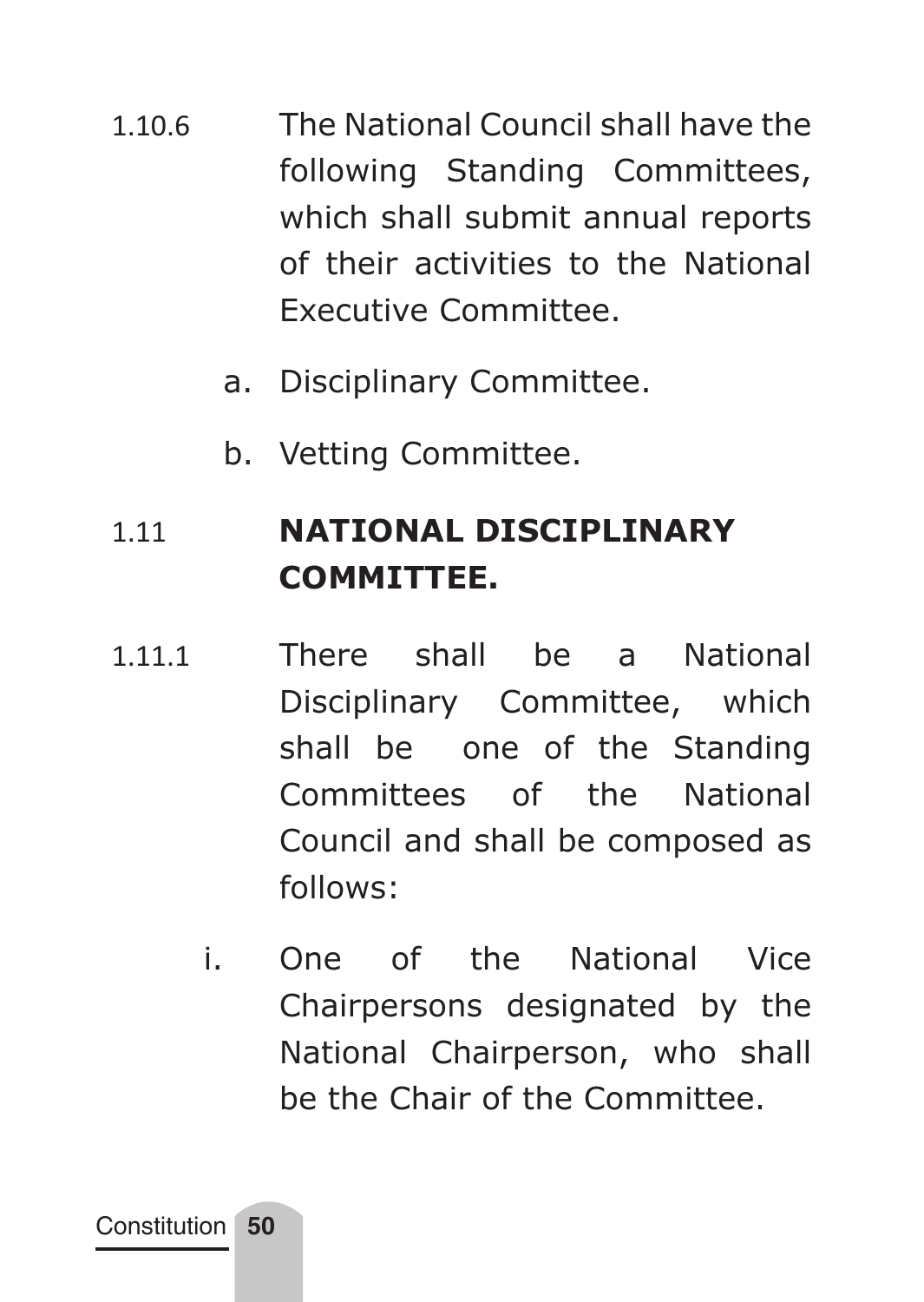- ii. The Secretary for Legal and Constitutional affairs, who shall be the Secretary of the Committee.
- iii. A representative of the Parliamentary Group.
- iv. A representative of the Women's League.
- v. A representative of the Youth League.
- vi. Two (2) persons appointed by the National Executive Committee, provided, however, that at least Two (2) out of Seven (7) members shall be women.
- vii. At least five (5) members of the Committee, including the Chairperson, shall constitute quorum for meetings of the Committee.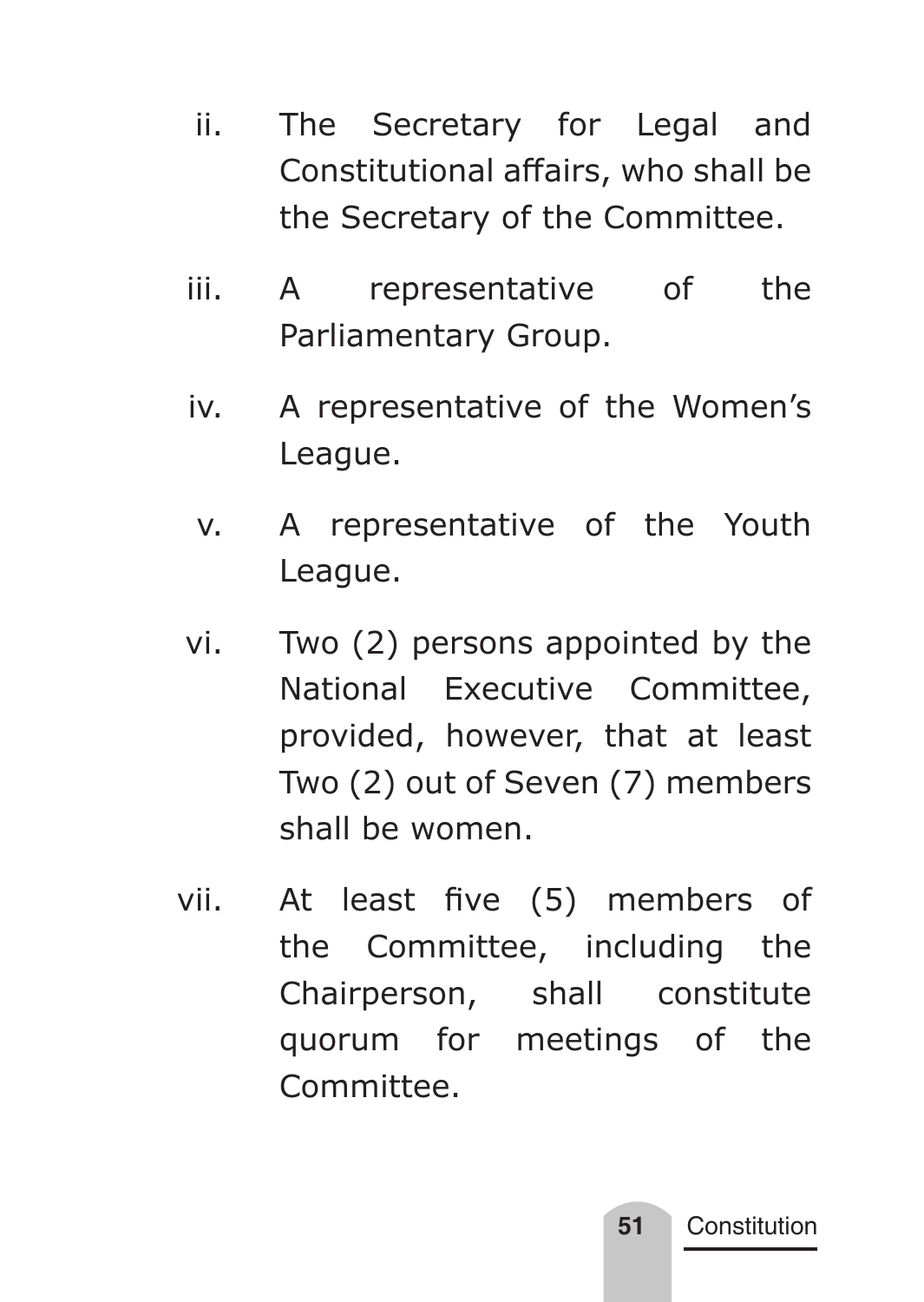- 1.11.2 Each District shall have a District Disciplinary Committee which shall have jurisdiction in all matters affecting discipline in the District.
	- i. The District Disciplinary Committee shall be comprised of the Vice Chairperson, General Secretary, Secretary Women and two persons appointed by the District Executive Committee, provided that at least two (2) shall be women.
	- ii. The Disciplinary Committee shall be chaired by the District Vice Chairperson.
- 1.11.3 The functions of the Disciplinary Committee shall be to:
	- i. Investigate complaints concerning the misconduct of a Member.
	- ii. Make a full, faithful and impartial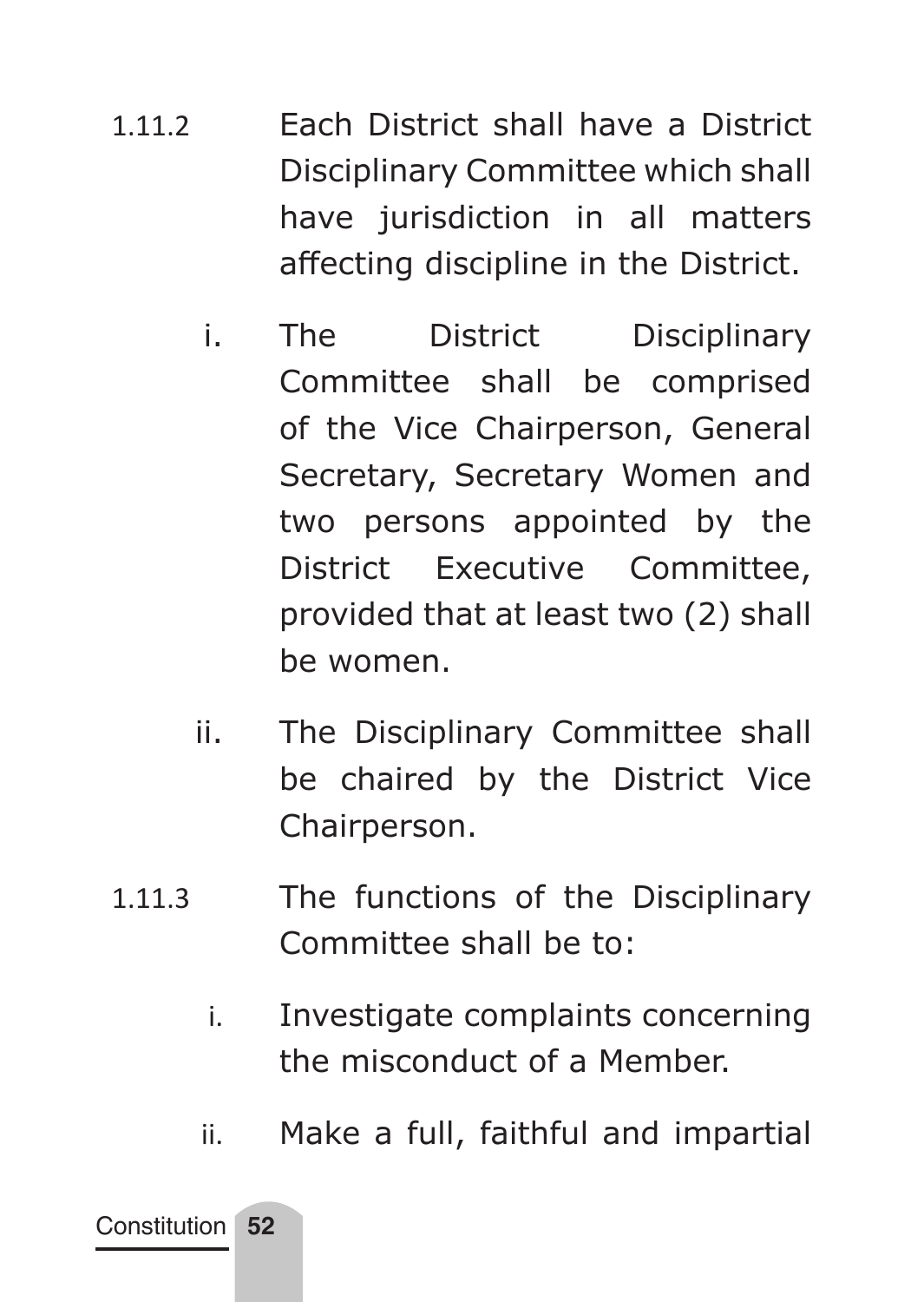inquiry into any complaint referred to it.

- iii. Report in writing the results of the inquiry and the reasons leading to the conclusions reached.
- iv. Make recommendations to the Executive Committee based on the results of the inquiry.
- 1.11.4 The Executive Committee shall, within Fourteen (14) days of receipt of the recommendation of a Disciplinary Committee, adopt the same and shall communicate its decision and the reasons leading thereto in writing to all affected parties.
- 1.11.5 The Executive committee may modify the recommendation only in cases of suspension or expulsion.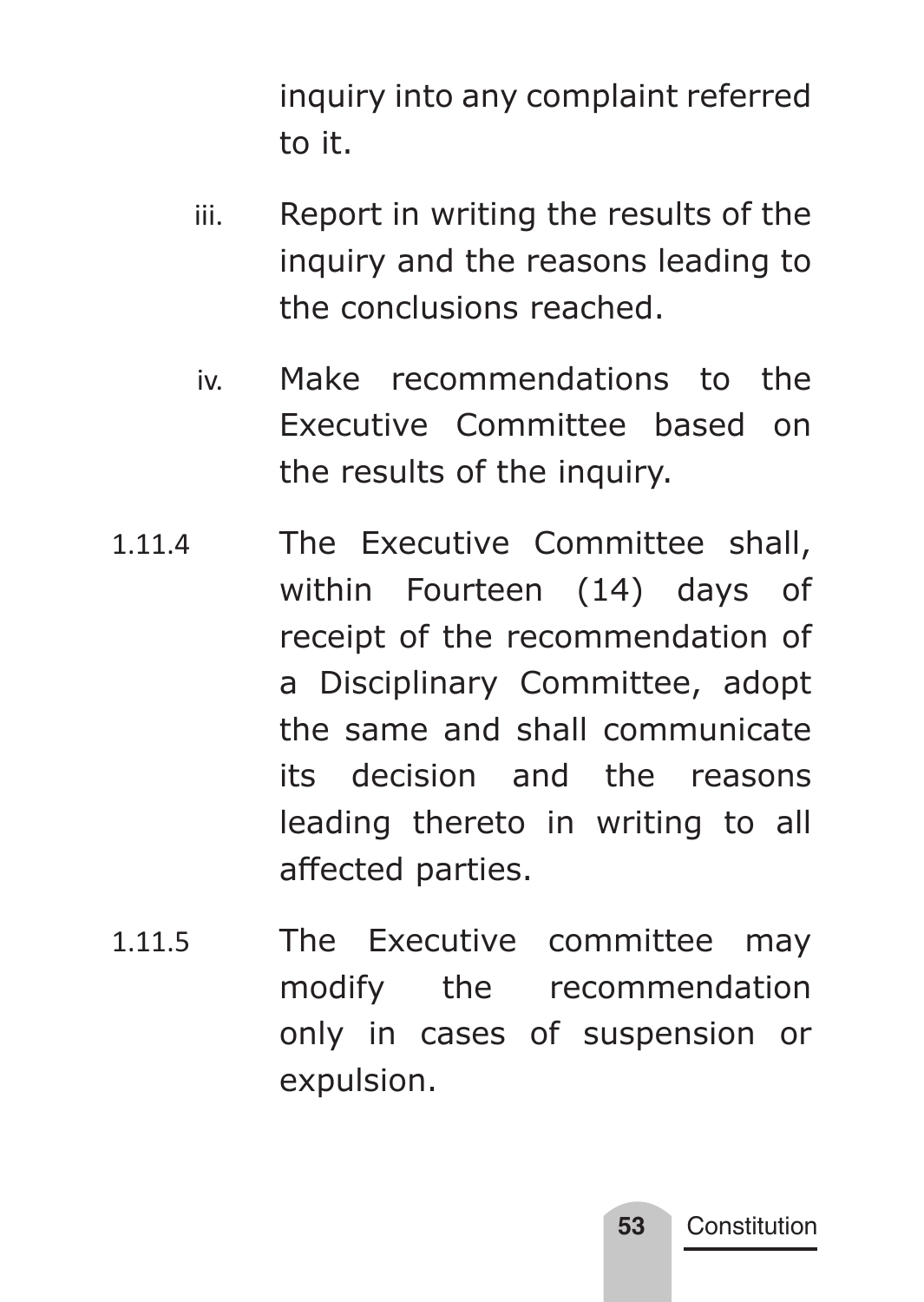- 1.11.6 The recommendation automatically comes into full force and effect where no appeal is lodged against it in accordance with the provisions of this Constitution.
- 1.11.7 The National Disciplinary Committee shall, with the approval of the National Executive Committee come up with disciplinary guidelines which shall include the Code of Conduct, the Procedure and Penalties.

#### 1.12 **VETTING COMMITTEE.**

- 1.1.1 There shall be a National Vetting Committee, which shall examine and vet the candidature of every aspirant for the Presidential Nomination.
- 1.1.2 The Vetting Committee shall consist of: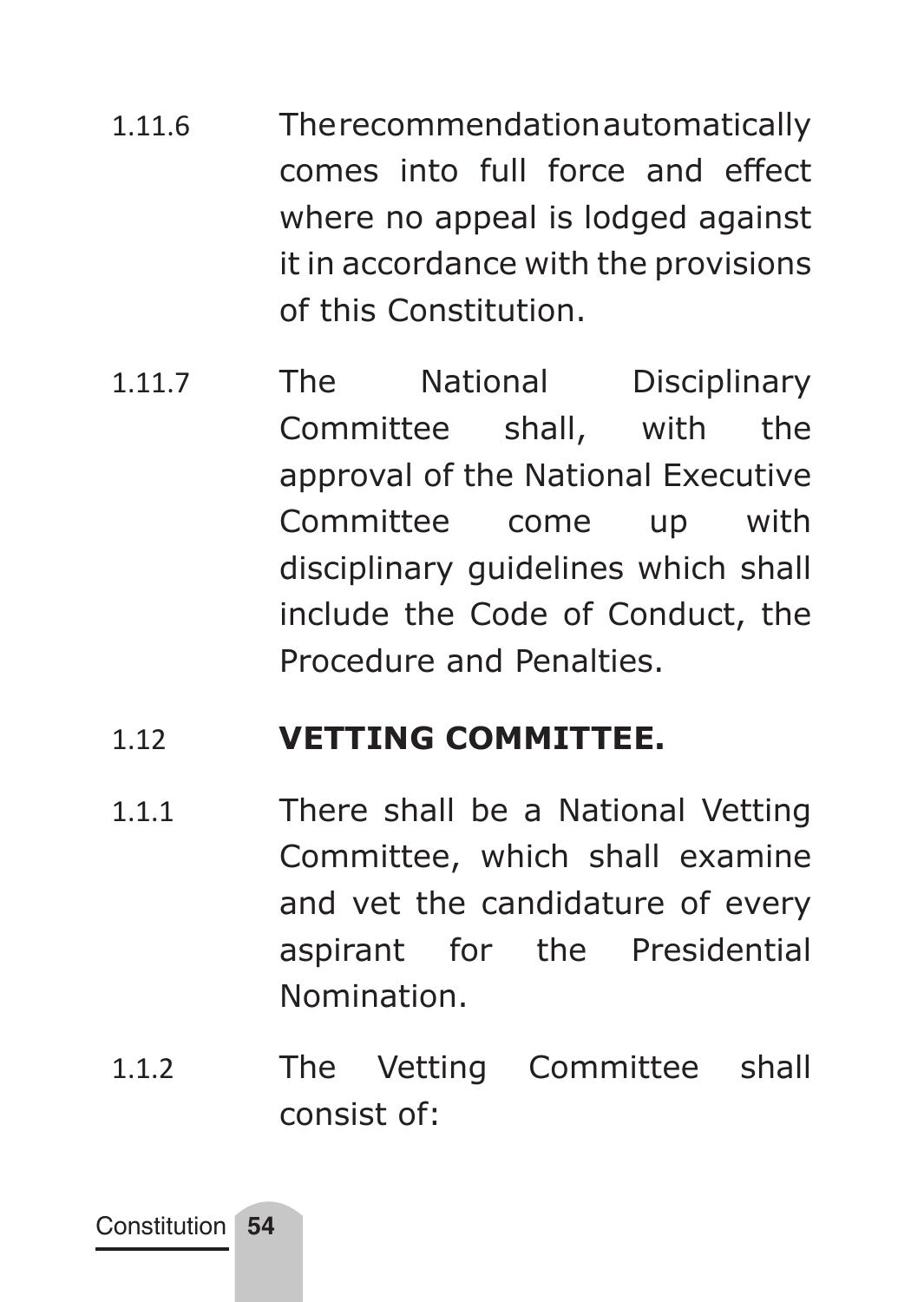- i. Three (3) representative from the National Council of Elders.
- ii. Two (2) other persons appointed by the National Council, one of whom shall be designated Chairperson of the Vetting Committee, provided however, the National Council ensures that at least Two (2) out of the Five (5) persons are Women.
- 1.1.3 The National Executive Committee of the Party shall come up with guidelines to govern the functions of the National Vetting Committee; provided that they are approved by the National Council.
- 1.1.4 An aspirant who is dissatisfied with the finding of the vetting Committee may appeal against it to the National Executive Committee within forty eight (48) hours of receipt of notice of the finding by filing an appeal in writing with the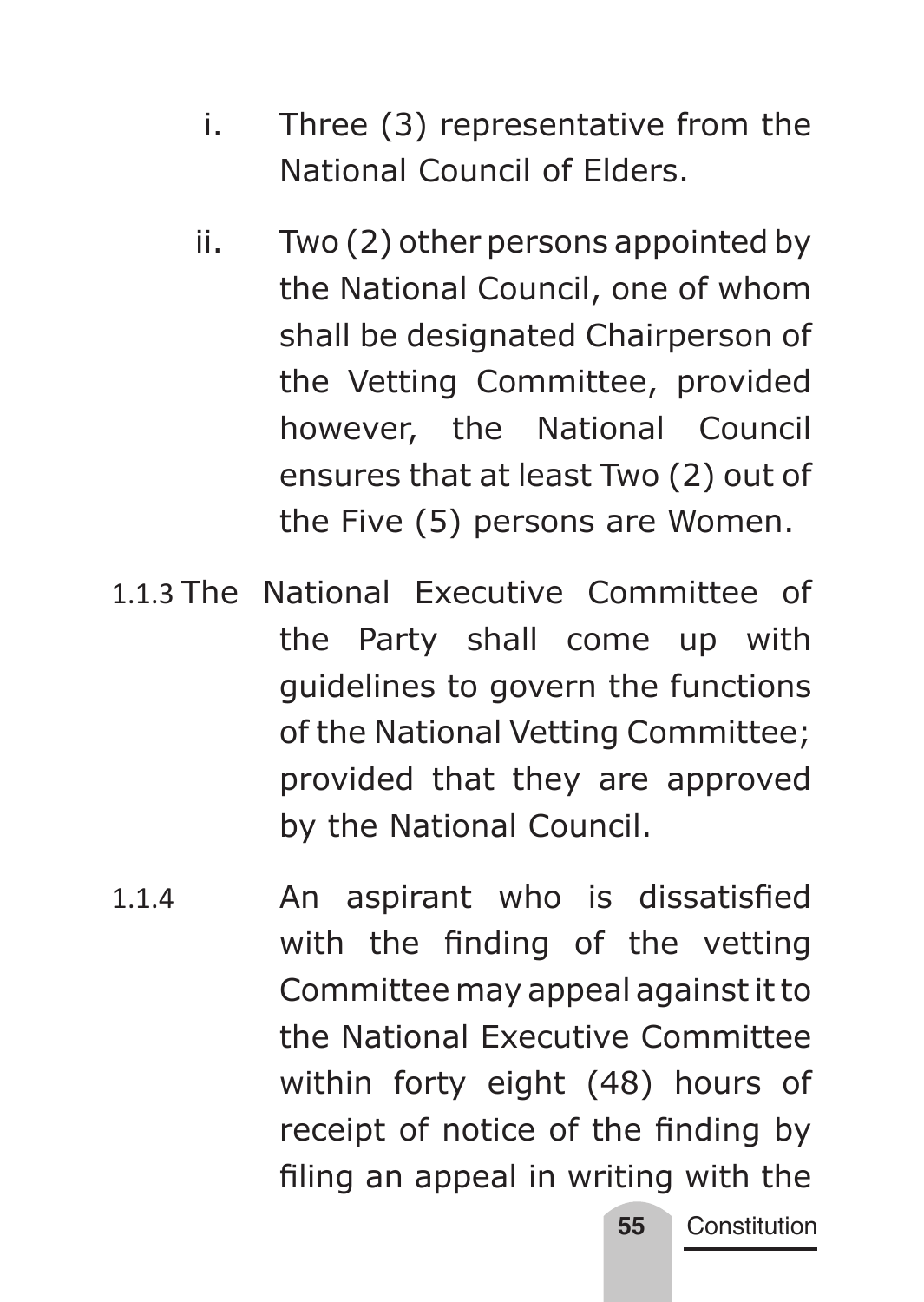Secretary General. The National Executive Committee shall give its decision and this shall be final.

## 1.13 **THE NATIONAL EXECUTIVE COMMITTEE.**

- 1.13.1 There shall be a National Executive Committee of the Party which shall be responsible for directing and overseeing the operations and activities of the Party.
- 1.13.2 The National Executive Committee shall consist of:
- a. The National Chairperson.
- b. The Presidential Candidate.
- c. The Presidential Running mate.
- d. The National Vice-Chairperson Western Uganda.
- e. The National Vice-Chairperson Northern Uganda.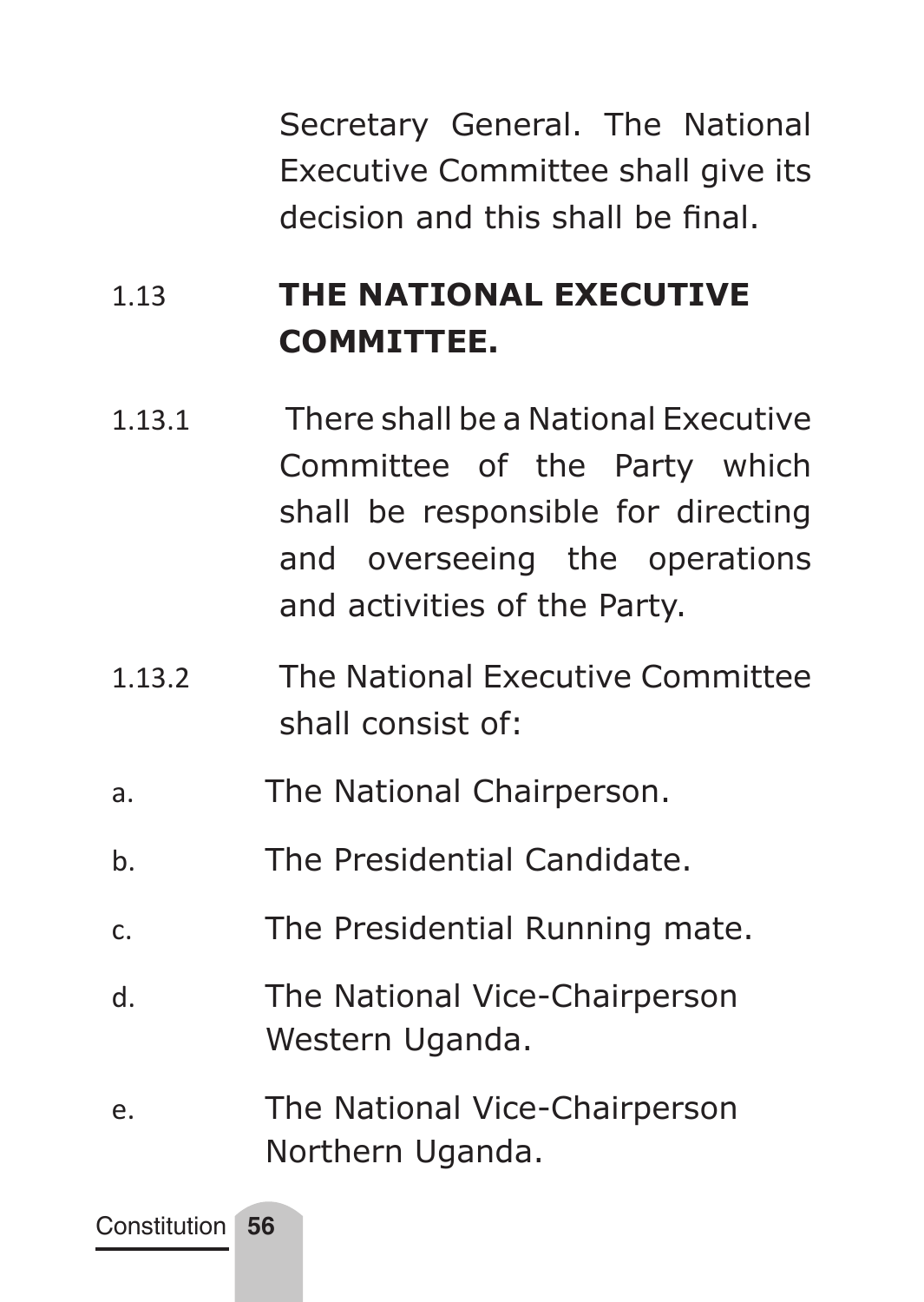| f. | The National Vice-Chairperson<br>Eastern Uganda.                                                                                       |
|----|----------------------------------------------------------------------------------------------------------------------------------------|
| g. | The National vice Chairperson<br>Central Uganda.                                                                                       |
| h. | The Secretary General.                                                                                                                 |
| i. | Deputy Secretary General<br>(Finance and Administration).                                                                              |
| j. | Deputy Secretary General<br>(Research and Policy).                                                                                     |
| k. | The Treasurer General.                                                                                                                 |
| I. | Deputy Treasurer General.                                                                                                              |
| m. | The National Secretary for<br>mobilization and Publicity.                                                                              |
| n. | Four (4) Deputy National<br>Secretaries for Mobilization and<br>Publicity representing the four (4)<br>geographical Regions of Uganda. |
| о. | National Secretary,<br>Communications and Publicity.                                                                                   |

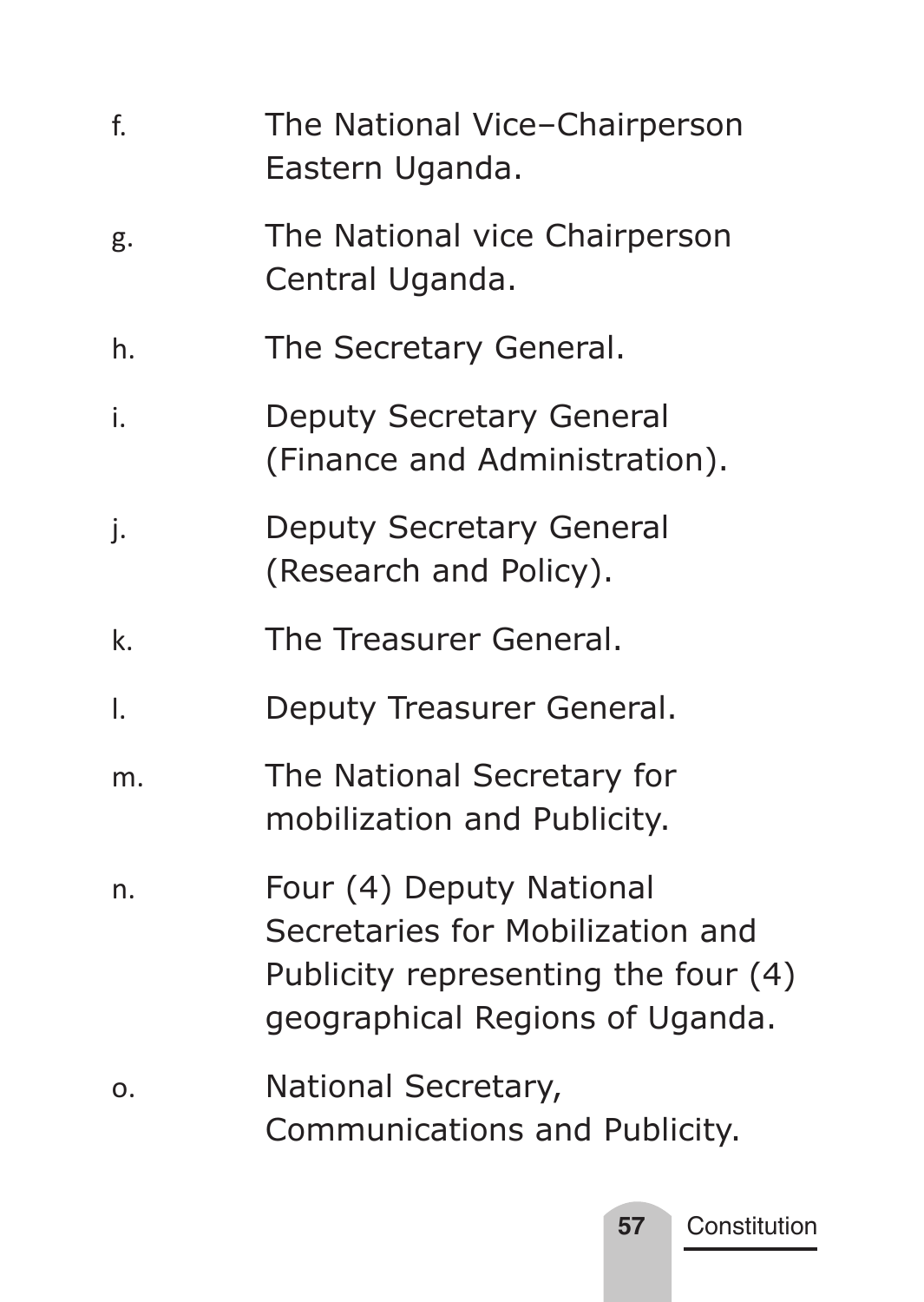| The National Secretary, Youth<br>q.<br>affairs.<br>The National Secretary, Legal and<br>r.<br>Constitutional affairs.<br>The National Secretary, defense<br>s.<br>Security and internal affairs.<br>The National Secretary, Regional<br>t.<br>and International affairs.<br>The National Secretary, Trade,<br>u.<br>Industry and Commerce.<br>The National Secretary,<br>V.<br>Communications and ICT.<br>The National Secretary, Works and<br>W.<br>Transport.<br>The National Secretary, Education,<br>x.<br>Sports and Arts.<br>The National Secretary, Science<br>у.<br>and Technology.<br>Constitution 58 | p. | The National Secretary, Women<br>affairs. |
|----------------------------------------------------------------------------------------------------------------------------------------------------------------------------------------------------------------------------------------------------------------------------------------------------------------------------------------------------------------------------------------------------------------------------------------------------------------------------------------------------------------------------------------------------------------------------------------------------------------|----|-------------------------------------------|
|                                                                                                                                                                                                                                                                                                                                                                                                                                                                                                                                                                                                                |    |                                           |
|                                                                                                                                                                                                                                                                                                                                                                                                                                                                                                                                                                                                                |    |                                           |
|                                                                                                                                                                                                                                                                                                                                                                                                                                                                                                                                                                                                                |    |                                           |
|                                                                                                                                                                                                                                                                                                                                                                                                                                                                                                                                                                                                                |    |                                           |
|                                                                                                                                                                                                                                                                                                                                                                                                                                                                                                                                                                                                                |    |                                           |
|                                                                                                                                                                                                                                                                                                                                                                                                                                                                                                                                                                                                                |    |                                           |
|                                                                                                                                                                                                                                                                                                                                                                                                                                                                                                                                                                                                                |    |                                           |
|                                                                                                                                                                                                                                                                                                                                                                                                                                                                                                                                                                                                                |    |                                           |
|                                                                                                                                                                                                                                                                                                                                                                                                                                                                                                                                                                                                                |    |                                           |
|                                                                                                                                                                                                                                                                                                                                                                                                                                                                                                                                                                                                                |    |                                           |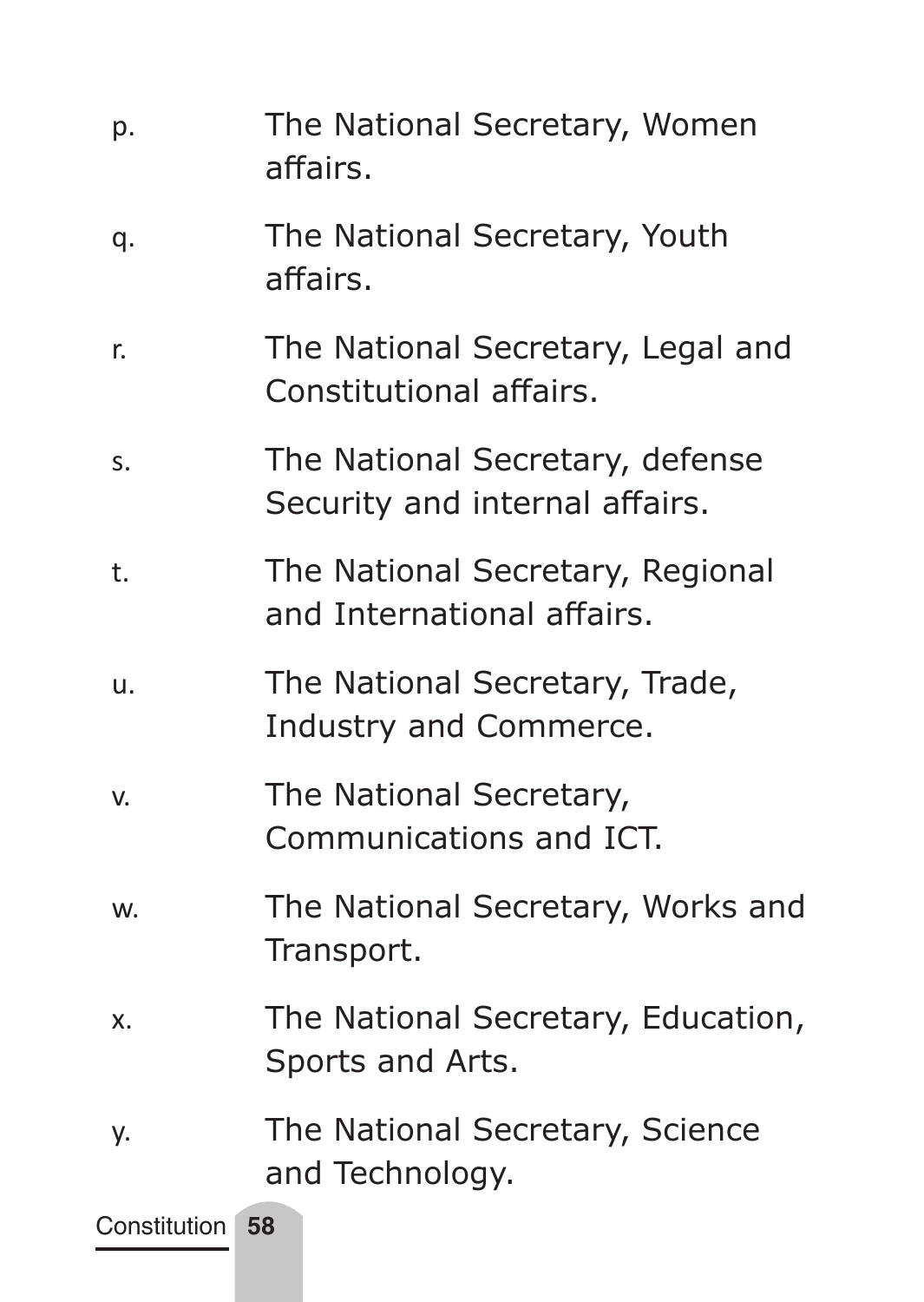| z.  | The National Secretary, Health.                                               |
|-----|-------------------------------------------------------------------------------|
| aa. | The National Secretary, Agriculture<br>and Animal industry.                   |
| ab. | The National Secretary, Local<br>Government.                                  |
| ac. | The National Secretary,<br><b>Environment and Natural</b><br>resources.       |
| ad. | The National Secretary, Labour<br>gender, children and social<br>Development. |
| ae. | Ten (10) representatives of the<br>Parliamentary Group.                       |
| af. | One (1) representative of Council<br>of Elders.                               |
| ag. | One (1) representative of the<br>persons with disabilities (PWDs).            |
| ah. | All deputy Secretaries for the<br>various ministries named.                   |

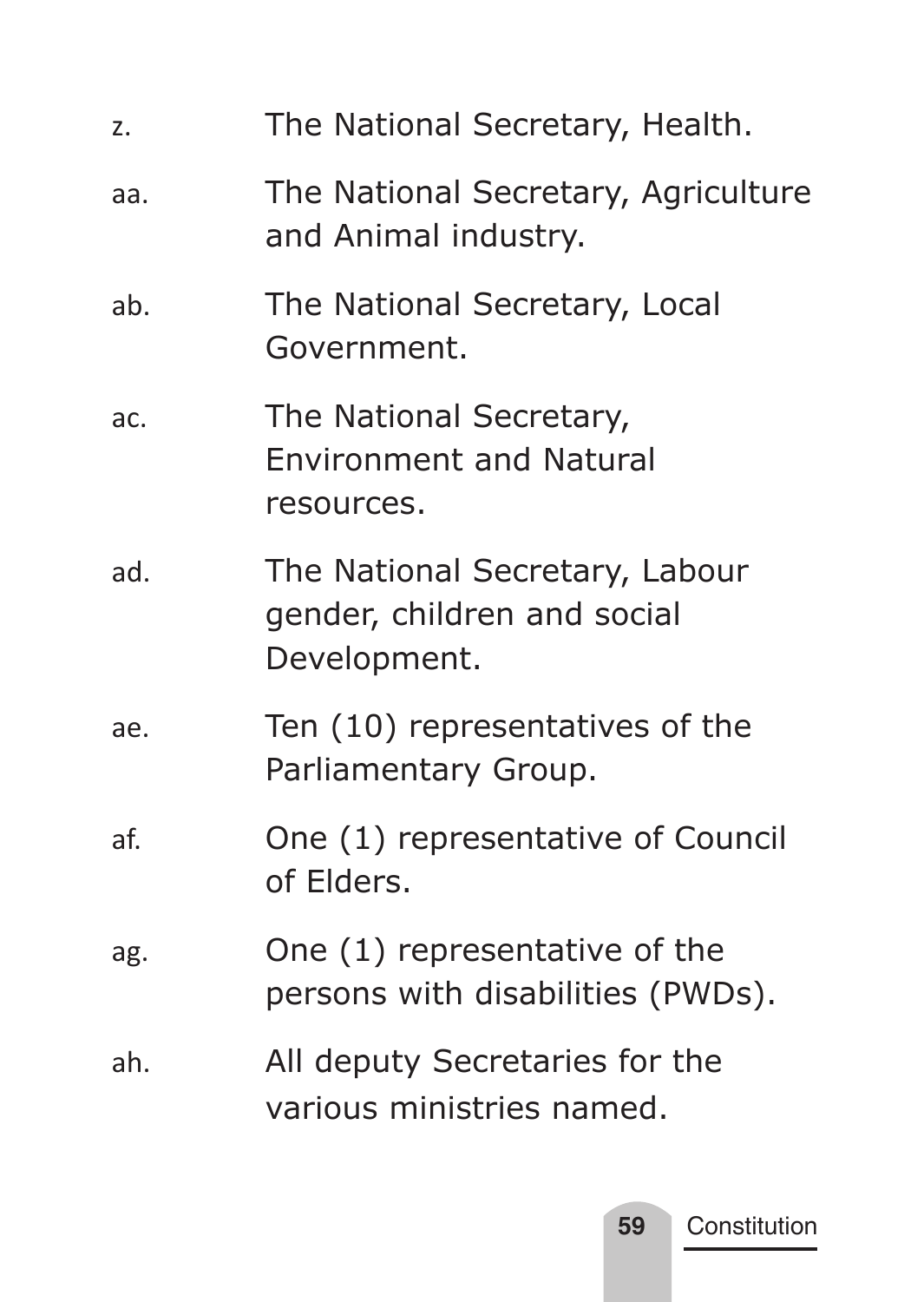## 1.14 **ELECTION OF THE NATIONAL EXECUTIVE OFFICIALS.**

- a. The National Chairperson shall be elected by the National delegates conference by a simple majority of the votes cast and shall hold office for (5) Five years. The term of office the National Chairperson shall not exceed Two (2) terms.
- b. The National Chairperson shall, nominate three (3) names to the National Council, from whom a Secretary General shall be elected.
- c. The Deputy Secretary Generals shall be appointed by the Chairperson in consultation with the National Executive Committee.
- d. All the other National Executives shall be elected by the National Council by a simple majority of the votes cast and shall hold office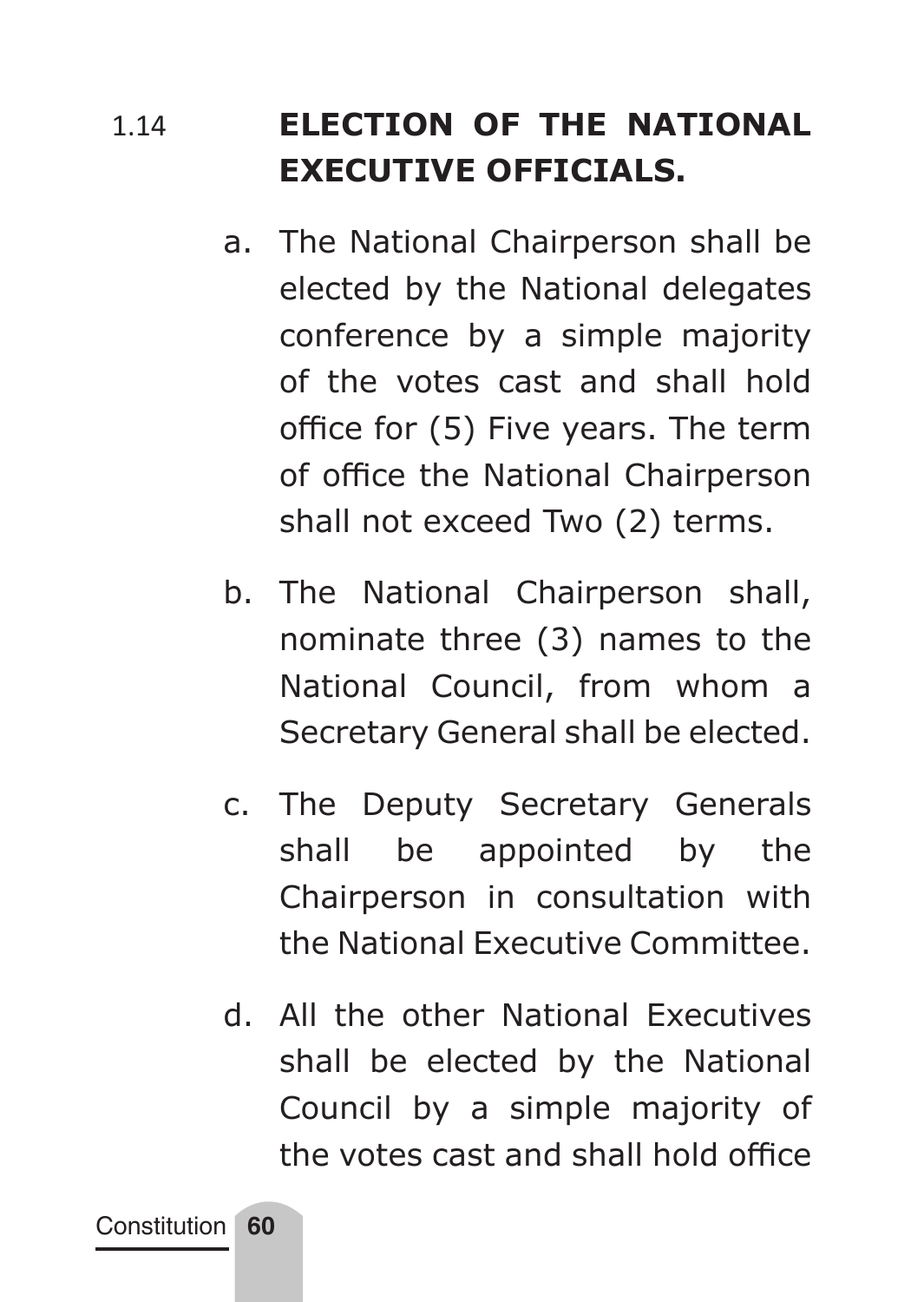for five (5) years.

- e. Nominations of such officers shall be lodged with the Chair of the National Council not later than fourteen (14) days before the holding of the National Council. They may seek re-election.
- 1.1.1 The National Executive Committee shall meet at least twice in every three (3) months. The quorum for meetings of the National Executive Committee shall be 1/3 of the membership of the Committee but for purposes of voting the quorum shall be 2/3 of the membership of the Committee.
- 1.1.2 The National Executive Committee may form such Committees including Sector Committees and Sub-Committees as it may consider necessary and expedient, and may co-opt any member into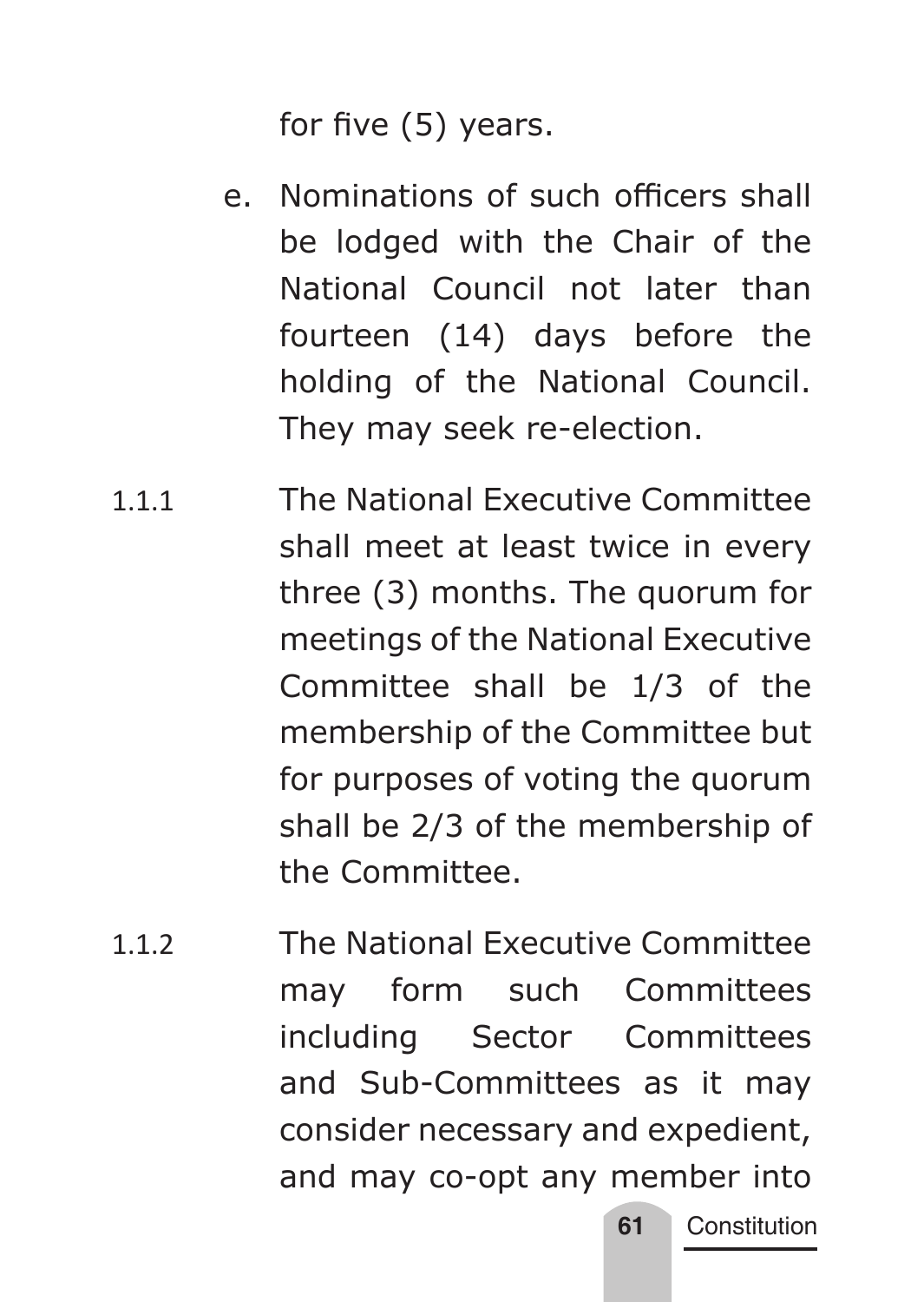such Committees.

- 1.1.3 Sector Committees may assist the National Executive Committee in defining the Party's policies on National issues, in monitoring the activities of the various departments of Government and in such other matters as the National Executive Committee may determine.
- 1.1.4 Any vacancy which may occur for whatever reason in the membership of the National Executive Committee shall be filled in the following manner:
	- i. In case of the National Chairperson, by one of the National Vice Chairpersons as the national executive committee may determine.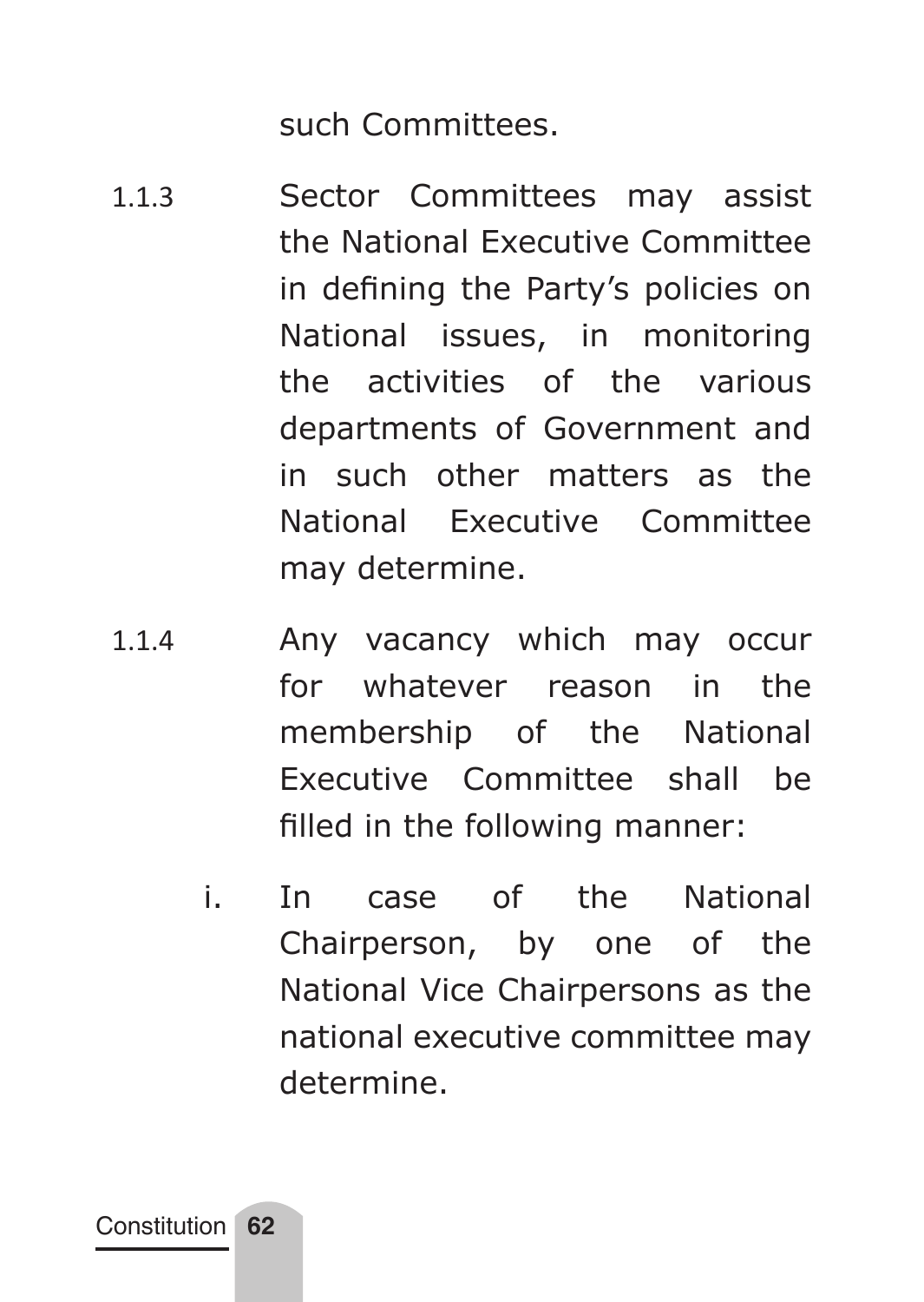- ii. In the case of the Secretary General and the National Treasurer, the vacancy shall be filled temporarily by a National Executive Committee member appointed by the National Executive Committee pending a substantive approval by the National Council.
- iii. In the case of the National Women's Organizer and the National Youth Organizer, the National Executive Committee shall request the bodies they represent to nominate someone to act in their place.
- iv. Any person elected or appointed to fill a vacancy shall vacate his or her office at the same time as the other National Officers at the end of the term of five (5) years.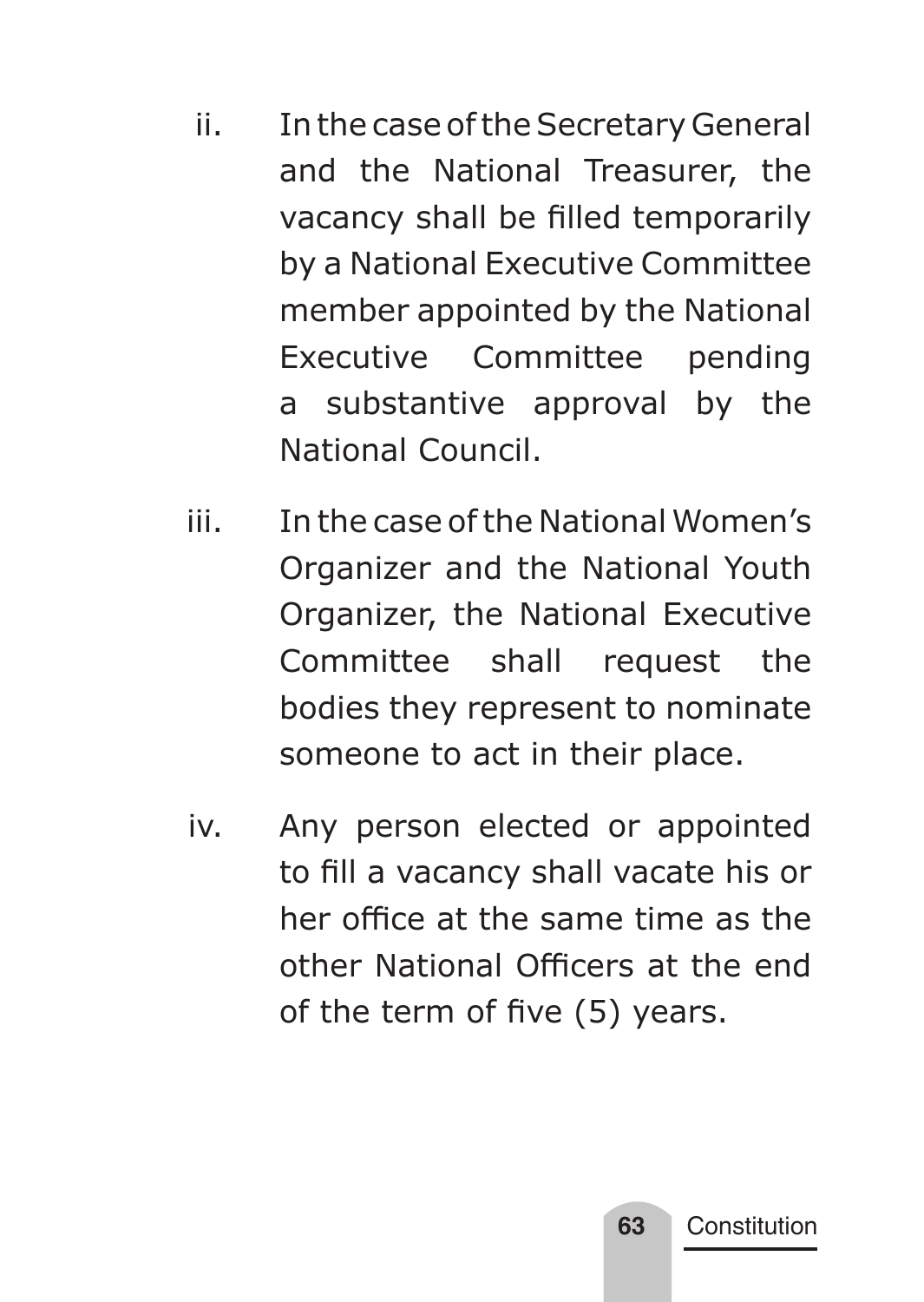# **7.0 FUNCTIONS AND POWERS OF OFFICERS.**

### **7.1 THE NATIONAL CHAIRPERSON.**

- 7.1.1 The National Chairperson shall be the National Leader of the Party and shall be the convener of all the meetings of the National Delegates Conference, the National Council, the National Executive Committee and the Steering Committee.
- 7.1.2 The National Chairperson shall preside over all meetings of the National Executive Committee and the Steering Committee. The National Delegates Conference and the National Council meetings shall be presided over by the Chairperson of the National Council of elders.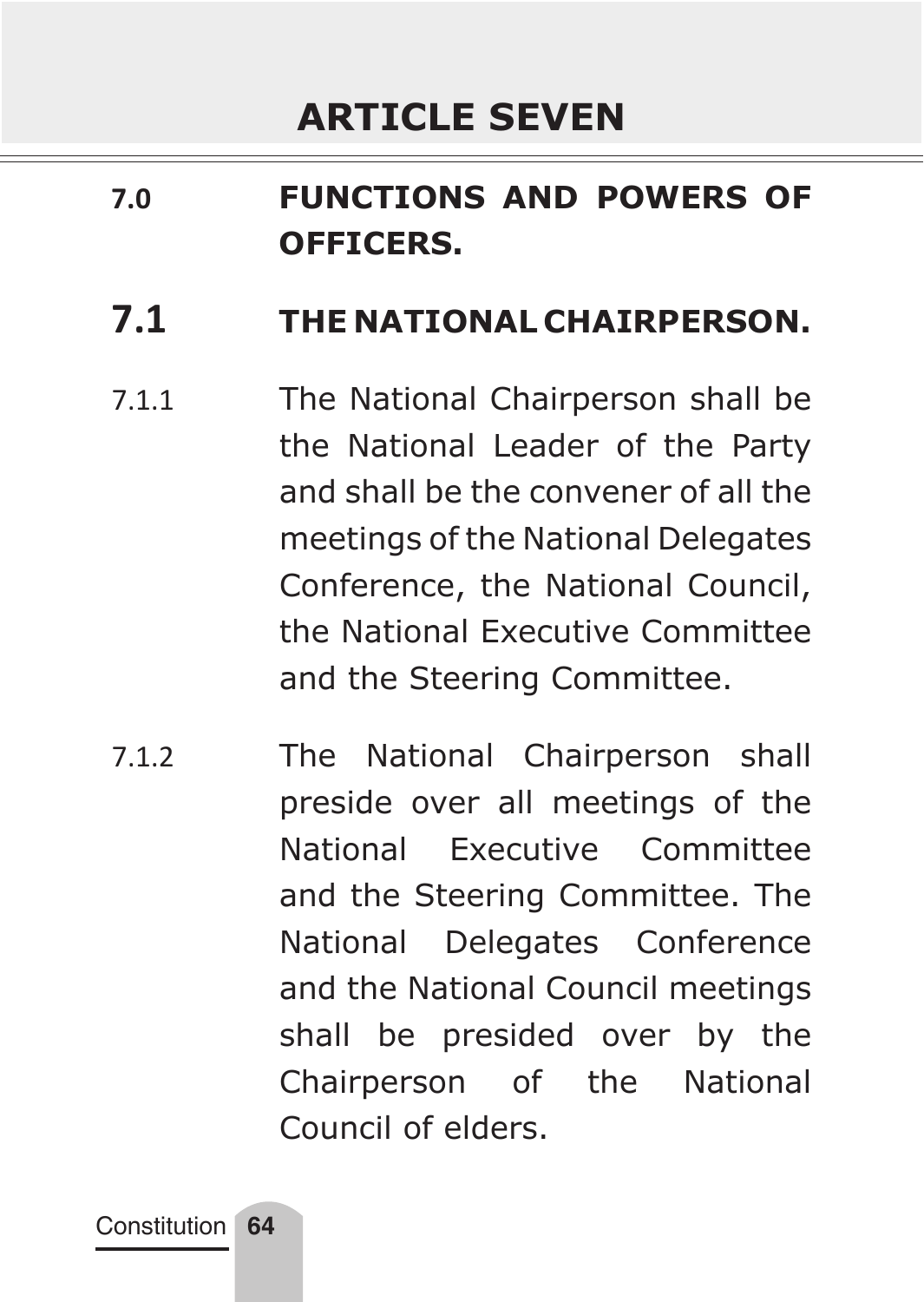- 7.1.3 In the absence of the National Chairperson a National Vice-Chairperson duly delegated shall act in his or her place.
- 7.1.4 The National Chairperson of the Party shall not seek for any elective position.

# **7.2 THE NATIONAL VICE-CHAIRPERSONS.**

7.2.1 There shall be four (4) vice Chairpersons representing the four regions of Uganda who shall assist the National Chairperson in the running of the Party and shall be assigned such duties as may be prescribed by the National Council, the National Executive Committee and the National Chairperson.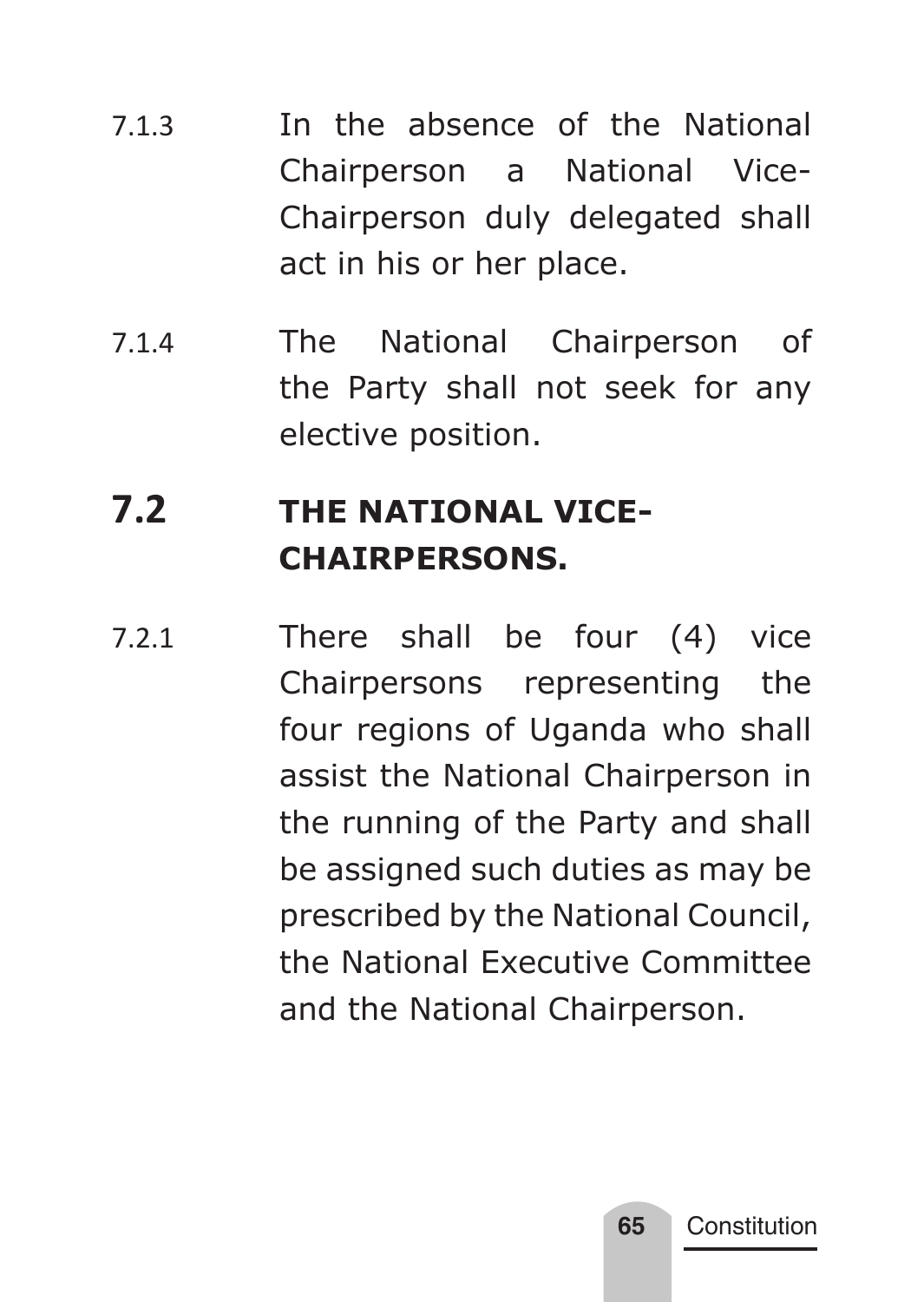## **7.3 THE SECRETARY GENERAL.**

- 7.3.1 There shall be a Secretary General of the Party, who shall be the head of the National Secretariat.
- 7.3.2 The Secretary General shall be the Principle Accounting Officer of the Party and shall be assisted by two Deputy Secretary Generals.
- 7.3.3 The Secretary General shall be responsible for overseeing the operations of the Party's National Secretariat and coordinating the activities and operations of the Party and shall submit a report, every after six months to the National Executive Committee on the state of the Party.
- 7.3.4 The Secretary General shall perform his or her functions in accordance with the directives of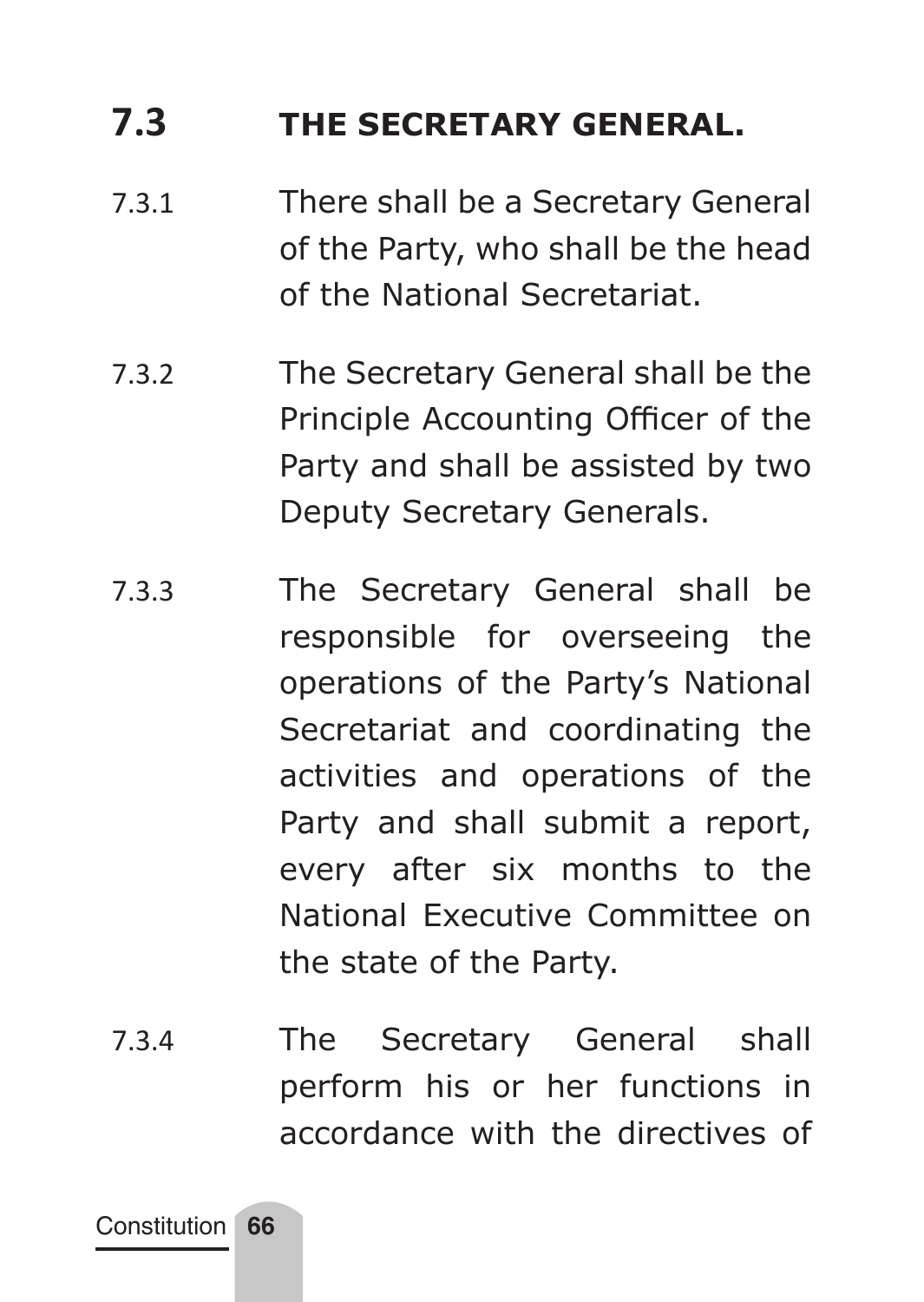the National Chairperson and the National Executive Committee.

- 7.3.5 The Secretary General shall, within one (1) month prior to the holding of the National Delegates Conference, submit to the National Executive Committee a report on the state of the Party, which upon approval by the National Executive Committee, shall be submitted for presentation to the National Delegates Conference.
- 7.3.6 The Secretary General shall not be a candidate for elections as a flag bearer for the office of President of the Republic of Uganda.

### **7.4 THE NATIONAL TREASURER.**

7.4.1 There shall be a National Treasurer of the Party who shall be responsible for handling the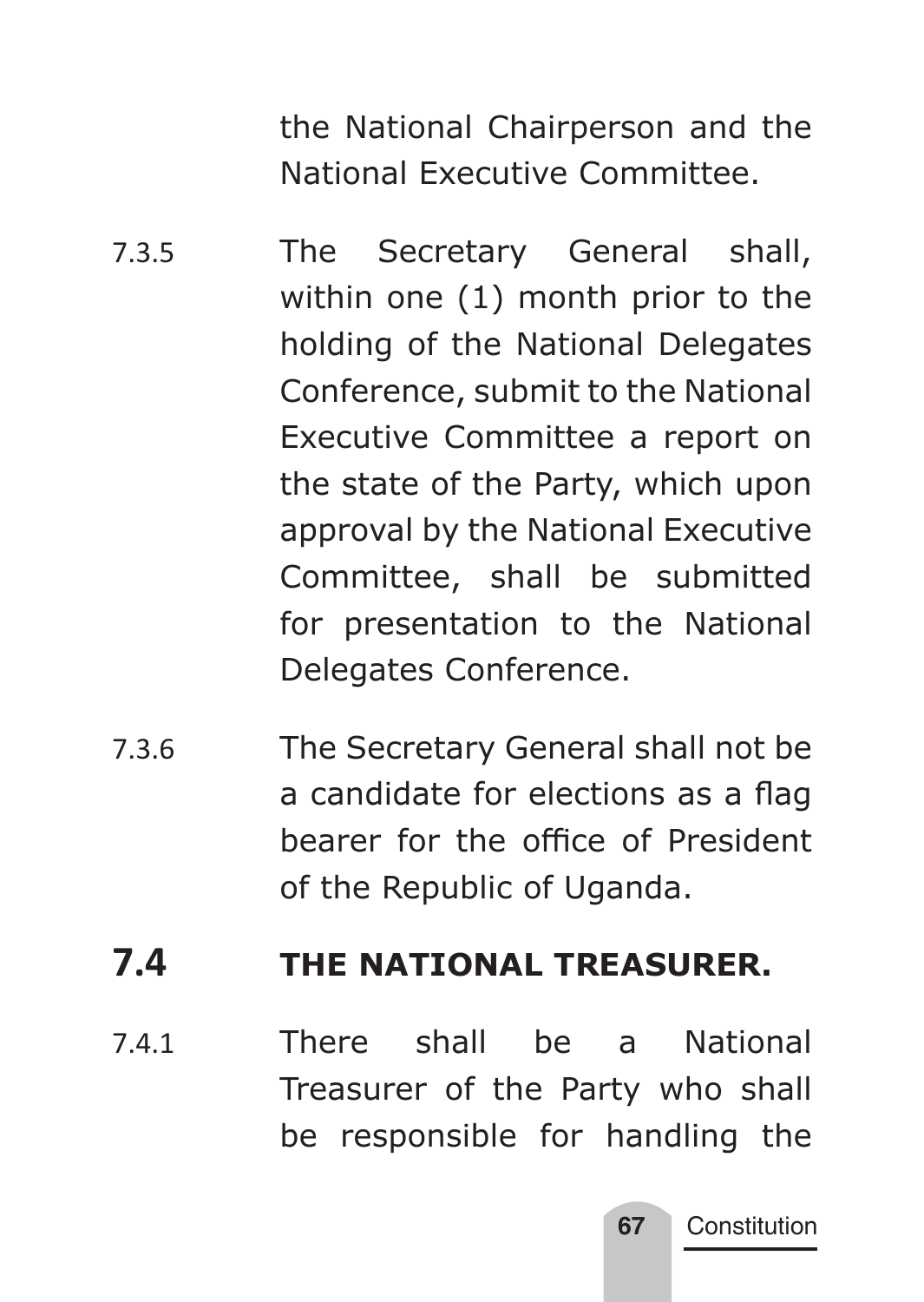National funds of the Party, and shall see to their proper disbursement in accordance with applicable laws and procedures, and shall be the Principle Signatory to the bank accounts of the Party together with the Chairperson or Secretary General as the Cosignatories.

- 7.4.2 The National Treasurer shall, prior to the beginning of each financial year, prepare budgetary estimates for the Party's operations and present them to the National Executive Committee, which shall submit them to the National Council for Approval.
- 7.4.3 The National Treasurer shall, in not less than one (1) month prior to the holding of the National Delegates Conference, submit to the National Executive Committee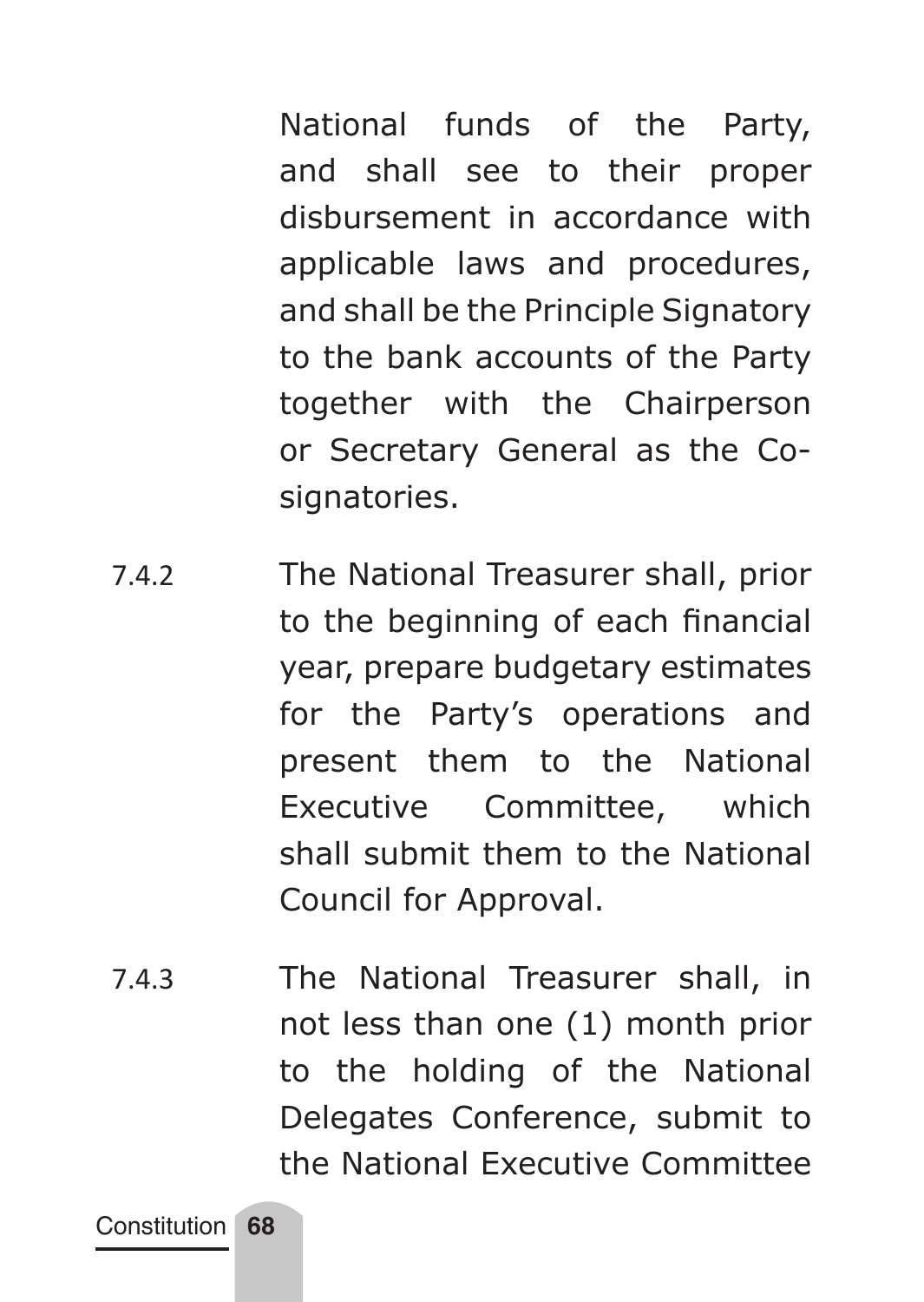a report on the state of the Party's finances, which upon approval by the National Council, shall be presented to the National Delegates Conference.

# **7.5 THE NATIONAL SECRETARY FOR MOBILIZATION.**

- 7.5.1 The National Secretary for Mobilization and Publicity shall be responsible for the mobilization work of the Party and shall be assisted by four (4) Deputies who shall be appointed by the National Executive Committee in consultation with the National Council.
- 7.5.2 The National Secretary for Mobilization and Publicity shall be responsible for organizing recruitment drives, establishing contacts at all levels among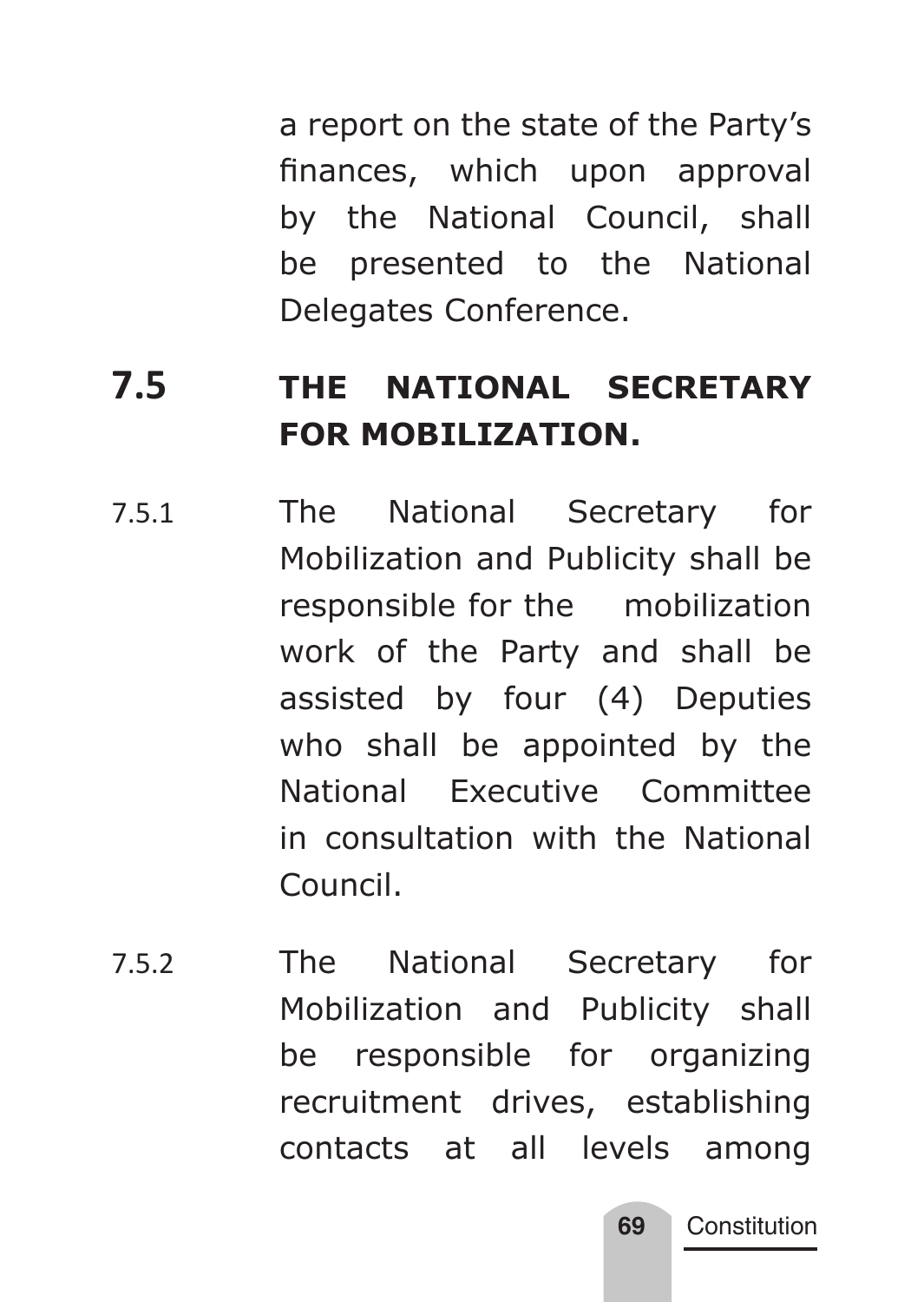voters, setting up and maintaining local branches, training of Party activists, leaders and voter education.

- 7.5.3 The National Secretary for Mobilization and Publicity shall perform his or her functions in accordance with the directives of the National Chairperson.
- 7.5.4 Once every quarter, the National Secretary for Mobilization and Publicity shall submit a comprehensive report of his or her activities regarding the state of the Party's organization to the Secretary General.

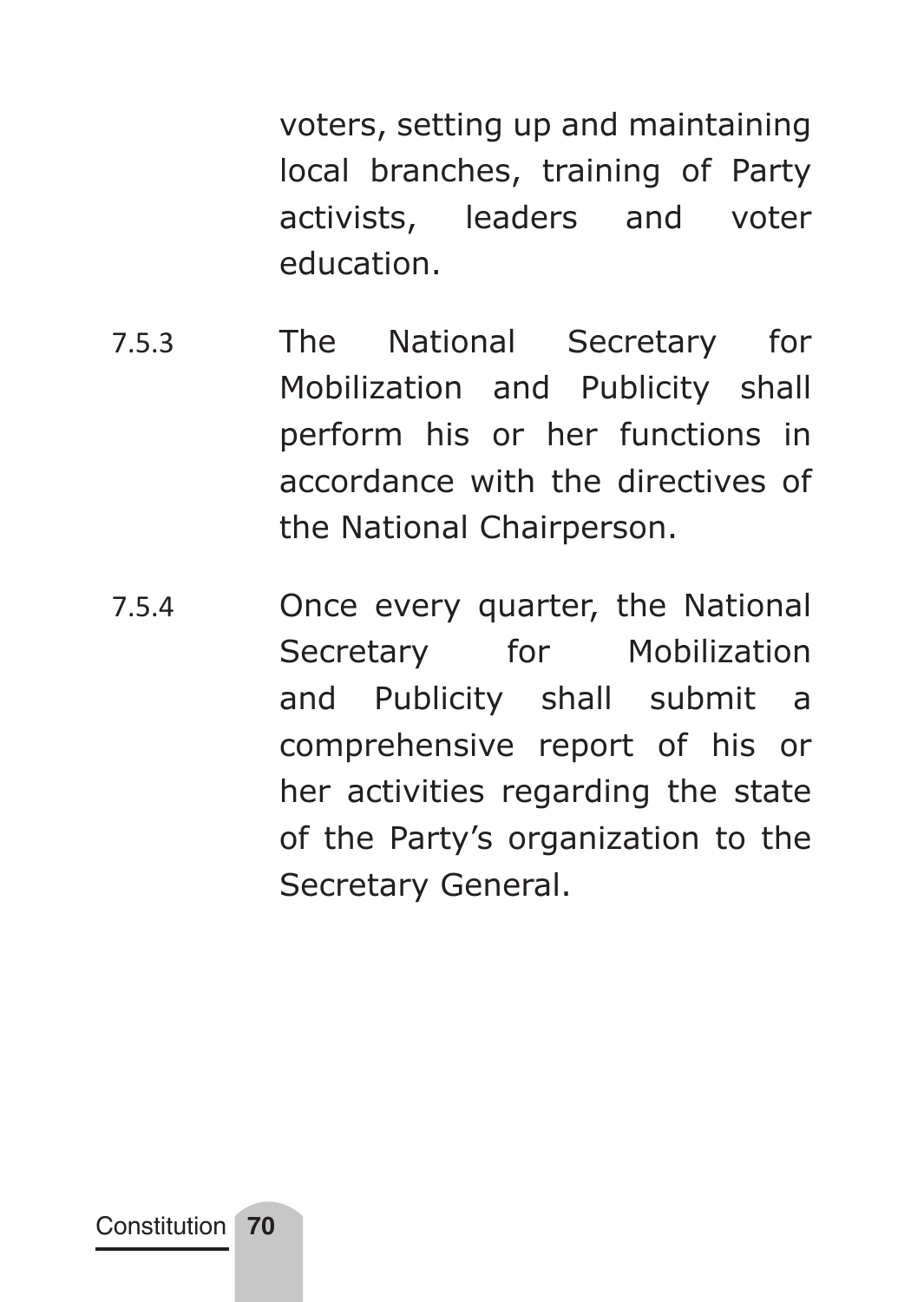# **7.6 THE NATIONAL SECRETARIAT.**

- 7.6.1 There shall be a National Secretariat which shall consist of the Secretary General, the Deputy Secretary Generals, Director of Finance, Director of Communications, Director of Campaign Strategy and such other strategic officers as the National Council may appoint.
- 7.6.2 The functions of the Secretariat shall be:
	- i. To implement the policies of the Party.
	- ii. To provide professional and administrative services to the Party.
	- iii. Any other duties as the National Executive Committee may from time to time assign.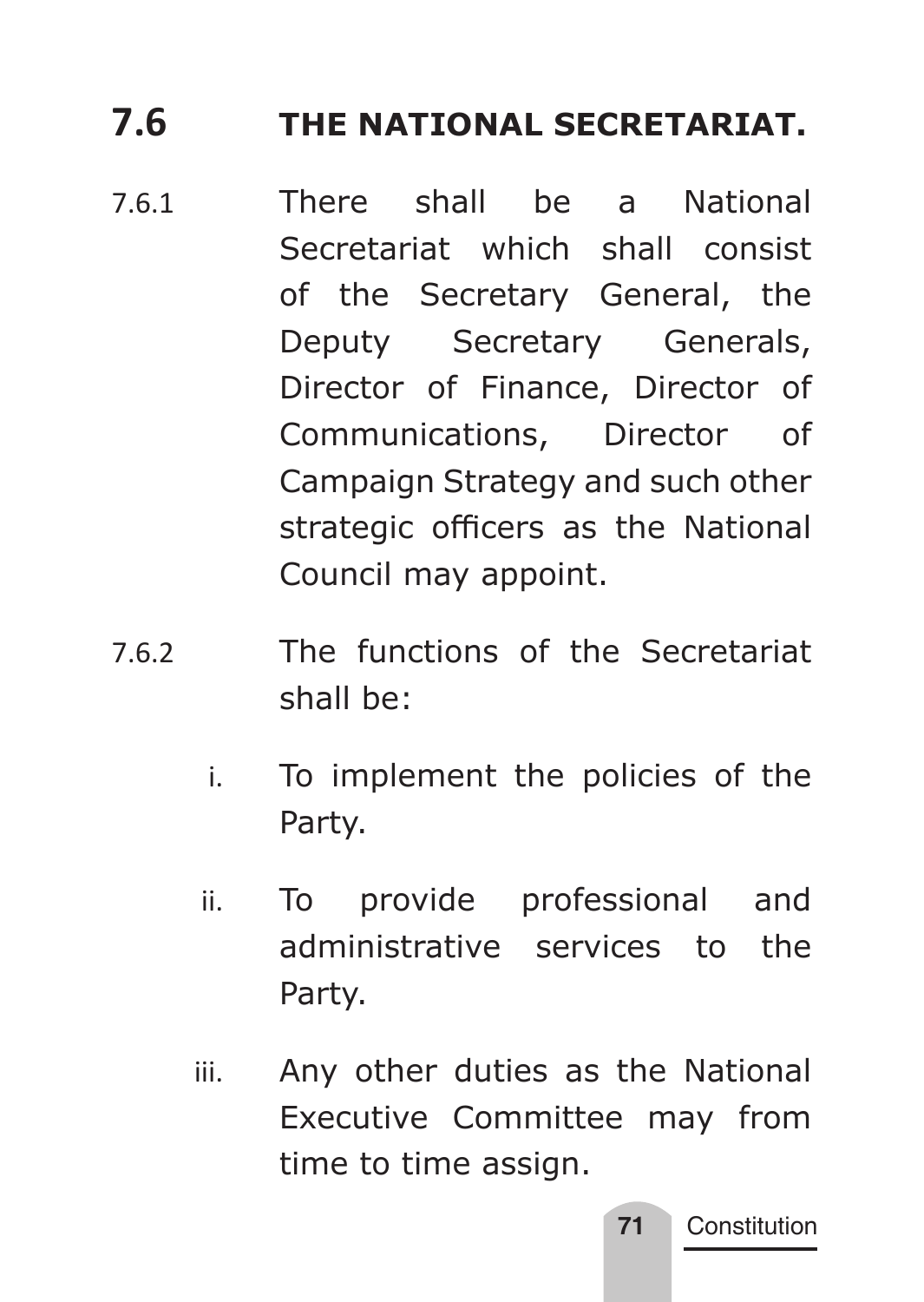- 7.6.3 The National Executive Committee shall come up with a mechanism of recruiting staff at the National Secretariat.
- 7.6.4 The remuneration, terms and conditions of service of the personnel of the National Secretariat shall be proposed by the National Chairperson and approved by the National Executive Committee.

### **7.7 ELECTORAL COMMISSION.**

7.7.1 There shall be established an Electoral Commission of the Party comprising the Chief Electoral Commissioner and Four (4) other Commissioners.

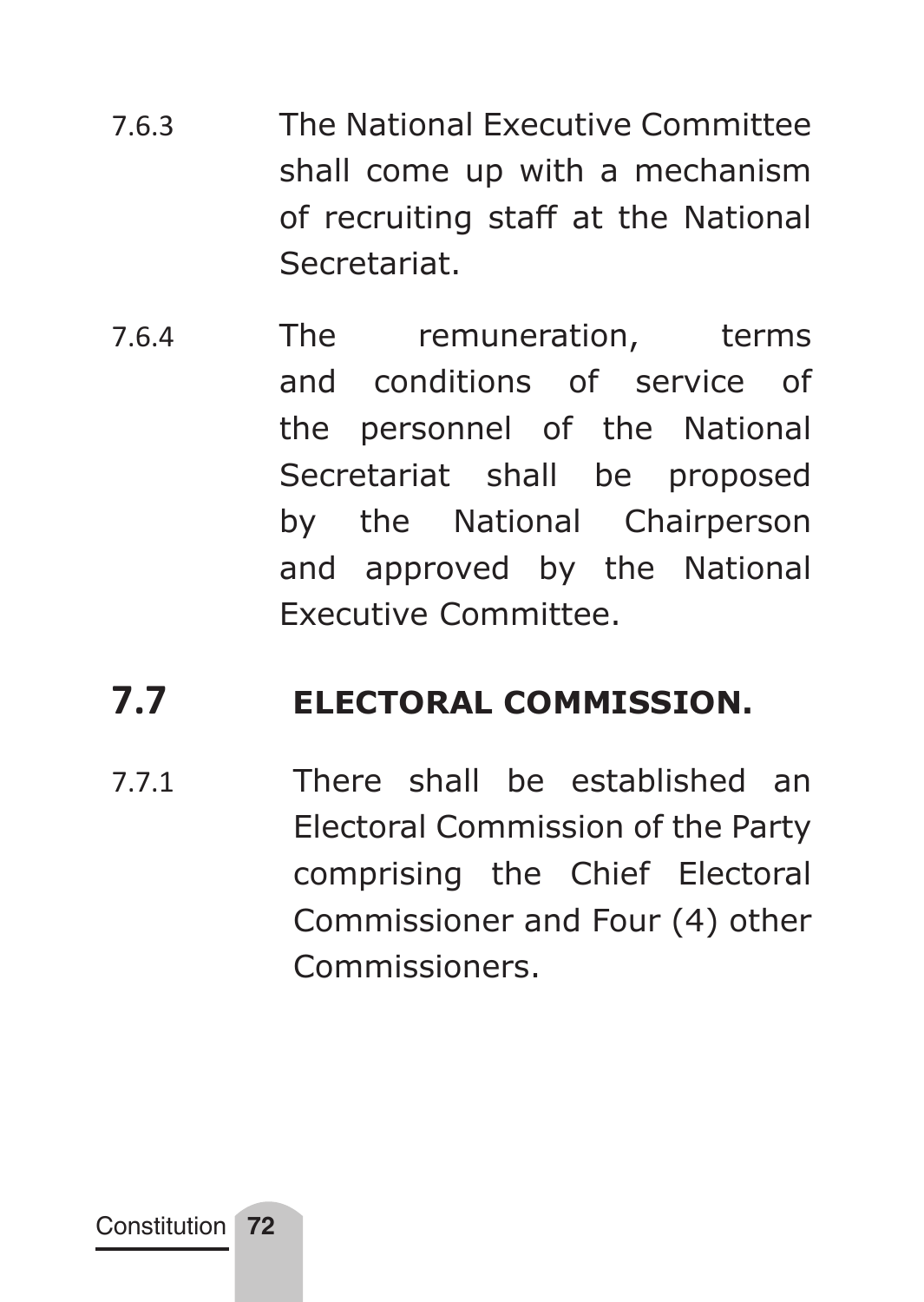- 7.7.2 The National Chairperson, in consultation with the Vetting Committee shall propose names of the Electoral Commissioners to the National Council for approval.
- 7.7.3 The Electoral Commission shall:
	- i. Organize, manage and oversee all Party elections.
	- ii. Liaise with the National Electoral Commission on all matters concerning elections.
	- iii. Maintain records of all national and Party elections.
	- iv. Issue electoral guidelines with the approval of the National Executive Committee.
		- v. Oversee the training, placement of agents, electoral monitors and supervisors at National and Party elections.

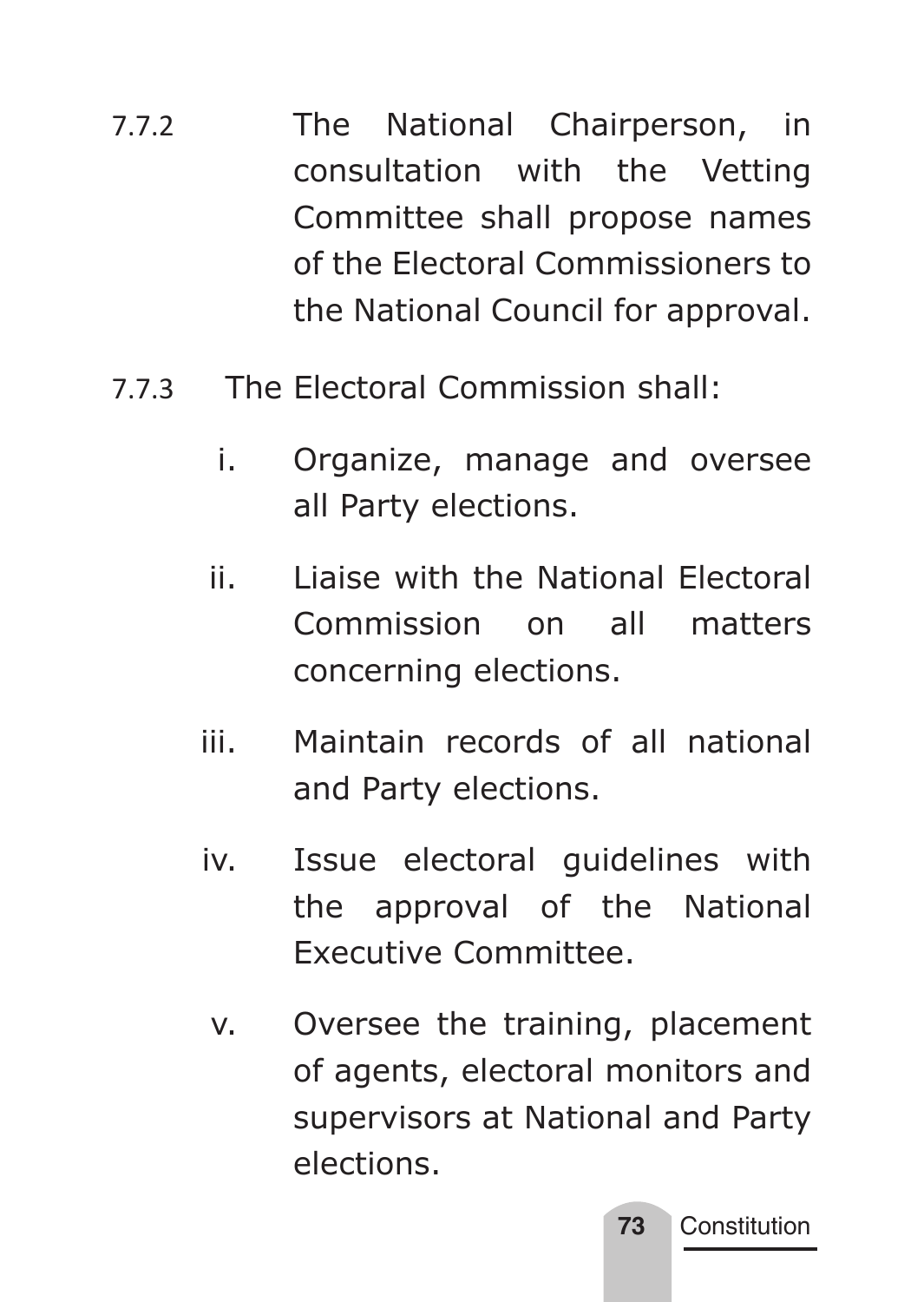# 1.8 **STEERING COMMITTEE OF THE NATIONAL EXECUTIVE COMMITTEE.**

- 1.1.1 There shall be a steering Committee of the National Executive Committee, which shall be responsible for overseeing daily management of the Party and shall act on behalf of the Party on urgent matters. The Steering Committee shall report on its activities to the National Executive Committee.
- 1.1.2 The Steering Committee shall consist of the following members.
	- a. The National Chairperson.
	- b. The National Vice Chairpersons.
	- c. The Party Parliamentary Leader.
	- d. The Secretary General.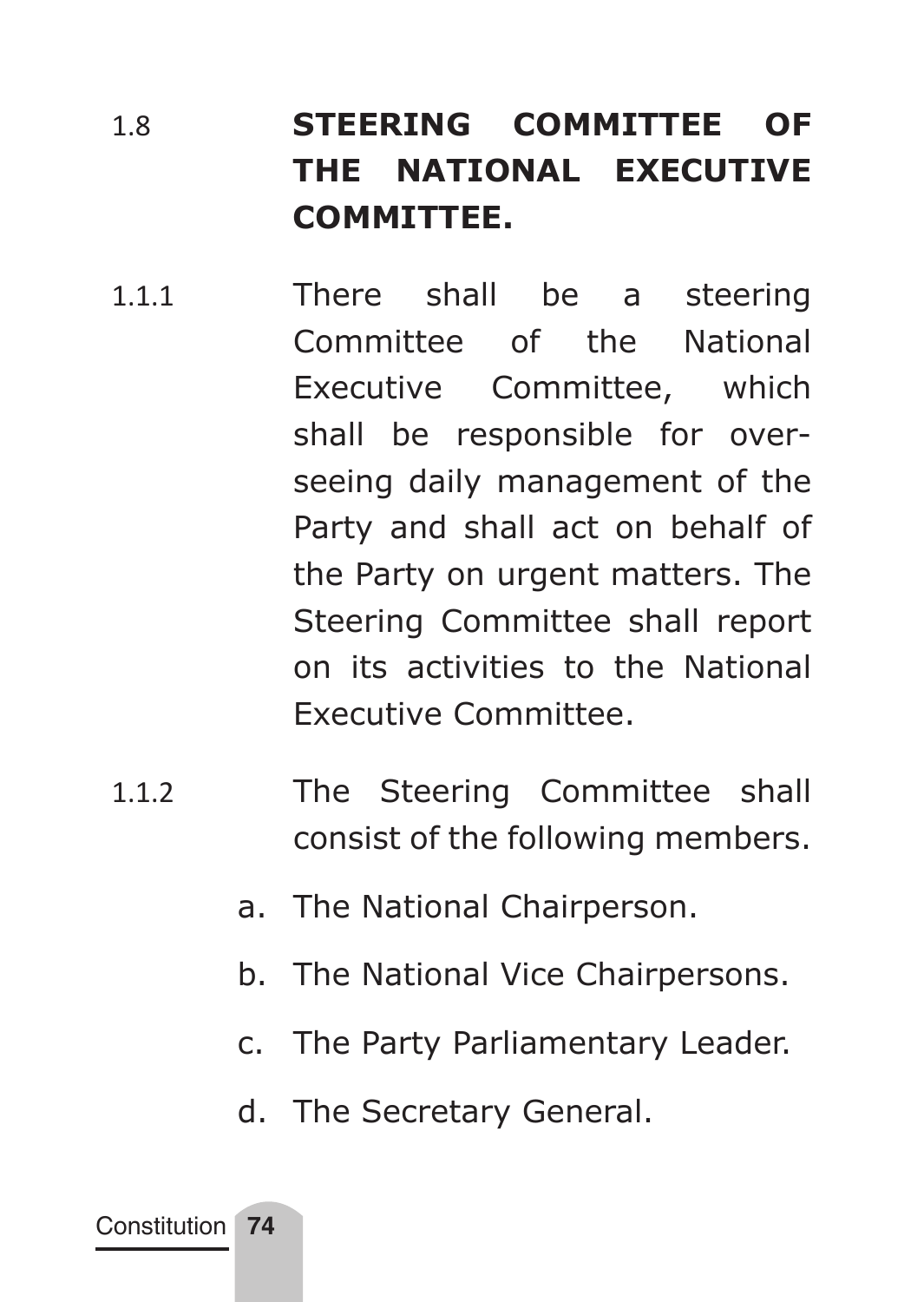- e. The National Treasurer.
- f. The National Secretary for Mobilization and Publicity.
- g. The National Secretary for Women.
- h. The National Secretary for Youth.
- i. Secretary for Information and Publicity.
- 1.1.3 The quorum for meetings of the Steering Committee shall be 1/3 of the membership of the Committee but for purposes of voting the quorum shall be twothird (2/3) of the membership of the Committee.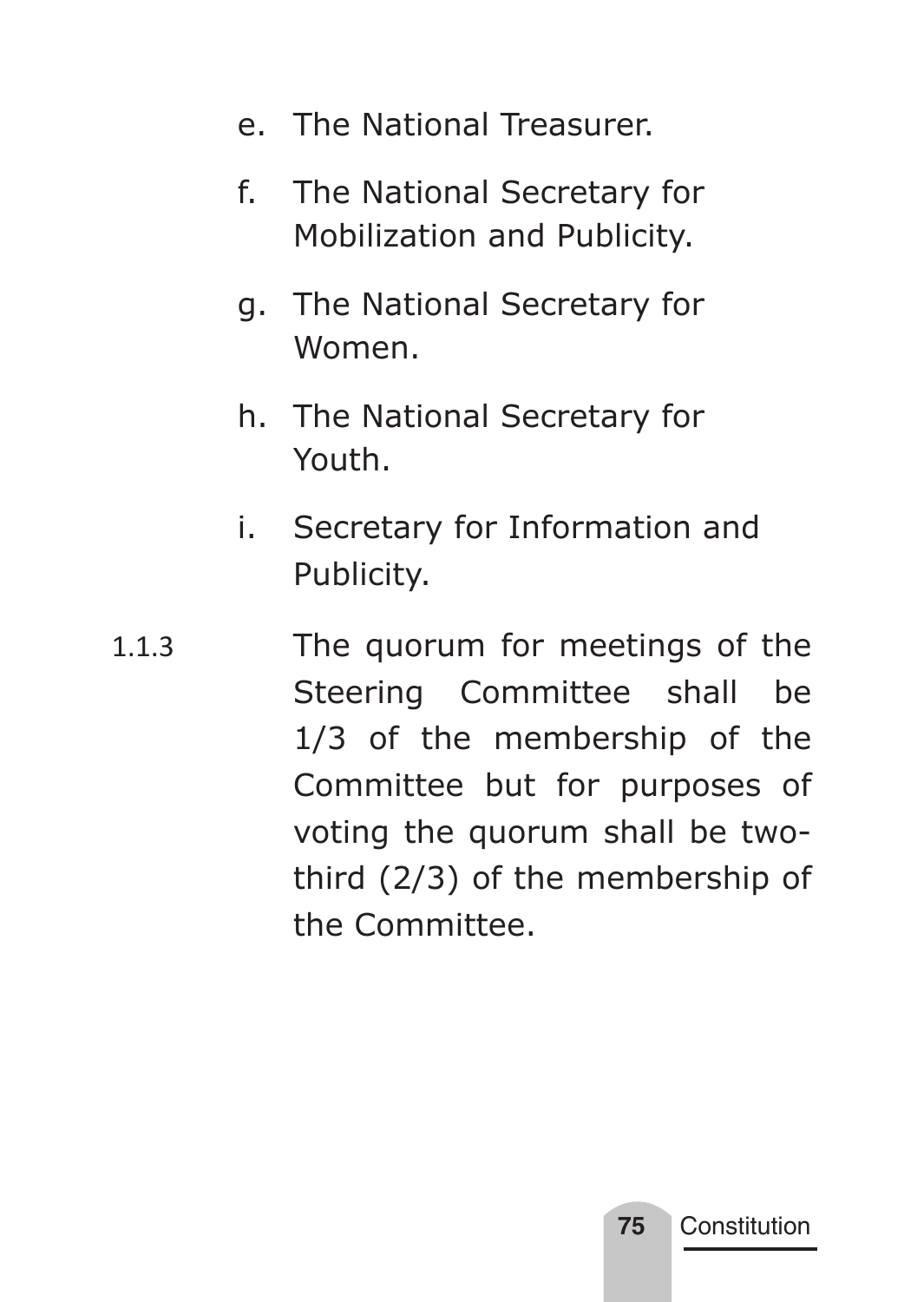### 1.8 **DIASPORA BRANCHES.**

- 1.1.1 There shall be established External branches of the Party whose activities shall be governed by the provisions of this Constitution.
- 112 The minimum number of membership to qualify as an External Branch shall be Twenty (20) or as determined by the National Executive Committee and approved by the National Council, which shall in appropriate cases allow a number of external branches to come together to form one External Branch.
- 1.1.3 The Rules and Regulations of the branch shall be in conformity with the provisions of this Constitution.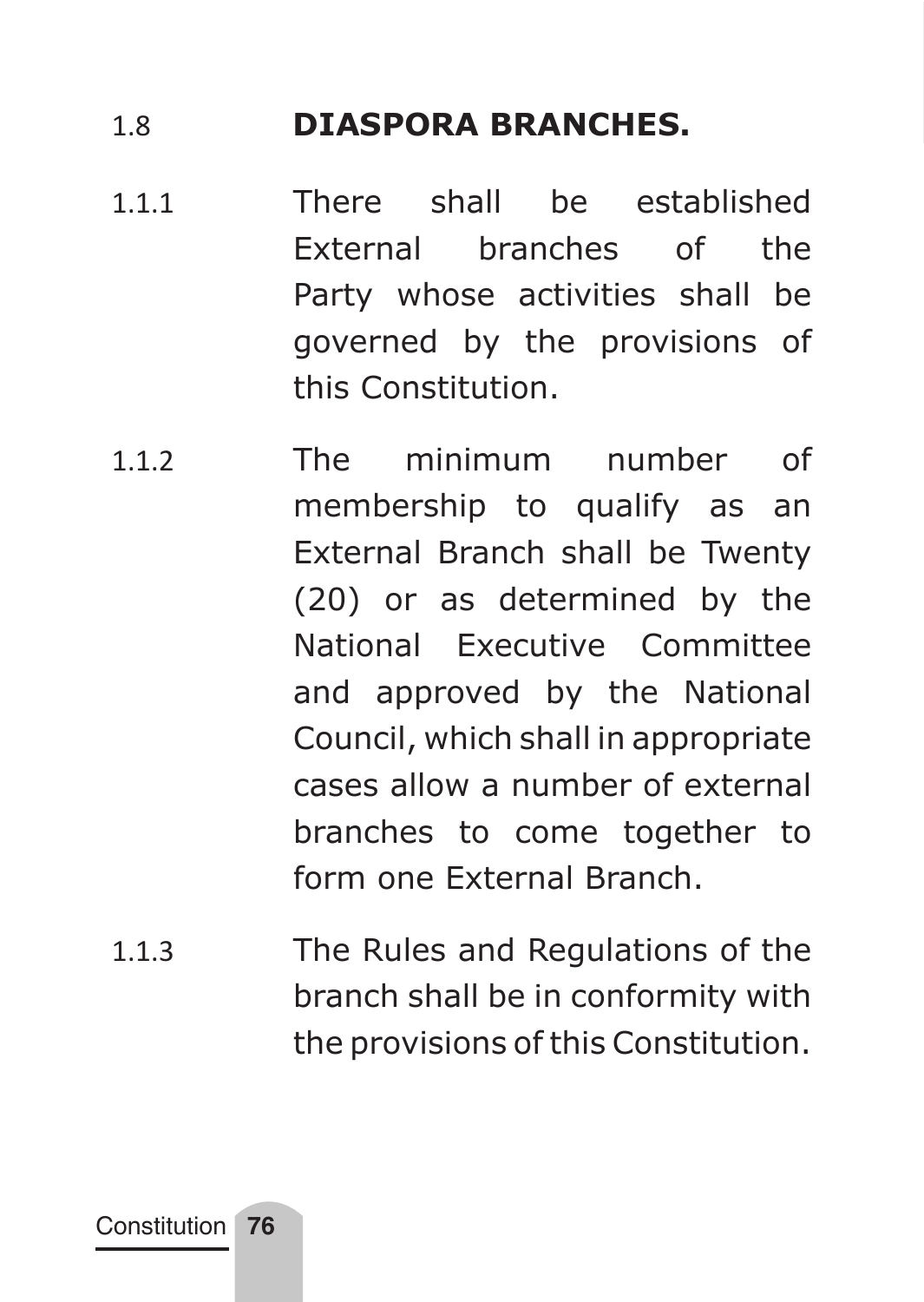# **ARTICLE EIGHT**

## **8.0 SPECIAL ORGANS OF THE PARTY.**

- **8.1** The following are the special organs of the Party:
	- a. The Women's League.
	- b. The Youth League.
	- c. The Business League.
	- d. Council of Elders.
	- e. Persons with Disabilities League.
	- f. Such other organs as the National Council may determine;

#### 1.2 **THE WOMEN'S LEAGUE.**

1.2.1 There shall be a Women's league within the Party which promotes the policies and programmes of

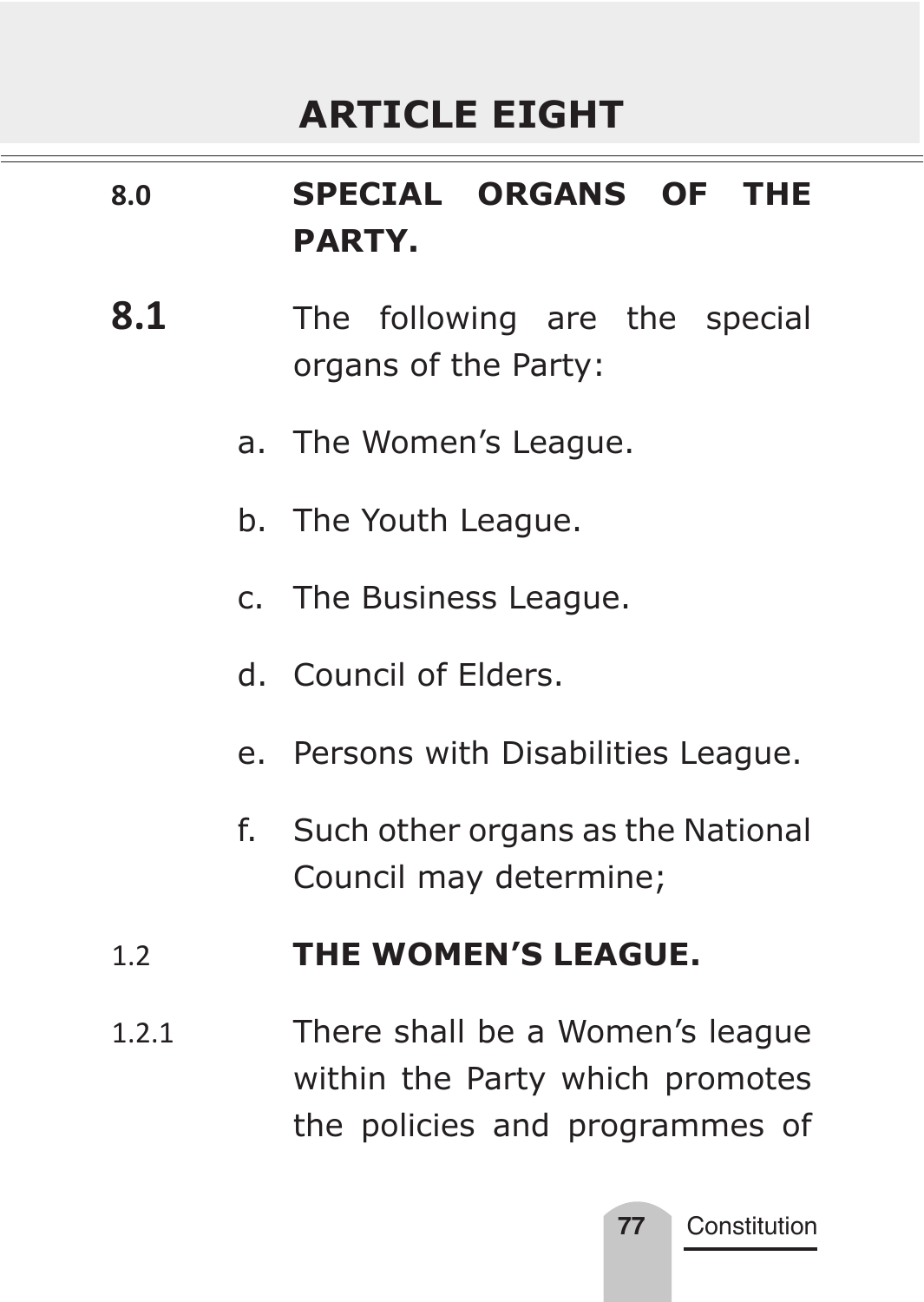the Party amongst women. It shall have branches at all levels of the Party structures.

- 1.2.2 The responsibilities of the National Women's league are:
	- i. To recruit Women into the membership of the Party;
	- ii. To cultivate the support of women for the Party before and during election.
	- iii. To raise public awareness on gender and children's issues.
	- iv. To promote policies and programmes that will realize the full potential of women and children.
	- v. To promote policies and practices that realize the full development and potential of women in the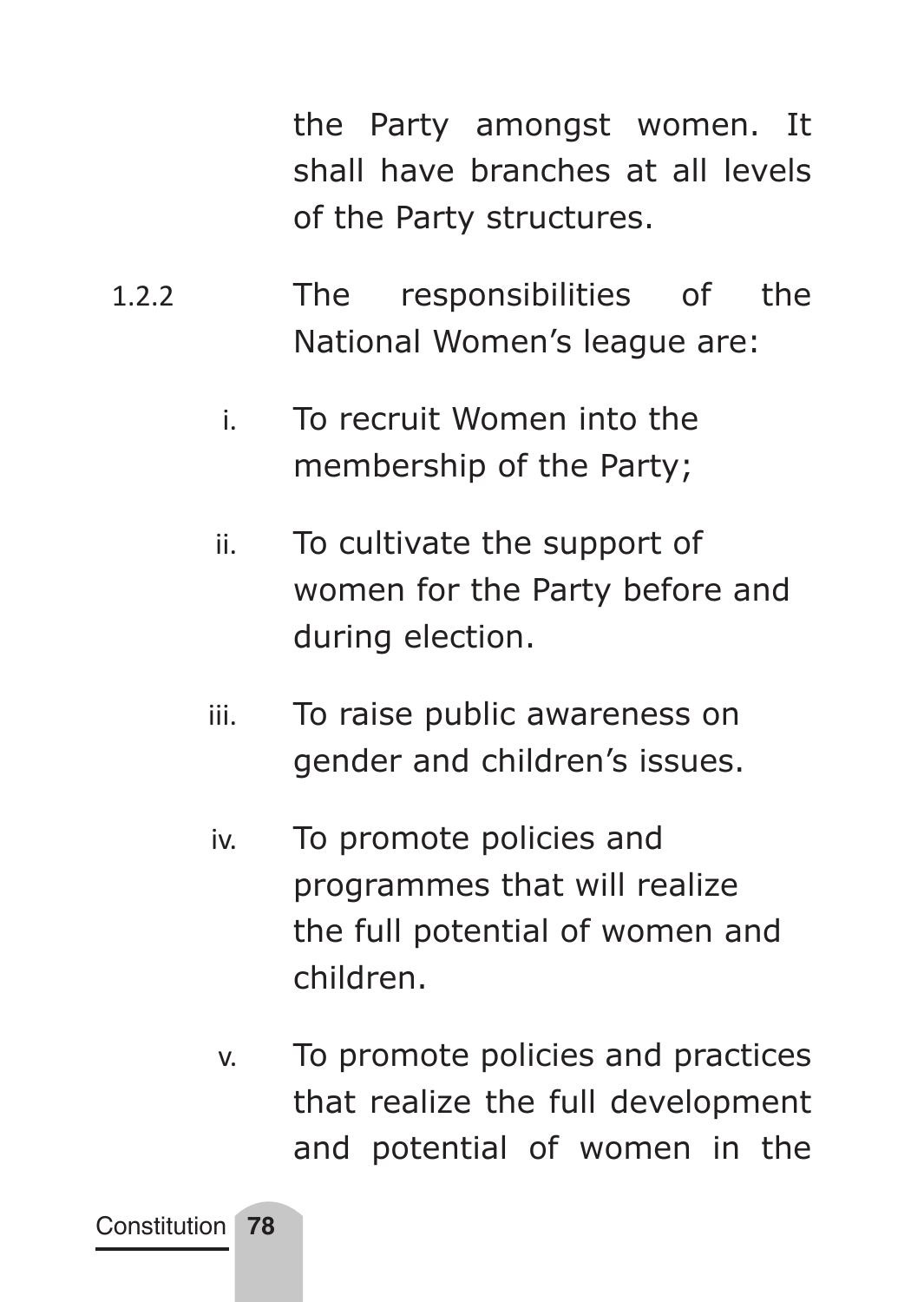Party;

- vi. To create a nationwide organization within the Party to cater for the activities and interest of female members.
- vii. To network and liaise with other actors in the field of Women empowerment and children advocacy.
- 1.2.3 The Women's league shall be comprised of:
	- i. Chairperson.
	- ii. 4 Vice Chairpersons.
	- iii. General Secretary.
	- iv. Treasurer.
	- v. Secretary for Mobilization & Publicity.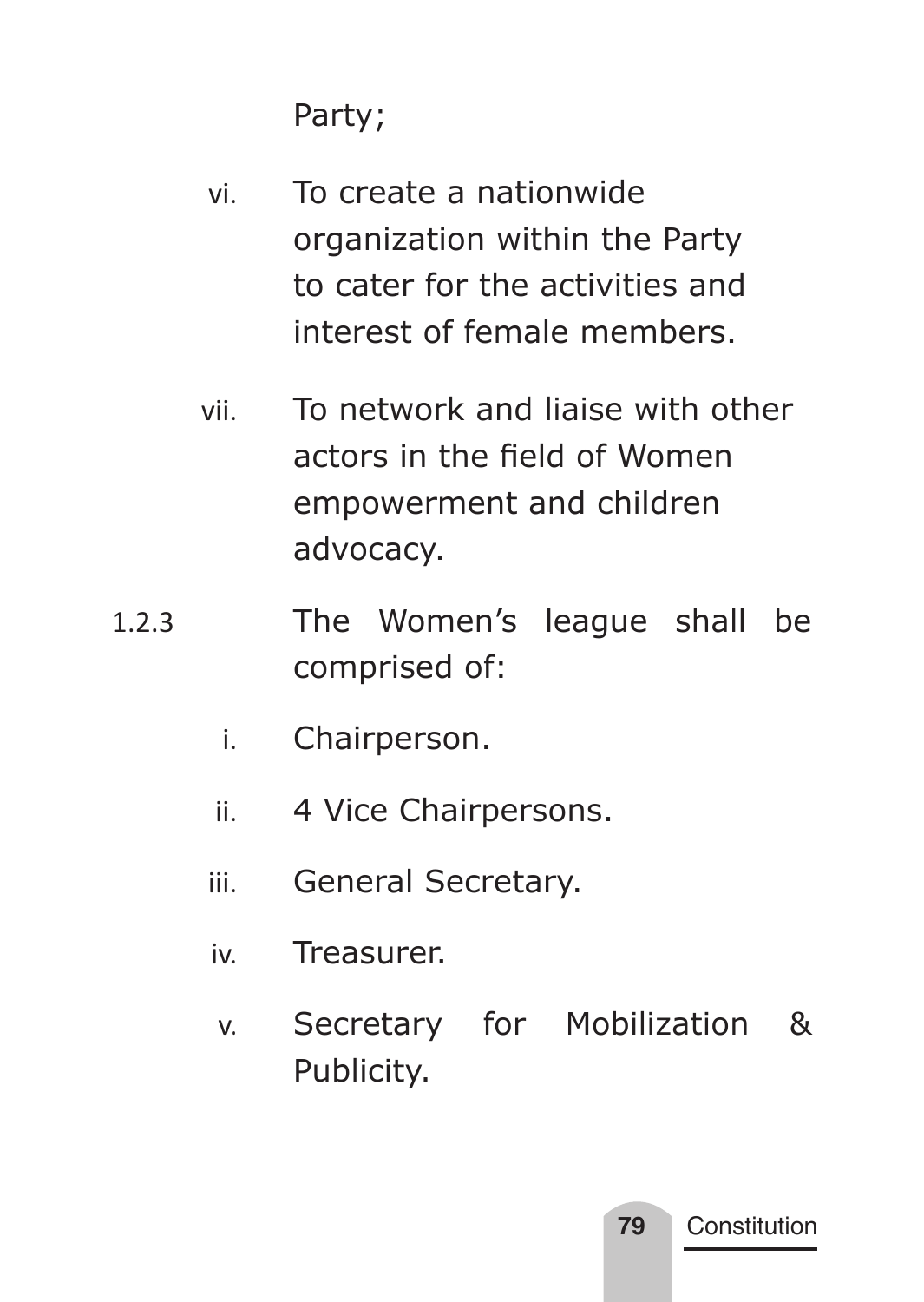1.2.4 The National Women's league shall have rules and regulations to govern its activities, including holding a special conference for the election of its members, approved by the National Executive Committee.

### 1.3 **THE YOUTH LEAGUE.**

1.3.1 There shall be a Youth League as a special organ within the Party which promotes the policies and programmes of the Party amongst the youth. It shall have branches at all levels of the Party structures. "Youth" is a Member who has not attained the age of thirty five (35) years.

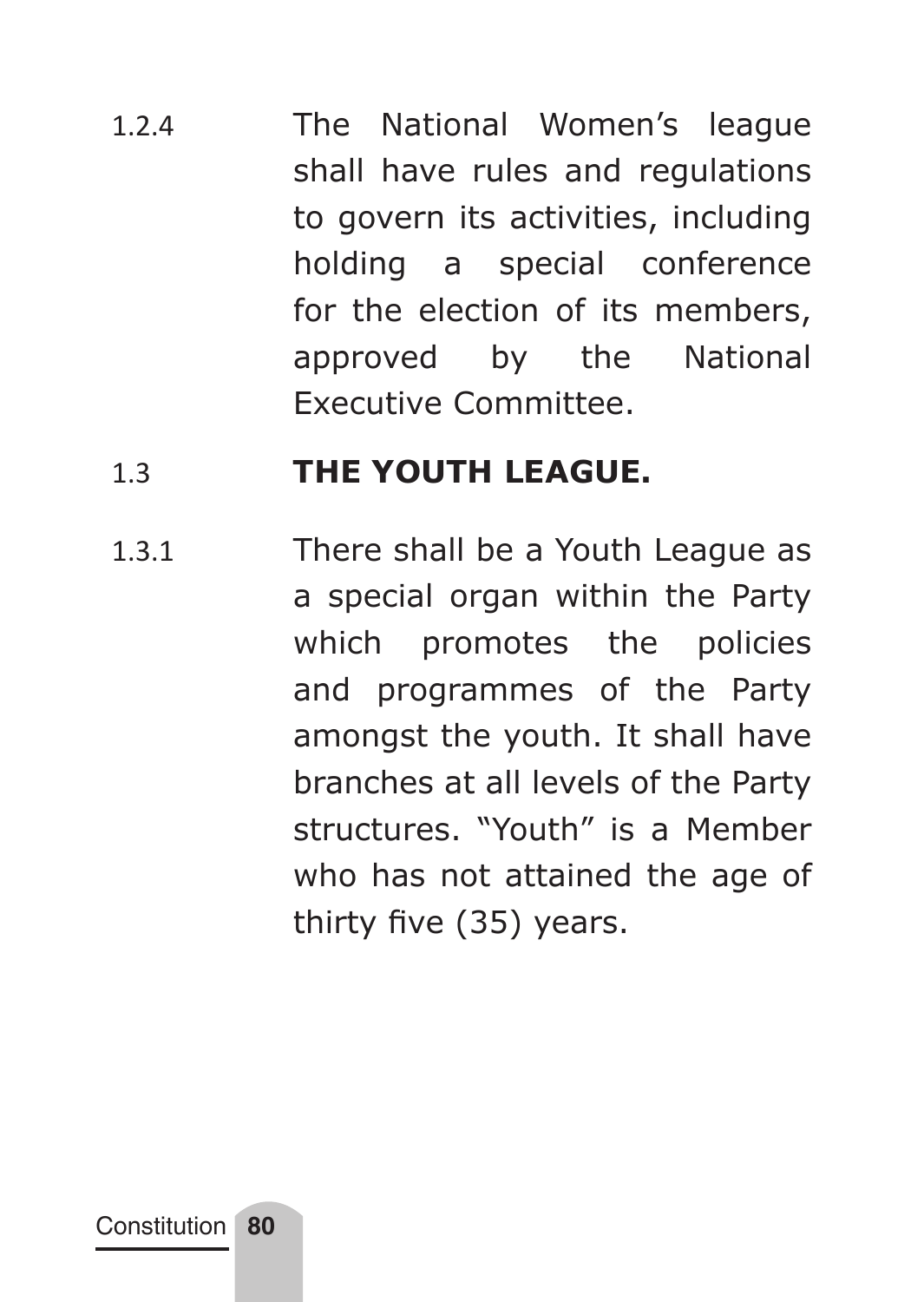- 1.3.2 The responsibilities of the Youth League are:
	- i. To recruit the youth into membership of the Party.
	- ii. To cultivate the support of the youth for the Party before and during elections.
	- iii. To raise public awareness about the problems facing the youth, including educational standards and unemployment.
	- iv. To promote policies and practices that will realize the full potential of the youth.
	- v. To nurture youth and student leadership in Institutions of learning and in communities.
	- vi. Create a nation-wide organization within the Party to cater for the activities and interest of young Members.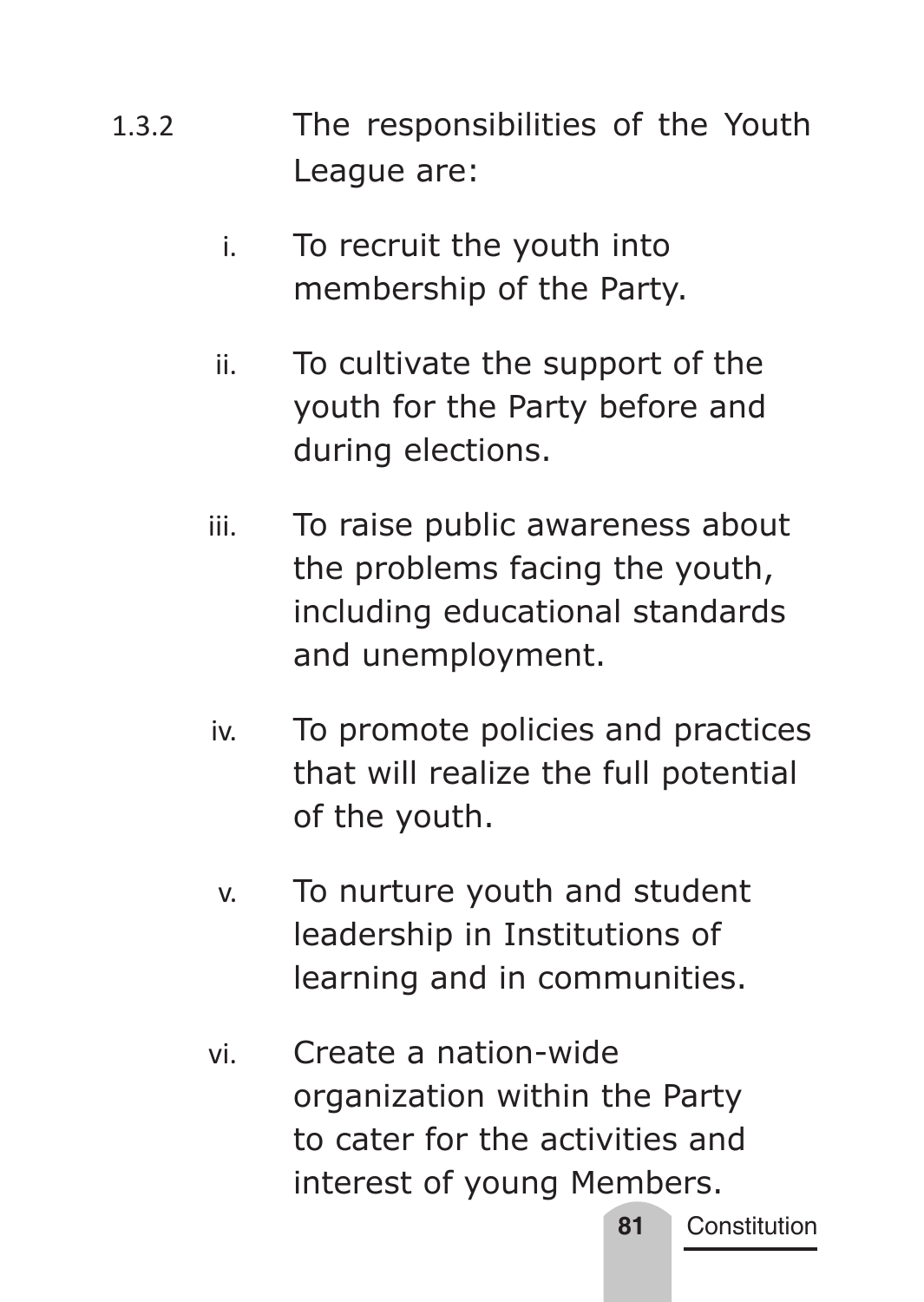- vii. To network and liaise with other organisations working in the area of Youth empowerment.
- 1.3.3 The Youth league shall be comprised of:
	- i. Youth Chairperson.
	- ii. 4 Vice Chairpersons.
	- iii. General Secretary.
	- iv. Treasurer.
	- v. Secretary for Mobilization & Publicity.
- 1.3.4 The Youth League shall have rules and regulations to govern its activities, including holding a special conference for the election of its members, approved by the National Executive Committee and the National Council.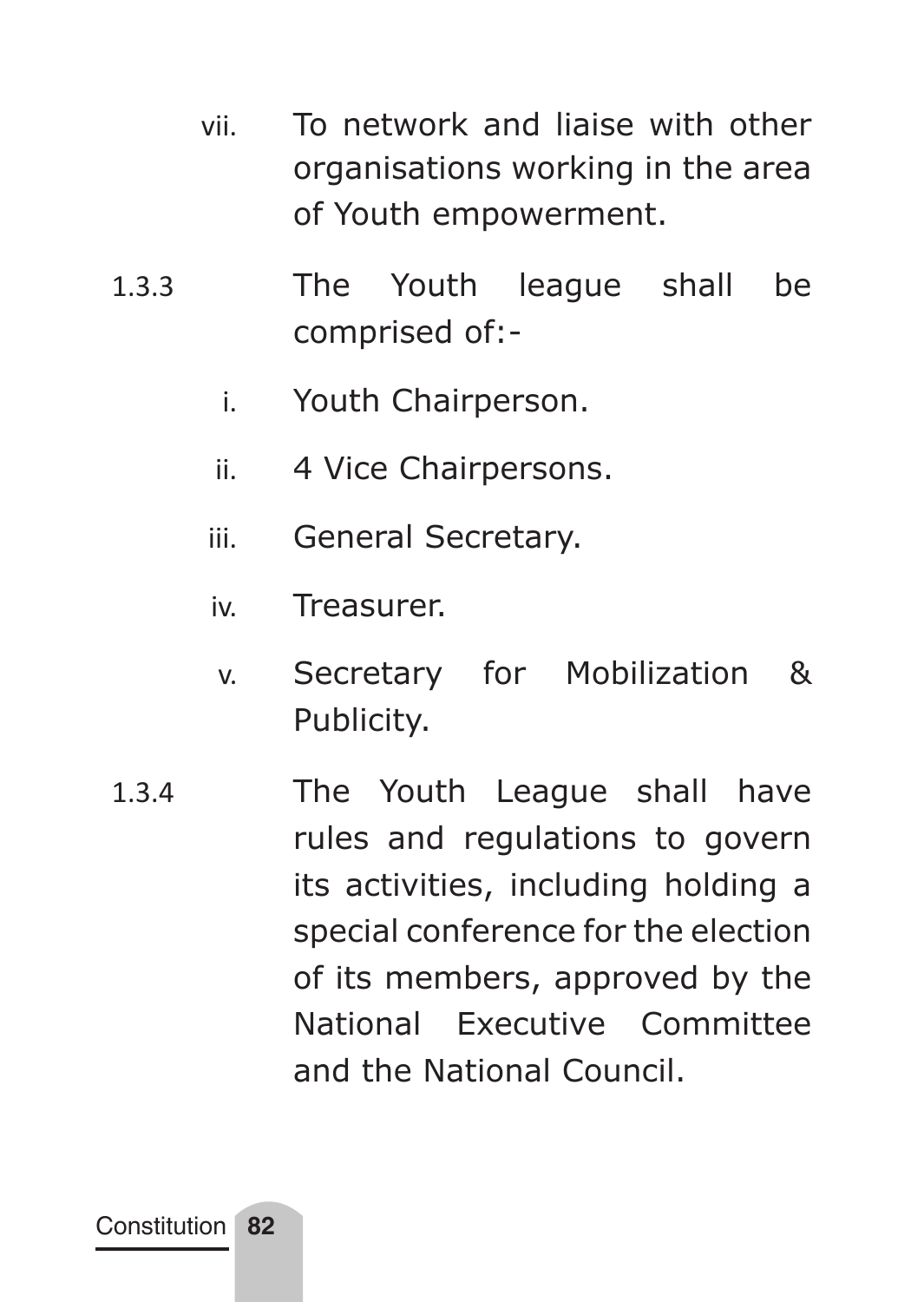### 1.4 **THE BUSINESS LEAGUE.**

- 1.4.1 There shall be a Business League formed by all members of the Party from the business community, which shall be only at the National level.
- 1.4.2 The responsibilities of the Business League are:
	- i. To recruit members from the business community into the membership of the Party.
	- ii. To cultivate the support of the business community for the Party before and during election.
	- iii. To raise public awareness on issues affecting the business community in the country.
	- **83** Constitution iv. To promote policies that will lead to the promotion and protection of the rights of the business community.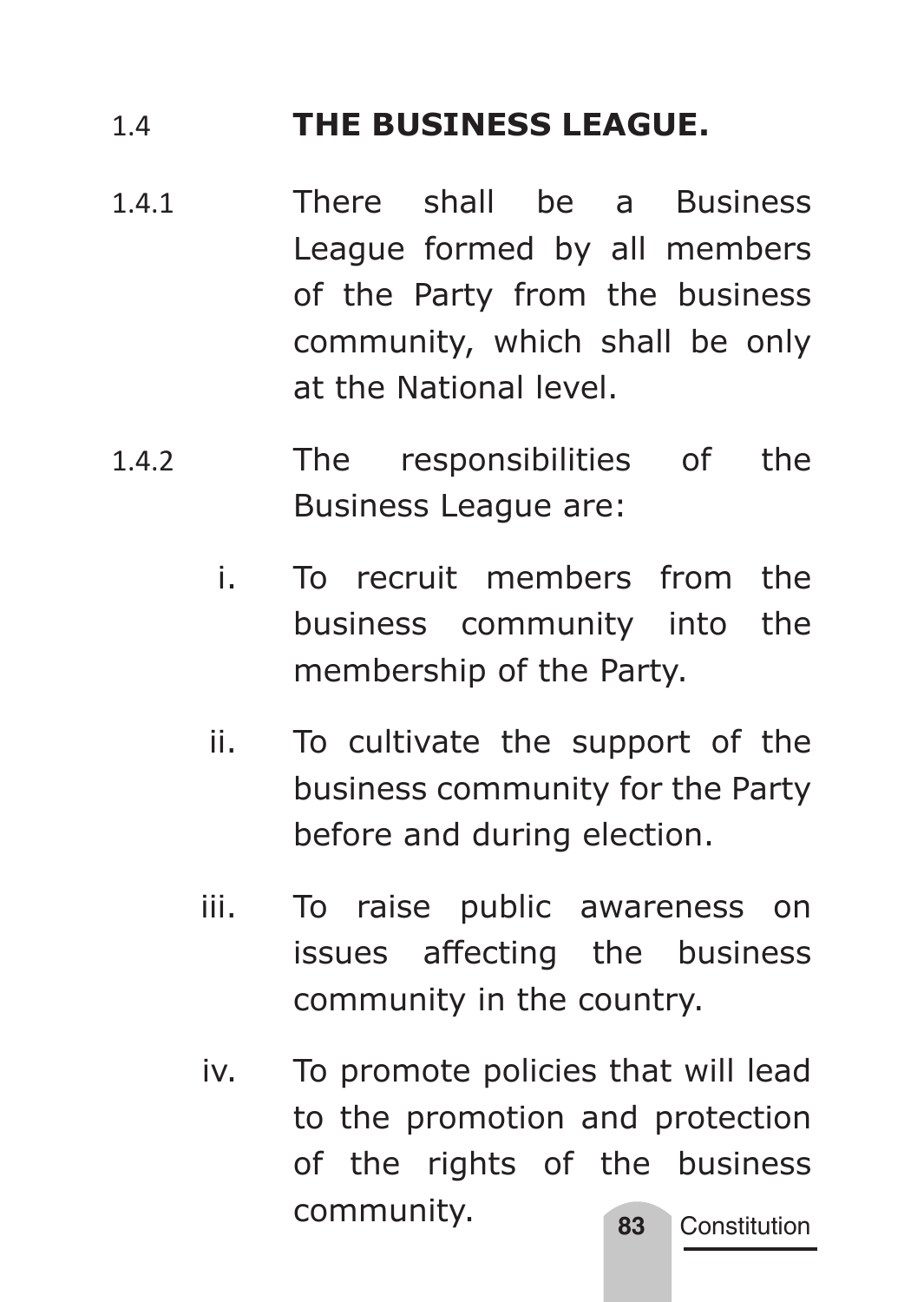- v. To create a nationwide organization within the Party to cater for the activities and interest of the business community.
- vi. To advise the Party on matters of investment, trade and taxation.
- 1.4.3 The Business League shall be comprised of:
	- i. Chairperson.
	- ii. 4 Vice Chairpersons.
	- iii. General Secretary.
	- iv. Treasurer.
	- v. Secretary for Mobilization & Publicity.
- 1.4.4 The Business League shall have rules and regulations to govern its activities, including holding a special conference for the election of its members, approved by the National Executive Committee.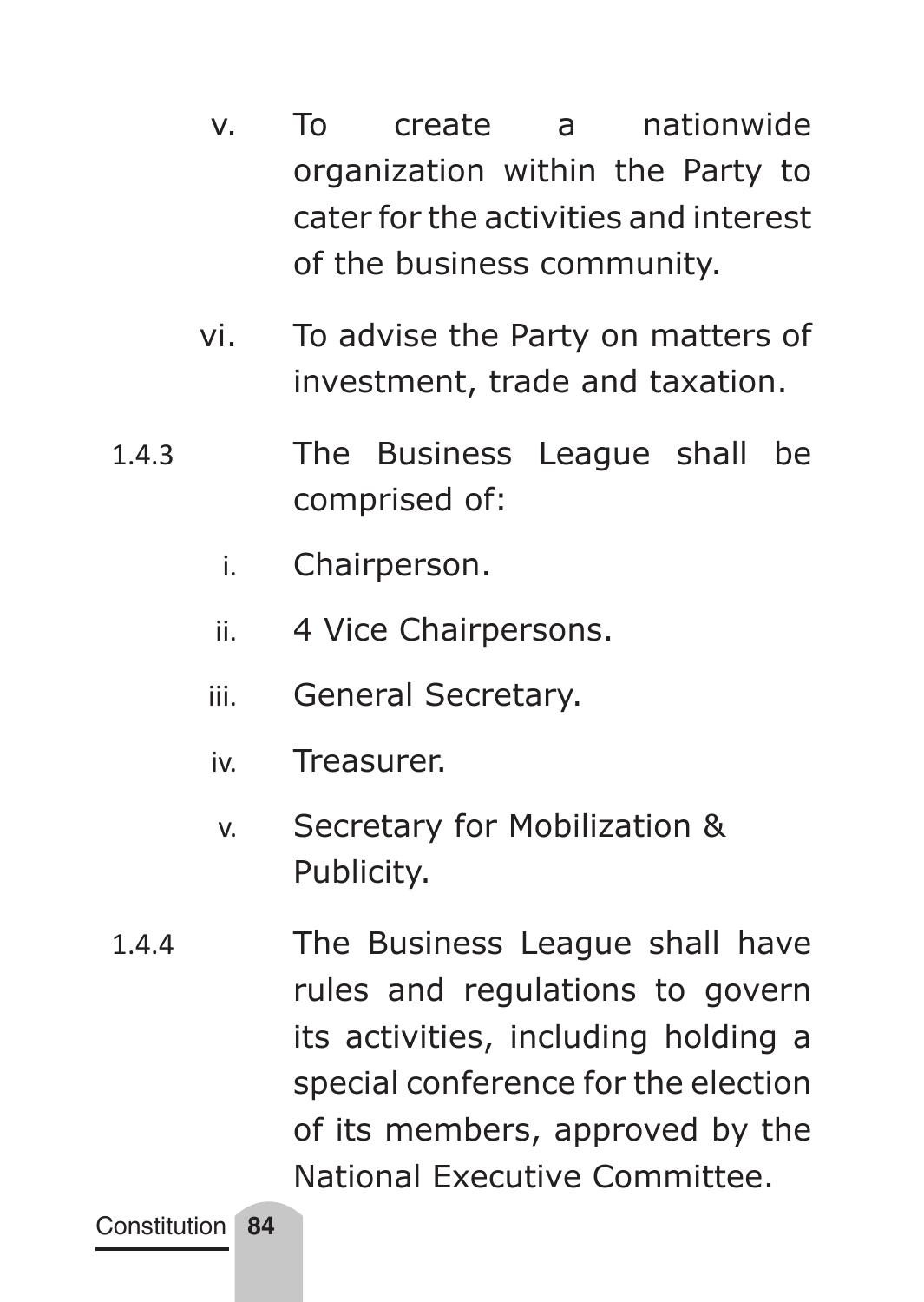## 1.5 **PERSONS WITH DISABILITIES LEAGUE.**

- 1.5.1 There shall be a special organ known as the persons with Disability League formed by all persons with disability in the Party, which shall be at the National level.
- 1.5.2 The responsibilities of the Persons with Disability League are:
	- i. To cultivate the support of persons with disabilities for the Party before and during election.
	- ii. To recruit persons with disabilities into the membership of the Party.
	- iii. To raise public awareness on issues affecting persons with disabilities in the country.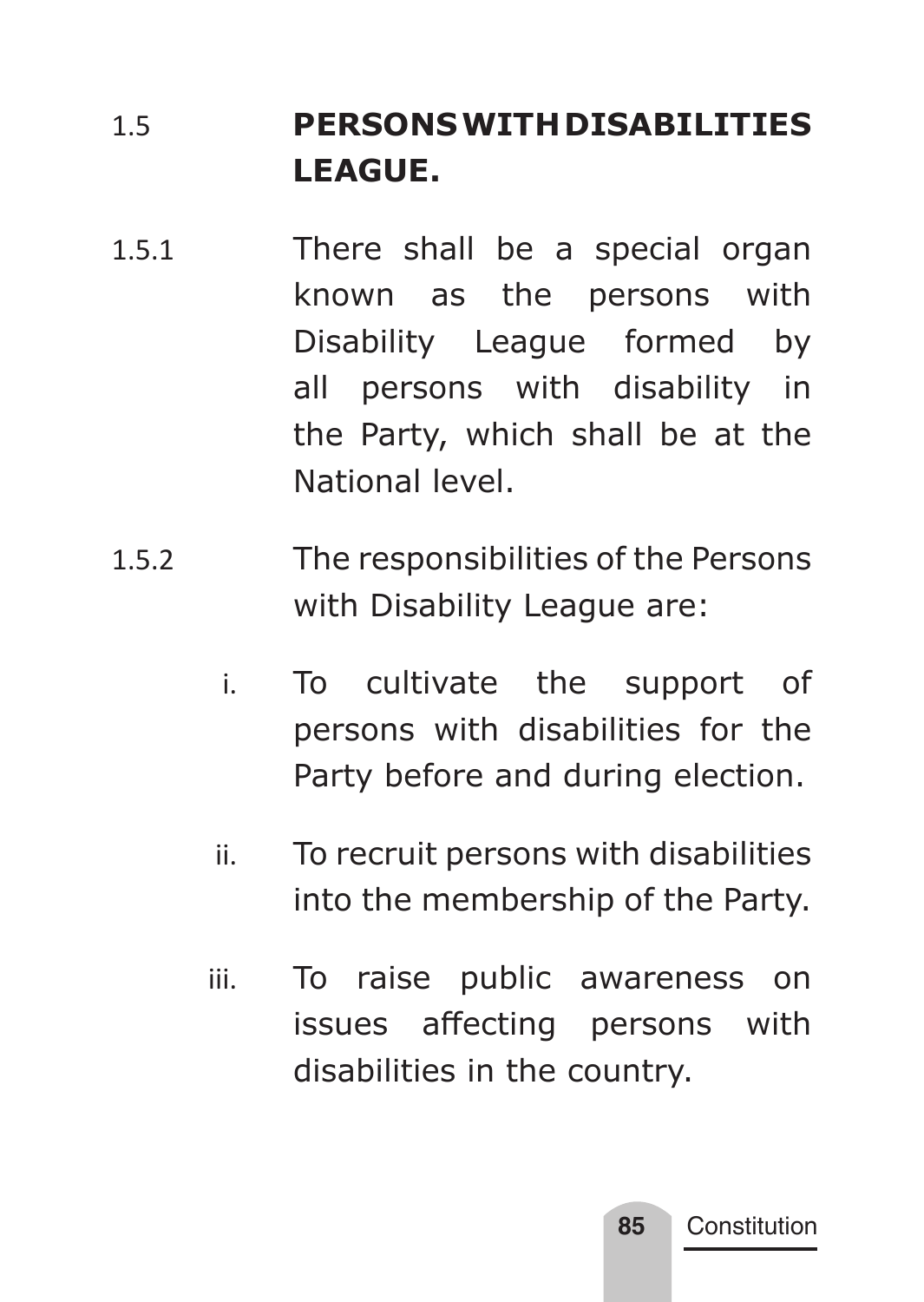- iv. To promote policies that will realize the promotion and protection of the rights of persons with disabilities.
- v. To raise and nurture leadership amongst Persons with **Disabilities**
- vi. To create a nationwide organization within the Party to cater for the activities and interest of persons with disabilities.
- vii. To liaise with other organisations in the area of empowerment for Persons with Disabilities.
- 1.5.3 The Persons with Disabilities League shall be comprised of:
	- i. Chairperson.
	- ii. 4 Vice Chairpersons.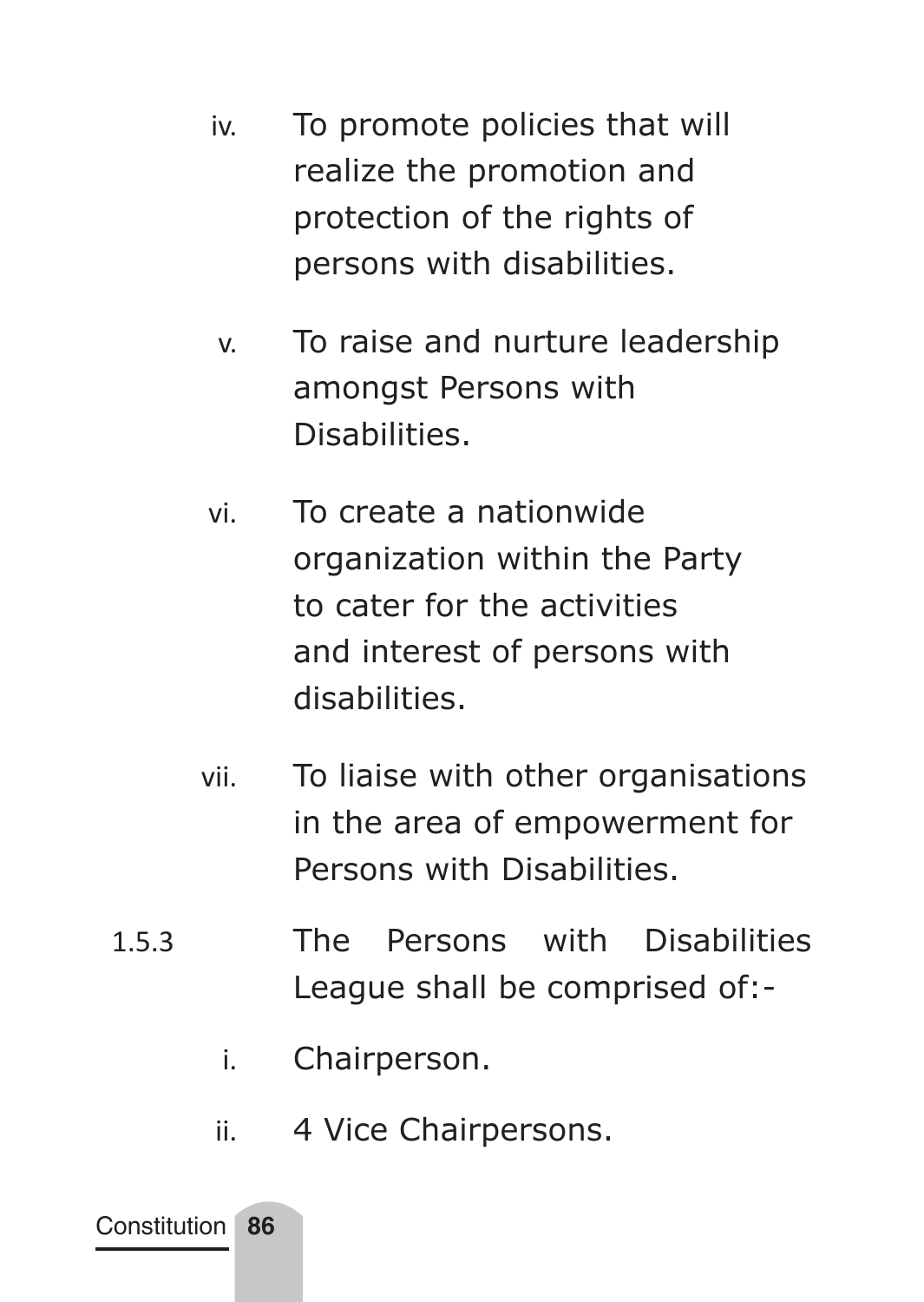- iii. General Secretary.
- iv. Treasurer.
- v. Secretary for Mobilization & Publicity.
- 1.5.4 The Persons with Disabilities League shall have rules and regulations to govern its activities, including holding a special conference for the election of its members, approved by the National Executive Committee.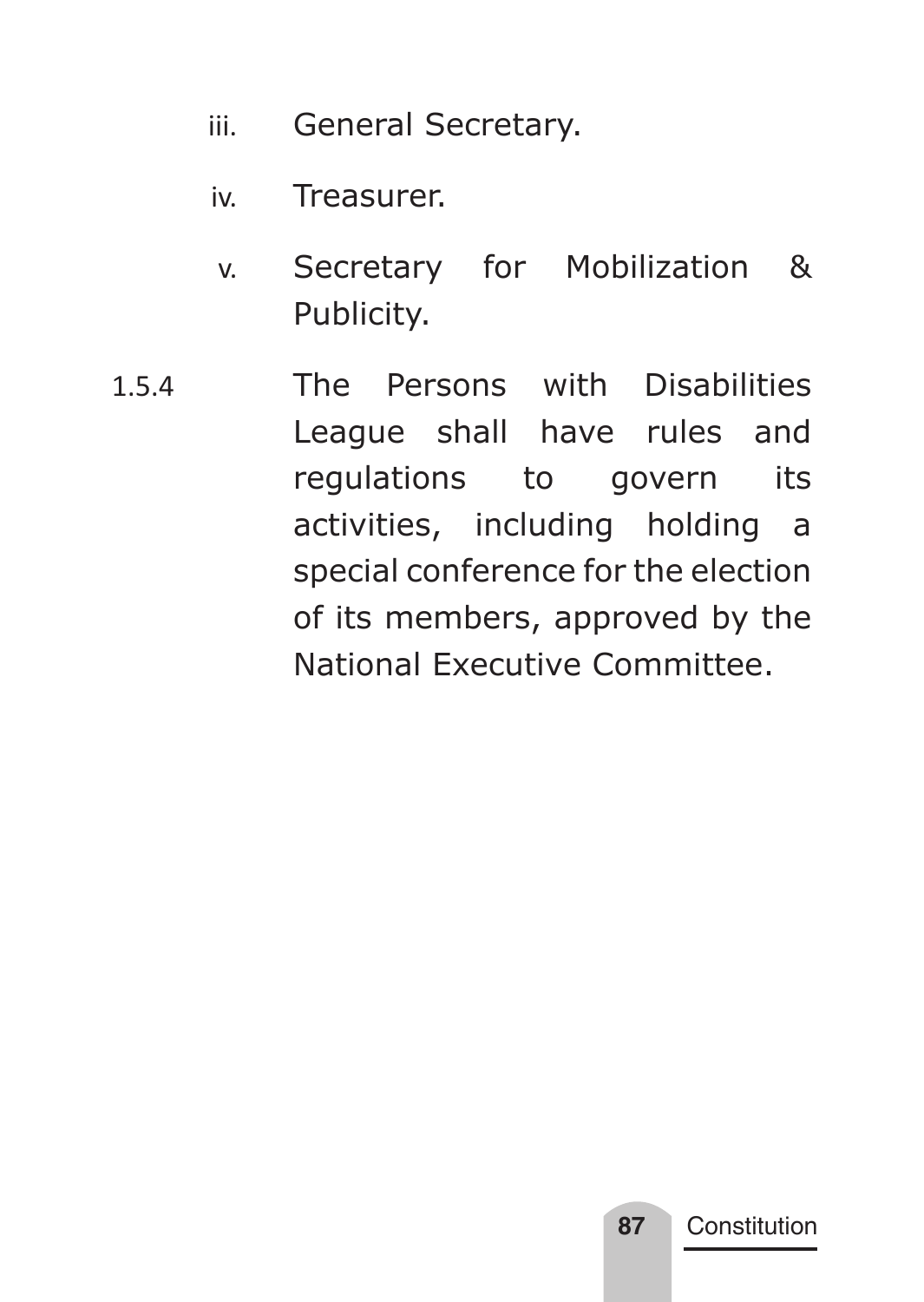### 1.6 **COUNCIL OF ELDERS.**

- 1.6.1 There shall be a National Council of Elders composed of Members who have given their best and have contributed significantly to the formation, welfare and progress of the Party and its forbears. The members of the National Council of Elders shall elect their own Chairperson and other officers. The members shall be of at least 50 years of age.
- 1.6.2 The Council of Elders may be called upon from time to time to:
	- i. Solve disputes and differences among Members.
	- ii. Give ideas and advice for the improvement of the Party activities.
	- iii. Assist in raising funds for the Party.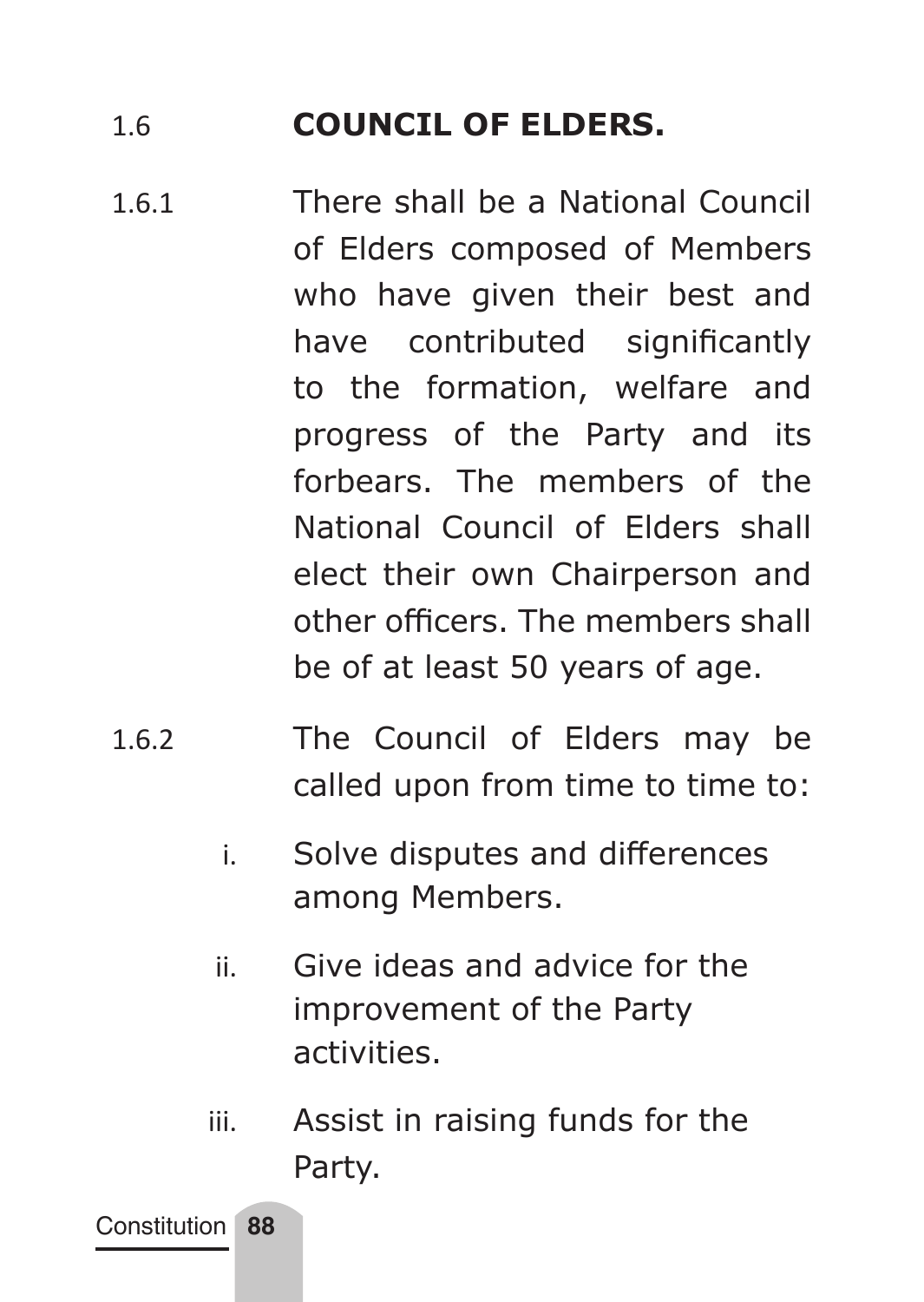- iv. Any other duty as might be assigned by the National Chairperson and this Constitution.
- 1.6.3 The National Executive Committee shall approve the nomination of outstanding Party elders to the list of the National Council of Elders, which shall be prepared by the National Chairperson.
- 1.6.4 The membership of the National Council of Elders shall not exceed Fifteen (15) at any given time.
- 1.7 The National Council may, by a resolution of the Council, expand the categories of special organs as it deems fit.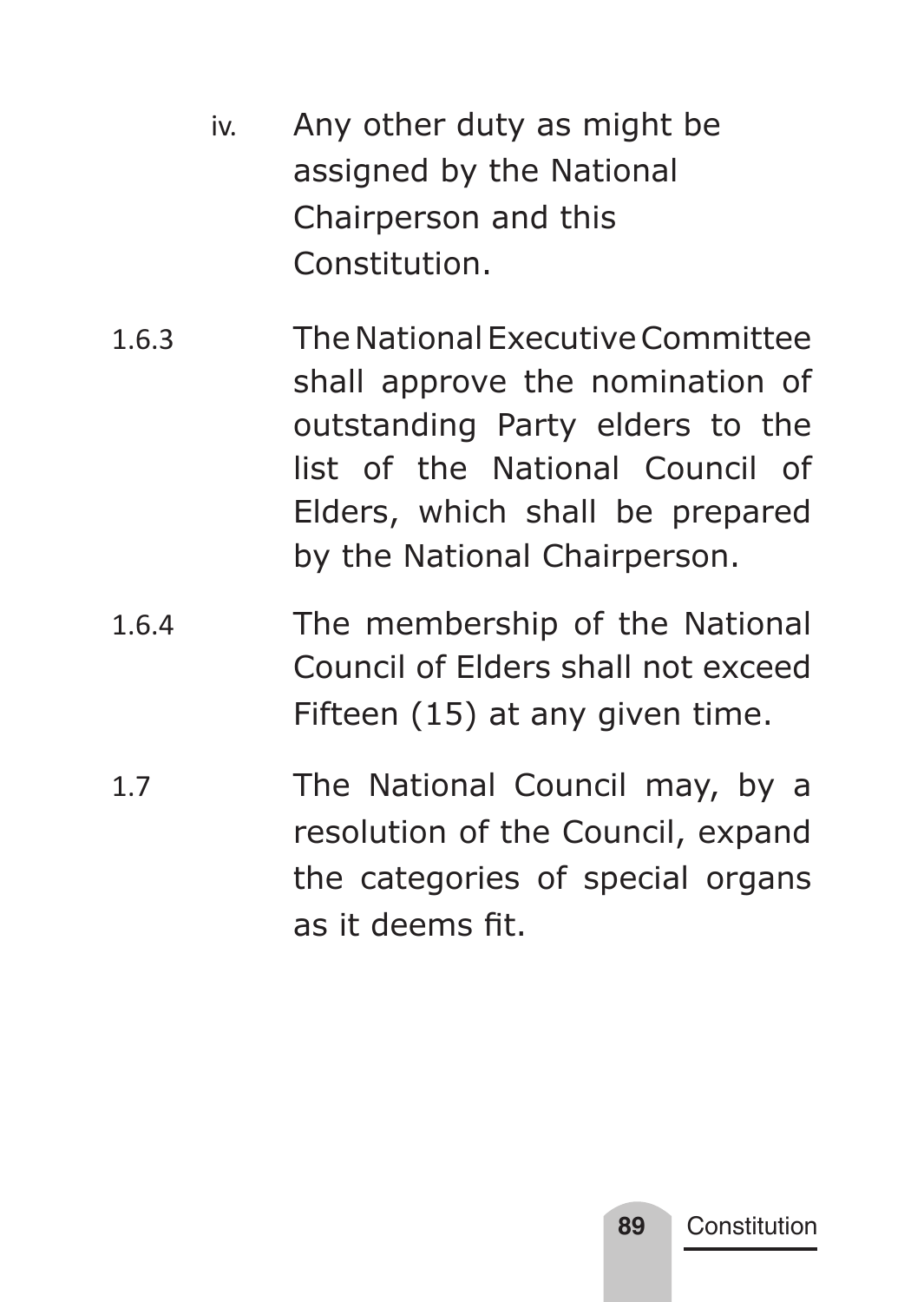### **9.0 ELECTION OF PARTY CANDIDATES.**

**9.1** Subject to the provisions of this constitution, all members of the Party who meet the National legal requirements shall be eligible to become candidates at various levels.

### **9.2 PRESIDENTIAL CANDIDATE:**

- 9.2.1 The Presidential candidate of the Party shall be elected by the National Delegate's Conference.
- 9.2.2 The election of the Party Presidential Candidate shall be held not later than One (1) year from the date of the National election. The date and venue for the election shall be decided by the National Council.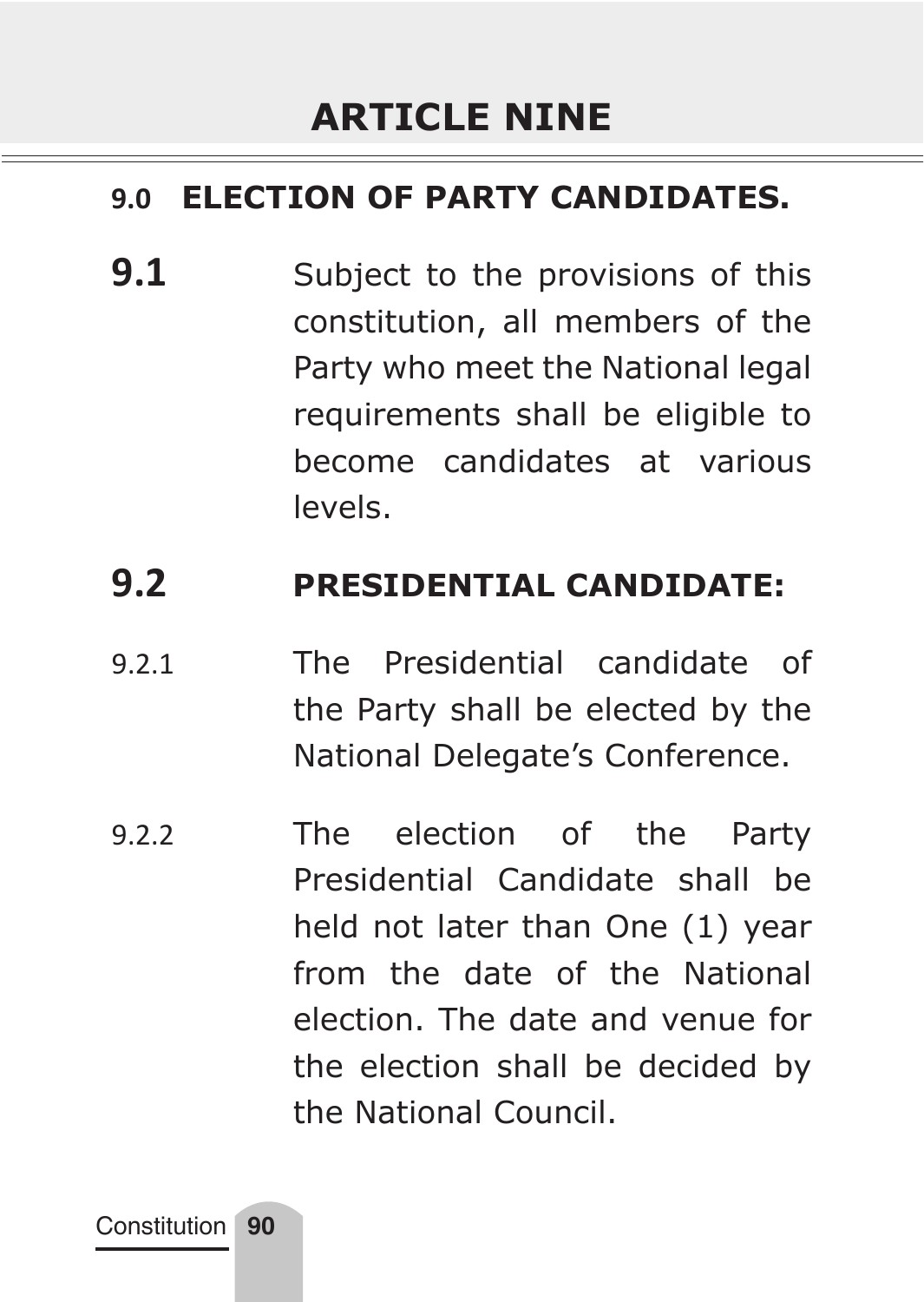- 9.2.3 Notwithstanding (9.2.2), in situations of emergency, the National executive committee may authorize a variation of the time line for the instant case.
- 9.2.4 The Party Electoral Commission shall give notice inviting applications from Members for nomination as the Party candidate to contest for the office of the President of the Republic. The Notice shall be displayed in a conspicuous place in the Party Constituency, District and National Offices and shall specify the closing date for application.
- 9.2.5 Notice inviting application from the members for nomination as the Party candidate shall be given three (3) months prior to the holding of the National Delegates Conference.

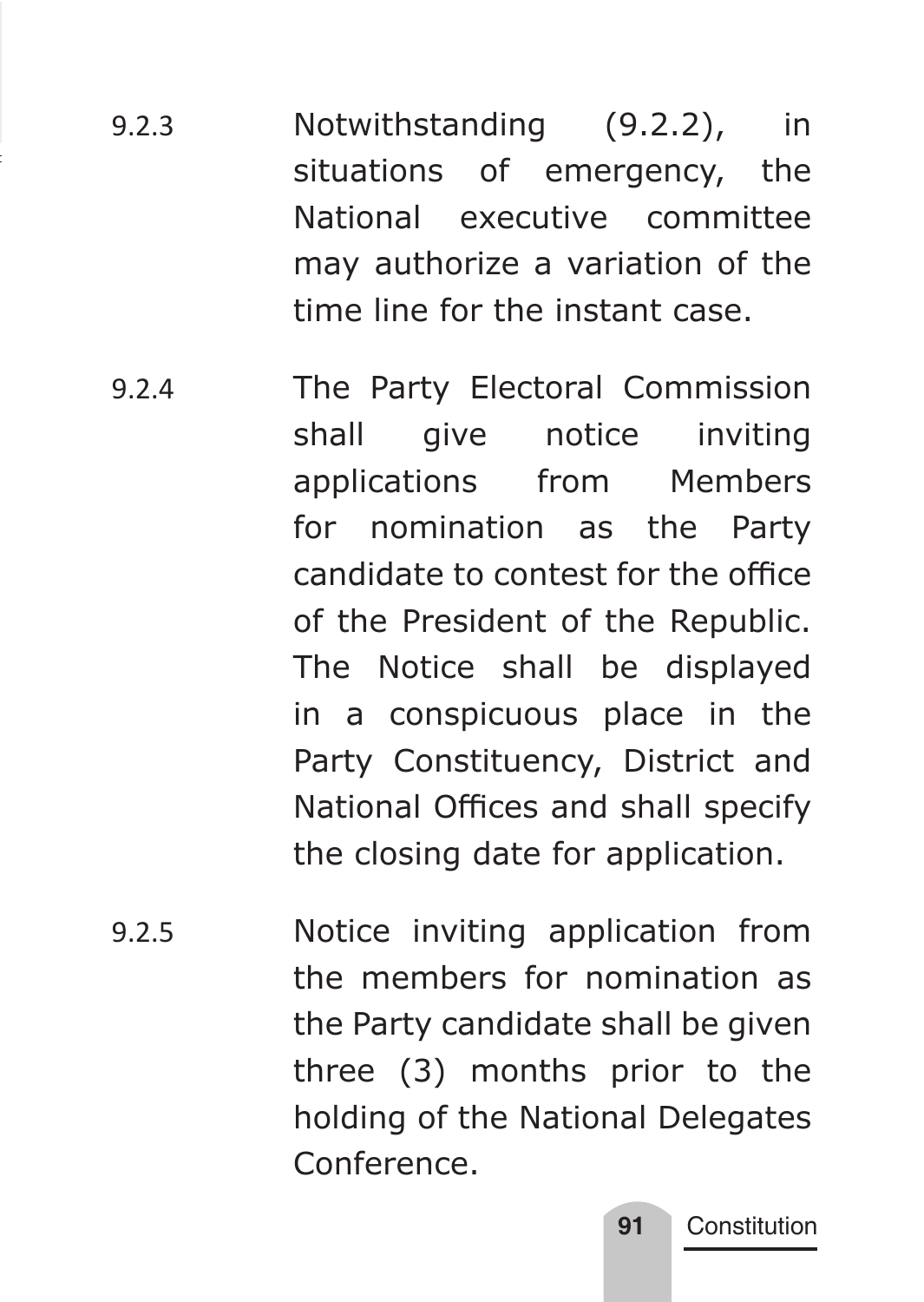- 9.2.6 A National Executive member, and District Chairperson of the party who files to contest to become a Presidential Candidate of the Party shall take leave from his/her position.
- 9.2.7 Where there is only one (1) contestant for the nomination as the Party Presidential Candidate, the National Delegates Conference shall acclaim his nomination as the Party Presidential Candidate.
- 9.2.8 The contestant who wins by a simple majority of the votes cast, shall be the Party Presidential Candidate.

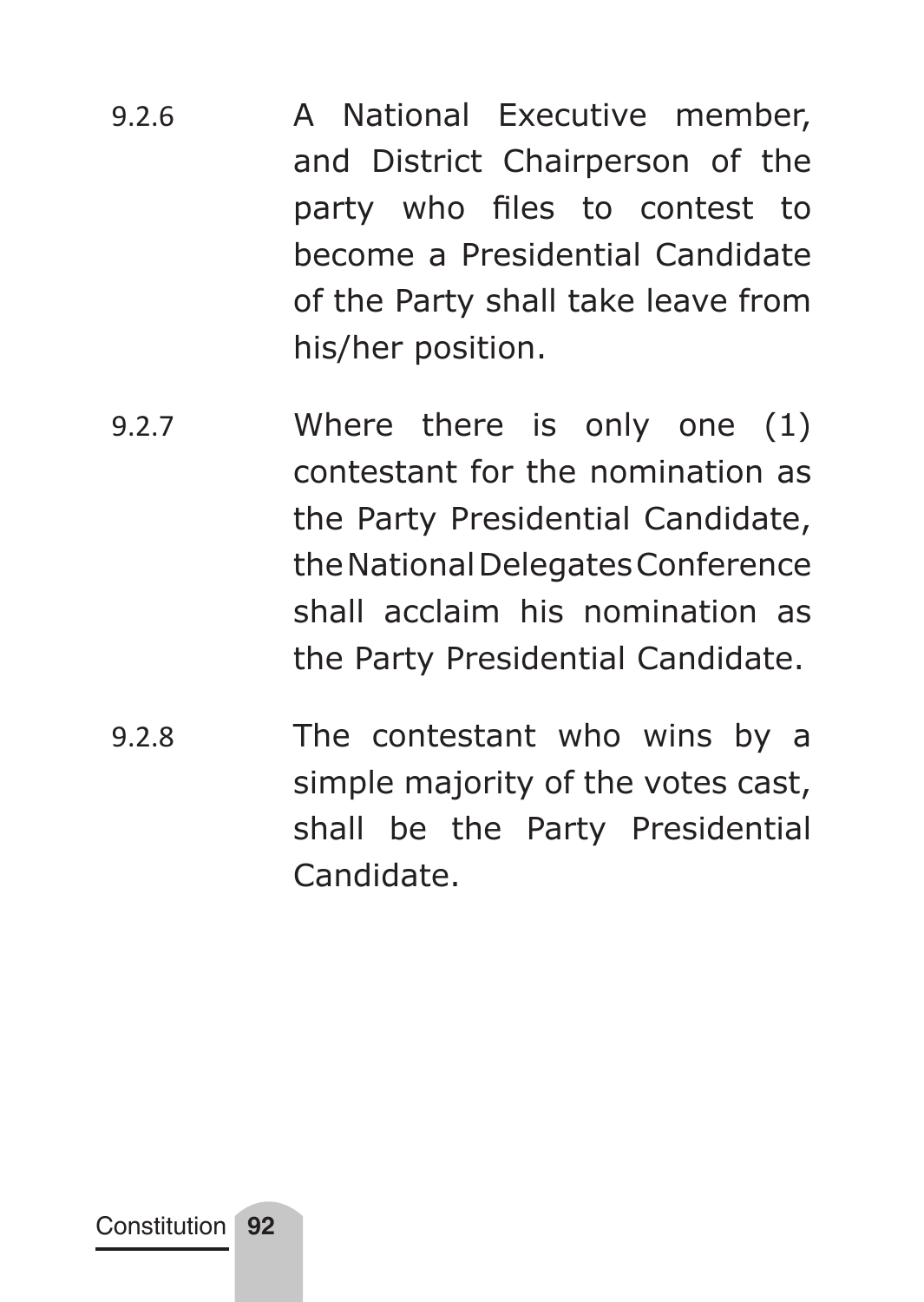# **9.3 PARLIAMENTARY CANDIDATE.**

- 9.3.1 The Party Parliamentary candidate for a Constituency shall be elected by a Constituency electoral college that shall be determined by the Party Electoral Commission.
- 9.3.2 Parliamentary Candidates shall be elected at least Three (3) months before the onset of the National general election.
- 9.3.3 Notwithstanding 9.2.2, the NEC may modify the electoral timeline in case of exceptional situations.
- 9.3.4 A member applying for nomination as the Party Parliamentary Candidate should be a known and active member of the Party.

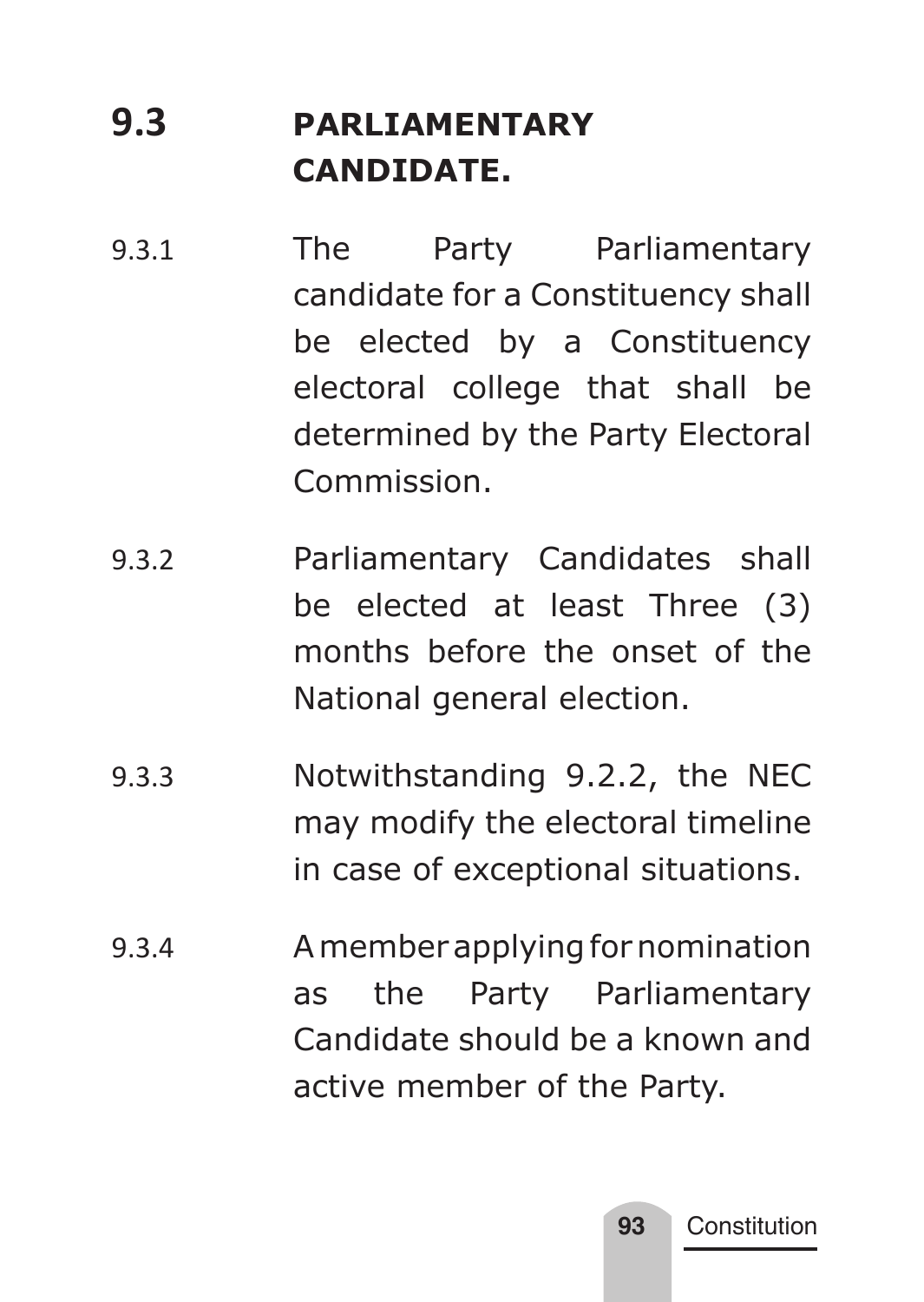# **9.4 DISTRICT WOMAN REPRESENTATIVE:** The District Woman Representative

candidate of the Party shall be elected by a District electoral college that shall be determined by the Party Electoral Commission with the approval of the National Executive Committee.

# **9.5 THE YOUTH MEMBER OF PARLIAMENT:** The Party candidate for Youth Member of Parliament shall be elected by a

college comprising members of the Party Youth League; based on guidelines approved by the National Executive Committee.

**9.6 WORKERS MEMBER OF PARLIAMENT:** The National Executive Committee shall set up guidelines on the elections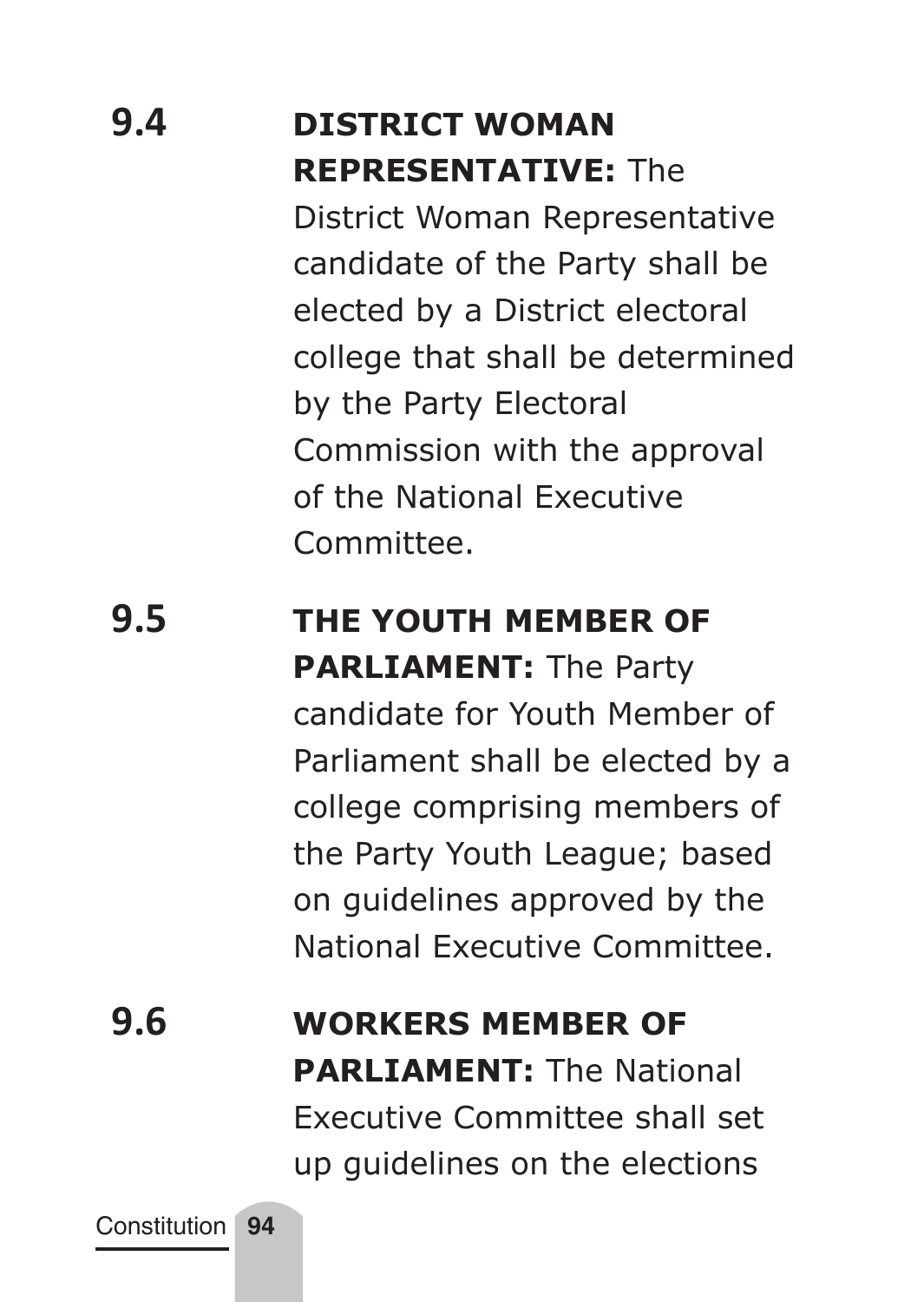of the Workers Member of Parliament.

# **9.7 PERSONS WITH DISABILITIES' MEMBER OF PARLIAMENT:** The National Executive Committee shall set up guidelines on the elections of the People with Disabilities' Member of Parliament.

# **9.8 DISTRICT CHAIRPERSONS:**  The Party candidate for the District Chairperson shall be elected by the District conference based on the guidelines approved by the National Executive Committee.

**9.9 LOWER LOCAL GOVERNMENT POSITIONS:** all Party candidates for District local government positions shall be elected by a corresponding Local Government Electoral College using guidelines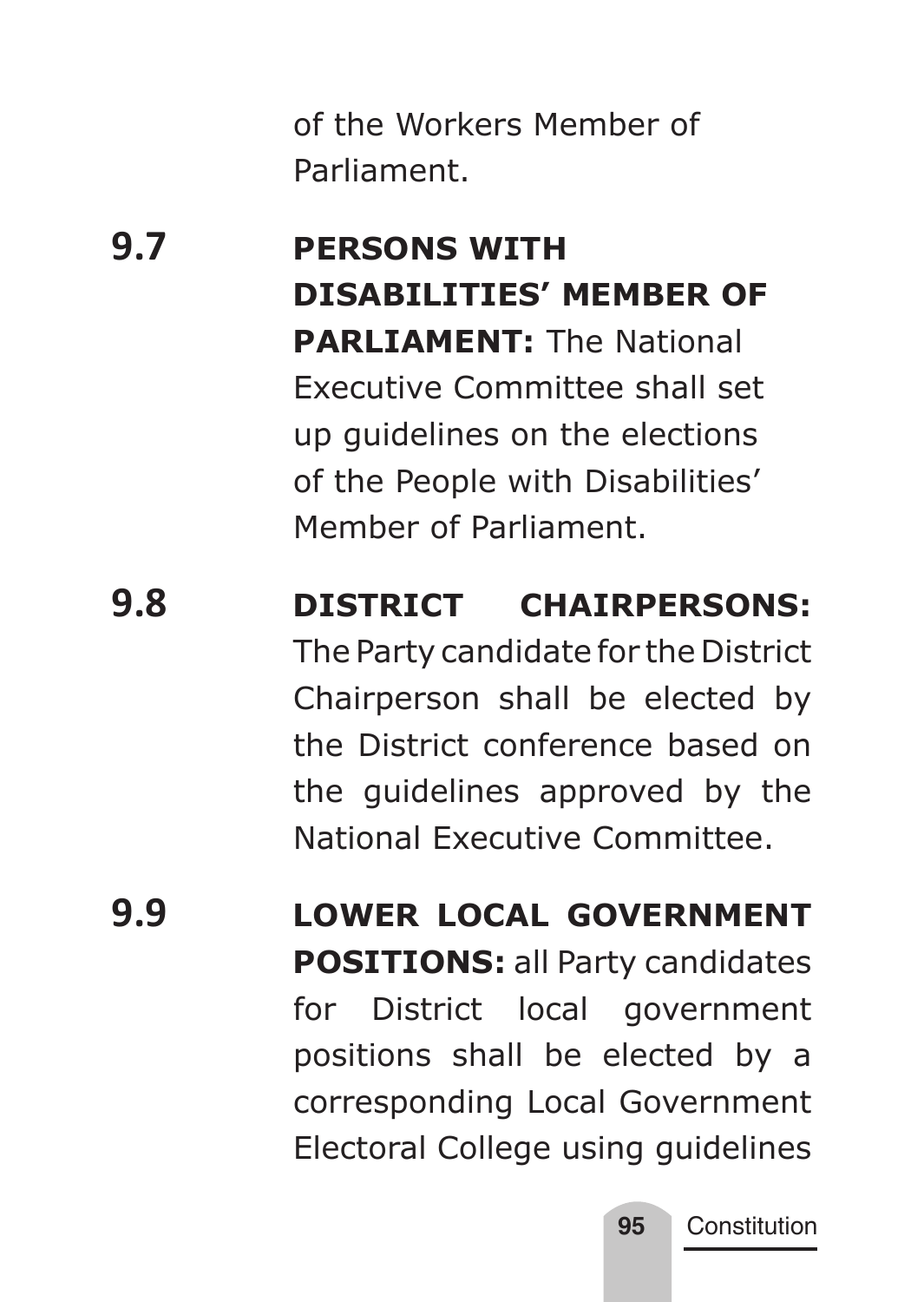that shall be determined by the Party Electoral Commission and approved by the National Executive Committee.

**9.10** Voting in all the primaries described in this Article shall be by secret ballot.

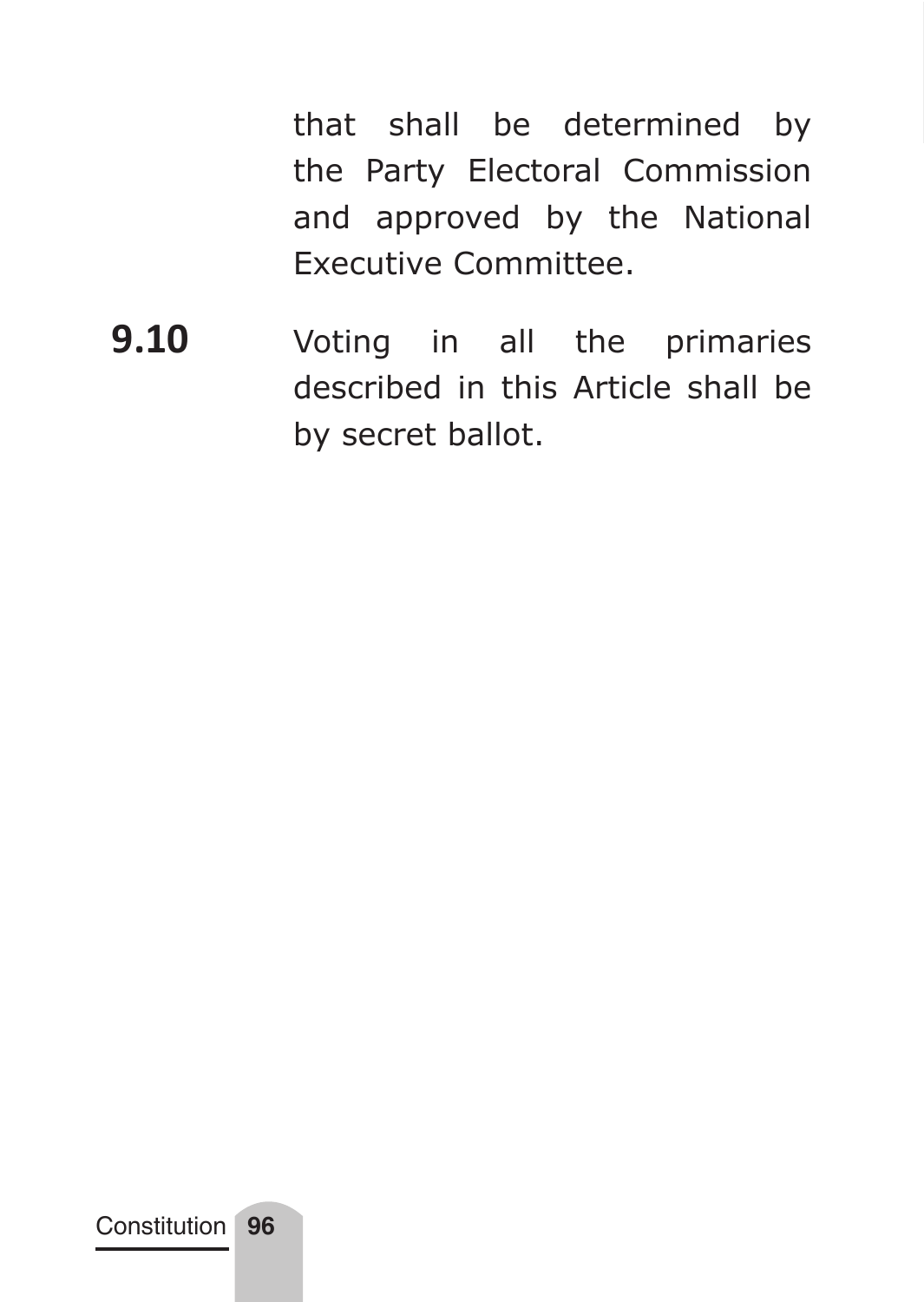# **ARTICLE TEN**

### **10.0 THE PARLIAMENTARY GROUP.**

- 10.1 The Party Members of Parliament shall form the Party Parliamentary Group, which shall have rules and regulations, consistent with this Constitution, to govern its activities.
- **10.2** The National Executive Committee shall in consultation with the Parliamentary group appoint the shadow cabinet in Parliament and Chairpersons of the Party's Sector Committees when the Party is not in government.
- **10.3** The National Executive Committee shall, respectively, review the performance of the Parliamentary leadership with a view to making appropriate changes where necessary.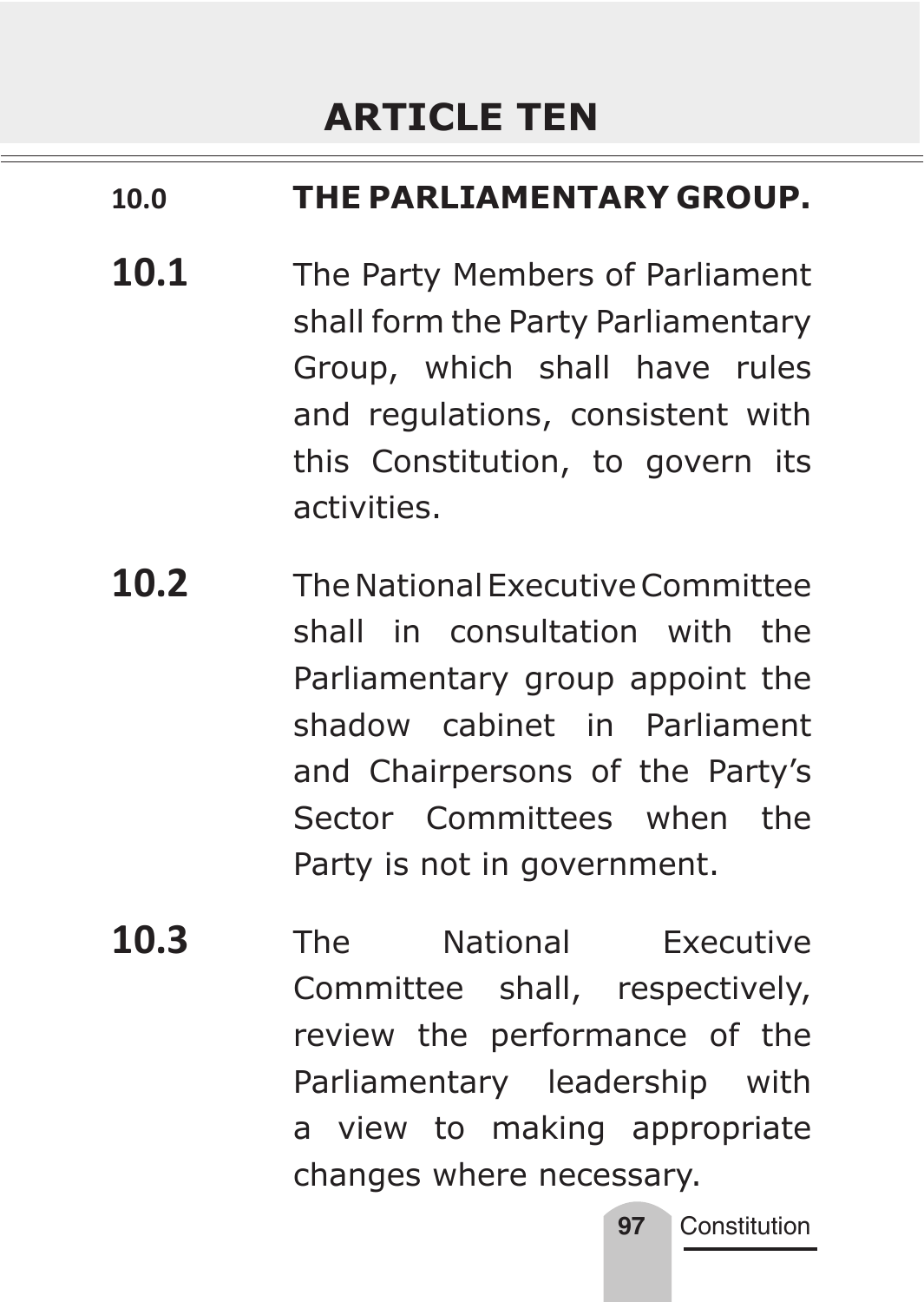# **11.0 FINANCE, BANKING AND AUDIT.**

- A. **FINANCE:** The funds of the Party at all levels shall be derived from the following sources:
	- i. Registration fees; Every Member shall be liable to pay such amount of dues and in such a manner as the Party may from time to time determine.
	- ii. Periodic dues; as may be decided from time to time by the National Council.
	- iii. Donations; Subject to the provisions of the laws governing political parties, any person or groups of persons, who agree with the aims, objectives, policies and programs of the Party, may make donations to the Party.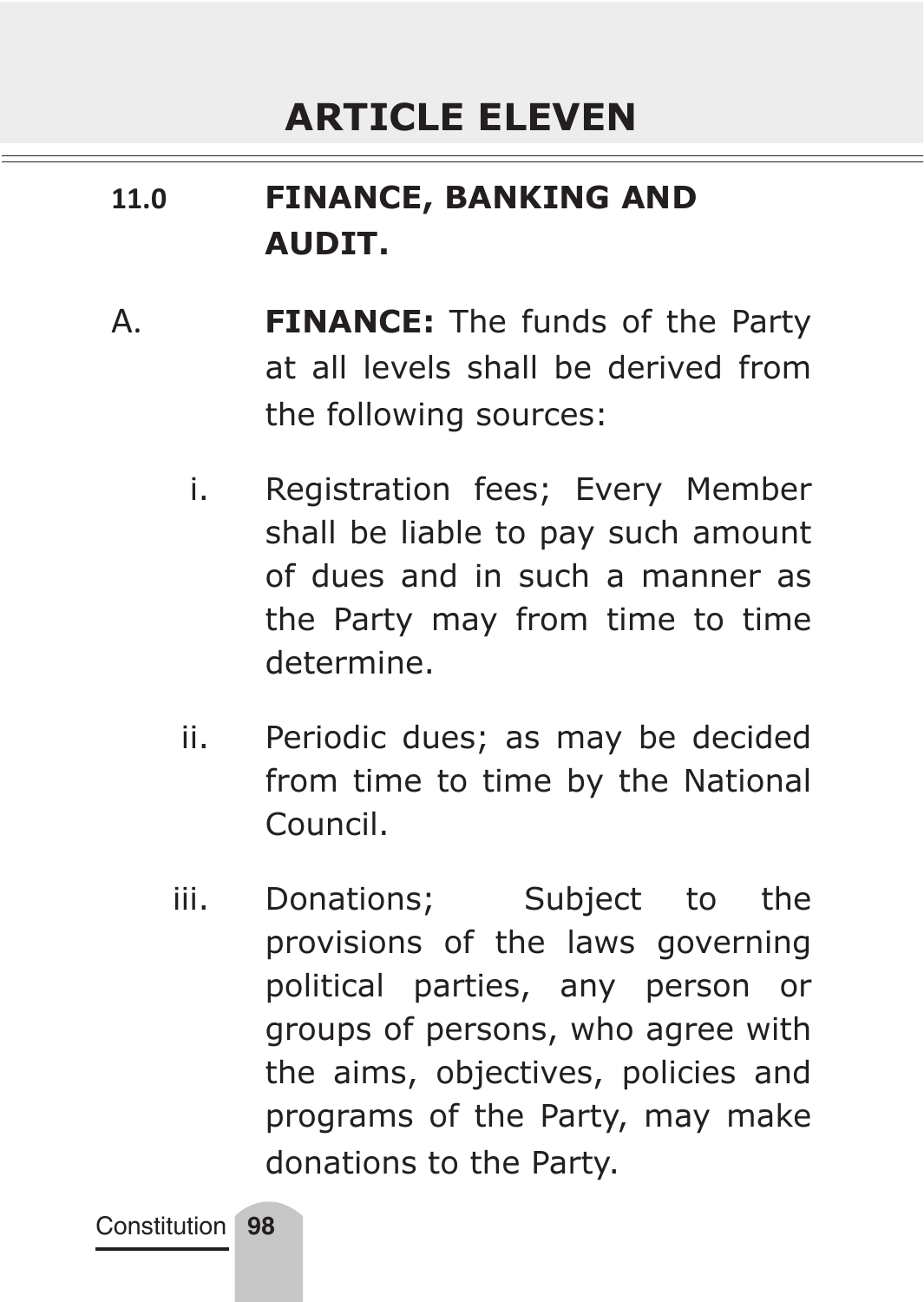- iv. Any other legitimate source that may be approved from time to time by the National Executive Committee.
	- v. The budget of the Party at any level shall be approved by the appropriate Executive Committee and authorization of all expenditures therein shall be vested in the appropriate Chairperson.

### B. **BANKING:**

i. The Party at all levels shall operate Bank accounts in financial institutions approved by the appropriate Executive Committees. Withdrawals from such accounts shall be effected jointly by the appropriate Treasurer as Principal signatory and either the Chairperson or the General Secretary as co-signatory.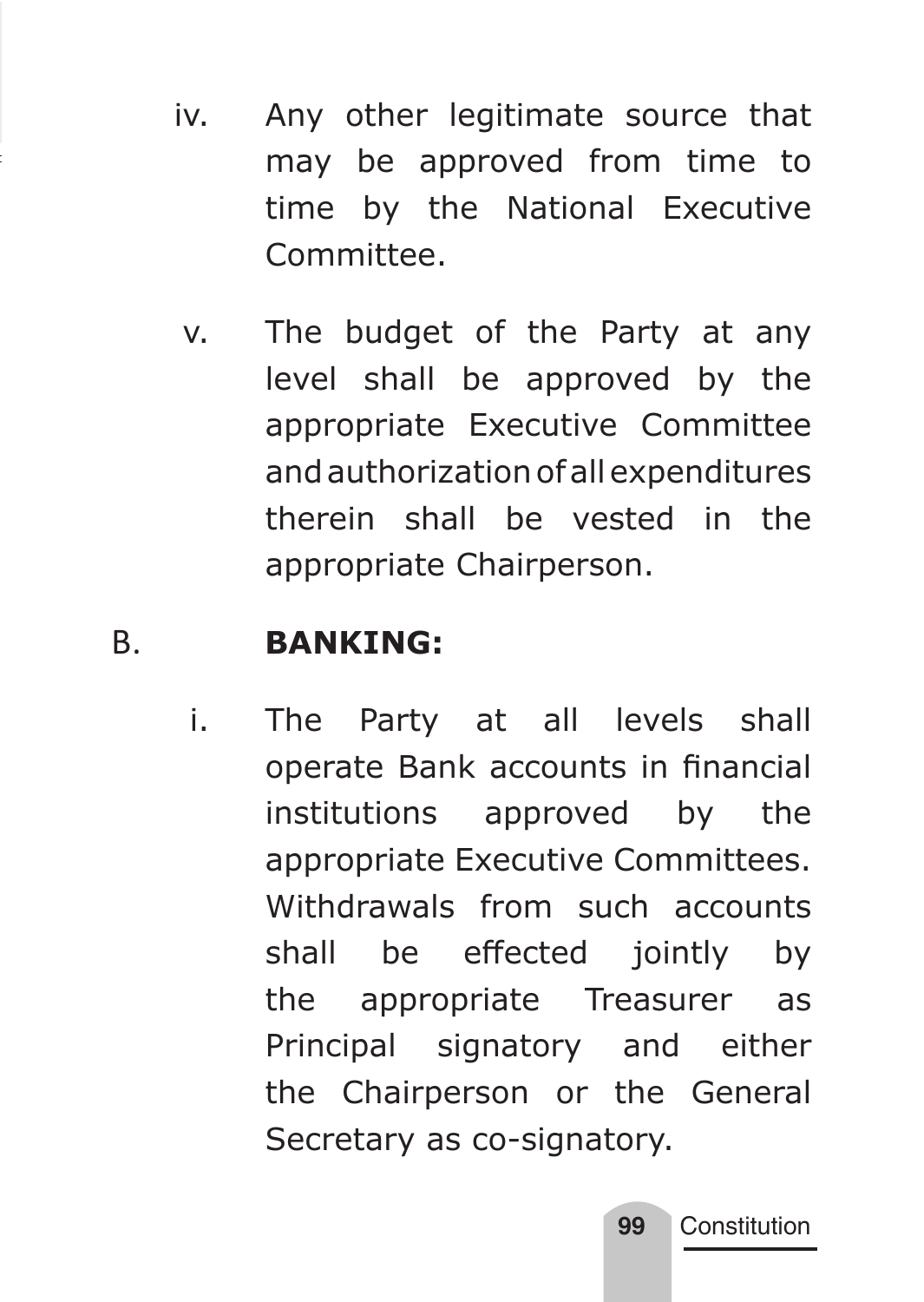## C. **AUDITORS**

- i. There shall be appointed by the National Council a firm of auditors to audit the accounts of the Party, whose term of office shall expire at the end of each National Council, but they may be re-appointed for a further period.
- ii. The National Council may withdraw or suspend the appointed auditors for incompetence and/or breach of duty.
- iii. The auditors shall present to National Council annual audited accounts of the Party.

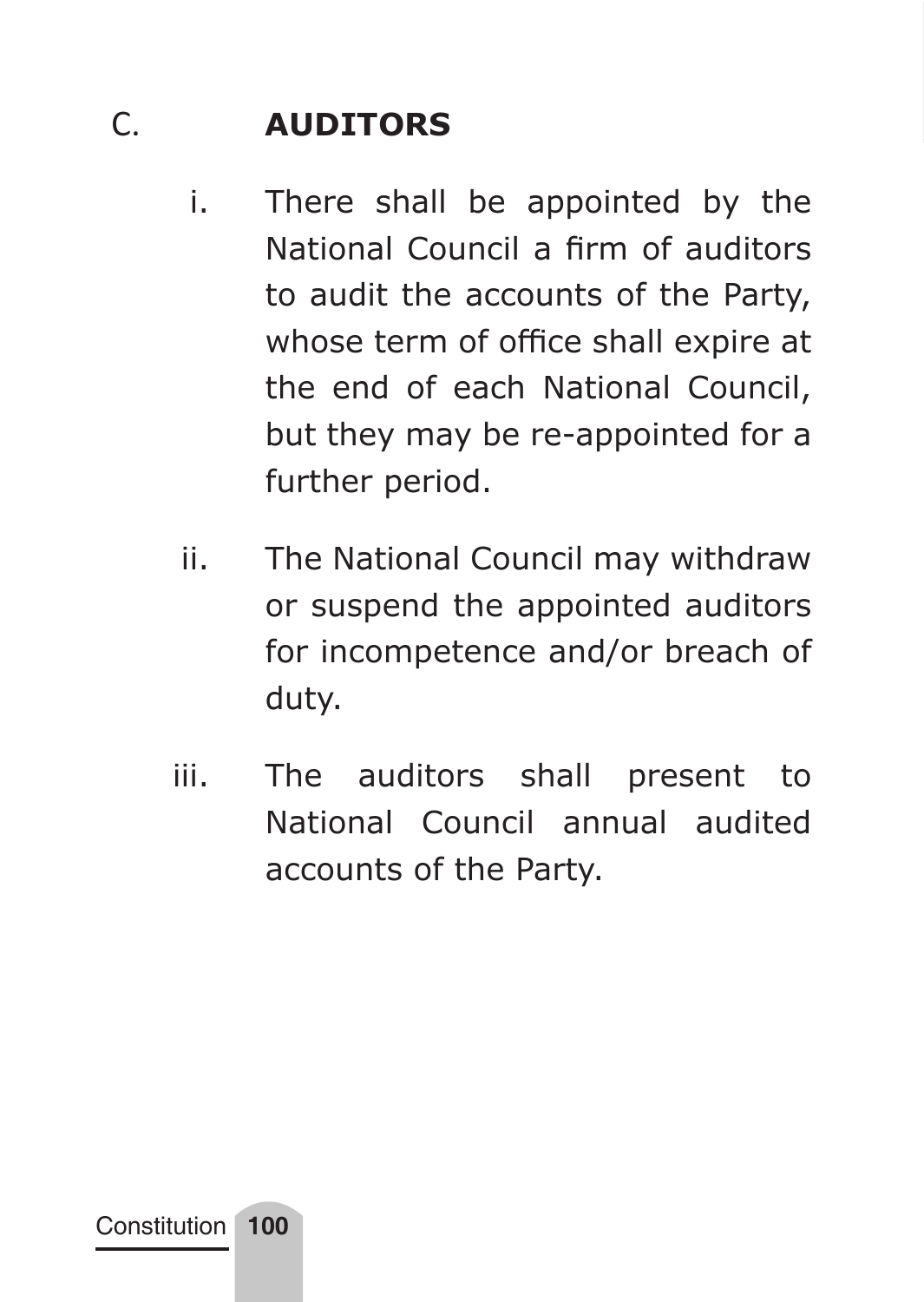## **12.0 RULES AND REGULATIONS TO THIS CONSTITUTION.**

12.1 There may be separate rules and regulations of the Party made by the National Executive Committee to supplement the provisions of the Constitution. The rules and regulations may provide the guidelines needed for the Constituency, District, External and National Organizations and operations of the Party Organs.

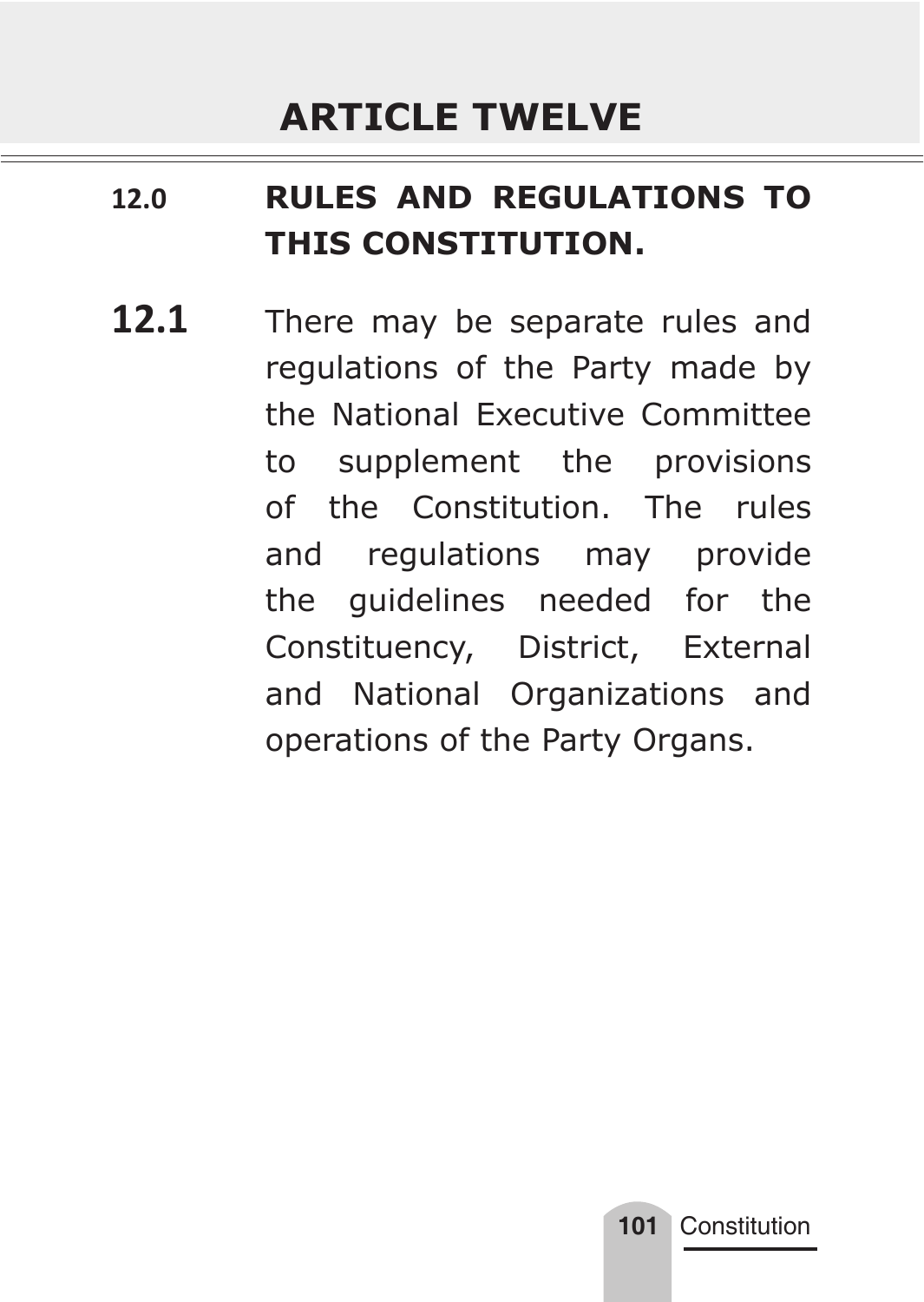# **ARTICLE THIRTEEN**

# **13.0 AMENDMENTS TO THE CONSTITUTION**

- **13.1** Every amendment to this Constitution shall be made at the National Delegates Conference, provided, however, that no amendment shall be made unless:
	- i. Notice of such amendment has been submitted in writing to the Secretary General not later than two (2) months before the National Delegates Conference.
	- ii. The Secretary General has circulated the proposed amendment to every District office at least one (1) Month before the National Delegates Conference.

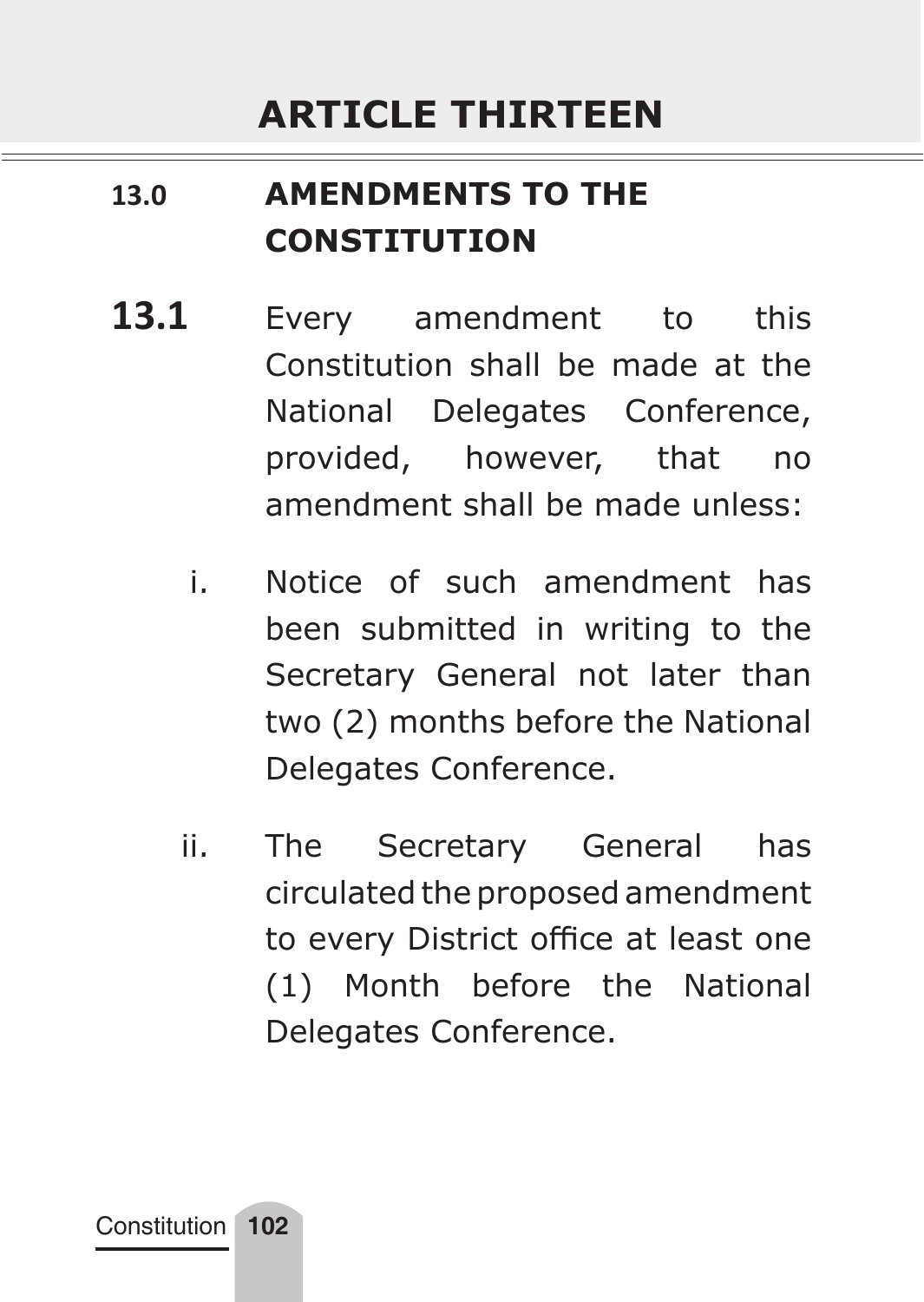- iii. At least two-thirds (2/3) of the delegates at the National Delegates Conference cast their votes in favor of the amendment.
- 13.2 Every amendment proposed to the Secretary General shall be submitted to the National Executive Committee for discussion, forwarded to the National Council for approval and then brought to the National Delegates Conference for consideration.

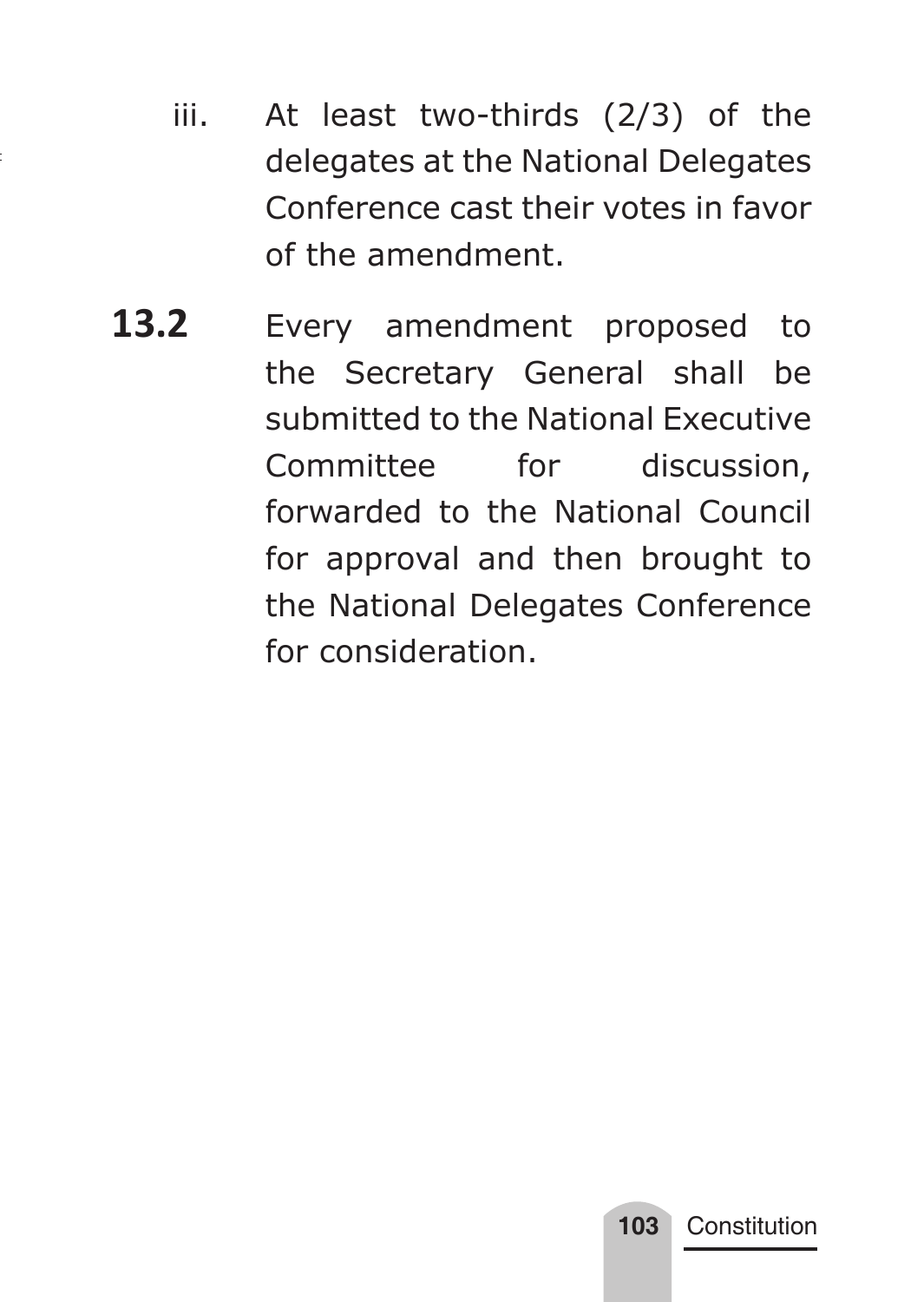### **14.0 TRANSITIONAL PROVISIONS:**

- 1.1 At the registration of the Party but before the first National Delegates Conference, there shall be an "**INTERIM COORDINATION COMMITTEE**", of the Party, which shall steer the affairs of the Party until and including the holding of first National delegates conference.
- 1.2 Without prejudice to provisions of this constitution, there will be no substantive office bearers of the Party until the first National Delegates Conference which shall elect the substantive office bearers.
- 1.3 The "**INTERIM COORDINATION COMMITTEE**" shall be selected by the promoters by consensus.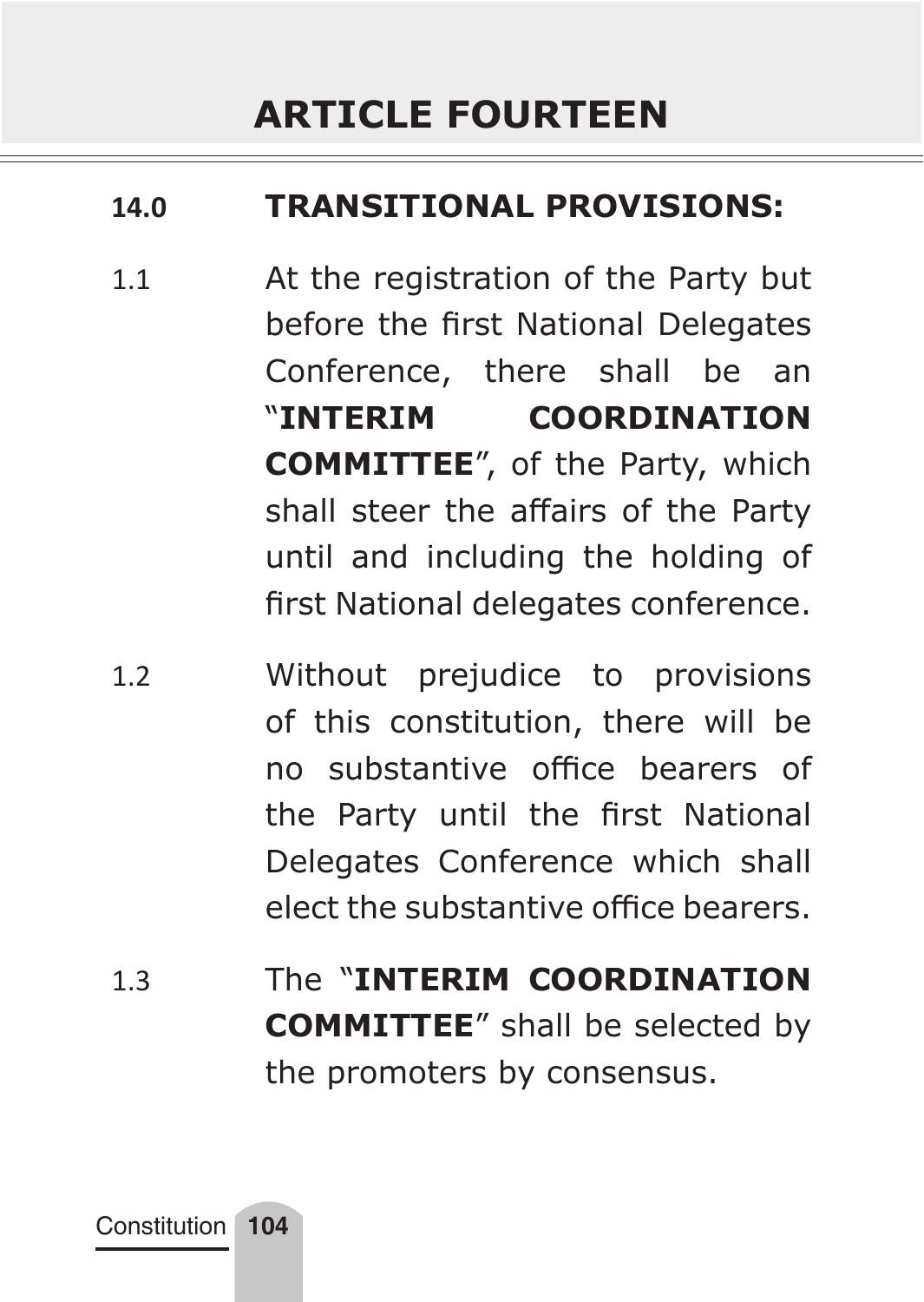- 1.4 The **INTERIM COORDINATION COMMITTEE** shall be comprised of;
- a. National coordinator.
- b. Two deputy National Coordinators.
	- i) Deputy finance and administration.
	- ii) Operations and mobilization.
- c. Regional Coordinators (Central, Western, Northern, Eastern).
- d. Sub Regional Coordinators.
- e. National Spokesperson.
- f. Deputy Spokesperson.
- g. National Treasurer.
- h. Deputy Treasurer.
- i. Research and Policy officer.

**105** Constitution

- j. Women Coordinator.
- k. Youth Coordinator.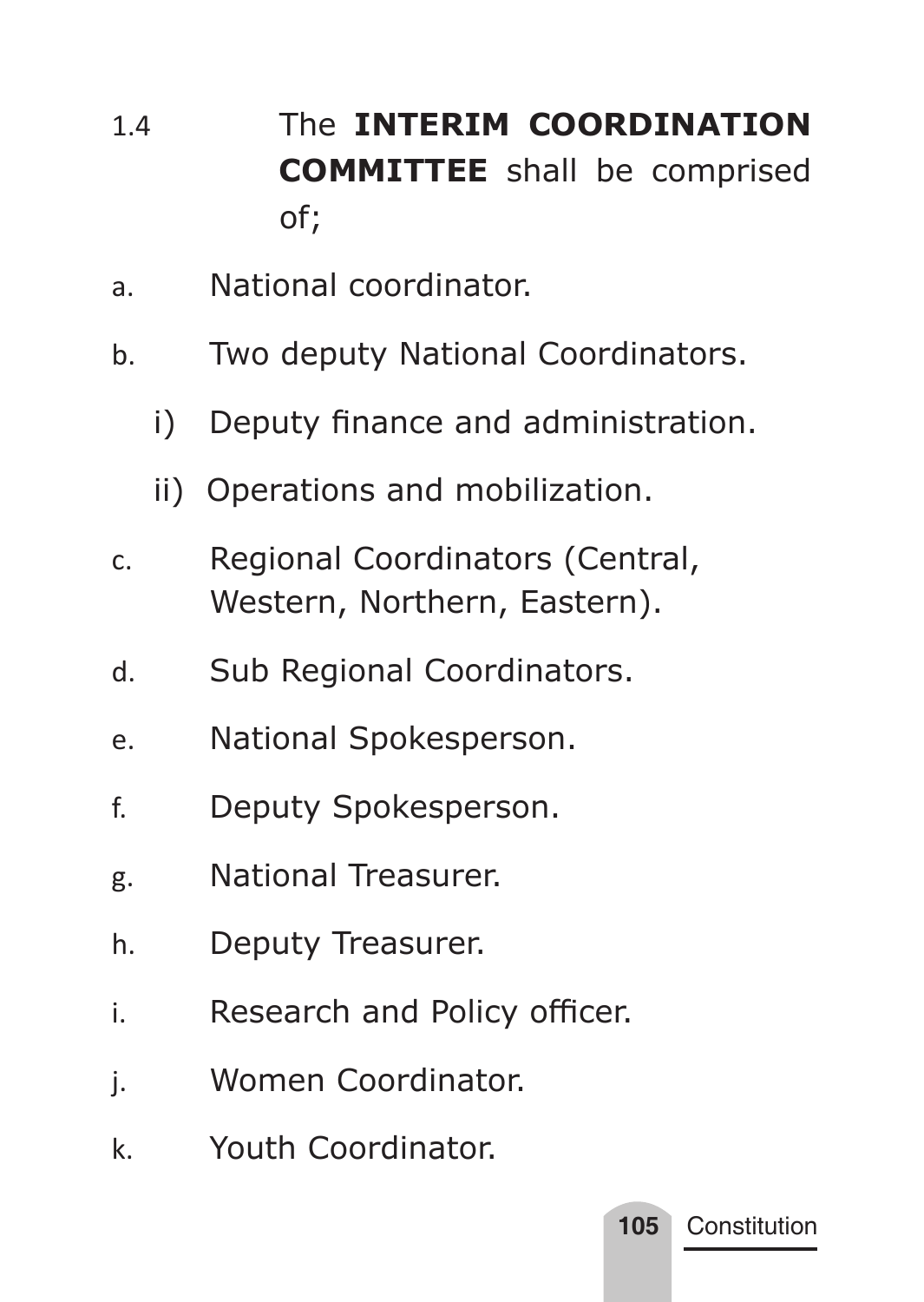- l. Persons with Disabilities Coordinator.
- m. Coordinator of the Business community.
- n. Coordinator of the Professional Bodies.
- o. Coordinator of Workers.
- p. Coordinator Legal and Constitutional affairs.
- q. Coordinator Parliamentary affairs.
- r. Coordinator Civil Society.
- s. Coordinator Regional and International Affairs.
- t. Five (5) Senior citizens.
- 1.5 The Functions of the **INTERIM COORDINATION COMMITTEE**  shall be;
	- i. To market the Party and its ideas and ideology to the population.
	- ii. To mobilize and recruit members into the Party.

Constitution **106**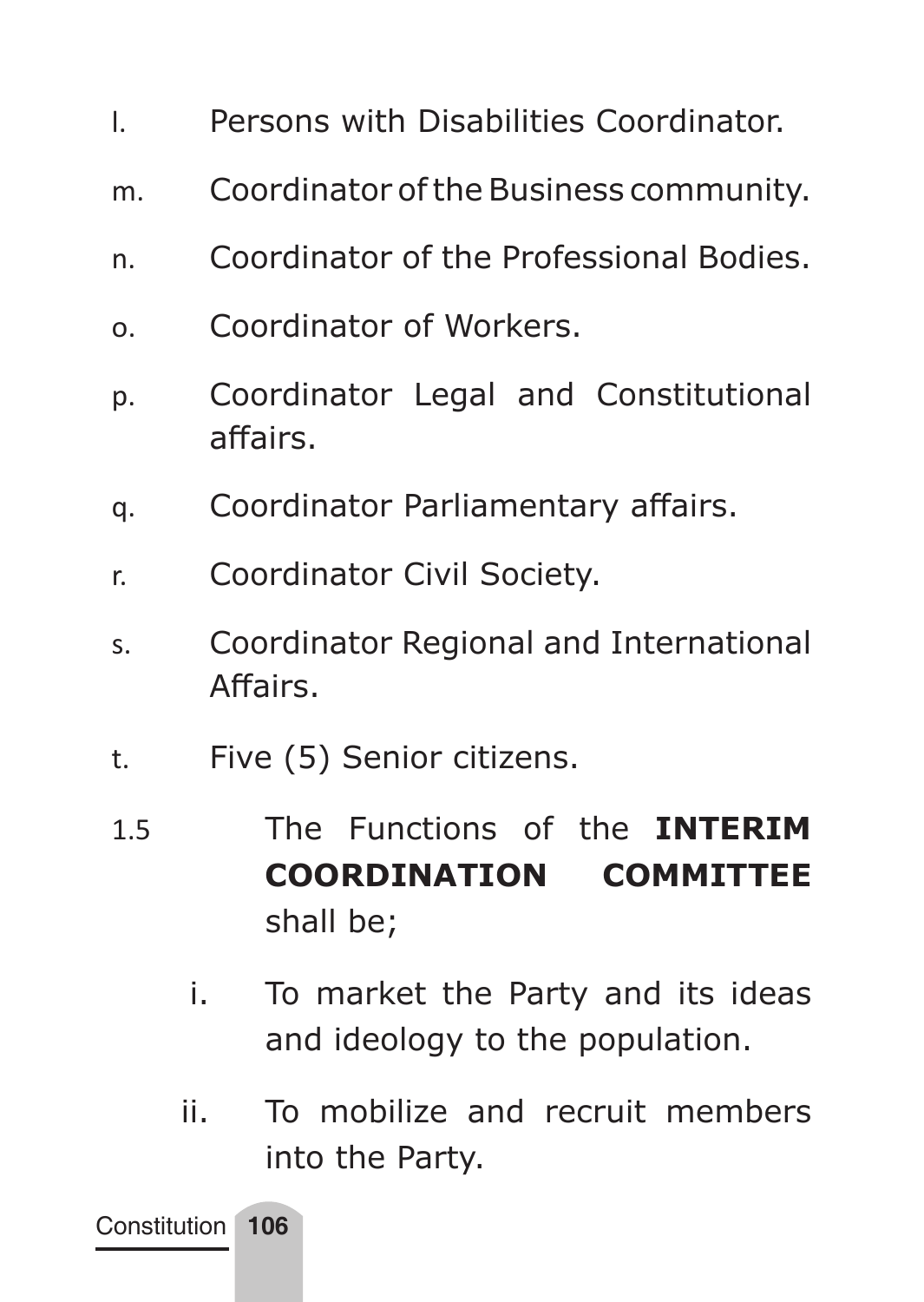- iii. To fundraise for the Party.
- iv. To establish the structures of the Party.
	- v. To organize the first National Delegates Conference.
- 1.6 The **INTERIM COORDINATION COMMITTEE** shall set up different coordination Committees of the Party at different levels for purpose of running the Party and shall have powers to appoint persons for the purpose of carrying out any function for the establishment of the Party at all levels.
- 1.7 The **INTERIM COORDINATION COMMITTEE** shall make rules and guidelines for the conduct of the Party activities in the interim including guidelines for organizing of the first National Delegates Conference.